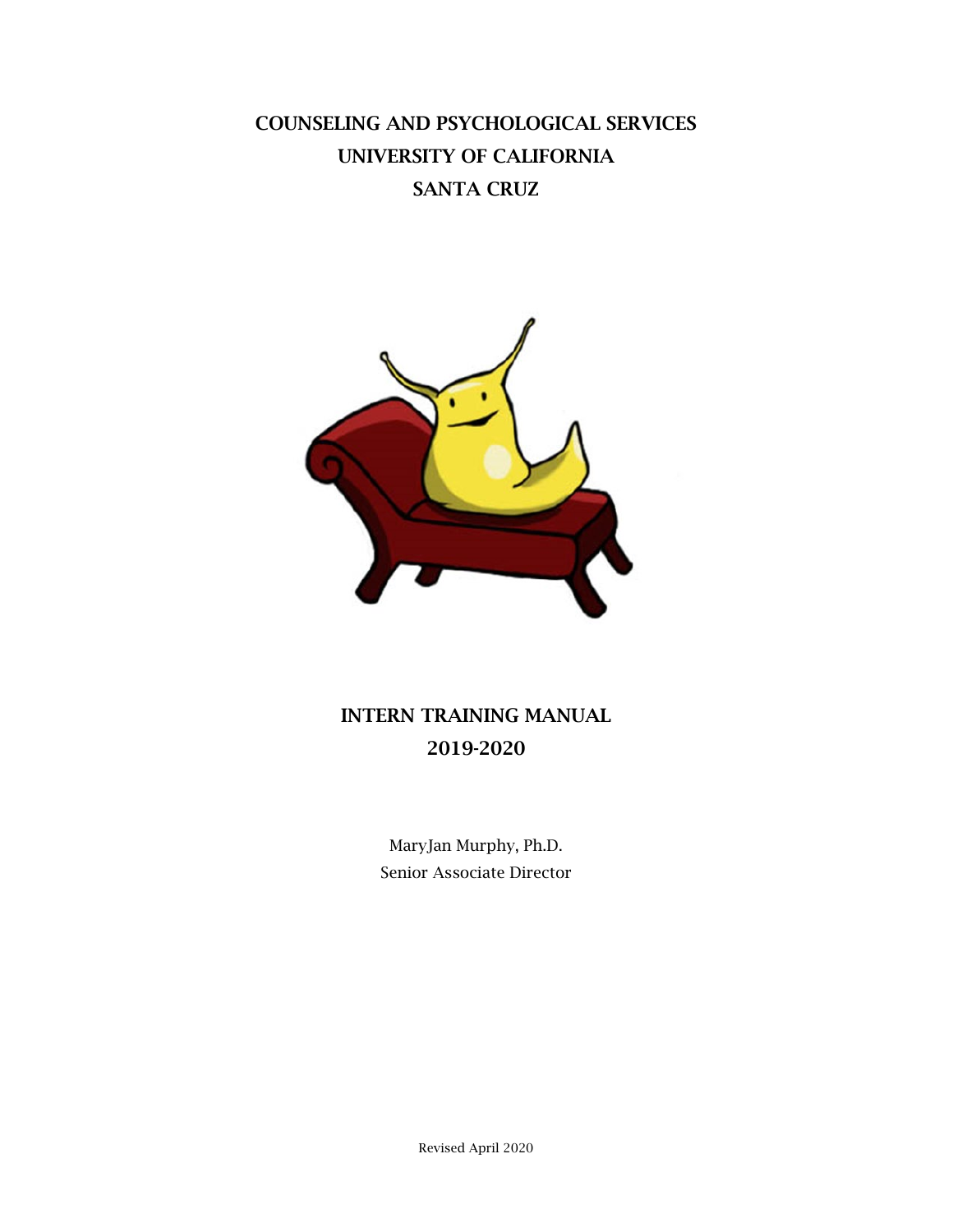## **Intern Training Manual Table of Contents**

- I. CAPS Mission Statement, Program Description, and Training Goals
	- A. CAPS Mission and Vision Statement
	- B. Program Description, Philosophy, and Training Model
	- C. Training Goals and Competencies
- II. Content of Training Program
	- A. Service Delivery Experiences:
		- a. Initial Assessment
		- b. Individual Therapy
		- c. Group Therapy
		- d. Crisis Services/On call
		- e. Assessment
		- f. Workshops and Trainings
		- g. Consultation
		- h. Peer Education Program
	- B. Formal Training Experiences:
		- a. Intern Orientation
		- b. Trainings for Residential Staff
		- c. Supervision
		- d. Group Co-Facilitation
		- e. Intern Seminar Group Supervision
		- f. Crisis Supervision Seminar
		- g. Required Supervision
		- h. Special Topics Seminar
		- i. Behavioral Health Training
		- j. Outreach and Consultation Training Module
		- k. Supervision Training
		- l. Assessment Training
		- m. Peer Educator/Mentoring Supervision
	- C. Other Training Activities:
		- a. CAPS Staff Meetings
		- b. Case Conference and Clinical Team
		- c. Committee Participation
		- d. Staff Professional Development
		- e. Professional Development-Interns
- III. Responsibilities of Interns
	- A. Direct Service Responsibilities
	- B. Training
	- C. Administration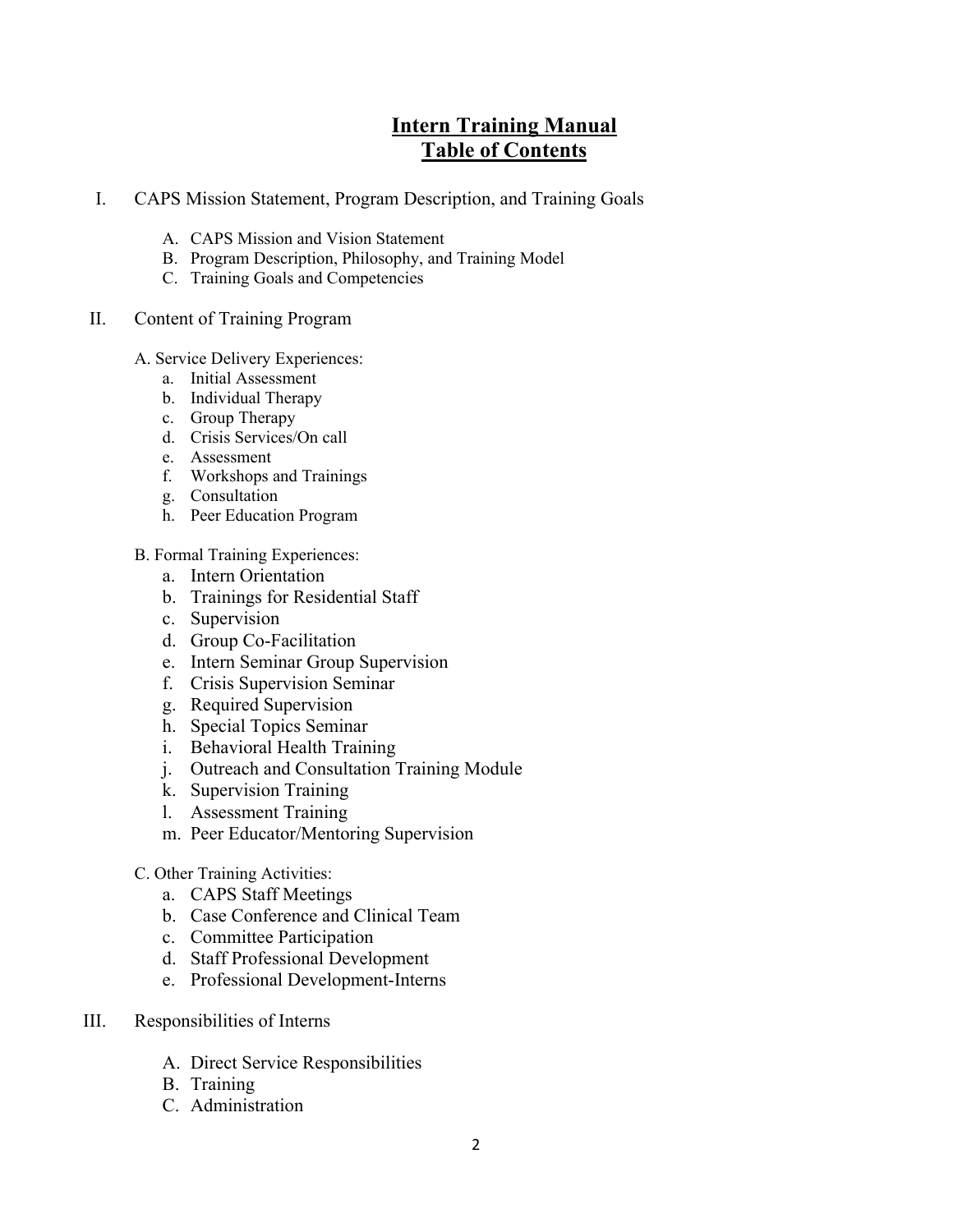- D. Adherence to State and Local Laws, Policies and Procedures
- E. Exit Criteria
- IV. Intern Projects and Other Written Responsibilities
	- A. Pre-and Post-Competency Assessment
	- B. Intern Letter to Self
	- C. Formal Case Presentation
	- D. Outreach Project
	- E. Assessment Requirement
	- F. Intern Program Evaluation Project
	- G. Presentation of Dissertation Research
	- H. Board of Psychology Logs
- V. Evaluations
	- A. Intern Evaluations
	- B. Supervisor Evaluations
	- C. Seminar Evaluations
	- D. Intern Program Evaluations
	- E. Intern Evaluation Summary, End of Year Report
- VI. Statement on Self Disclosure During Internship Training
- VII. Nondiscrimination and Affirmative Action Policy Regarding Academic and Staff Employment
- VIII. CAPS Office Operations
	- A. Phones, Mailboxes, Email Messages
	- B. Web Cam Recording
	- C. Computers
	- D. Point and Click
	- E. In-Session Signs
	- F. Client Evaluations of CAPS Services
	- G. Hours in Office
	- H. Working in Office after 5 PM
	- I. Checkout Procedures for Central Office
	- IX. Clinical Services
		- A. Scheduling Appointments
		- B. Emergency Clinical Consultation
		- C. Consultation when Conducting Crisis Services
		- D. Criteria for Consultation when on Crisis Duty
		- E. Immediate Emergency Assistance
		- F. Clinical Documentation
		- G. Informing Clients about Supervision and Confidentiality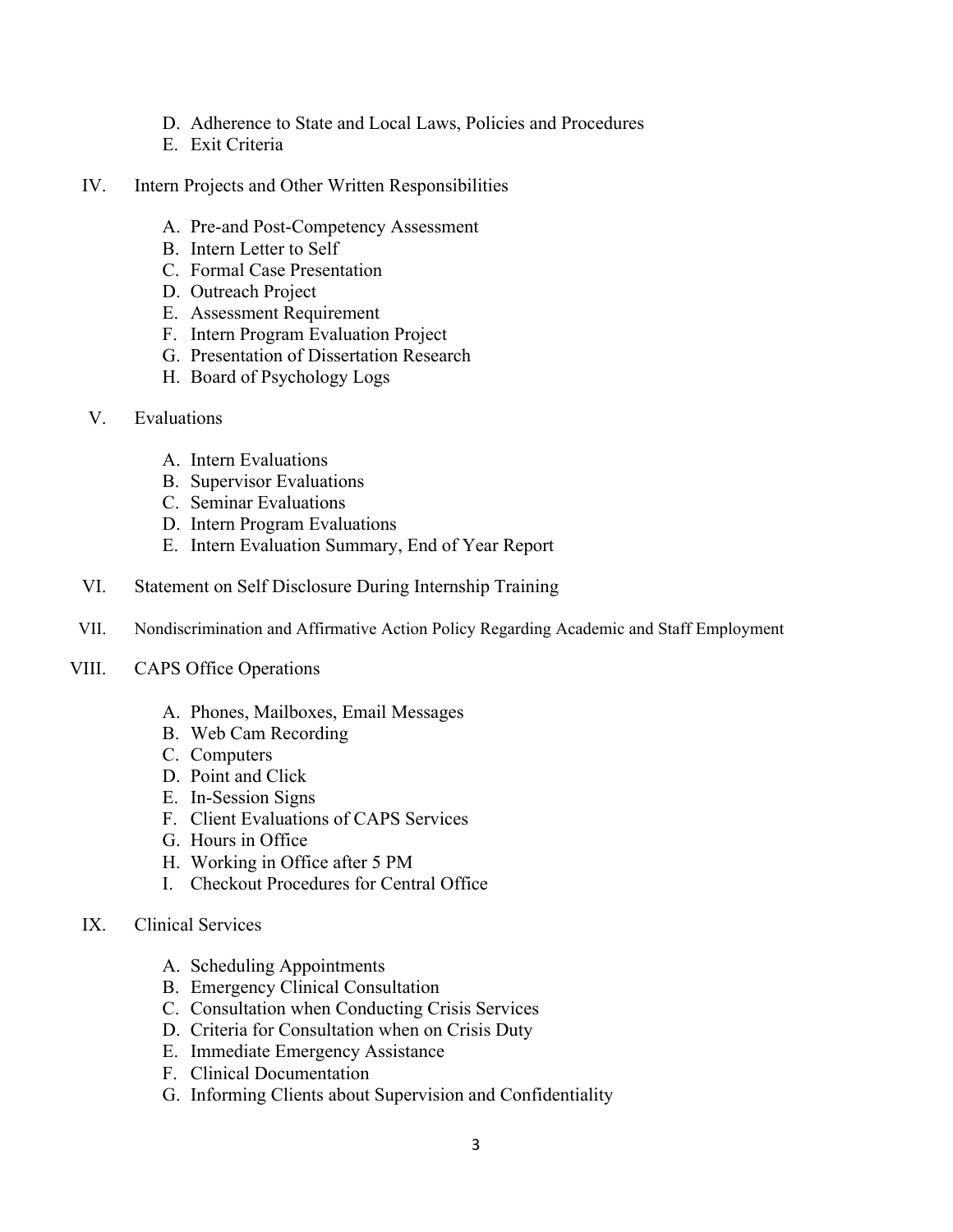- X. General Policies for Interns
	- Clinical Policies
		- o Individual Therapy
		- o Group Therapy
		- o Outreach and Consultation
		- o Supervision
		- o Administrative Policies for Interns
- XI. Intern Written Responsibilities, Due Process, and Grievance Procedures
	- Intern Rights
	- Intern Responsibilities
	- Evaluation Procedures
	- Due Process
	- Identification of Interns with Competency Deficits/Concerns versus Problem Behaviors
	- Procedures for Responding to Skill or Competency Deficit or Problem Behavior
	- Interventions for Interns Who Are Not Preforming at the Program's Expected Level of Competence
	- Documentation
	- Grievance Procedures
- XII. Contact with Home Programs
- XIII. Statement Regarding Outside Employment While on Internship

#### XIV. Financial and Administrative Assistance

- A. Stipend and Insurance
- B. Paid Leave and Paid Holidays
- C. Sick Leave
- D. Professional Development
- E. Administrative Assistance
- F. Other Benefits
- XV. Parental Leave Policy
- XVI. Administration of Training Program
	- A. Responsibilities of Director of Training and Training Staff
	- B. Primary Supervisor
	- C. Secondary Supervisor
	- D. Crisis Team Supervisor
	- E. Group Co-Facilitator
- XVII. Maintenance of Records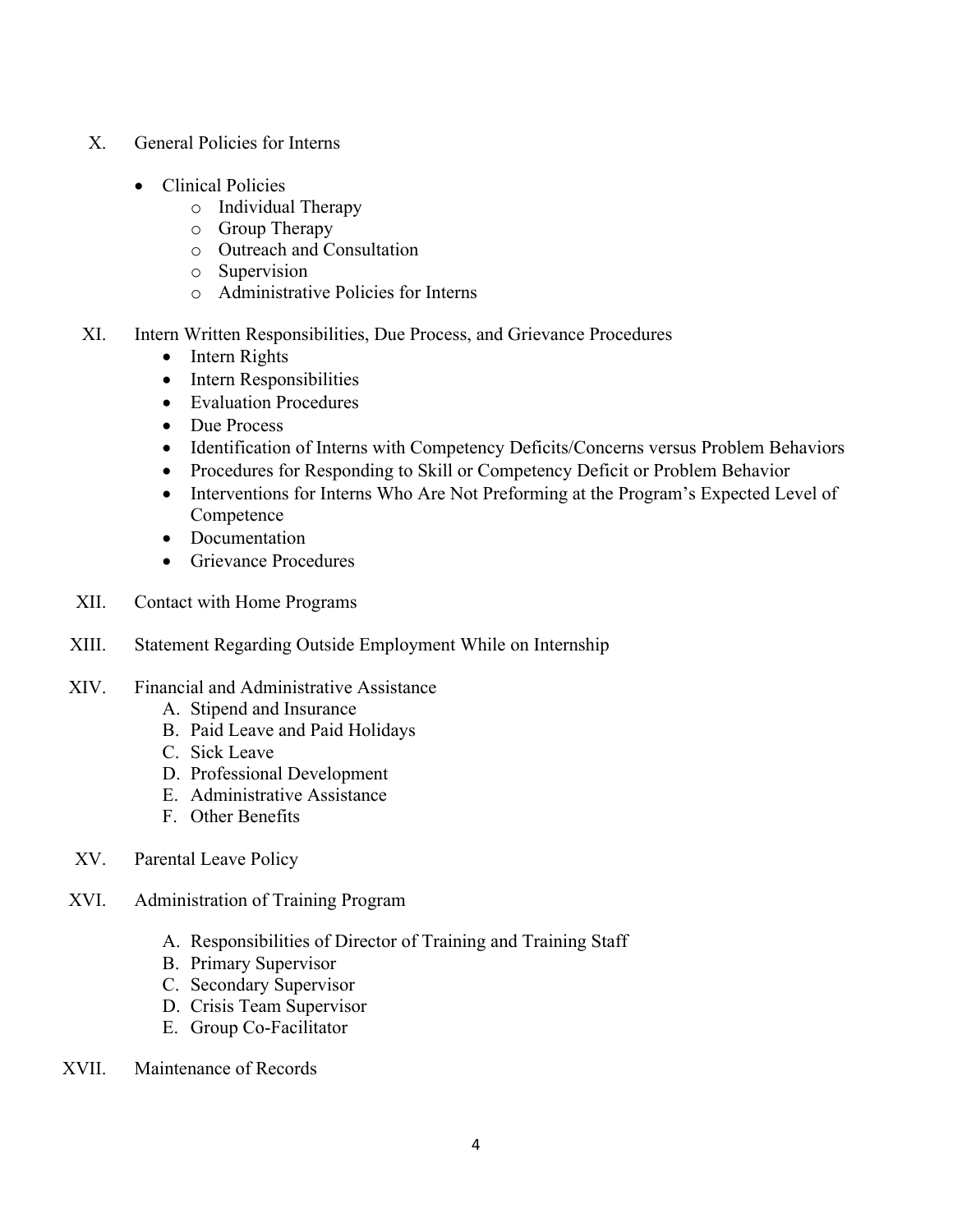- XVIII. Intern Support Services
- XIX. Professional Practice and Ethical Guidelines
	- A. APA Record Keeping Guidelines, 2007
		- http://www.apa.org/practice/guidelines/record-keeping.aspx
	- B. APA Ethical Principles of Psychologists and Code of Conduct, 2010 http://www.apa.org/ethics/code/index.aspx
	- C. APA Guidelines for Providers of Psychological Services to Ethnic, Linguistic, and Culturally Diverse Populations
		- http://www.apa.org/pi/oema/resources/policy/provider-guidelines.aspx
	- D. APA Guidelines For Psychological Practice with Lesbian, Gay, and Bisexual Clients, 2011 http://www.apa.org/pi/lgbt/resources/guidelines.aspx
	- E. Recommended Articles:
		- i. Multiple Role Relationships During Internship: Consequences and Recommendations
		- ii. Social Dual Role Relationships During Internship: A Decision Making Model

#### XVIII. Appendices

- A. Intern Competency Rating Form (Beginning and End of Year)
- B. SPE (Supervised Professional Experience) Weekly Log of Activities and Guide Sheet
- C. Intern Evaluation Form
- D. CAPS Staff Feedback Form for Intern Evaluation
- E. Supervisor Evaluation Form
- F. Intern Seminar Evaluation Form
- G. Seminar Presentation Evaluation Form
- H. Internship Program Evaluation (Mid and End of Year)
- I. Summer Program Evaluation
- J. Intern Evaluation Summary End of Year Report
- K. Recording Authorization Form
- L. Supervisory Disclosure Form
- M. Staff Leave Request Form Interns-Postdocs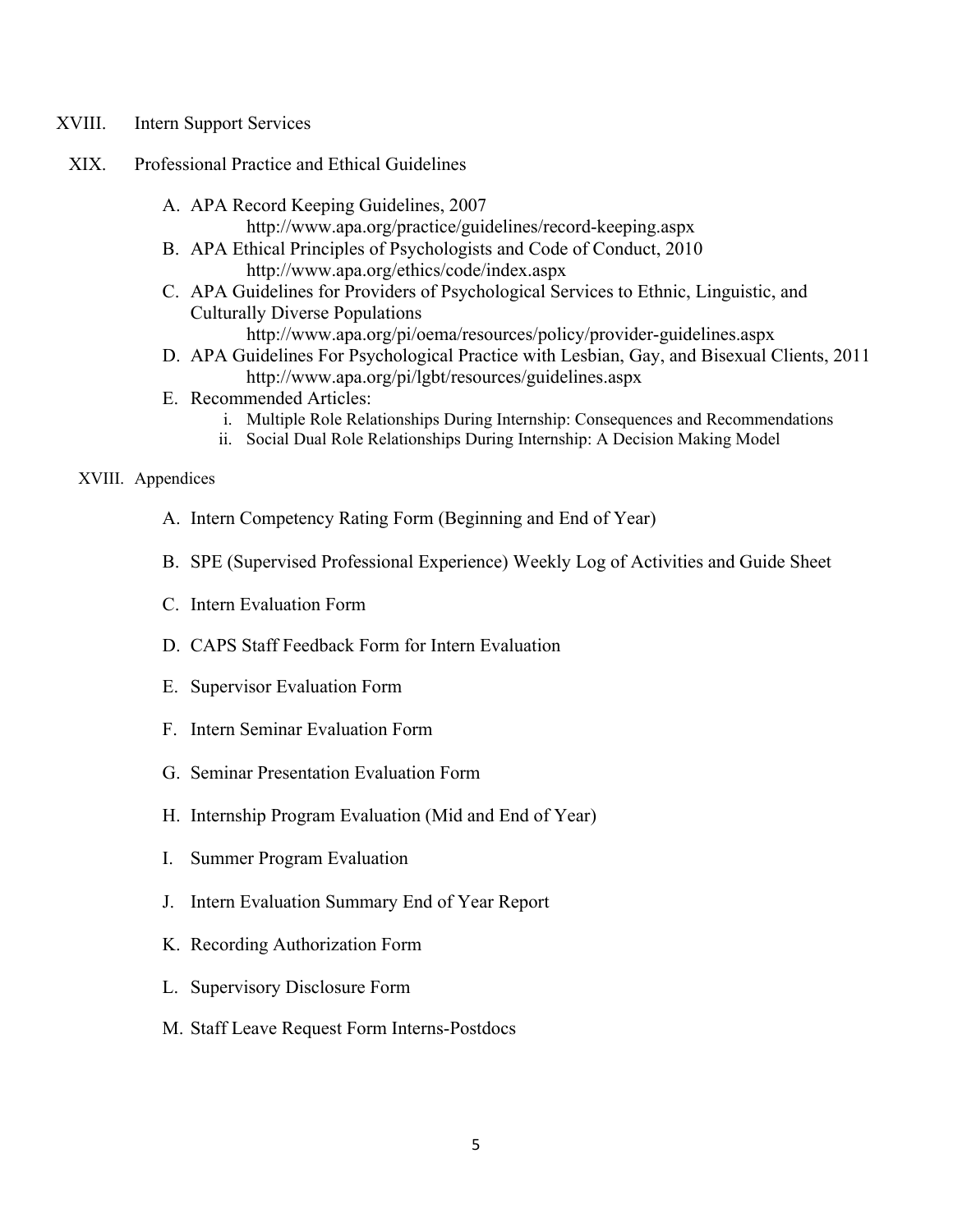## **Intern Training Manual 2019-2020 APA Accredited Internship Program in Health Services Psychology**

*Questions related to our program's accreditation status should be directed to:*

*Office of Program Consultation and Accreditation American Psychological Association 750 1st Street, NE, Washington, DC 20002-4242 Phone: 202-336-5979; Email: [apaaccred@apa.org](mailto:apaaccred@apa.org) Web: [www.apa.org/ed/accreditation](http://www.apa.org/ed/accreditation)*

## **I. CAPS Mission Statement, Program Description and Training Goals**

### A. **CAPS Mission and Vision Statement**:

In support of the academic mission of the University, Counseling and Psychological Services (CAPS) is committed to providing a broad range of counseling and mental health services to the diverse community at the University of California, Santa Cruz. The principal goals of CAPS are to address the mental health needs of students and to enhance their psychological development and well-being. CAPS promotes a healthy psychological climate at the university through consultation, outreach, and training within the context of the unique college system.

The services of CAPS are based on a developmental model and a community psychology approach that addresses the academic, career, and personal issues that are central to students' lives and academic success. As a multi-cultural and multi-disciplinary service, CAPS is committed to providing appropriate and sensitive services that are accessible to all students, including traditionally underrepresented groups.

The mission of Counseling and Psychological Services (CAPS) is to "support UCSC students, both undergraduate and graduate, by providing a broad range of counseling, psychiatric services, consultation, and outreach services and programs to the campus community. It is also the mission of CAPS to maintain accreditation by the International Association for Counseling Services Inc. (IACS), an accrediting association for all its programs and services and to maintain APA accreditation for its internship program".

CAPS vision is to be part of the University's endeavor to advance the education and development of all UCSC students by:

- Addressing important mental health, psychosocial, academic, personal, family, and community issues that influence learning, achievement, and success in the University community and beyond
- Recruiting and retaining a highly trained multidisciplinary and multicultural staff
- Developing an inclusive multicultural campus community which differences are respected and valued
- Providing multiple points of entry so as many different students as possible can receive CAPS services
- Providing high-quality training and supervision to doctoral psychology interns and postdoctoral fellows.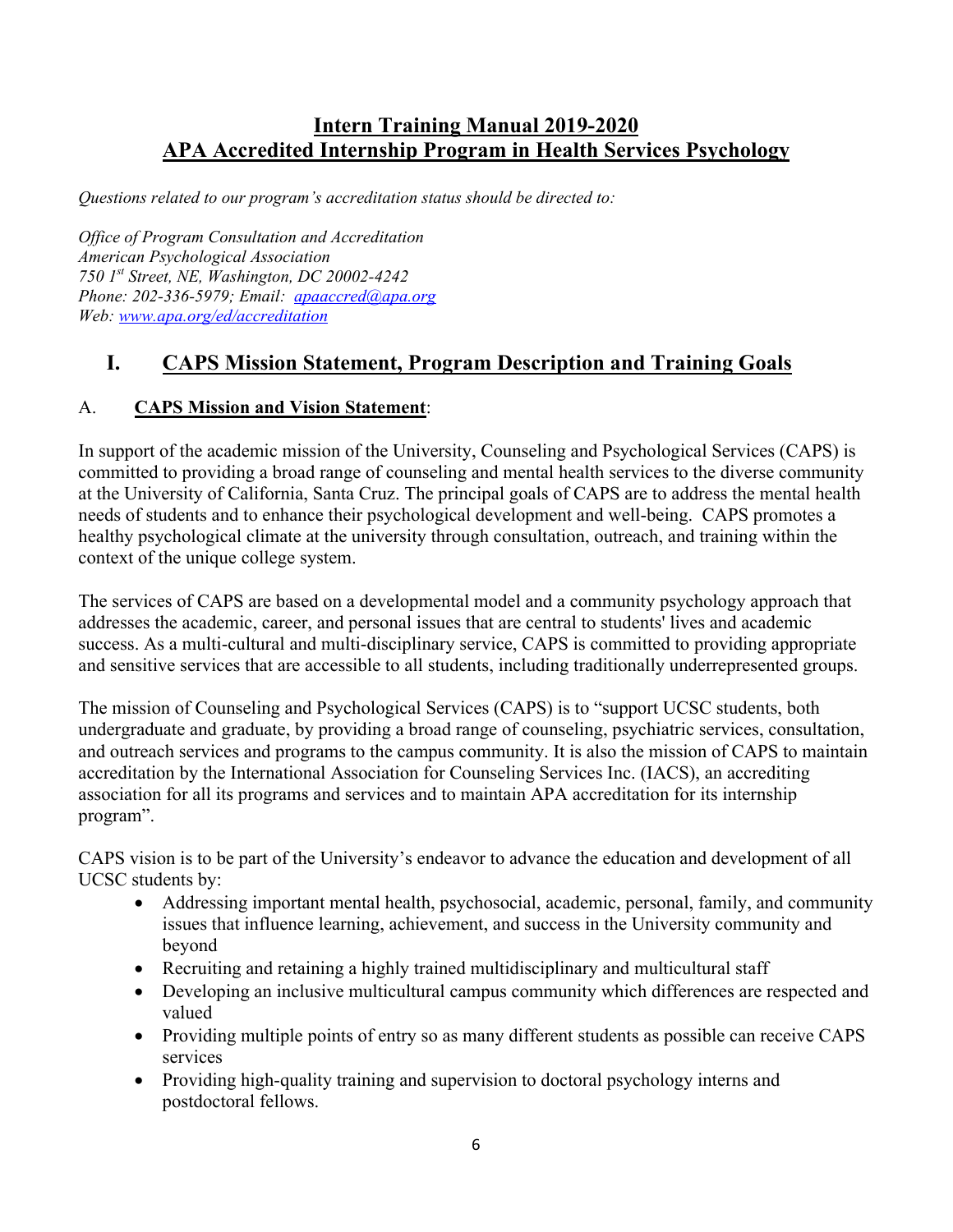### B. **Program Description, Philosophy and Training Model**:

The CAPS UC Santa Cruz internship offers supervised experiences to interns from Counseling and Clinical Psychology doctoral programs who are interested in developing clinical, outreach, and consultation skills with a diverse University student population. The internship program provides a wide range of intensive supervised experiences in individual and group psychotherapy, intake assessment, crisis intervention, consultation, and outreach programming. Our training program is committed to the development of psychologists who are sensitive to and able to work with individuals from diverse backgrounds and to a community psychology model of intervention. A professional staff with diverse backgrounds is dedicated to providing a high quality educational experience within a student services agency. The program is designed to develop and enhance the psychotherapy skills of psychology interns, with emphasis on providing short term individual and group psychotherapy, crisis intervention, and outreach to undergraduate and graduate students.

The aim of our training program is to support the development of interns as entry-level psychologists who can practice as generalists in a variety of settings, and have expertise working with a college student population.

### **Training Model and Philosophy:**

The CAPS training program utilizes an apprenticeship mentoring model of training in which the intern learns by working closely with experienced senior staff members who conduct a full range of psychological services carried out by a University staff psychologist. The foundation of our model is based on the following principles and philosophy: the importance of the developmental perspective for intern training; the practice of psychology is based on the science of psychology; a commitment to multicultural competence for all staff; and the significance of the internship year for the intern's professional identity development.

In the CAPS apprenticeship mentoring model of training and philosophy, we believe that learning and close supervision and mentoring are key factors for interns in developing clinical, outreach, and consultation skills and for acquiring a professional identity as a psychologist. Through the apprenticeshipmentoring model, interns gain valuable experience side-by-side with more experienced staff members jointly conducting intake sessions, triage and crisis intervention, group therapy, consultation, and outreach and educational programming. All senior staff serve as professional role models for interns in performing the professional activities of a University staff psychologist, and pay careful attention to the intern's developing skill level, sensitivity to issues of diversity, ability to integrate research with practice, and professional identity development.

The multidisciplinary CAPS staff have varied theoretical orientations, and interns get exposure to learning from CAPS staff through individual and group supervision, group co-facilitation, training seminars, clinical teams, and experiential learning when providing clinical, outreach, and consultation services at UCSC. Although CAPS staff utilize a range of theoretical frameworks, most staff identify as integrative in their theoretical approach and all emphasize the developmental and multicultural needs of college students. The staff theoretical orientations include cognitive behavioral, ACT, multicultural, feminist, psychodynamic, solution oriented, and humanistic approaches, and interns have opportunities to incorporate learning from various staff to expand, refine, and deepen both their theoretical knowledge and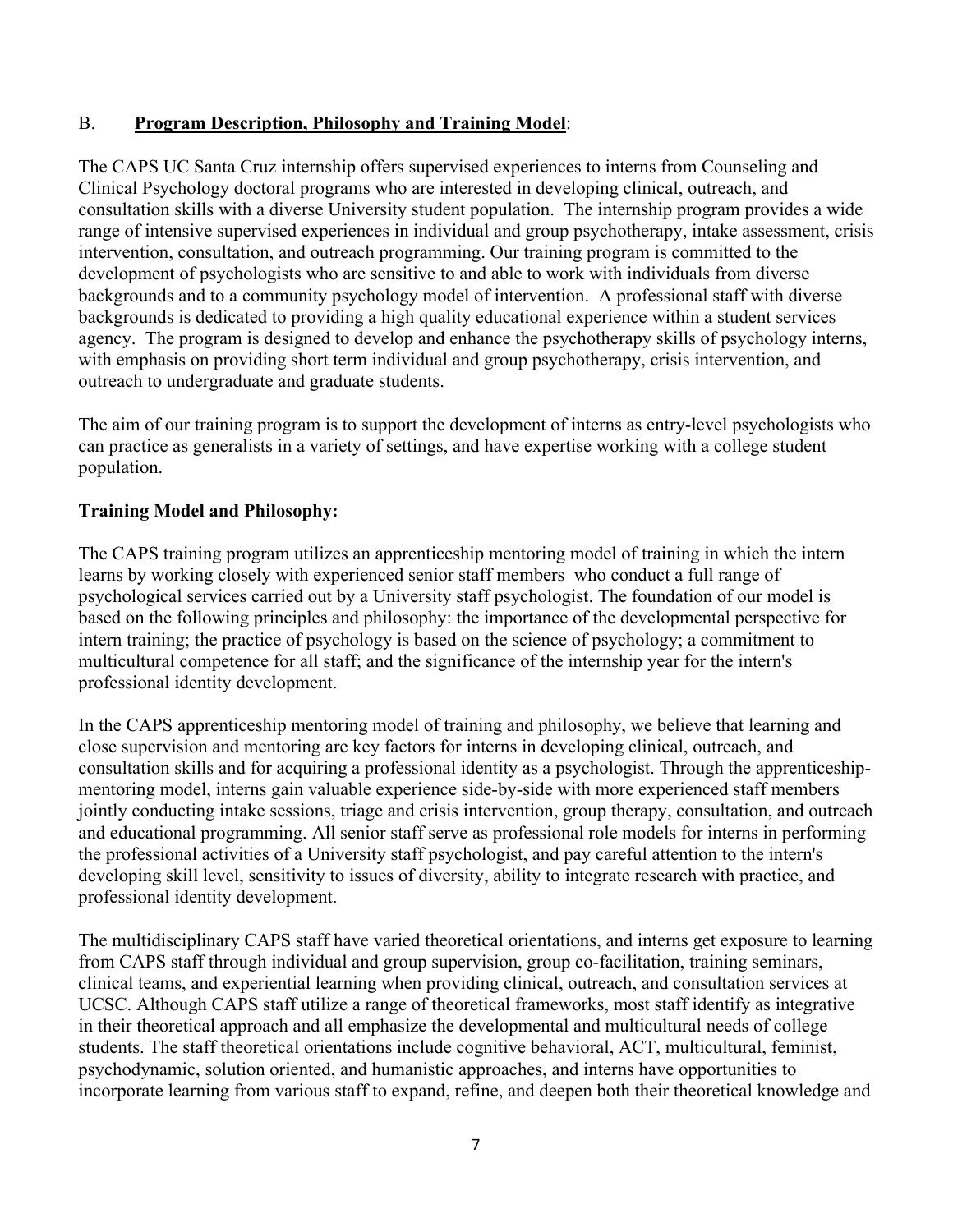repertoire of skills. Interns also have opportunities to work closely with CAPS psychiatry staff and case management staff in case consultation and clinical teams, and to consult with medical staff in the Student Health Center.

## C. **Training Competencies and Program Goals:**

The internship year is a time of transition from a trainee to an entry-level professional psychologist. In respecting individual differences among interns, we provide comprehensive, intensive, and flexible training and supervision to facilitate each intern's further development and professional integration of both clinical skills and outreach and consultation skills.

The internship training program provides interns with both educational and experiential opportunities to demonstrate achievement of the Profession wide-competencies. The nine Profession-wide competencies of the internship include:

- 1. Research
- 2. Ethical and legal standards
- 3. Individual and cultural diversity
- 4. Professional values, attitudes, and behaviors
- 5. Communication and interpersonal skills
- 6. Assessment
- 7. Intervention
- 8. Supervision
- 9. Consultation and interprofessional/interdisciplinary skills

The four overarching goals of the internship include:

Goal 1: Developing a broad range of clinical skills necessary to practice psychology

Goal 2: Developing competence in a counseling center model of service delivery emphasizing outreach and consultation

Goal 3: Developing multicultural competence in psychological service delivery to a diverse university population

Goal 4: Developing a professional identity as a psychologist.

## II. **Content of Training Program**

## **Service Delivery Experiences**

**a. Initial Assessment:** (3 hours/week) Interns will provide initial assessments for 3 new clients each week. Interns conduct a brief clinical intake assessment, and with consultation from their supervisor, provide case disposition for brief or long-term therapy, and/or provide appropriate oncampus and off-campus referrals. If on-campus individual brief treatment is chosen, the intern will most likely absorb the student into their caseload as an ongoing client unless a referral to another CAPS therapist is deemed appropriate. At the beginning of the internship, interns first observe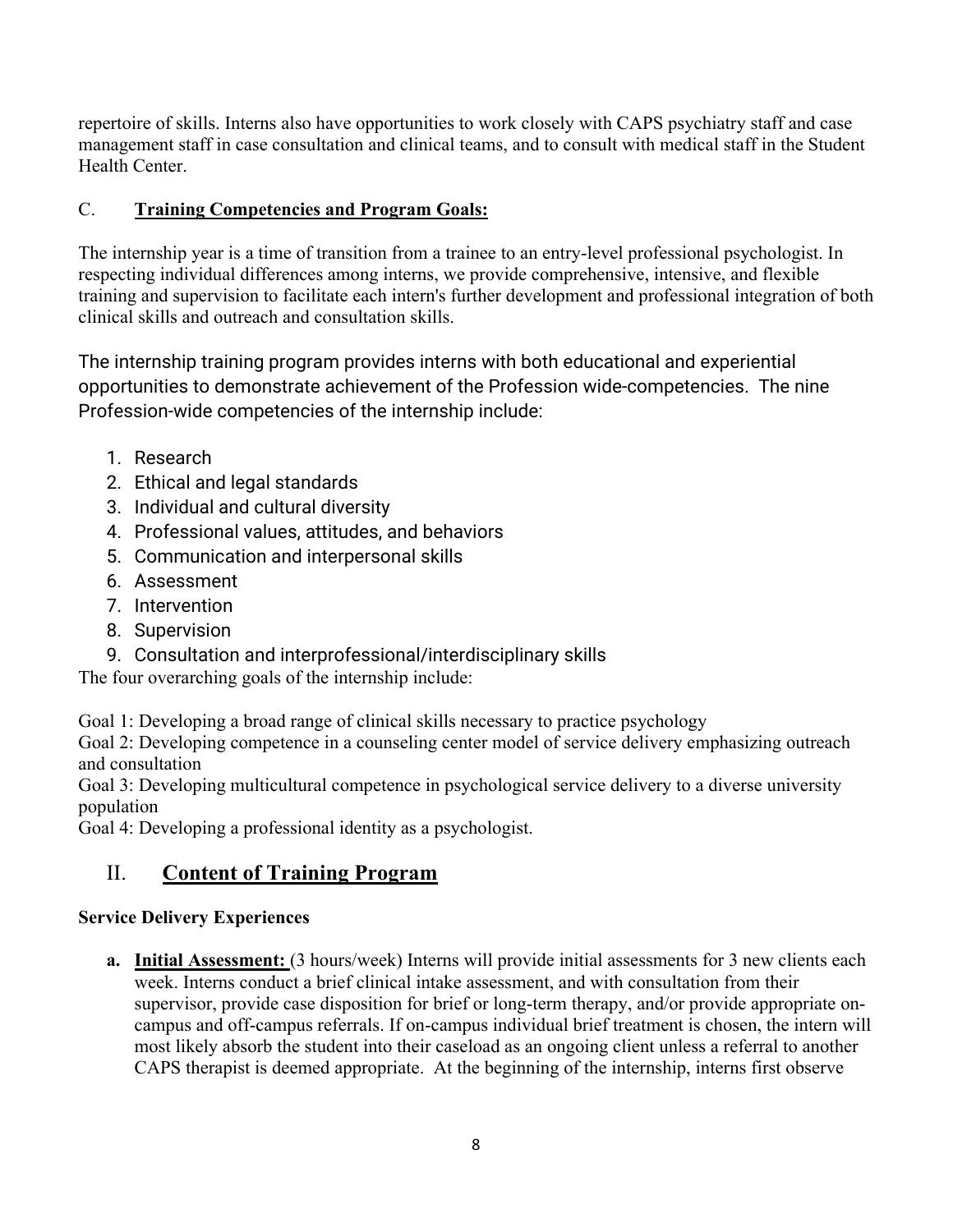senior staff conducting initial assessment sessions and then they conduct an initial assessment jointly with a supervisor prior to taking on this responsibility (with supervision).

- **b. Individual Therapy**: (10-14 hours/week) Interns work with students utilizing a brief therapy model. An intern will carry a caseload of approximately 12-14 clients, and may see these clients weekly or on a periodic or intermittent basis (weekly, biweekly) resulting in approximately 10-12 hours of individual therapy per week. Interns also have the opportunity to carry one long-term client throughout the year. Interns may have some opportunity to provide couples counseling, although this is a small component of an intern's caseload.
- **c. Group Therapy:** (2 hours/week, including debriefing group with co-facilitator) Interns cofacilitate one group each quarter throughout the year, and are required to co-facilitate a group with a senior staff member during fall quarter. Interns will find that each group therapy experience can be very different, given the type of group, as well as their co-facilitator's style and theoretical orientation. Interns are encouraged to co-facilitate with a fellow intern or postdoctoral fellow by spring term if desired, with supervision provided by a staff member. One half hour after the group each week is devoted to debriefing and supervision with the interns' co-facilitator or supervisor.
- **d. Crisis Services/On-Call***:* (4.5 hours/week) Interns conduct a 4.5-hour crisis shift per week in the daytime CAPS Crisis Services. The intern is paired with a senior staff member on their crisis shift for fall term to learn how to conduct crisis assessment and intervention, and have the opportunity to sit in and observe supervisors on duty before they participate in conducting crisis services on their own. Interns evaluate students at risk, conduct crisis intervention and stabilization, provide consultation to staff, faculty, parents, and friends of students in distress, and provide on and off campus referrals for students coming into Crisis Services. Interns are required to check in with clinical backup regarding disposition prior to letting each student leave. Cases are discussed in consultation with backup, and in clinical teams, case conferences, the weekly Crisis Group Supervision meeting, and individual and group supervision.
- **e. Assessment***:* Interns are required to conduct an assessment with at least 1 client per year utilizing the Counseling Center Assessment of Psychological Symptoms (CCAPS) in the clinical interview. The CCAPS is utilized with all clients in the center. If appropriate, the intern can also integrate the PAI into this process with a client.

### **Outreach and Consultation Services:**

**f. Workshops and Training***:* (1 hour/week though can vary throughout the year). Interns will have the opportunity to provide educational programs and workshops during the internship year. Workshop topics may include: wellness topics, mindfulness, stress management, anxiety and depression management, time management, and test anxiety. Interns participate in RA training and orientations in the fall, and may facilitate workshops with other staff and interns throughout the year. Interns are required to conduct three outreach programs during the year, including designing and implementing their own independent Outreach Project, and are required to integrate social justice elements into at least one of their required outreach programs. This number also includes RA training.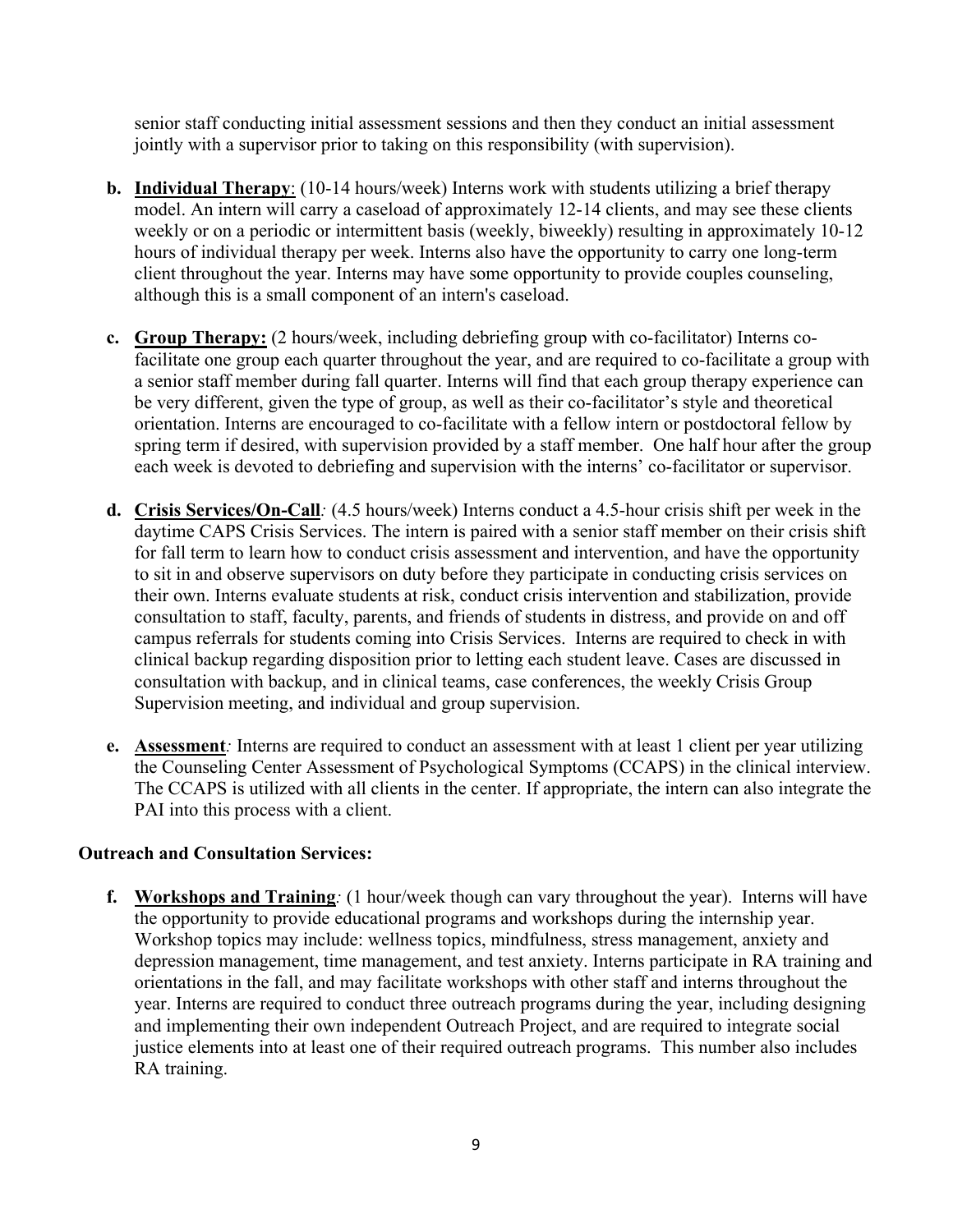- **g. Consultation***:* Interns will regularly provide consultation to staff, faculty, parents, and friends about students in distress when conducting their Crisis Services shift. Interns may also have opportunities to provide campus debriefings after significant traumatic events.
- **h. Peer Education Program:** (1.5 hours per week). Interns will have the opportunity to act as a mentor to a CAPS Peer Educators (PEP) by supervising a small groups of peer educators, modeling professional development, and providing support and ongoing feedback as needed. Interns will also participate in the annual fall orientation for peer educators. Throughout the academic year, interns participate in the weekly Peer Education Program meetings and attend 30 minutes of supervision every other week with the PEP Coordinator.

#### **Formal Training Experiences**

#### **a. Intern Orientation**:

During the first few weeks of the internship, interns are provided with an orientation to the operations of CAPS, the University of California at Santa Cruz, and the Santa Cruz community. During this period, interns meet with CAPS Management staff and potential clinical supervisors. They review intern responsibilities, requirements, and performance expectations for the internship, as well as the policies and procedures of both CAPS and the Student Health Services. During orientation, interns are trained on initial assessments, crisis intervention, brief therapy, Residential Life trainings (RA Trainings), and the electronic health system, Point and Click (PNC). Interns review the policies and procedures of CAPS and the Student Health Services. Interns meet with other campus units as a way to familiarize themselves with campus resources. These campus units include: Career Center, Disability Resource Center, Educational Opportunities Program, Services for Transfer and Re-entry Students, Smith Renaissance Society, Student Health Outreach and Promotion, Cantu (GLBTIQ) Resource Center, Student Health Center, Women's Center, and Student Ethnic Resource Centers.

#### **b. Trainings for Residential Staff**:

During the first few weeks of September before classes begin, CAPS staff provide crisis trainings to the residential life staff at each of the Colleges. Consistent with our apprenticeship/ mentoring training model, interns pair up with CAPS staff at these RA workshops. Interns begin by observing CAPS staff facilitating the workshops, and then increase their involvement by participating or co-facilitating sections of the RA trainings with CAPS staff.

#### **c. Supervision**:

Interns receive a total of 4.5 hours of supervision per week during fall quarter, 5.5 hours per week during winter and spring quarters, and 4 hours per week during summer terms. These totals include two hours per week of primary individual supervision throughout the entire internship year, one hour per week of secondary individual supervision during winter and spring quarters,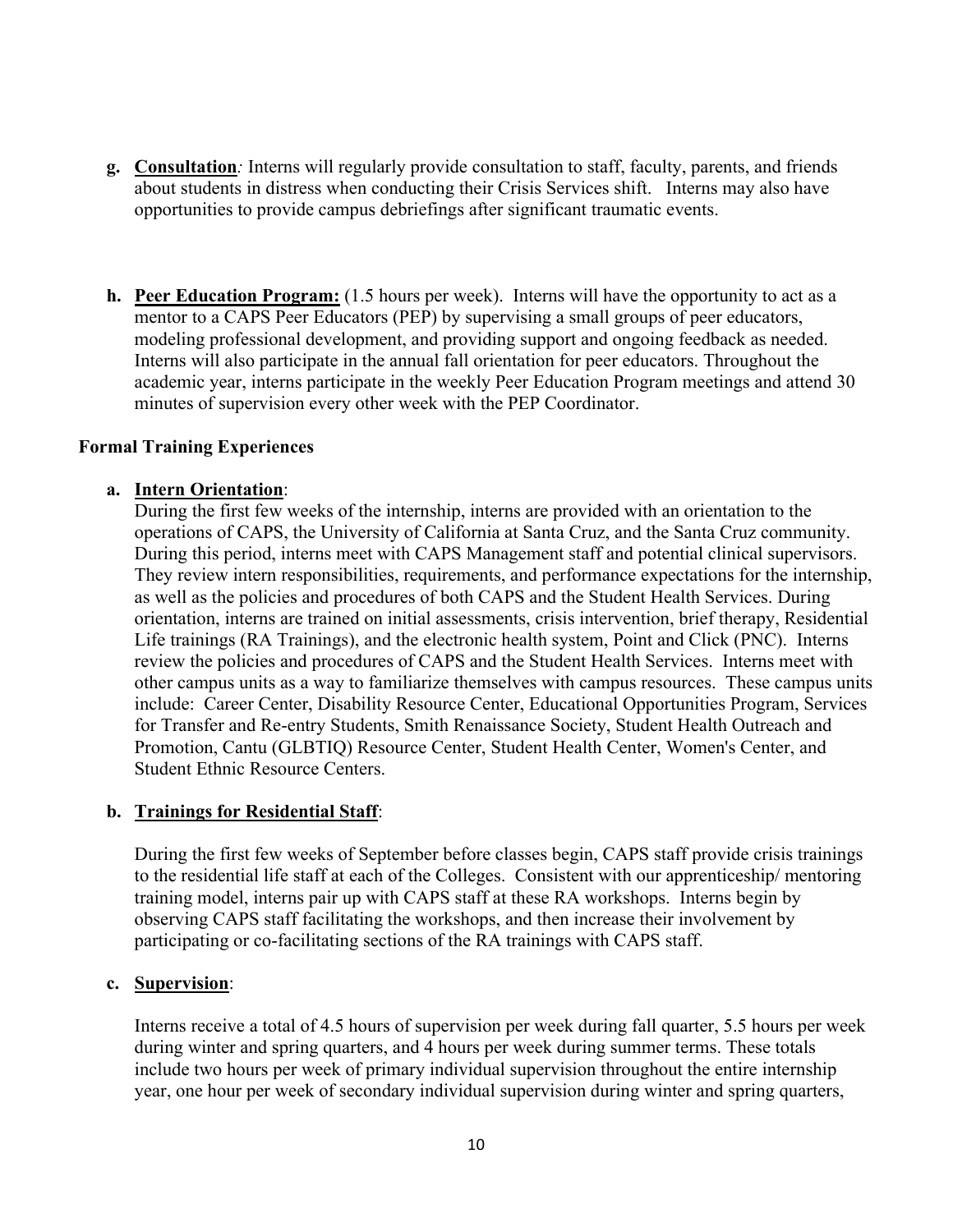one hour of group supervision in the weekly Intern Seminar for fall, winter, and spring quarter (with 2 hours in summer term), and one hour of supervision in the weekly crisis group supervision meeting during fall, winter, and spring quarter. In addition, interns receive an additional half hour of supervision for peer mentoring activities each week during fall, winter, and spring quarter, and an additional .5 hours of supervision for their group therapy during fall, winter, and spring quarter.

**Individual Supervision**: Intensive individual supervision based on a mentoring relationship between the intern and the supervisor is central to the internship experience. Supervision is offered in accordance with California State licensing requirements in Psychology and APA and APPIC criteria for internship training. Interns receive two hours of individual supervision a week from their primary supervisor throughout the year and one hour from their secondary supervisor during fall and winter quarters. Interns are assigned to a primary supervisor, a California-licensed psychologist, for the course of the internship over the twelve months. The primary supervisor is assigned by the Director of Training based on making a match between training needs and interests of intern and supervisor. In making this supervision match, the Director of Training takes into consideration intern training needs, interests, theoretical preference, as well as supervisory style and preference.

The secondary supervisor provides interns with exposure to a variety of professional role models, theoretical orientations, or special interest areas. Interns choose their own secondary supervisors after meeting with and working with different CAPS staff throughout fall quarter. The interns discuss their preferences in a group so they can deal with any overlaps that might arise between interns when choosing their secondary supervisor.

- **d. Group Co-facilitation**: Interns co-facilitate at least one group each quarter, and are required to co-facilitate a group with a senior staff member during fall quarter. Groups are typically one and a half hours in length, and after the group is completed each week interns receive a half hour of supervision from their co-facilitator to discuss group process and content, co-facilitation, and clinical documentation. This time provides the intern with an opportunity for in-depth discussion and training with their co-facilitator on the elements of group psychotherapy, including group dynamics, content and process interventions, co-facilitator issues, and maintaining group notes. Interns can co-facilitate with a fellow intern or postdoctoral fellow in spring, dependent on supervisor approval, which can provide interns an opportunity to develop groups in their own area of interest. Interns receive ½ hour of supervision on their group when they co-facilitate with an intern or postdoctoral fellow.
- **e. Intern Seminar Group Supervision**: Interns meet with the Director of Training weekly for one hour of group supervision during fall, winter, and spring quarter, and two hours per week during summer. This group supervision provides interns the opportunity to discuss any issue pertinent to the internship and their work in CAPS, including clinical and outreach activities, job search process, professional development, professional identity, and administrative concerns. Interns are required to provide informal case presentations and peer supervision in the seminar.
- **f. Crisis Supervision Seminar**: This weekly one-hour seminar for fall, winter, and spring quarter provides interns with supervision, consultation, and training on clinical cases seen in the CAPS Daytime Crisis Services. In this seminar, interns (and postdocs) have an opportunity to debrief,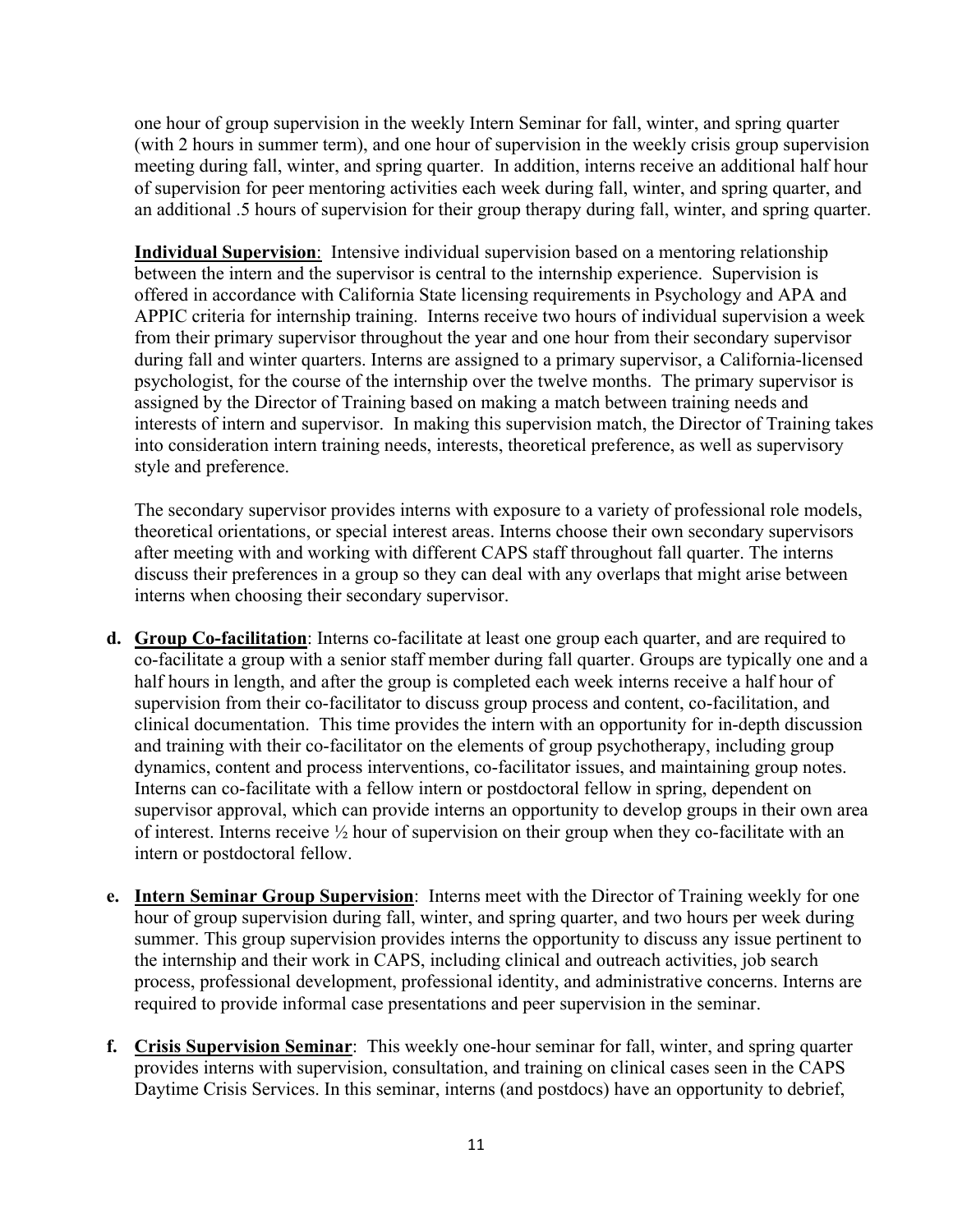consult, and learn about case management strategies for at-risk students. Interns will discuss CAPS crisis procedures and protocols, managing referrals, hospitalization procedures, and communication with other stakeholders. Structured trainings on crisis work and college mental health is provided.

|  |  | g. Required Supervision: |
|--|--|--------------------------|
|  |  |                          |

| <b>Required Supervision Table</b>                    |                                 |                                 |                |        |                |                |  |
|------------------------------------------------------|---------------------------------|---------------------------------|----------------|--------|----------------|----------------|--|
| <b>Individual Face to Face</b><br><b>Supervision</b> | <b>Hours Per</b><br><b>Week</b> | <b>Duration</b>                 | Fall           | Winter | <b>Spring</b>  | <b>Summer</b>  |  |
| <b>Primary Supervision</b>                           | 2 hours per week                | Entire Internship               | $\overline{2}$ | 2      | $\overline{2}$ | $\overline{2}$ |  |
| <b>Secondary Supervision</b>                         | 1 hour per week                 | Winter and Spring<br>quarter    |                | 1      | $\mathbf{1}$   |                |  |
| <b>Supervision of Group</b><br>Therapy               | .5 hours per week               | Fall, winter,<br>spring quarter | 0.5            | 0.5    | 0.5            |                |  |
| <b>Group Supervision</b>                             |                                 |                                 | Fall           | Winter | <b>Spring</b>  | <b>Summer</b>  |  |
|                                                      |                                 |                                 |                |        |                |                |  |
| <b>Intern Group Supervision</b>                      | 1 hour per week                 | Fall, Winter,<br>Spring quarter | 1              | 1      | 1              |                |  |
|                                                      | 2 hours per week                | Summer quarter                  |                |        |                | $\overline{2}$ |  |
| <b>Crisis Group Supervision</b>                      | 1 hour per week                 | Fall, winter,<br>Spring quarter | 1              | 1      | 1              |                |  |
| <b>Total Hours of</b><br><b>Supervision</b>          |                                 |                                 | 4.5            | 5.5    | 5.5            | 4              |  |

**h. Special Topics Seminar**: This weekly 1 ½-hour seminar provides didactic training on a variety of clinical and multicultural topics related to the practice of psychology throughout the internship year. CAPS training staff and professionals from the community present on different topics to the interns. The topical seminars provide interns the opportunity to explore in depth and expand their knowledge about topics pertinent to the practice of psychology, including professional laws and ethics, multicultural and diversity issues, the provision clinical services to diverse clientele, different theoretical approaches to treatment, and treatment for specific mental health disorders.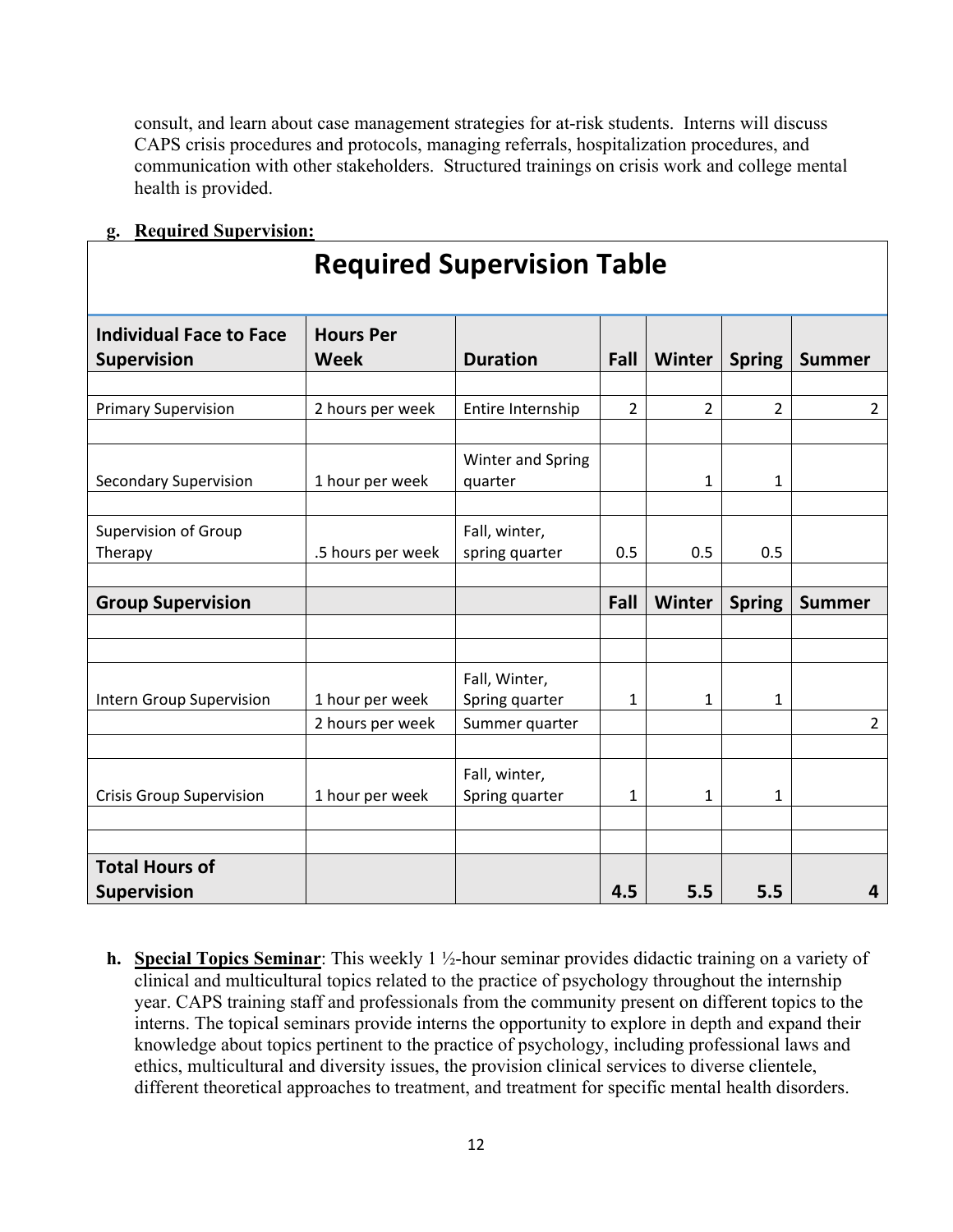- **i. Behavioral Health Training***:* Interns receive three hours of training during fall quarter and focuses on empirically validated behavioral health interventions for anxiety and insomnia, with discussion of practice as an embedded psychologist in health center setting.
- **j. Outreach and Consultation Training:** Interns receive three hours of training in theory, models, and practice of outreach and consultation during this training module during fall quarter. Interns also use this opportunity to discuss and receive supervision on ongoing consultation and outreach activities.
- **k. Supervision Training***:* Interns receive three and ½ hours of training on theories and methods of supervision during spring quarter. Interns are educated on theories and models of clinical supervision and have opportunity to discuss the integration of theories and practice of supervision. Given CAPS interns do not have the opportunity to supervise a practicum student, interns provide simulated supervision for each other in the intern group supervision seminar, as well as provide mentoring to a CAPS Peer Educator.
- **l. Assessment Training***:* Interns receive training on the CCAPS (Counseling Center Assessment of Psychological Symptoms) during orientation.
- **m. Peer Education/Mentoring Supervision:** Interns receive a half hour biweekly of supervision on mentoring and supervising Peer Educators.

### **Other Training Activities**

- **a. CAPS Staff Meeting**: The entire CAPS staff meets weekly for a 45-minute general staff meeting to discuss announcements, policies and procedures, and issues relevant to CAPS operations. This meeting consists of all counseling staff (senior staff, doctoral interns, postdoctoral fellows) and psychiatry and case management staff.
- **b. Case Conference and Clinical Team**: After the weekly CAPS staff meeting, there are different rotating case conference meetings. Twice a month, the Counseling staff meet for case discussions and consultation about ongoing cases in Clinical Teams made up of psychologists, social workers, MFT's, psychiatry staff, postdoctoral fellows, and other interns. Once a quarter, the entire CAPS staff meet with the Student Health Center clinical staff for a joint case conference focused on cases seen jointly in both CAPS and Student Health.
- **c. Committee Participation**: Interns are required to participate on one administrative CAPS committee per quarter to gain experience in the operation and functioning of a counseling center. Interns rotate participation on the following committees in fall, winter, and spring quarters: Training committee, Clinical Quality Assurance committee, Multicultural committee, and CBT Staff Development committee.
- **d. Staff Professional Development:** Continuing education trainings are offered for the entire CAPS staff throughout the year, and interns are required to attend these trainings.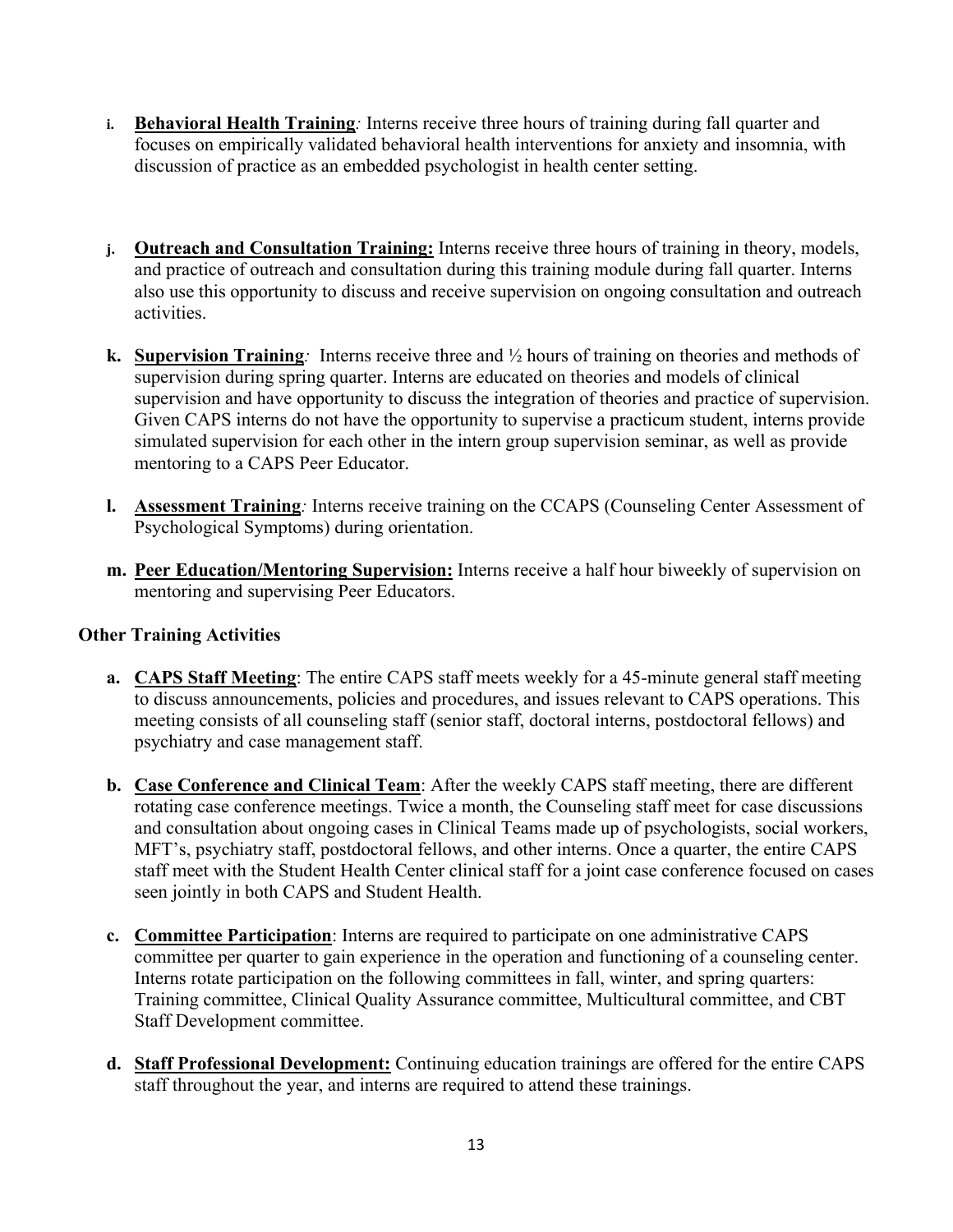**e. Professional Development***:* In addition to professional development meetings for the entire CAPS staff, interns are given five days for professional development during the internship year. Interns may use their time for conference attendance and professional meetings, dissertation meetings, graduation, and job interviewing. In addition to their five days of professional development, interns attend the annual Multicultural Training Day at San Jose State University and the Northern California Training Director Conference.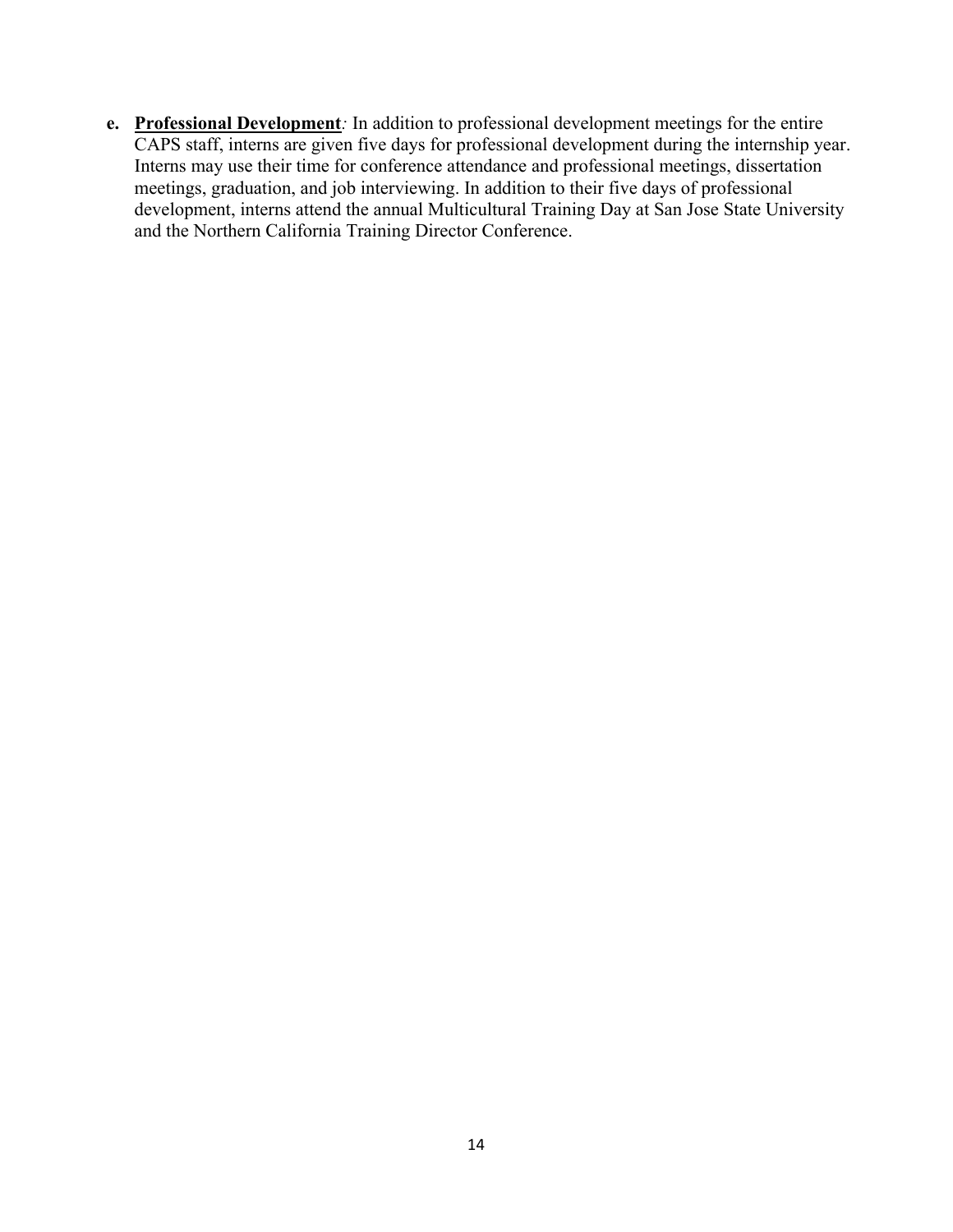## **III. Responsibilities of Interns:**

The professional responsibilities of interns involve engaging in and attending all the activities of the internship, including clinical services, outreach and consultation services, training seminars, staff meetings, and administrative tasks. Interns use webcams to record all therapy sessions.

The following list details the amount of time, *on average*, an intern devotes to specific services and training activities:

| A. Direct Service Responsibilities: | <b>Hours</b> | $\frac{0}{0}$ |
|-------------------------------------|--------------|---------------|
| Individual Therapy                  | $10-14$      |               |
| Group Therapy                       | 1.5          |               |
| Initial assessments                 | 3            |               |
| Crisis Services Duty                | 4.5          |               |
| Outreach and Consultation           | $.5 - 1$     |               |
| Peer Mentoring                      |              |               |
| Total:                              | 21-24        | $50 - 54\%$   |

#### **B. Training:**

|                                                                                                                    |                | 2<br>1 (winter and spring)<br>.5<br>1                                                                                                                                                        |                |   |        |              |
|--------------------------------------------------------------------------------------------------------------------|----------------|----------------------------------------------------------------------------------------------------------------------------------------------------------------------------------------------|----------------|---|--------|--------------|
|                                                                                                                    |                |                                                                                                                                                                                              |                |   |        |              |
|                                                                                                                    |                |                                                                                                                                                                                              |                |   |        |              |
|                                                                                                                    |                |                                                                                                                                                                                              |                |   |        |              |
| Special Topics Seminar<br>Crisis Group Supervision<br>Case Conference/Clinical Teams<br>Peer Mentoring Supervision |                | 1.5<br>1<br>.5                                                                                                                                                                               |                |   |        |              |
|                                                                                                                    |                |                                                                                                                                                                                              |                |   | .5     |              |
|                                                                                                                    |                |                                                                                                                                                                                              |                |   | Total: | Fall quarter |
|                                                                                                                    |                |                                                                                                                                                                                              | Winter quarter | 9 | 21%    |              |
|                                                                                                                    | Spring quarter | 9                                                                                                                                                                                            | 21%            |   |        |              |
|                                                                                                                    |                | Hours                                                                                                                                                                                        | $\frac{0}{0}$  |   |        |              |
|                                                                                                                    |                | 1.5                                                                                                                                                                                          |                |   |        |              |
| <b>Committee Participation</b><br>Case management, preparation                                                     |                | 1.5 (once per month)                                                                                                                                                                         |                |   |        |              |
|                                                                                                                    |                | $3 - 5$                                                                                                                                                                                      |                |   |        |              |
| Travel                                                                                                             |                |                                                                                                                                                                                              |                |   |        |              |
| Total:                                                                                                             |                | 9                                                                                                                                                                                            | 22%            |   |        |              |
| TOTAL:                                                                                                             |                | 42                                                                                                                                                                                           |                |   |        |              |
|                                                                                                                    |                | <b>Individual Primary Supervision</b><br>Individual Secondary Supervision<br>Supervision of Group Therapy<br><b>Intern Group Supervision Seminar</b><br>C. Administration:<br>Staff meetings |                |   |        |              |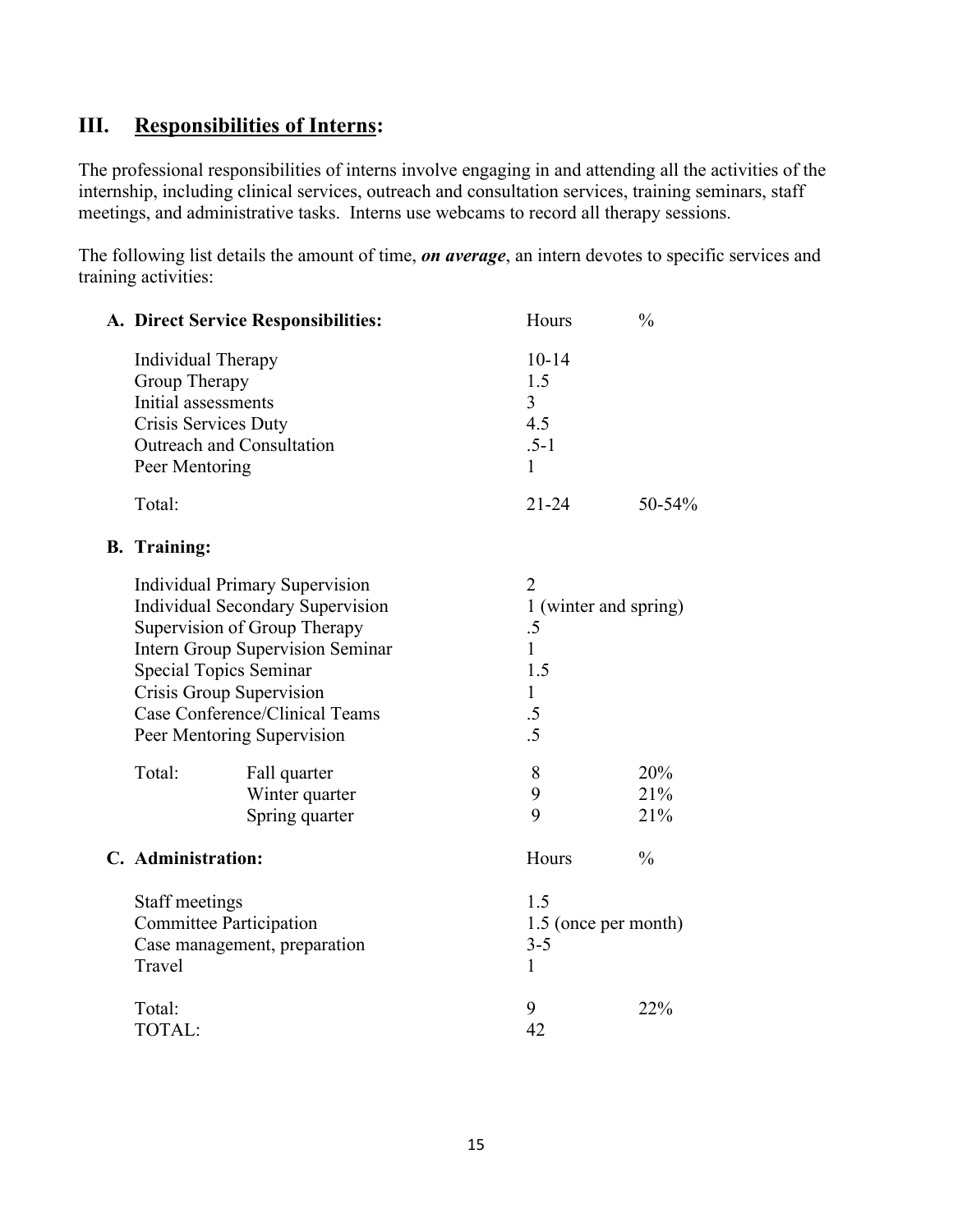### **D. Adherence to State and Local Laws, Policies, and Procedures:**

- 1. Interns must adhere to the Ethical Guidelines of the American Psychological Association and to California laws relating to the practice of psychology.
- 2. Demonstration of sound professional judgment: Interns should know their personal and training limitations and seek consultation and supervision when appropriate. Consultation should always be sought on questions of suicide, violence potential, child or elder abuse, and grave disability.
- 3. Adherence to all CAPS, SHS, and UC Santa Cruz Policies and procedures

### **E. Exit Criteria:**

### *In order for an intern to successfully complete the CAPS internship program at UC Santa Cruz, the following criteria must be met:*

- 1. 2000 hours of training must be completed, including 500 hours (25%) of direct clinical service. In order to obtain the 2000 hours, interns must work 42 hours per week
- 2. Satisfactory achievement ratings (4) on each of the required 9 Profession Wide Competencies and the multiple elements within each competency by the end of the internship
- 3. No ethical or legal violations
- 4. Completion of 3 outreach programs, including independent Outreach Project
- 5. Completion of Intern Program Evaluation Project
- 6. Completion of one testing report
- 7. All paperwork, including clinical documentation, assessment reports, Outreach Project, Program Evaluation Project, and Board of Psychology logs, must be completed
- 8. Completion of all program and supervisory evaluations
- 9. Exit interview with Director of Training.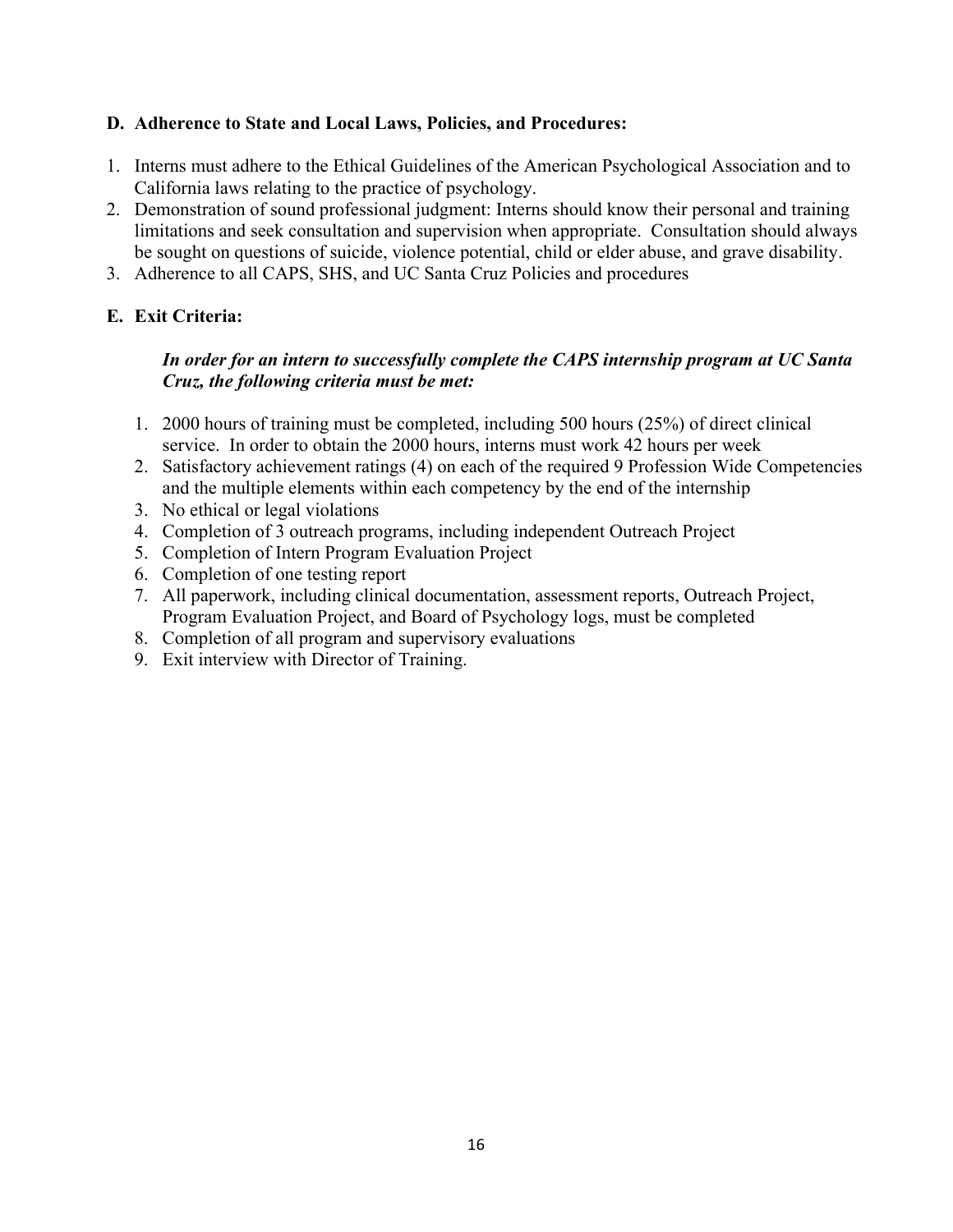## **IV. Intern Projects and Other Written Responsibilities:**

#### **A. Pre-and Post-Competency Self-Assessment:**

Each intern is required to complete a competency self-assessment (Intern Competency Self-Assessment) at the beginning of the internship (see Appendix A). This self-assessment allows the intern to assess where they are on each of the different competencies of the internship. This selfassessment is used with their primary supervisor to identify learning goals for the internship. Each intern is also required to complete a competency self-assessment at the end of the internship.

#### **B. Intern Letter to Self:**

Each intern is encouraged to write a letter to themselves at the beginning of the internship outlining their internship goals, concerns, and hopes for the year. Interns can read the letter at the end of the internship as a way for self-reflection about their development during the internship.

#### **C. Formal Case Presentation:**

Each intern is required to present a case during either the Tuesday Clinical Team or Intern Group Supervision during the year.

### **D. Outreach Project:**

Each intern is required to develop and implement independently one outreach workshop on their own during the internship year (this is included in the total number of three outreach programs required for the year). The Outreach Project involves program development, marketing of the outreach program, implementation, and evaluation. The intern can develop an outreach program in their own area of interest or expertise, but must integrate social justice components into at least one (of the three) required outreach programs. We encourage interns to consult with supervisors or other senior staff regarding how to make their program successful. CAPS has already developed outlines for many different outreach programs and workshops, and interns can use this information to help develop their own project. Interns are required to write a 2-3 page summary of their outreach project. Models of outreach summary reports are available from the Director of Training.

#### **E. Assessment Requirement:**

Each intern is required to complete at minimum one assessment battery. With new and ongoing clients, interns will review the CCAPS (Counseling Center Assessment of Psychological Symptoms) and integrate this information into case conceptualization, treatment planning and brief therapy. Interns may also utilize the Beck Depression and Anxiety Inventories, and the Personality Assessment Inventory (PAI) for diagnosis and treatment planning.

We encourage interns to evaluate what instrument would be beneficial in order to gain more clinical information to inform treatment planning and diagnosis for their clients. Interns are required to write up an assessment report and present the assessment findings to their client.

#### **F. Intern Program Evaluation Project (Summer Project):**

Each intern is required to conduct a program evaluation project that integrates research with counseling center practice. The project provides the intern with an opportunity to demonstrate knowledge, based on the research, about programming or functioning of a university counseling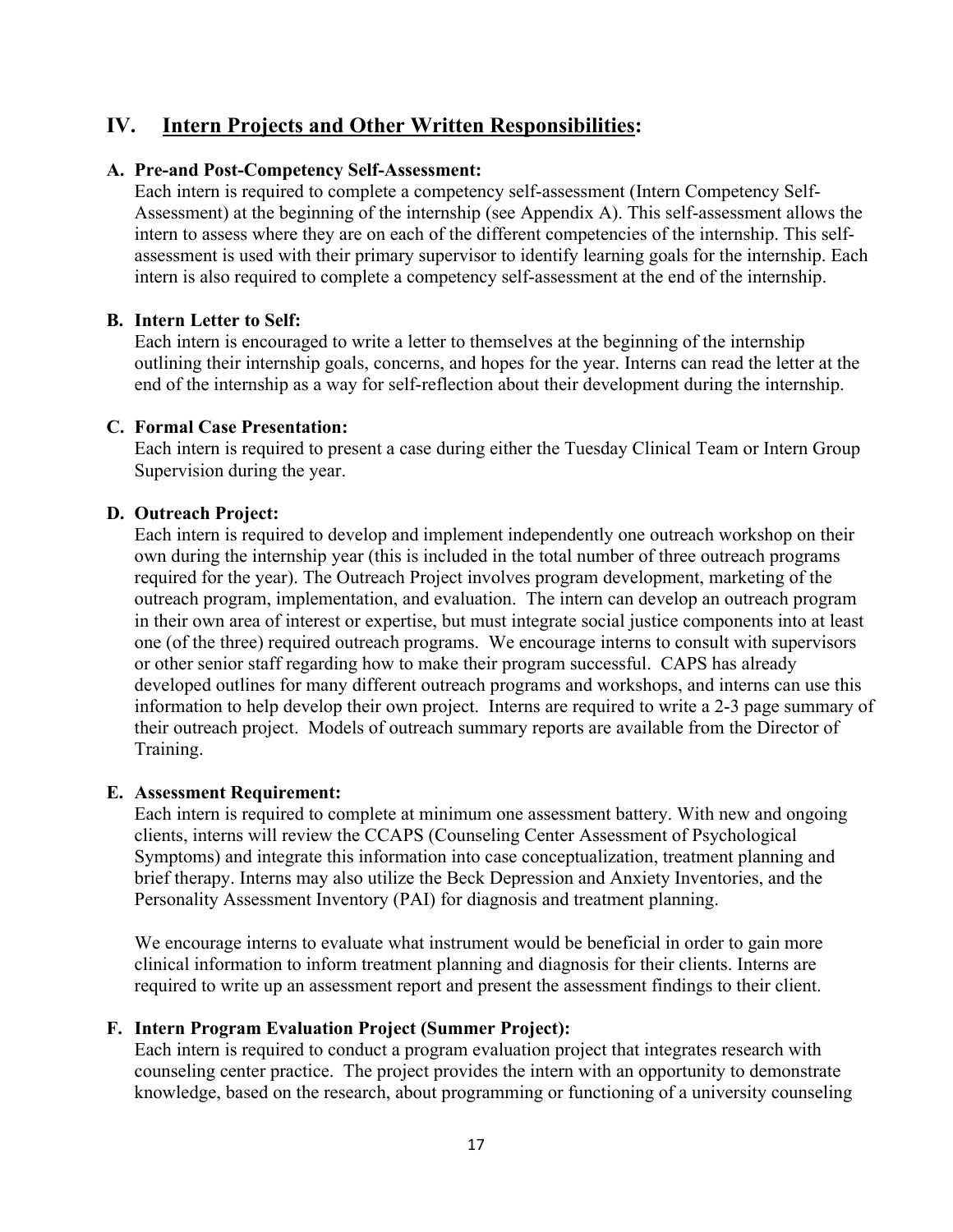center. The project may involve updating, modifying, or adding to a current agency function; developing a new idea for agency services and programming; or assessing current agency functioning and developing a proposal for future work. Interns will develop their project in consultation with the Director of Training and individual supervisor. Interns are encouraged to consult with other staff or interns who have expertise in their focus area. Interns typically begin development of this project in spring term, work on it in the summer, and are required to present their project to the CAPS staff at the end of the internship.

#### **G. Presentation of Dissertation Research:**

Each intern is required to present a summary of their dissertation research (whether it is in process or completed and defended) to the CAPS staff during the internship year. The goal of this presentation is to inform staff of the intern's research interests and support their endeavors on their dissertation completion.

#### **H. Board of Psychology Logs:**

All doctoral interns must document their internship hours weekly in a log (SPE - Supervised Professional Experience, Appendix B) concurrent with the requirements of the Board of Psychology, (1387.5). This log must be submitted once a month for appropriate signatures when monthly online time sheets are due.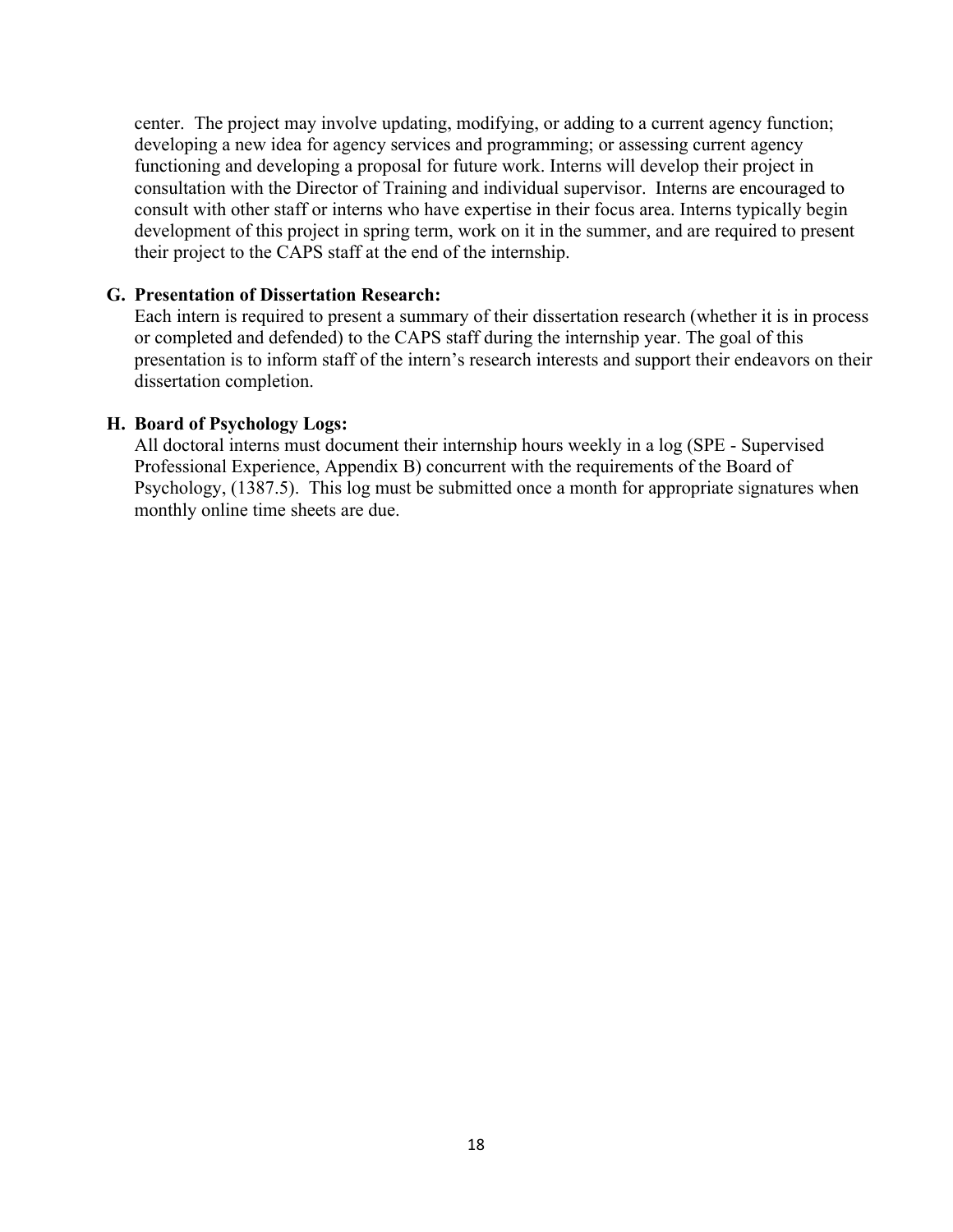### **V. Evaluations:**

### **A. Intern Evaluations:**

Interns are formally evaluated three times during the year, at the end of December, April, and early August. The primary supervisor completes the Intern Evaluation form (see Appendix C), after receiving both narrative and written feedback from other training staff who have worked with the intern during the quarter (secondary supervisor, group co-facilitator, crisis team supervisor, seminar leader, or outreach co-facilitator) during the Intern Review Meeting. The primary supervisor then meets with the intern to present the evaluation and feedback and discuss future training goals. This formal evaluation process does not preclude the informal feedback and evaluation during supervision sessions. In fact, continual feedback and evaluation is encouraged for the intern during both individual supervision and in other training contexts. The Training Staff who are not primary supervisors but work closely with interns in co-facilitating groups, conducting crisis shifts, or providing outreach and consultation activities together complete the CAPS Staff Feedback for Intern Evaluation form (see Appendix D). This form is given to the Primary Supervisor and Director of Training during the Intern Review Meeting and the primary supervisor integrates the feedback into the Intern Evaluation.

### **B. Supervisor Evaluations:**

Interns have the opportunity to give their primary and secondary supervisors feedback about their supervision formally three times a year by completing the Supervisor Quarterly Evaluation form (see Appendix E). This evaluation form should be discussed together with the intern and the supervisor, and can be used as a means to evaluate and improve the effectiveness of the supervision.

#### **C. Seminar Evaluations:**

Interns evaluate each of their training seminars three times a year (Intern Quarterly Seminar Evaluation, Appendix F). Seminar leaders and the Training Committee review these evaluations and recommend any changes to the structure and functioning of the training. Interns also evaluate each presentation given in the Special Topics Seminar with the Intern Seminar Presentation Evaluation form (see Appendix G). This evaluation allows presenters to update their trainings.

#### **D. Intern Program Evaluations:**

Interns evaluate the Internship Program, both mid-way through the internship year in February and at the end of the internship year in August (see Appendix H for the Intern Program Evaluation form). The Director of Training and the Training Committee review this feedback for ongoing program improvement and enhancement. Interns also evaluate the summer period using the Summer Program Evaluation (see Appendix I).

#### **E. Intern Evaluation Summary End of Year Report:**

Interns also complete an end of the year summary report (see Appendix J).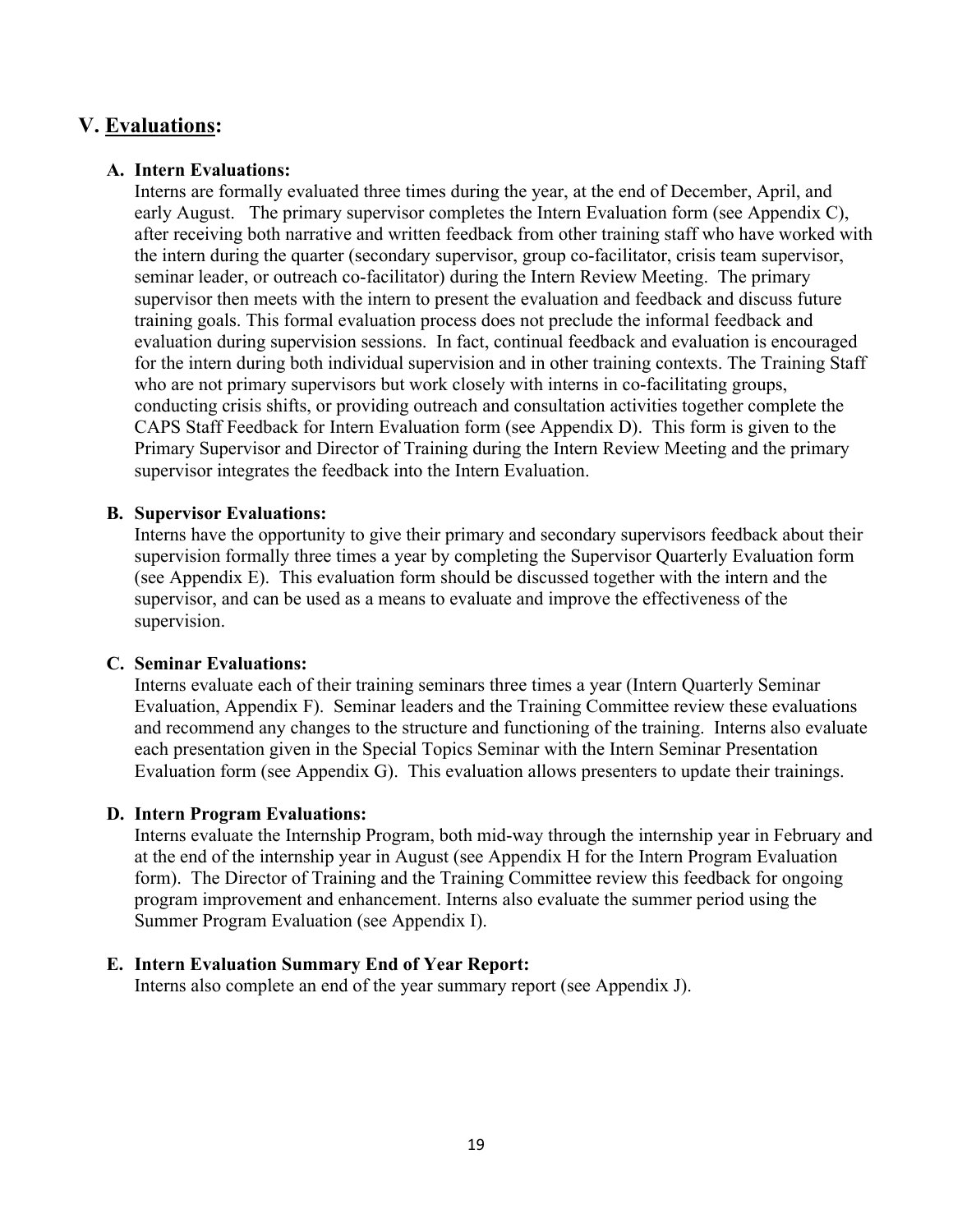## **VI. Statement on Self Disclosure During Internship Training:**

As reflected in the APA Ethical Principles for Psychologists (Section XVII), the training program at UC Santa Cruz does not require the disclosure of many forms of personal information. However, given that one of the goals of our training program is to help interns develop a professional identity as a psychologist, opportunities for personal and professional exploration and reflection may occur throughout the year. We value self-awareness as being critical to the development of professional skills and a consolidated professional identity. When appropriate, interns are encouraged, but not required, to self-reflect on information they determine might have a bearing on their professional functioning. The choice of how much to share this self-reflection, however, is up to the intern, and interns are not penalized for a choice not to share personal information. Supervision is never viewed as psychotherapy. This internship program functions in a manner consistent with the American Psychological Association's 2010 Ethical Standard 7.04 (Student Disclosure of Personal Information) as contained in the Revised Ethical Principles of Psychologists and Code of Conduct (APA, 2010).

## **VII. Nondiscrimination and Affirmative Action Policy Regarding Academic and Staff Employment**

CAPS abides by the *University of California Nondiscrimination and Affirmative Action Policy Regarding Academic and Staff Employment* that can be found at <https://diversity.ucsc.edu/eeo-aa/images/non-discrimination-policy.pdf>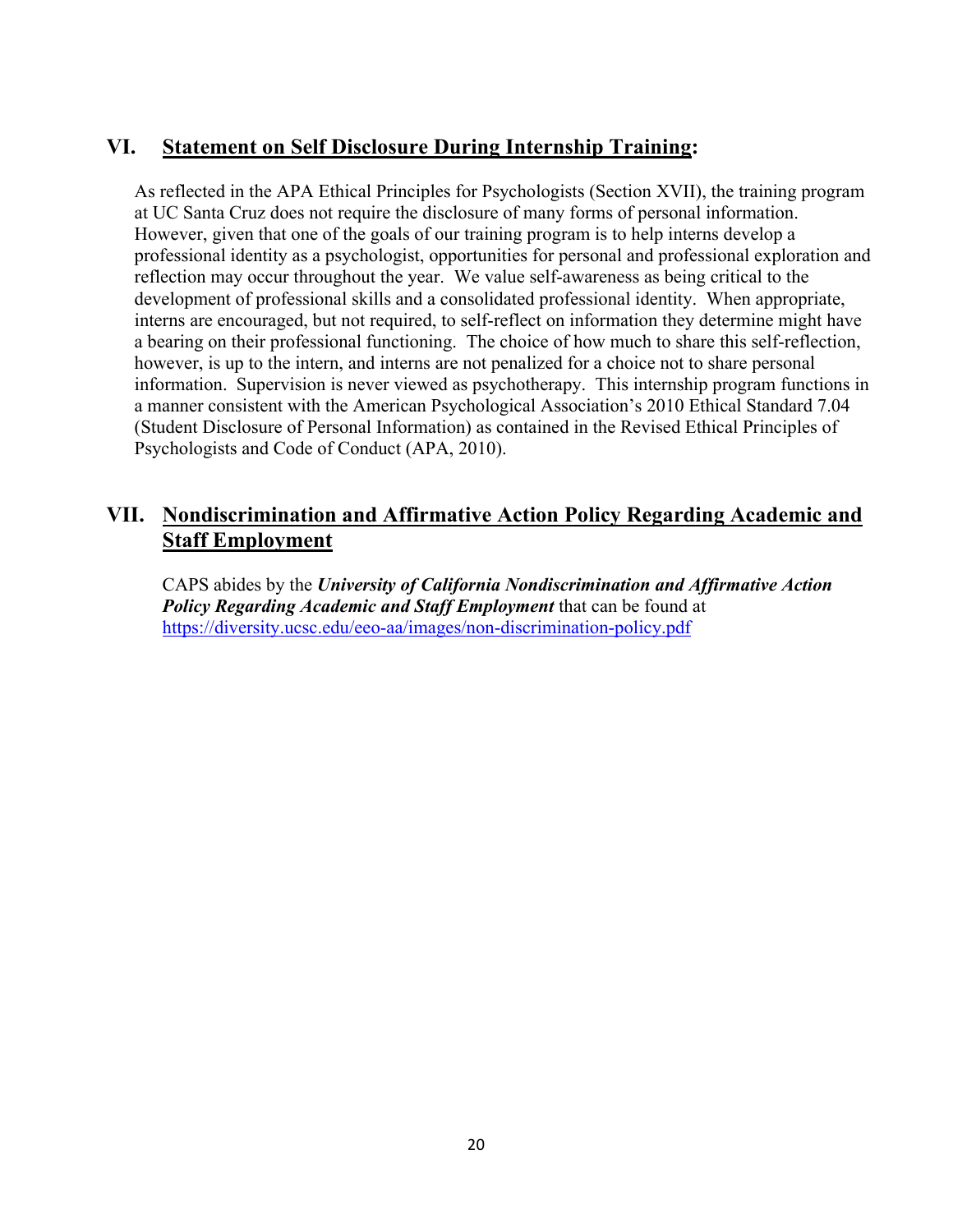## **VIII. CAPS Office Operations:**

#### **A. Phones, Mailboxes, Email Messages:**

Interns have their own private phone and voicemail and email accounts. It is the intern's responsibility to check voice mail and email regularly and to clear off voicemail messages so their voice mailbox does not become full. Given our decentralized site, we recommend that interns check their messages and emails after each appointment or meeting, because we use these methods to inform staff of changes in meetings and updates on any center or university issues.

#### **B. Web Cam Recording:**

All interns are required to use web cams provided in their office to record client sessions (ongoing clients) for supervision. Client recordings are stored on a secure server. Session recordings are kept for 3 weeks and then deleted. Clients must provide written permission for recording to occur using the "Authorization for Recording of Counseling Sessions" form (Appendix K), and this form is electronically submitted and maintained in the PnC record. Interns will record ongoing counseling sessions but are not required to record initial assessments (except for one or two for discussion in intern seminar) or crisis assessments.

#### **C. Computers:**

Each intern is provided with an office computer (PC). Each intern has their own university provided e-mail address, and it is their responsibility to keep up-to-date with internal e-mails regarding CAPS business.

#### **D. Point and Click:**

CAPS uses the electronic record-keeping system "Point and Click" (PnC) for clinical documentation of all clinical services. Interns receive training on PnC during intern orientation. Interns must complete all clinical documentation consistent with CAPS policies and procedures.

#### **E. In-Session Signs:**

Each office is equipped with a "Session in Progress - Please Do Not Disturb" sign. It is important for each intern to use this sign regularly so counseling sessions are not interrupted.

#### **F. Client Evaluations of CAPS Services:**

CAPS provides clients with an opportunity to evaluate the CAPS service they have received. Each quarter, secure e-mails are sent to all students who utilized CAPS services in a particular time (typically the  $7<sup>th</sup>$  week of the quarter), inviting them to complete a client satisfaction questionnaire. Clients have an opportunity to evaluate whichever service they participated in: crisis services, individual counseling, group therapy, case management services, Crisis Services, and psychiatry services. If a student does name their provider, this feedback is given to the intern.

#### **G. Hours in Office:**

The internship here at UC Santa Cruz is a full-time 12-month 2000-hour internship. In order to obtain 2000 hours, interns are scheduled to work in the office 42 hours per week with two weeks of paid leave in order to accumulate 2000 hours during the year.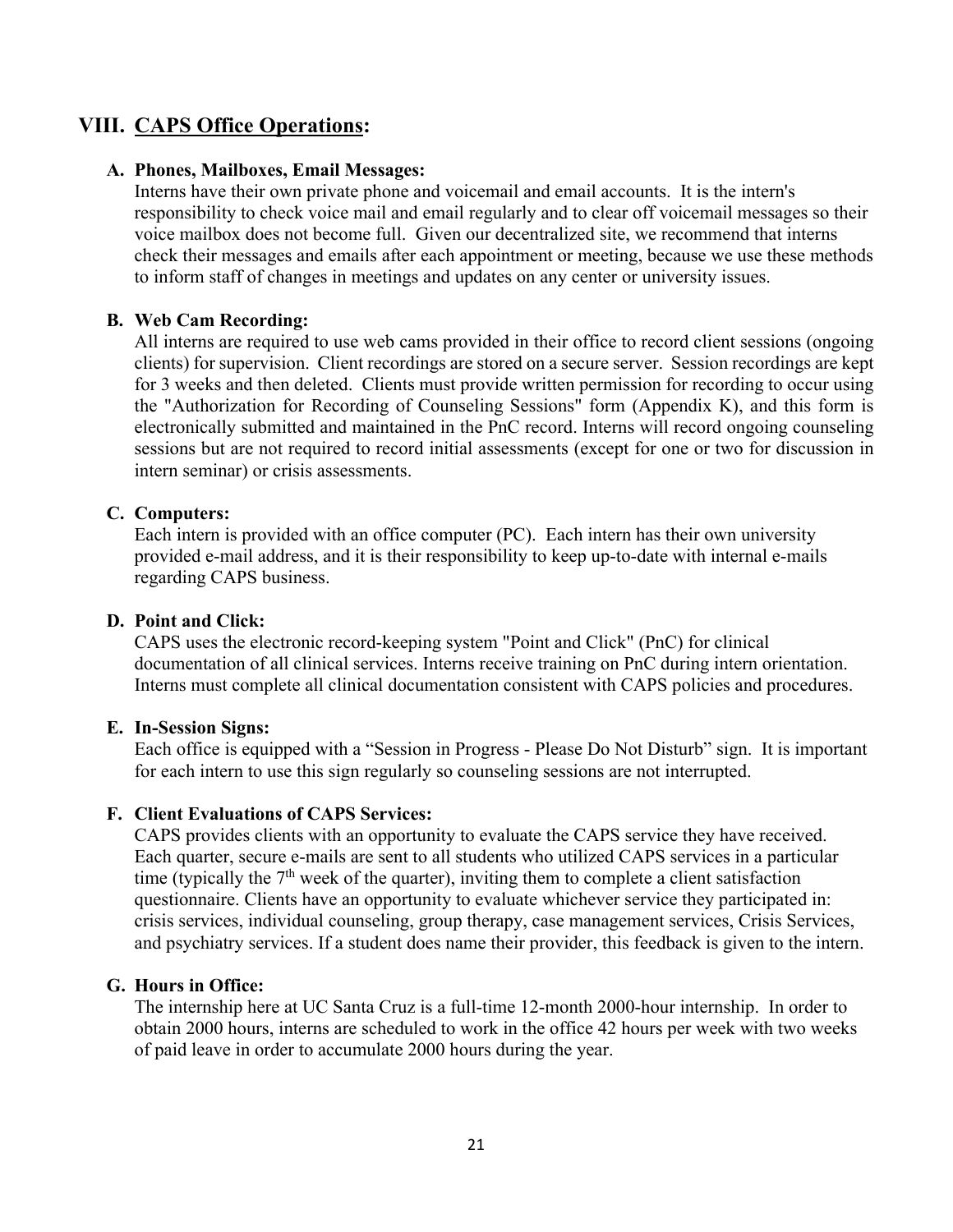#### **H. Working in office after 5 p**.**m.:**

Interns may work in their offices after 5pm for general administrative work. If the intern does work in their office after 5pm, the intern should not bring any student or client into their office given no clinical backup is available after 5 PM. If it appears that a student is in distress outside of the CAPS office, the intern can call Campus Police or CAPS management.

#### **I. Checkout Procedures for Central Office:**

Interns must follow the checkout procedure listed by the alarm keypad in the Central Office if they are the last person in the CAPS Main office. Electronic codes are given to each intern to set the alarm for the CAPS wing if they are the last to leave the office.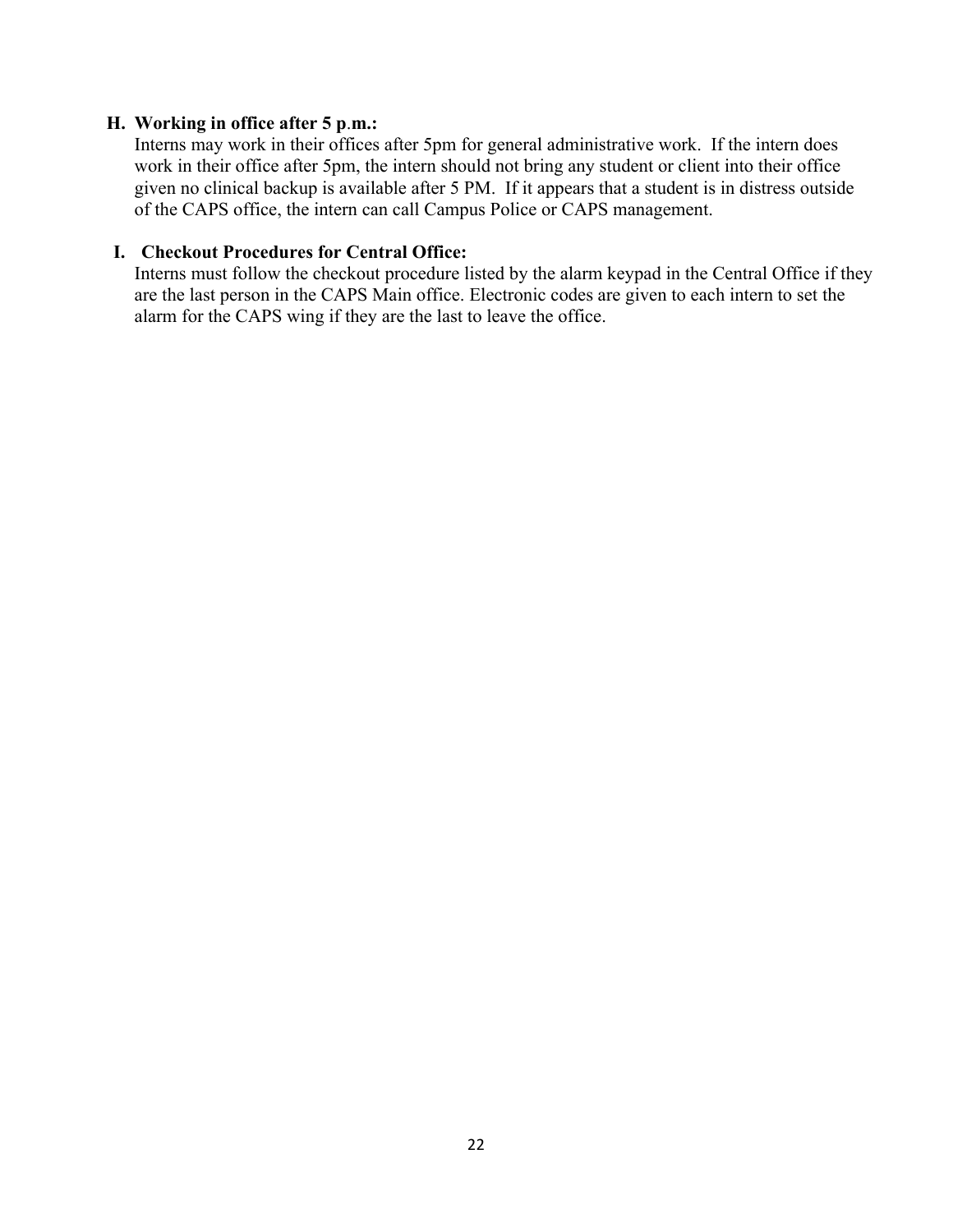## **IX. Clinical Services:**

### **A. Scheduling appointments:**

CAPS front office staff or Crisis Services staff schedule initial assessment appointments for interns. Interns will provide 3 initial assessments on their schedule each week. These timeslots will stay the same during the quarter but can be changed from quarter to quarter if preferred. Each CAPS staff member, including interns, will schedule follow-up counseling sessions on their PNC schedule.

CAPS doctoral interns must keep their scheduled counseling appointments with clients unless otherwise arranged. If an intern is ill or has a personal matter that requires canceling a counseling appointment, every effort should be made to notify the client beforehand and reschedule the appointment. If it is not possible to notify the client in advance, the intern can ask the Central Office staff to notify the client of the canceled appointment. It is the responsibility of the CAPS intern to make every effort to reschedule the appointment as soon as possible. If the intern has an approved scheduled vacation or professional development day, it is their responsibility to reschedule their initial assessment appointments and ongoing clients, and get coverage for their crisis shift.

### **B. Emergency Clinical Consultation:**

When providing counseling to clients, there may be times when an intern will need immediate crisis consultation. Please use the following order to seek consultation from a senior staff member:

- i. Appropriate Supervisor (primary or secondary)
- ii. Any management team member (Senior Associate Director, CAPS Director, Director of Psychiatry)
- iii. Staff on Crisis Services for the day

Always consult in the following situations:

- b. Safety issues with client moderate or high risk clients
- c. Danger to self, danger to others, or gravely disabled; serious self-harm behaviors
- d. Severe substance use/abuse.
- e. Presence of any psychotic symptoms that impair judgment and/or functioning
- f. Suicidal ideation without a plan, but has previous attempts, significant stressors.
- g. Decisions and procedures for voluntary and involuntary hospitalization
- h. Medical issues present: serious substance use/abuse, eating disorders, cutting or other selfharm behaviors.
- i. Child abuse or Tarasoff reporting issues.

Procedures:

- j. If you need assistance about whether to refer to Psychiatry or the Health Center for a medication referral.
- k. Complicated presenting symptoms.
- l. Questions about minors.
- m. Any questions about referrals.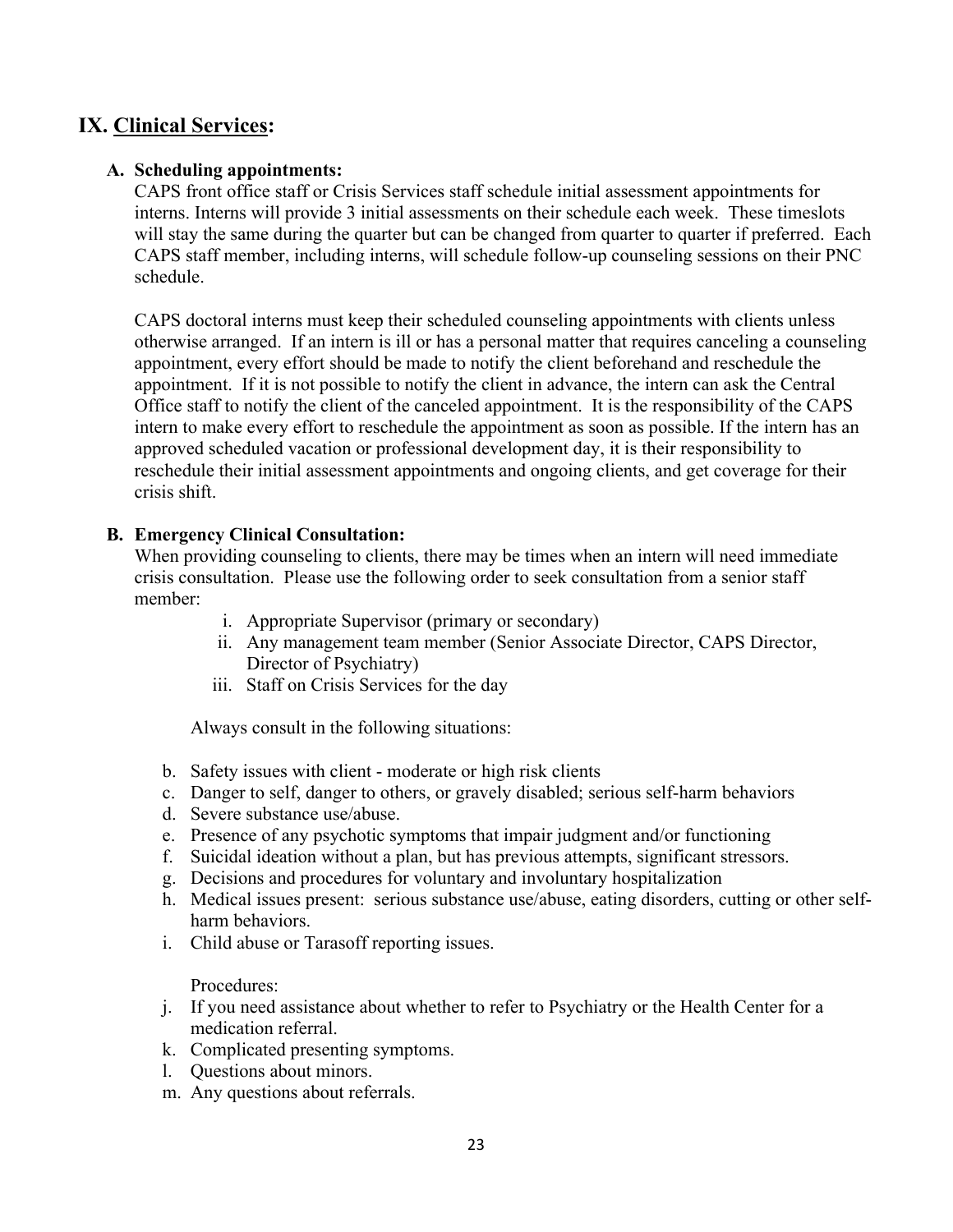### **C. Consultation When Conducting Crisis Services:**

Interns are paired with a senior staff member when conducting their crisis service shift. The crisis supervisor paired with the intern will provide consultation and assistance to the intern during their shift. Each quarter a schedule is developed with assigned crisis staff. When an intern needs consultation during their crisis services shift, please use the following order for consultation:

- i. Crisis staff team member
- ii. Management team back up (assigned schedule)
- iii. Ask Front Office staff for assistance in locating an available staff member.

### **D. Criteria for Consultation when on Crisis Duty:**

Interns are required to seek consultation at all times when on crisis duty and must consult with their crisis team member. We utilize a team approach when conducting crisis intervention at CAPS. We prefer that interns consult more rather than less in order to get assistance for safety and risk assessment, referral resources, and complex decisions. Interns are required to consult for each case they see in crisis services before letting the student leave CAPS.

#### **E. Immediate Emergency Assistance:**

CAPS follows the emergency procedures of the Student Health Services (Please see *Emergency Procedures and Policies under the Health and Safety Section of the Main Policy and Procedures Manual*). Each of these steps depends on the particular crisis situation.

- i. Use the panic button located in your office. In the event a staff member or intern is feeling physical threatened, pressing the silent alarm will result in a call to campus police, who will respond immediately. Please take extreme care to not press the panic button by accident, as the police will always respond immediately when the panic button is activated.
- ii. Dial 911
- iii. Call Central office and say "Please cancel my appointment with Dr. Arnold". The front office staff will ask if you need the police called, or need immediate consultation. You may use this safety code if you feel you need immediate emergency assistance or consultation but do not think it is appropriate to verbalize that in front of the client.
- iv. Code Blue-In the event of a student medical emergency while at the CAPS main office, staff are to press 44 on the telephone to access the pager system and call a Code Blue indicating the location. This will result in a response by medical staff. Note that the pager system is not heard in CAPS.
- v. Dr. Slug-In the event a staff member needs physical back up that does not require calling the police, staff are to press 44 on the telephone to access the pager system and call for Dr. Slug indicating the location. This will result in a "show of force" from the Student Health Center.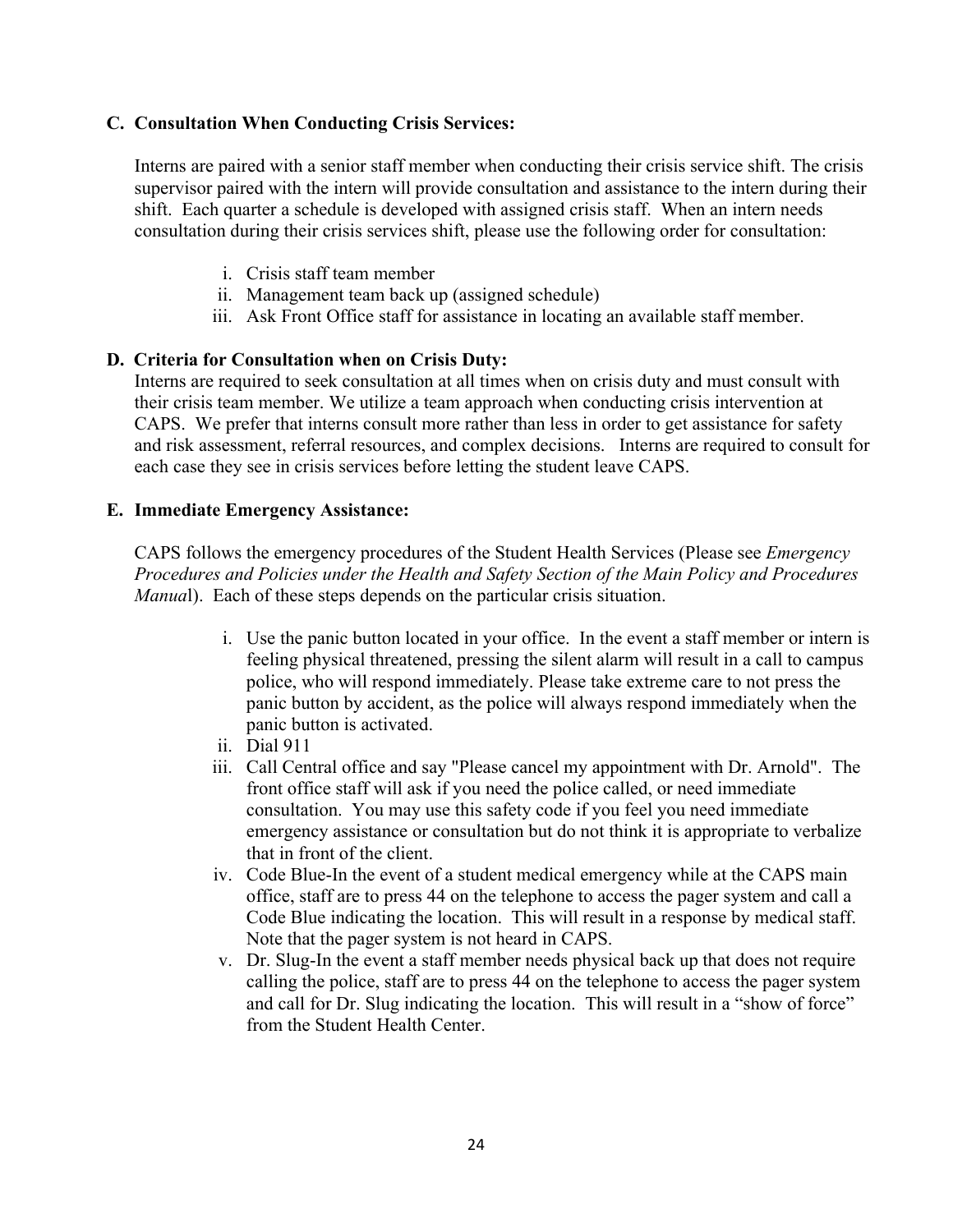#### **F. Clinical Documentation:**

CAPS uses the electronic health record system, Point and Click, for all clinical documentation. All interns are required to complete clinical write-ups for each client, including initial assessment reports, crisis assessments, case notes and case management notes, group therapy notes, thirdparty notes, Protocall notes, and termination reports by using the templates connected with each visit type listed in PnC for clinical documentation. All clinical documentation must be consistent with the Record Keeping Guidelines of the American Psychological Association (December 2007). Interns must also complete their clinical documentation in a timely manner consistent with the CAPS Policy for clinical documentation. Interns will receive training on utilizing PnC during intern orientation training and in individual and group supervision.

- a. Initial Assessment reports: CAPS uses the standard PnC template for client intake and initial assessment.
- b. Individual Follow-up Notes:

Interns will consult with their supervisors regarding appropriate case note format to use in the basic PnC template for case notes. Most typically, interns utilize the SOAP format for writing case notes.

This format includes:

- S: The client's subjective experience as reported by him/her
- O: The therapist's objective observation in regards to client's appearance, behaviors, thought processes, affect, therapy, interpersonal processes
- A: Therapist's clinical assessment of the client
- P: Plan

c. Termination Reports: CAPS uses a standard PnC template for client termination reports.

- d. Crisis Services Documentation: CAPS uses a standard PnC template for crisis service visits.
- e. Group Therapy Notes: CAPS uses a standard PnC template for group therapy documentation.
- f. Couples Notes: CAPS uses a standard PnC template for couple's clinical documentation.
- g. Third-party notes: CAPS uses a standard PnC template for third part consultations.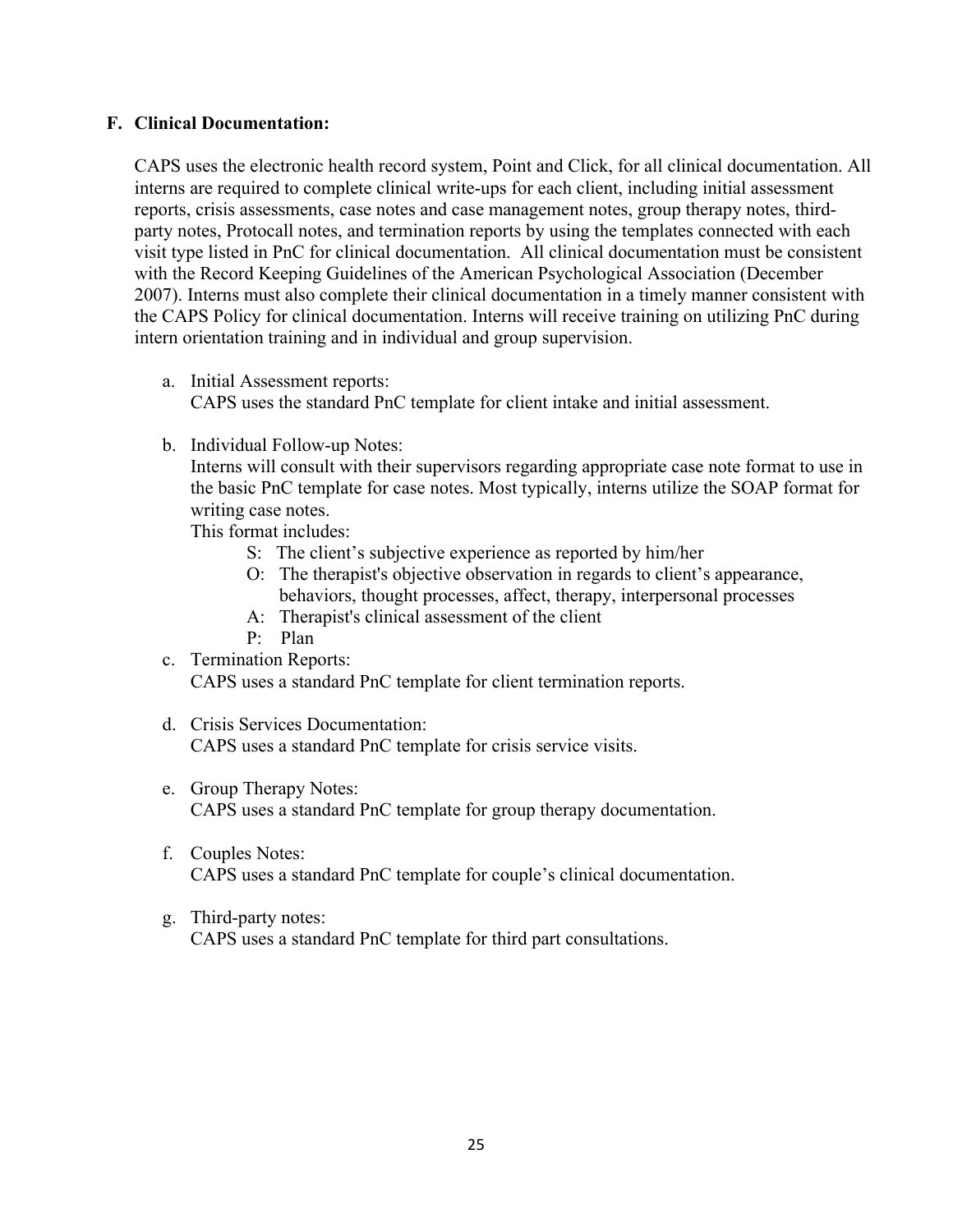#### **G. Informing Clients about Supervision and Confidentiality:**

Consistent with the California State Board of Psychology regulations, supervisors must inform the intern's clients about their status as supervisors. This requirement is implemented by interns informing clients about their training status at CAPS in the first session. Interns are required to give each client a "Supervisory Disclosure Form" which is provided electronically through PnC at the first follow-up appointment for the student (Appendix L). The intern must discuss with the client their training status and confidentiality, and provide the client with the name, license number, and phone number of their supervisor. The client signs the Supervisory Disclosure Form through an electronic means in PnC, which is accessed through the iPad.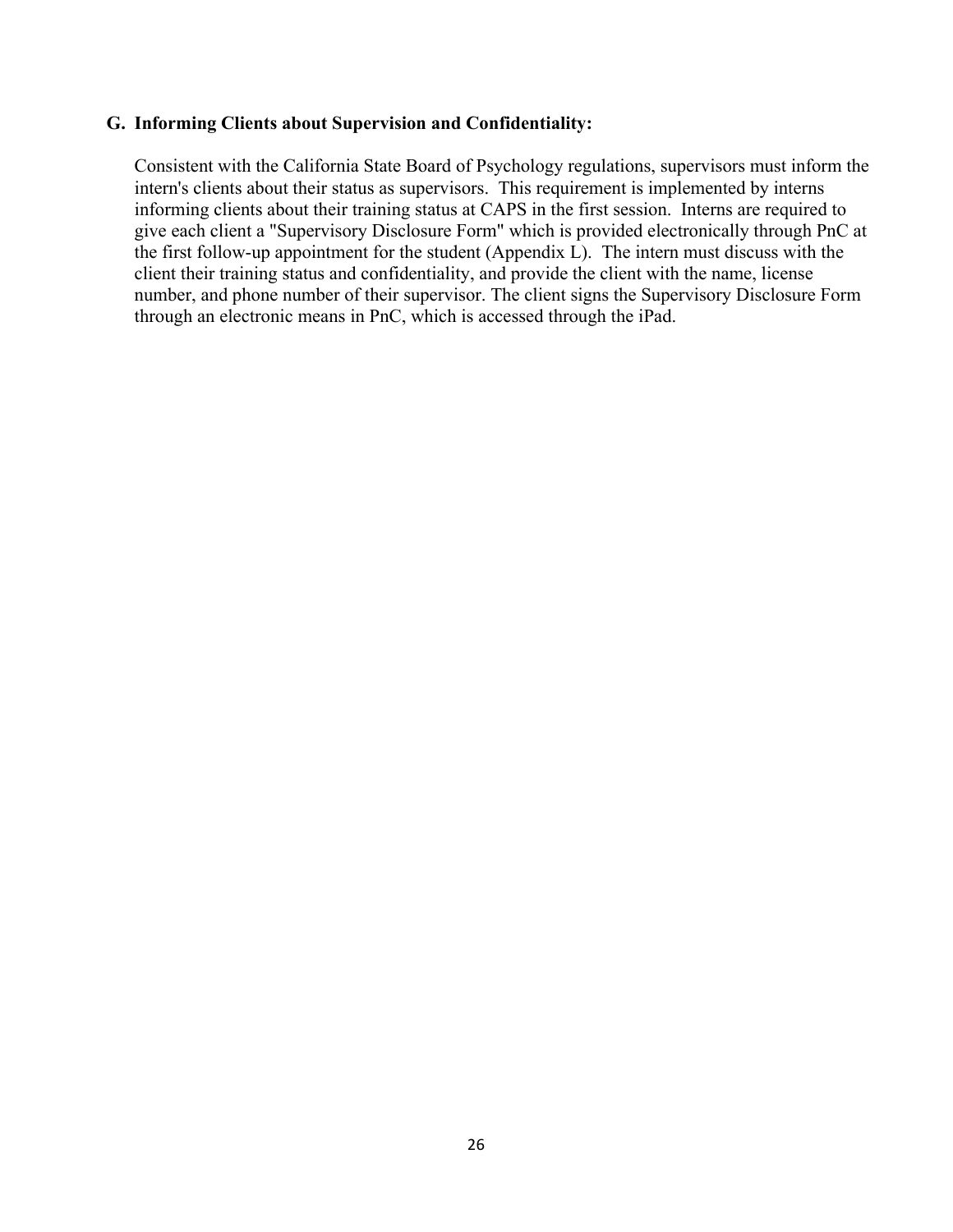## **X. General Policies for Interns:**

### **Clinical Policies:**

### **Individual Therapy**

- a. Interns provide clinical services between the hours of 8:00a.m.-5:00p.m.
- b. Interns do not provide clinical services after hours unless they are providing conjoint services with a senior staff member, such as co-facilitating a group after hours.
- c. Primary Supervisors (in consultation with Secondary Supervisors and Director of Training), make the decision about when interns will begin seeing initial assessment appointments (intakes) and providing crisis services on their own.
- d. CAPS front office staff and Crisis staff schedule initial assessments for interns.

### **Group Therapy**

If a CAPS staff member co-facilitates a group during the day (8am – 5pm) with an intern, and will miss the group, the following should occur:

- a. Discuss with intern their readiness to facilitate the group on their own.
- b. The CAPS staff will contact another staff member to serve as backup for the intern; the backup person must be on campus and accessible (interruptible) during the group time for the intern.
- c. If a CAPS staff member who co-facilitates a group after 5pm with an intern will be absent, the group will have to be cancelled. Interns do not provide clinical services before 8am or after 5pm by themselves.
- d. During Fall Quarter, interns conduct group screening appointments jointly with their group co-facilitator.
- e. If the group co-facilitator has an unplanned absence, the intern will consult with the Director of Training about their options for facilitating the group.

### **Outreach and Consultation:**

- a. Interns regularly conduct outreach activities at night when they have determined jointly with their Primary Supervisor that they are ready to do so.
- b. Interns should not bring students into their office after outreach programming at night.

#### **Supervision:**

- a. Interns are required to record all ongoing client sessions (excluding initial assessments or crisis assessments during crisis shift) using video recording via web cam. Exceptions to this policy should be discussed with your primary or secondary supervisor, and often may reflect clinical issues and result in the student needed to be transferred to another clinician.
- b. Interns will review video recordings in supervision with their supervisor. Each evaluation must be based at a minimum of one life observation review that could include reviewing the video recording, or life observation through co-facilitation of the clinical activity.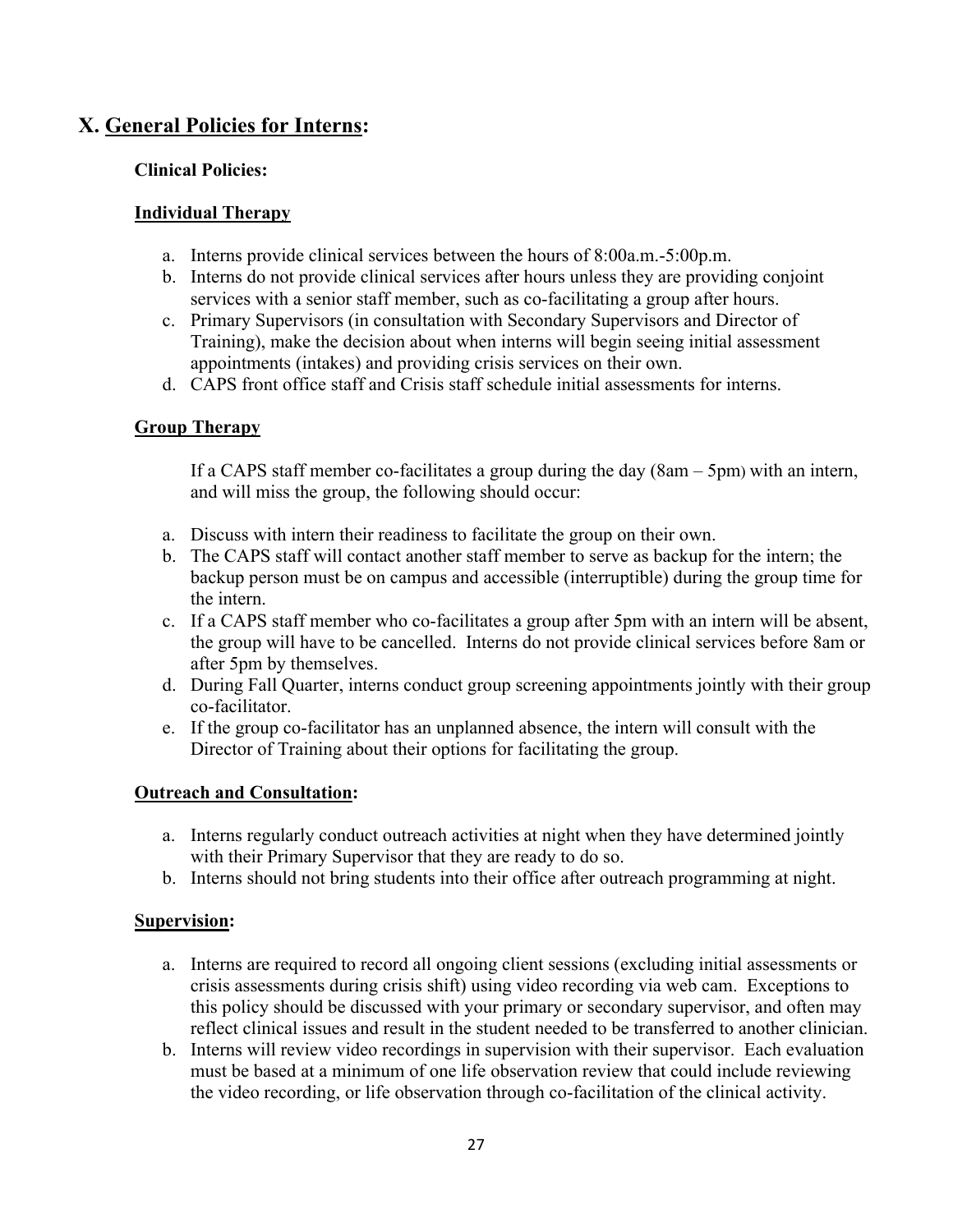### **Administrative Policies for Interns:**

- a. All doctoral interns must utilize PnC for appointment scheduling and clinical documentation. Clinical documentation must be completed in a timely manner consistent with CAPS Policies and Procedures for completion of clinical documentation.
- b. SPE Supervised Professional Experience: All doctoral interns must document their hours weekly in a log (SPE - Supervised Professional Experience, Appendix B) concurrent with the requirements of the Board of Psychology, (1387.5). This log must be submitted once a month for appropriate signatures.
- c. All doctoral interns must complete an online monthly time sheet no later than the last day each month.
- d. Instructions for online time sheets:
	- Sick leave must be documented (your appointment is a contractual agreement).
	- Vacation is documented as "Professional Development Leave"
	- Interns do not accrue overtime
	- Dissertation defense, educational leave, and professional development are documented as "Professional Development Leave".
- e. All interns must complete the "Application for Vacation, Leave, or Professional Development Time" form (Appendix M) and give to the Director of Training two weeks in advance to request time off.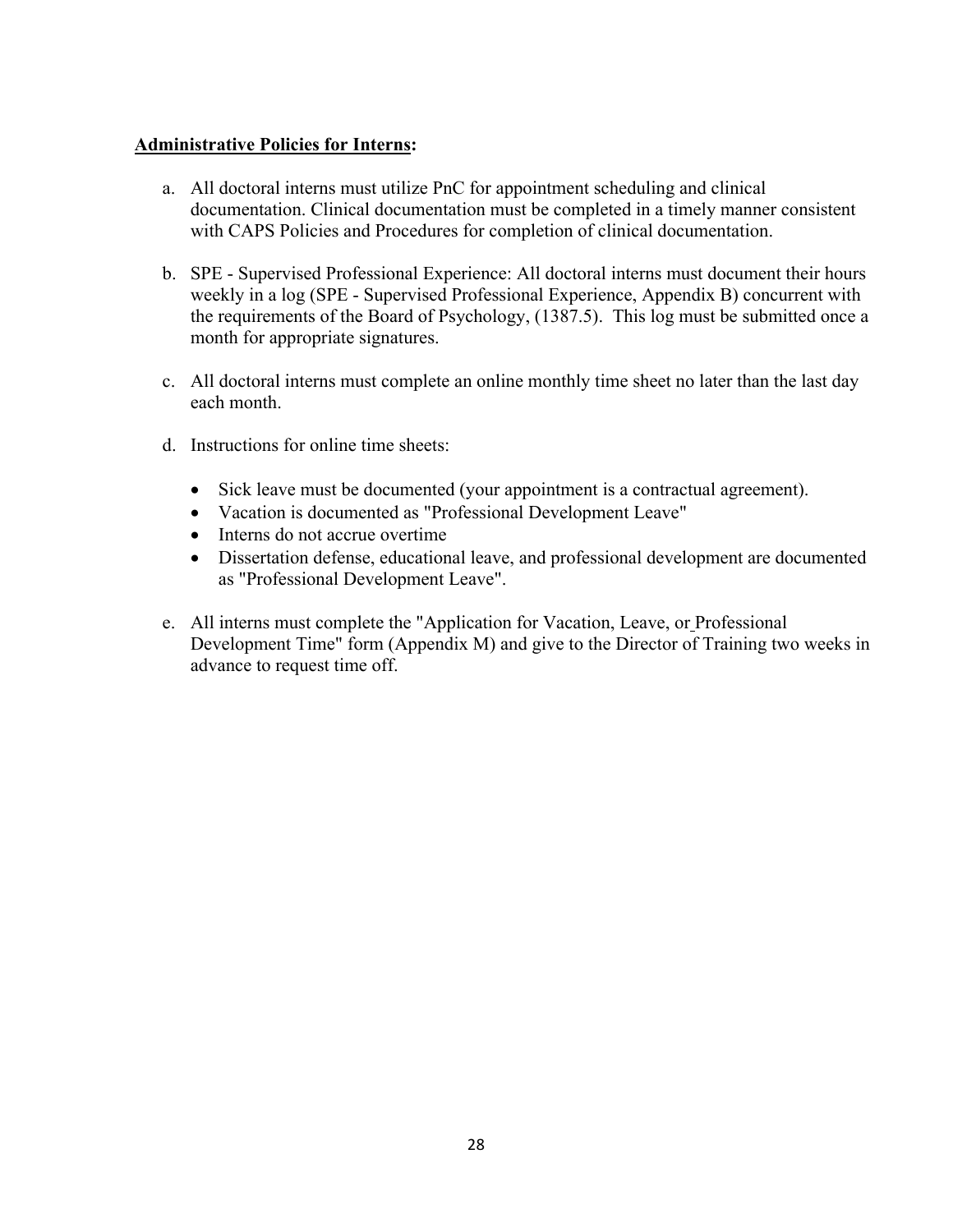## **XI. Intern Rights, Responsibilities, Due Process, and Grievance Procedures**

This document outlines the rights and responsibilities of interns, as well as processes for evaluation, ongoing feedback, skill remediation, and due process and grievance procedures. This policy is reflected in the CAPS Policies and Procedures Manual, Section VI,B, General Clinical Policies for Interns and Postdocs.

## **Intern Rights**

- 1. The right to a clear statement about the rights and responsibilities of an intern upon entry into the internship, including goals and expectations for the training experience.
- 2. The right to be trained by professionals who behave in accordance with APA ethical guidelines, and the laws and regulations put forth by the California State Board of Psychology
- 3. The right to be provided with training opportunities and experiences to ensure meeting all requirements of the internship.
- 4. The right to be treated with respect.
- 5. The right to ongoing evaluation and feedback that is specific, respectful, and pertinent.
- 6. The right to engage in ongoing evaluation of the training experience.
- 7. The right to initiate an informal resolution of problems that might arise during the internship.
- 8. The right to due process to deal with problems if informal resolution has been unsuccessful.
- 9. The right to privacy in respect of one's personal life. Disclosure of personal information is voluntary except when it is "necessary to evaluate or obtain assistance for interns whose personal problems could reasonably be challenged to be preventing them from performing training or professionally related activities in a competent manner or posing a threat to the students or others" (From APA Ethical Standards and Guidelines 2017).

## **Intern Responsibilities**

With regard to behavior and performance during the internship year, the general expectations during the internship training program are that interns will:

- 1. Behave within the bounds of the ethical principles of the *APA Ethical Principles of Psychologists*, *Standards for Providers of Psychological Services*, and *Specialty Guidelines for the Delivery of Services*.
- 2. Behave within the bounds set forth by the laws and regulations of the State of California Board of Psychology.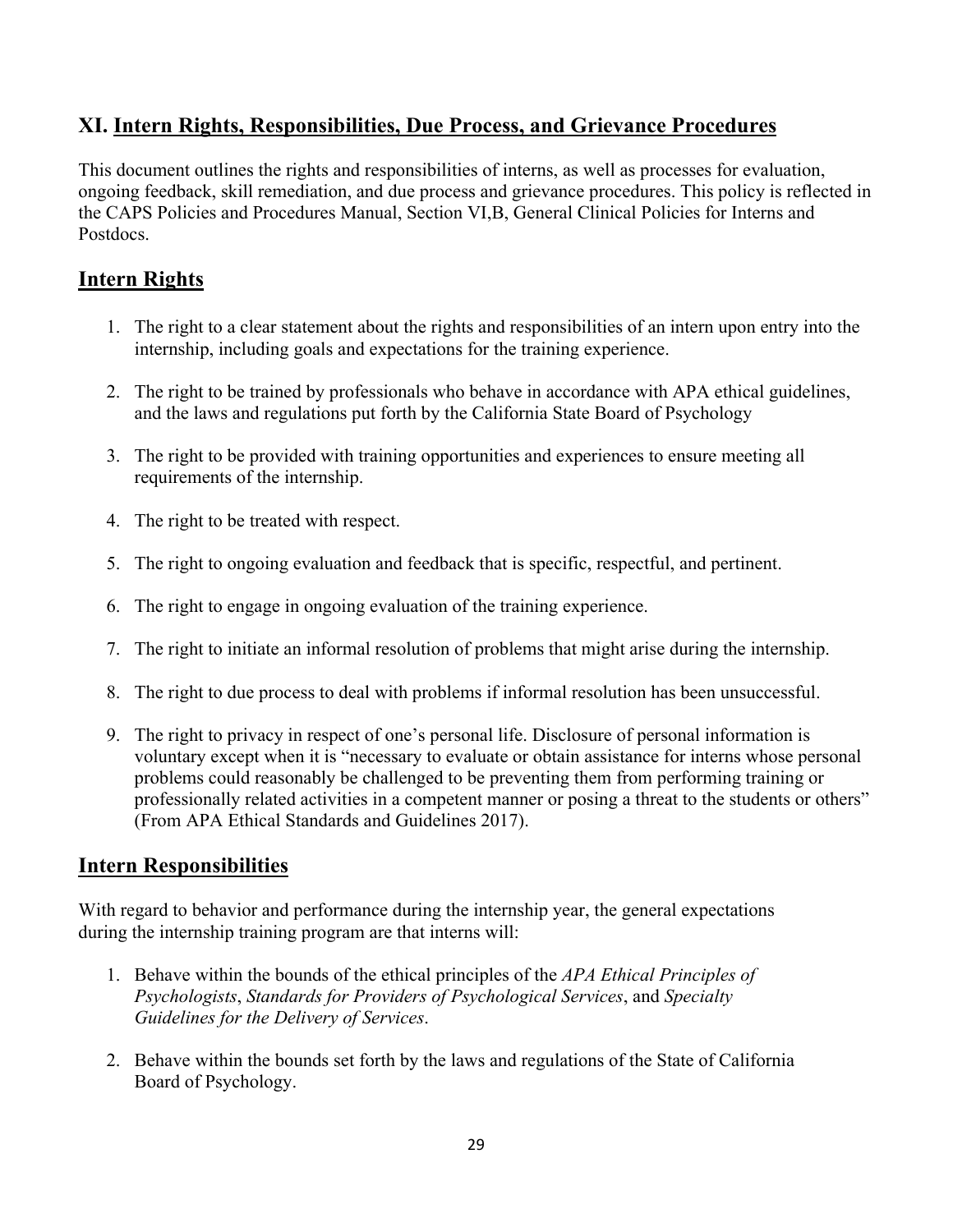- 3. Behave in a manner consistent with the policies and procedures of Counseling and Psychological Services (CAPS), the Student Health Services (SHS) at the University of California, Santa Cruz, and the University of California at Santa Cruz.
- 4. Demonstrate ability to communicate clearly and precisely in both oral and written formats.
- 5. Demonstrate openness to integrating feedback from immediate supervisors and professional staff.
- 6. Demonstrate ability to integrate relevant professional and ethical standards as a professional psychologist into ones' repertoire of behaviors.
- 7. Demonstrate ability to conduct oneself in a manner that promotes professional interactions within CAPS, and is in accordance with the standards and expectations of the Center.
- 8. Demonstrate ability to participate in the training, service, and overall activities of CAPS
- 9. Demonstrate minimal level of achievement necessary (rating of 4) in all the required Profession-wide Competencies and elements within each of those competencies by the end of the internship, in order to successfully complete the internship program.

Required Profession Wide Competencies:

- Research
- Ethical and Legal Standards
- Individual and Cultural Diversity
- Professional Values, Attitudes, and Behaviors
- Communication and Interpersonal Skills
- Assessment
- Intervention
- Supervision
- Consultation and Interprofessional/Interdisciplinary Skills

## **Evaluation Procedures**

- 1. Formal intern review and feedback sessions occur three times during the year (December, April, and early August).
- 2. For all Intern Review Meetings, intern supervisors, group co-facilitators, training seminar presenters, crisis team supervisors, and other staff who have training responsibilities with the intern, meet together to discuss each intern's progress and any training concerns. The intern's primary supervisor is responsible for taking notes and organizing the information from this meeting and presenting it to their supervisee using the Intern Evaluation form. The primary supervisor also receives narrative written feedback from CAPS staff who are working in some training capacity with the intern (secondary supervisor, group cofacilitator, crisis team supervisor, seminar leader, outreach program co-facilitator) on the CAPS Staff Feedback form for the Intern Evaluation. The primary supervisor completes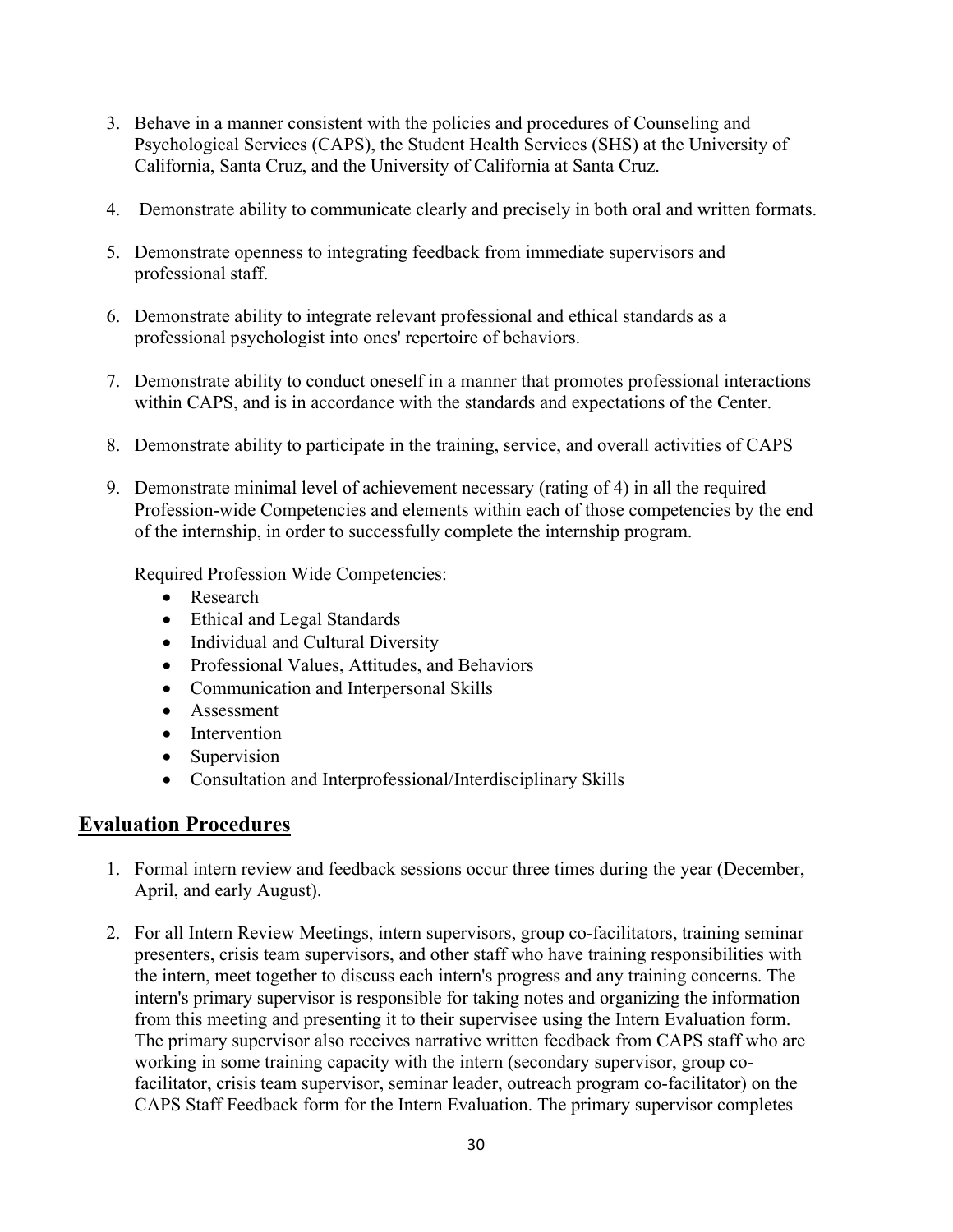the Intern Evaluation form, integrating both narrative and written feedback from other training CAPS staff.

- 3. At a meeting held specifically for providing the formal review, the primary supervisor shares with the intern feedback regarding their performance on achieving the expected competencies of the internship. The formal reviews are not considered replacements for informal verbal feedback, which supervisors are encouraged to give throughout the internship year. Intern evaluations are signed by both the intern and the primary supervisor. The signatures on these documents do not necessarily reflect agreement with their content but rather indicate that the document has been presented and discussed with the respective individuals.
- 4. The Director of Training forwards a copy of the Intern Evaluation, plus a summary letter, to the intern's academic department, after each evaluation period, and interns are informed about this process during intern orientation and in the Intern Training Manual.
- *5.* Interns also complete evaluation forms both of their supervisor and of the different training seminars and presentations. A specific meeting is also held for the intern to provide feedback to their primary supervisor as a method for clarifying supervision goals and improving the supervision.

## **Due Process**:

The basic meaning of due process is to inform and to provide a framework to respond, act, or dispute. The CAPS evaluation procedures adhere to the following due process guidelines (which interns are informed about both verbally during intern orientation and via the Intern Training Manual):

Due Process Guidelines:

- 1. Present to interns in writing, during Orientation, the program expectations regarding professional functioning.
- 2. Specify the intern evaluation procedures.
- 3. Provide the definition of "skill or competency deficiency" and "problem behavior".
- 4. Communicate early and regularly with the intern, and when needed with the intern's home program if difficulties are identified that could interfere with an intern's performance.
- 5. Communicate with the graduate program any difficulties with an intern, and seek input from the program about how to address the difficulties.
- 6. Provide a remediation plan for skill deficiencies or problem behavior, including a period for remediation and consequences of not rectifying the deficiencies or problem behavior.
- 7. Provide written appeal procedures, which are included in the Intern Training Manual and discussed with interns during intern orientation.
- 8. Ensure that interns have sufficient time to respond to any action taken by the program.
- 9. Document, in writing and to all relevant parties, the action taken and the rationale.
- 10. Document, in writing, the extent to which corrective actions have been successful or not in addressing the issue of concern, and provide to intern.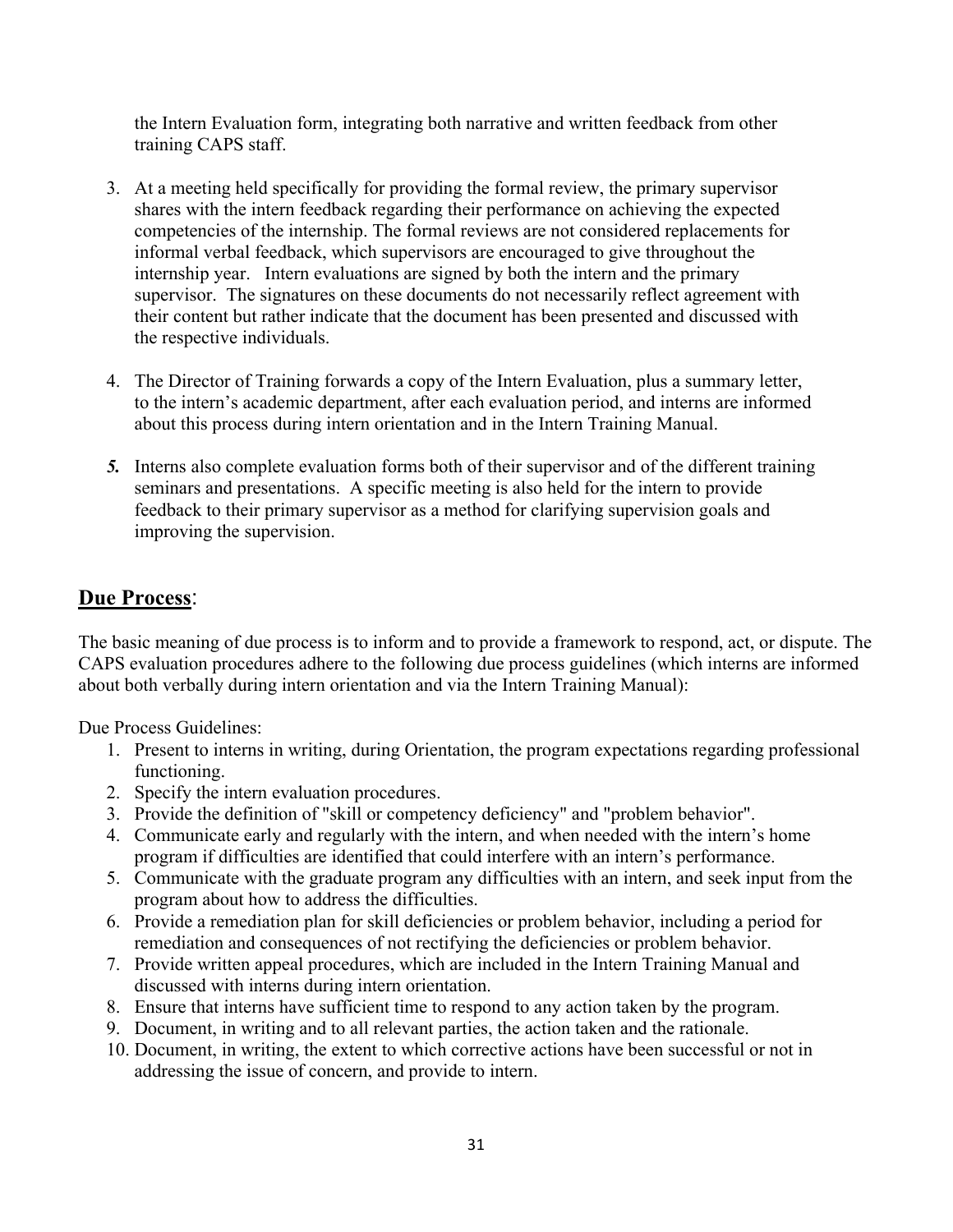## **Identification of Interns with Competency Deficits/Concerns versus Problem Behaviors**

It is important that the intern clearly understand the expected level of performance on each competency required in the internship program. Interns must achieve a rating of 4 or higher (on a scale of 1-7) on each Profession-Wide Competency and on the specific elements within each PWC by the end of the internship to successfully complete the internship. If an intern in not achieving the expected rating on each competency and element at each evaluation period, this information will be discussed in supervision, and either a specific focus will be identified for supervision or a remediation plan will be developed for the intern.

Ratings of "3" at the first evaluation period trigger a special focus in supervision and ratings of "2" at the first evaluation period trigger a remediation plan. Ratings of "2" or 3" at the second evaluation period trigger a remediation plan. If the specific focus in supervision on the identified concern(s) or the remediation plan is sufficient, and potential actions can be agreed upon to achieve the minimal level of achievement necessary, no further procedures are needed.

It is a professional judgment as to when an intern's behavior becomes problematic rather than just an issue of concern or competency skill deficit. For purposes of this document, a skill or competency deficit is defined as a behavior, attitude, or other characteristic which, while of concern and requiring remediation, is not excessive or outside the domain of behavior for professionals in training. A concern or competency skill deficit can typically be ameliorated with remediation.

A skill or competency deficiency or concern typically becomes identified as a problem behavior when it interferes broadly with professional functioning and is reflected in one or more of the following ways:

- a. An inability and/or unwillingness to acquire and integrate professional standards into one's repertoire of professional behavior
- b. An inability to acquire professional skills in order to reach the Minimal Level of Achievement required for the internship
- c. An inability to engage in self-reflection regarding one's personal and professional functioning and limitations in delivering professional psychological services (from evaluation form).

Problem behaviors typically include one or more of the following characteristics:

- a. The intern does not acknowledge, understand, or address the problem when it is identified
- b. The problem is not merely a reflection of the skill deficit which can be rectified by academic, didactic, or experiential training
- c. The problem is not restricted to one area of professional functioning
- d. A disproportionate amount of attention is required by training staff and/or
- e. The intern's behavior does not change as a function of feedback, remediation efforts, and/or time.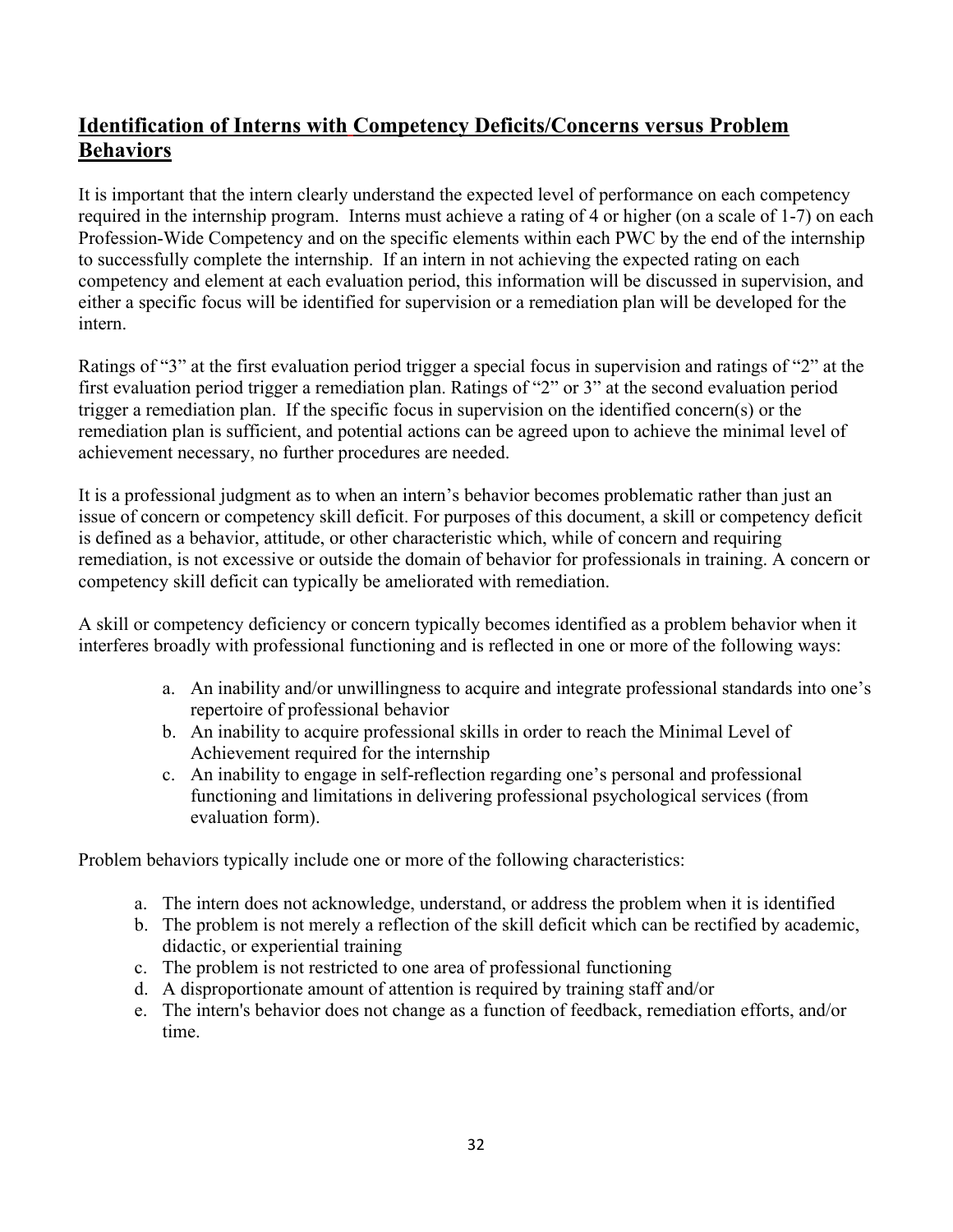## **Procedures for Responding to Skill or Competency Deficit or Problem Behavior:**

- 1. The staff member notifies the Director of Training of a concern about a trainee's skills or professional functioning.
- 2. The Director of Training consults with the relevant CAPS training staff and the CAPS management team if the problem pertains to clinical practice.
- 3. The Director of Training will seek input from CAPS staff. Depending on the situation, a Training Committee meeting may be called to include as many CAPS staff as available.

If it is determined that the concern needs further review, the following procedure will be initiated:

- 1. The Director of Training will discuss with the intern the concern, providing notice that a review will occur, and informing the intern that they may provide a written statement if desired
- 2. The Training Committee will meet to discuss the concerns and possible follow-up action. The Training Committee will provide feedback to the Director of Training to make a decision on follow-up action if necessary
- 3. These steps will be documented.

## **Interventions for Interns Who Are Not Performing at the Program's Expected Level of Competence:**

The following possible interventions may be determined by the Director of Training, in consultation with the supervisor, the Management Team, and Training Committee depending on the seriousness of the skill or competency deficit or problem behavior:

- 1. Verbal notice:
	- a. The intern is given verbal feedback regarding the skill deficit or area of concern.
- 2. Modifications to Allow Intern to Focus on Remediation of Area of Concern:
	- a. Increase supervision, with same supervisor or a different supervisor
	- b. Modify the format or focus of supervision
	- c. Recommend personal therapy. If this option is chosen by the intern, all parties involved will clarify that personal therapy is not mandatory, but encouraged
	- d. Reduce intern's clinical caseload or other responsibilities
	- e. Require educational training or tutorial in a specific area where appropriate.
- 3. Written Acknowledgment
	- a. Notification to the intern that there is unsatisfactory behavior and description of unsatisfactory behavior
	- b. Action (s) required to remedy the behavior
	- c. Timeline for correcting the behavior
	- d. Written feedback regarding extent to which corrective actions have been successful or not in addressing issue of concern
	- e. Possible consequences of the problem if not corrected.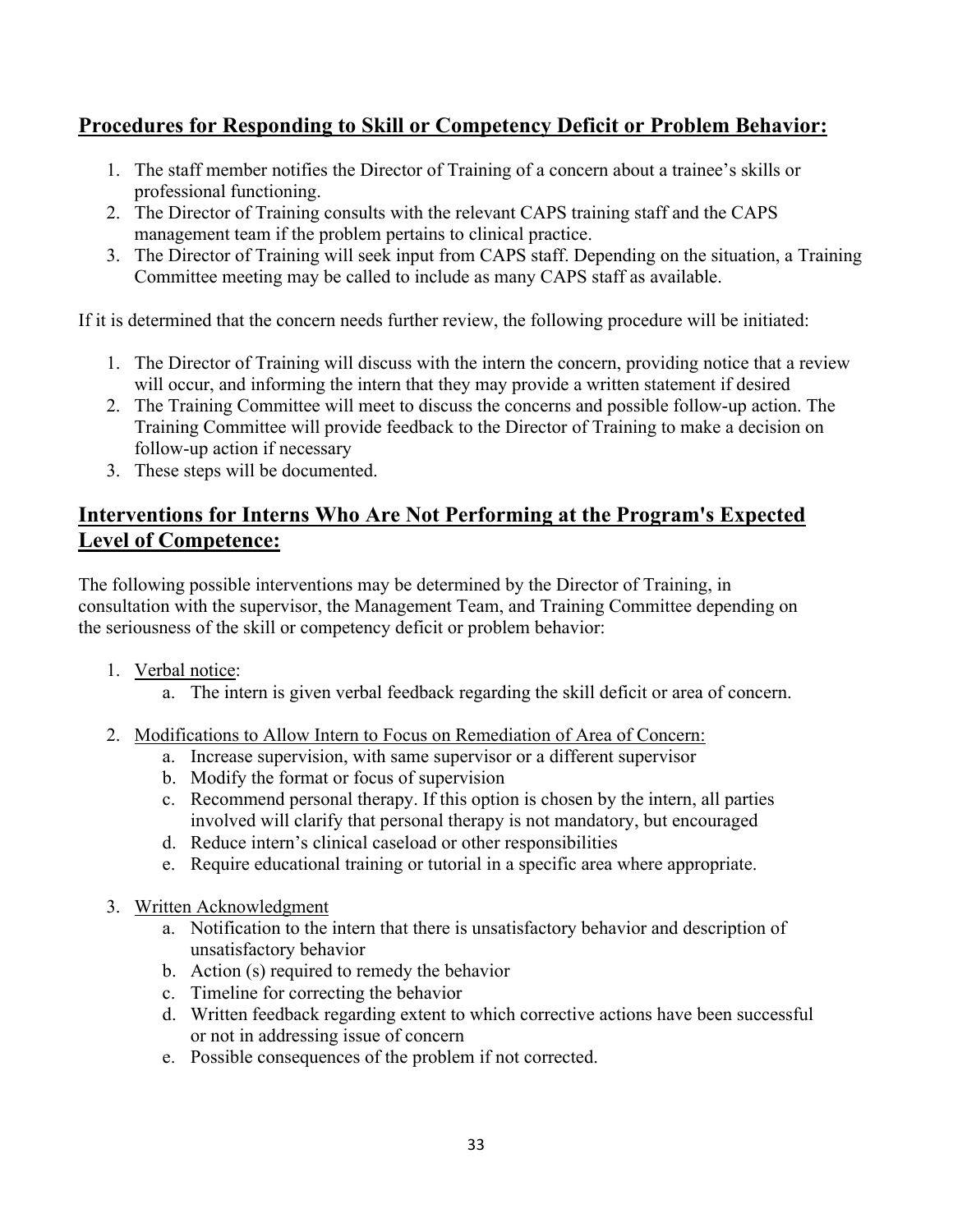When a combination of these interventions does not rectify the problem, or when the intern seems unable or unwilling to alter their problematic behavior, attitudes, or characteristics, the Training Committee may need to take more formal action:

- 4. Probation: If area of unsatisfactory behavior is deemed serious enough, the intern will be given a letter specifying probation, with the following:
	- a. Description of unsatisfactory behavior.
	- b. Action (s) required to correct the unsatisfactory behavior.
	- c. Timeline for correction.
	- d. Description of procedure to determine whether satisfactory progress has been made, including ongoing evaluation and supervision.
	- e. Possible consequences of behavior if not corrected.
- 5. Temporary Suspension of Clinical Privileges: If it is determined that the intern's problematic behavior may affect client welfare, an intern's clinical privileges may be suspended for a time specified by the Director of Training and Training Committee. The intern will be provided with written documentation specifying the following:
	- a. Description of unsatisfactory behavior
	- b. Action required to correct the unsatisfactory behavior
	- c. Timeline for correction
	- d. Description of procedure to determine whether satisfactory progress has been made, including ongoing evaluation and supervision, and a predetermined date for a review meeting with the Director of Training regarding progress towards correction of the unsatisfactory behavior
	- e. Possible consequences of behavior if not corrected
	- f. If suspension interferes with successful completion of hours needed to complete the internship, the academic department will be notified of this decision
- 6. Administrative Leave of Absence: recommend a leave of absence or a second internship at another setting.
- 7. Dismissal: Dismissal from the training program might occur under the following circumstances:
	- a. It is determined that remediation cannot be successfully achieved.
	- b. Serious violation of APA code of ethics.
	- c. Serious violation of CAPS or SHS policies and procedures.
	- d. Serious legal violation.
	- e. Any behavior or condition that can jeopardize client, intern, or staff welfare.

Steps:

- a. Inform the intern and the academic program that the intern has not successfully completed the internship.
- b. Recommend and assist in implementing a career shift for the intern.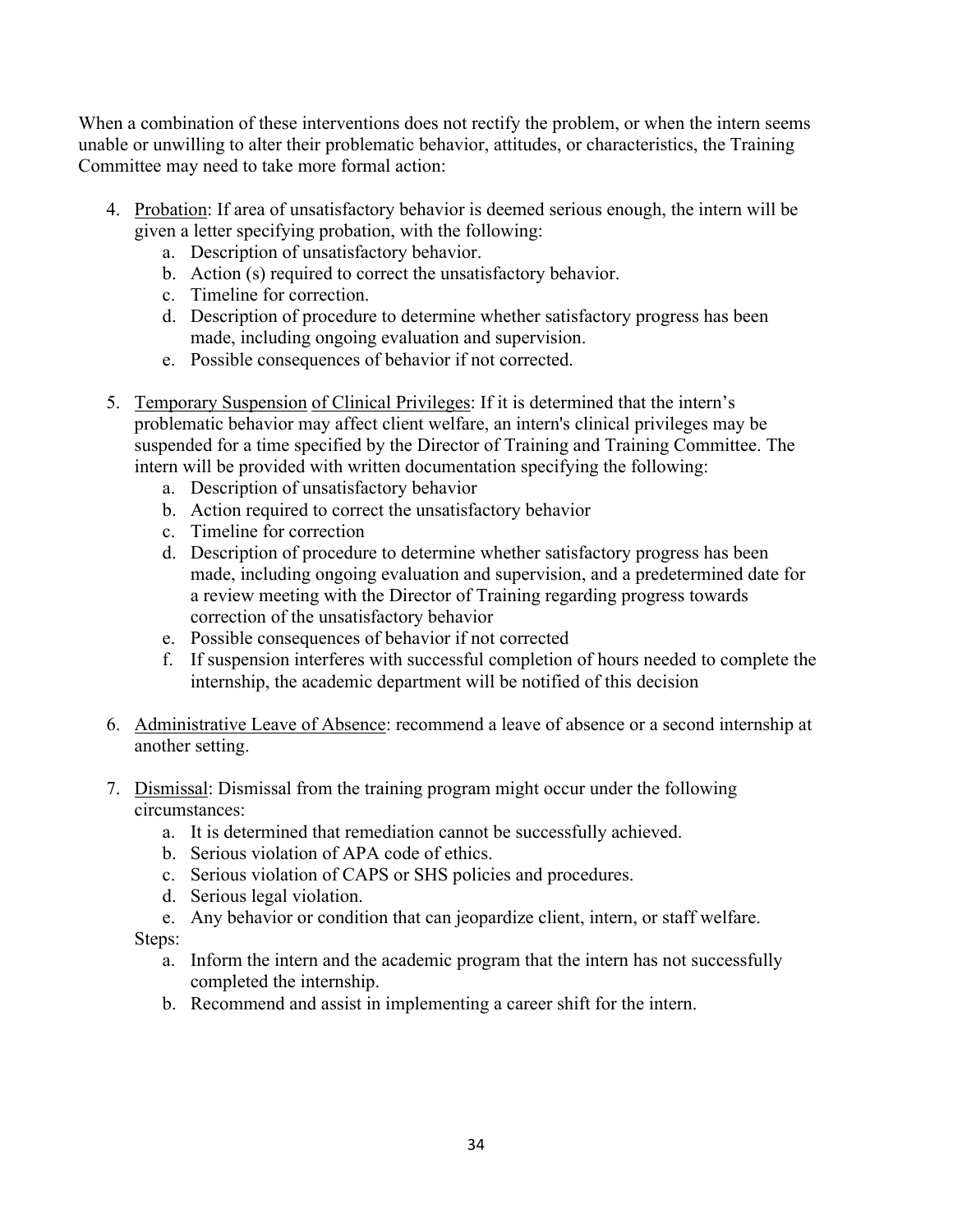## **Documentation**

- 1. All steps need to be adequately and appropriately documented in a manner consistent with the due process procedures.
- 2. The Director of Training has the responsibility of sending feedback and review reports to the intern's academic program. For each report, the most recent intern evaluation constitutes the primary basis for comments. In the event there are serious problems with regard to an intern's ability to perform their counseling duties, incidents of unethical behavior, or particular behavioral/interpersonal difficulties substantiated by supervisory report, the Director of Training will notify the academic program both in writing and by direct phone contact. It may be that the intern will be provided with a limited endorsement in their letters of recommendation, specifying settings in which he/she could function adequately.
- 3. A copy of any report or letter sent to the intern's academic department will be placed in the intern's permanent file maintained at CAPS by the Director of Training.

## **Grievance Procedures:**

An intern may initiate a grievance in two situations:

- 1. Disagreement or dispute about an evaluation
- 2. Conflict with a staff member or other complaint

### **Grievance Procedure Regarding an Evaluation:**

- 1. Following a formal evaluation session with a primary supervisor, if the intern does not agree with the evaluation, the intern may submit an appeal to the Director of Training in writing. If the Director of Training is also the supervisor, the letter is submitted to the CAPS Director. The letter must be submitted within 30 days of the completion of the evaluation. If the intern requests an appeal, the following procedures are followed:
	- a. A Review Committee is formed by the Director of Training within 5 working days of receipt of the letter requesting an appeal. Two staff members are selected by the Director of Training and two staff members are selected by the intern from the professional staff, excluding the Director of Training, the Director, and current interns.
	- b. The appeal must be based on the following grounds:
		- i. Denial of due process in the evaluation procedure
		- ii. Denial of opportunity to fairly present data to refute criticisms in the evaluation
	- c. The Review Committee will conduct a fact-finding as follows:
		- i. The intern and primary supervisor will be notified of the special meeting
		- ii. The Review Committee may request the presence of a written statement from individuals as deemed appropriate
		- iii. The intern may submit to the Review Committee any written statement they believe to be appropriate, may request a personal interview, and/or may request that the Committee interview other individuals who might have relevant information. The primary supervisor will also be afforded the same privilege.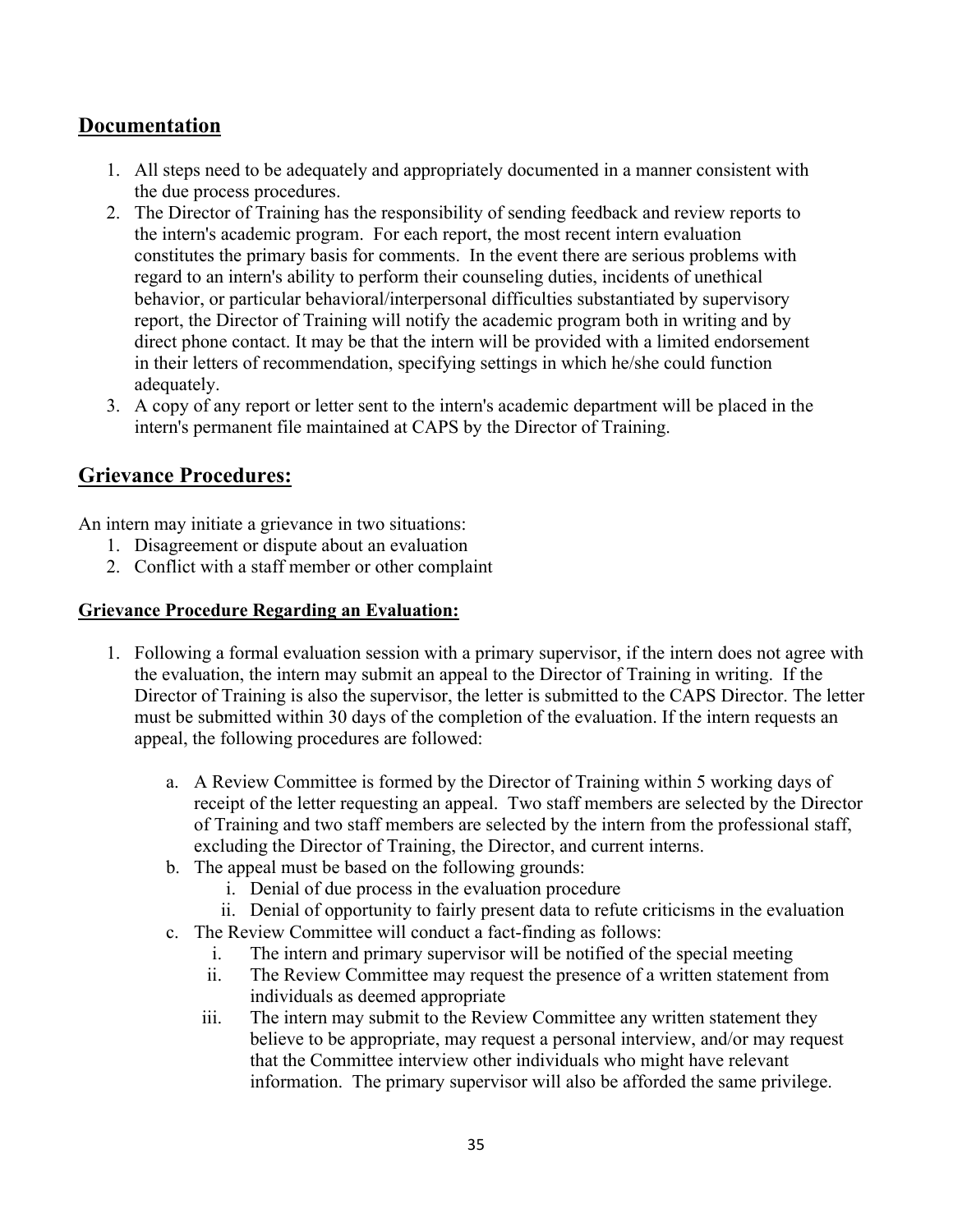- iv. Following the fact-finding review, the Review Committee or a designated member will communicate the summary of the findings and recommendations to the director of Training within 2 working days of the end of their deliberations.
- d. Following the review by the Appeals Committee, the Director of Training will take action as is deemed appropriate. Such actions may include, but are not limited to, any of the following:
	- i. Accept the primary supervisor's report of the problem (s) and recommend a program of remediation
	- ii. Request that the primary supervisor revise the report to include a statement of specific deficit (s) or recommendation (s).
	- iii. Ask the committee to rewrite the intern evaluation based on the finding of fact, or include as an addendum to the primary supervisor's evaluation.
	- iv. Place the intern on probation for a specific period, during which the intern is expected to achieve the changes specified by the Review Committee. Failure to attain the specified goals will result in dismissal from the program.
	- v. Recommend to the CAPS Director that the intern be dismissed from the training program.
	- vi. In the event that the Director of Training is the primary supervisor of concern in the appeal, the CAPS Director will serve as chair of the Committee.
- e. If the intern is dissatisfied with the decision of the Review Committee, they may request a second and final review, which must be submitted in writing within 5 working days after the intern has been notified of the decision. The CAPS Director will hear this request. If the Director is the primary supervisor, the request will be heard by the Executive Director of Student Health Services.

### **Grievance Procedure Concerning Conflict with a Staff Member:**

Consistent with APA guidelines, and CAPS protocol, the intern who has a conflict or disagreement with any person in the agency is encouraged to try to resolve the conflict directly with the individual, including current interns. However, there may be situations where an intern needs consultation and support to deal with the conflict. If this is the case, the following steps are recommended:

- 1. If the conflict is with the intern's primary supervisor, the trainee can seek out consultation with the Director of Training
- 2. If the conflict is with any staff member other than the primary supervisor, the intern can consult with their supervisor and/or the Director of Training
- 3. If the conflict is with Director of Training, the intern can consult with the CAPS Director.

If informal resolution is unsuccessful, the Director of Training is the final arbiter unless the Director of Training is involved in the conflict. In that case, the CAPS Director is the final arbiter.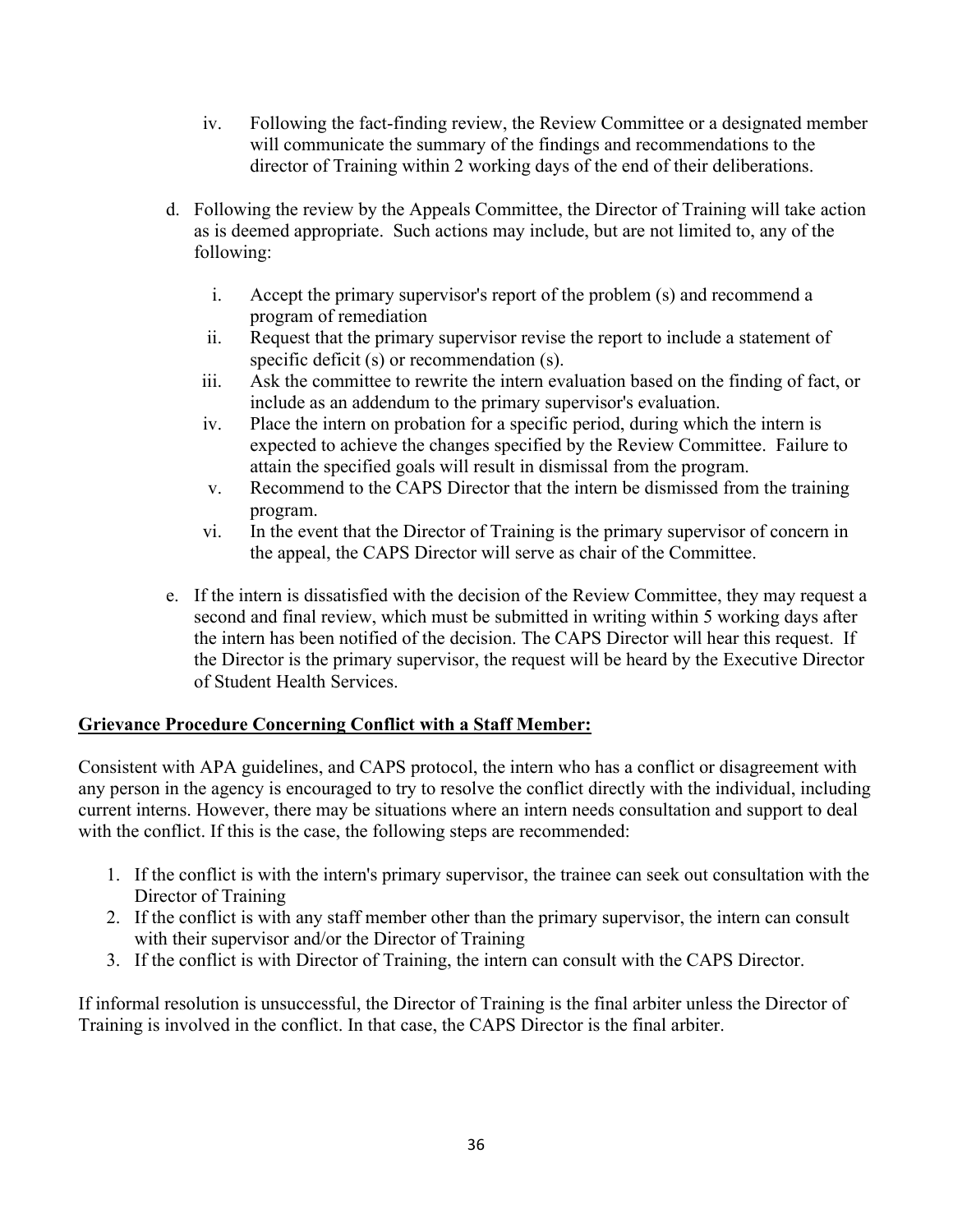### **Other areas of Formal Review:**

A formal review may be activated at any time by an intern, member(s) of the professional CAPS staff, clients, or administrative support staff. The following situations may call for the filing of a grievance and activation of a formal review. When a staff member or an intern is charged with engaging in any of the following behaviors, standard University procedures as stated in the *CAPS Policy and Procedures Manual* or *Student Code* are applied to the dispensation of the case. When an intern is charged, the review procedure described in this document is used. This list is suggestive of, but not limited to, the types of behaviors and events which may arise (separate from the official evaluation procedures previously discussed).

- 1. Sexual harassment
- 2. Violation of the APA Code of *Ethical Principles of Psychologists* and *Code of Conduct*.
- 3. Violation of California State Laws and regulations relating to the practice of psychology.
- 4. Unprofessional behavior
- 5. Exploitative or abusive behavior
- 6. Other behaviors not listed elsewhere in this document but which represent infringement on the rights, privileges, and responsibilities of interns, professional and administrative support staff, and other trainees/employees and clients of CAPS and Student Health Services.

# **XII. Contact with Home Programs:**

The Director of Training has contact with the intern's home program several times a year:

- 1. The letter is sent to the intern's Home Program indicating the intern has been matched with UC Santa Cruz for internship in mid-February after the APPIC Match.
- 2. The intern's home program is contacted in early September to indicate the intern has begun internship and to provide the program with the name of the intern's Primary Supervisor.
- 3. At the end of the first and second evaluation periods, the intern's home program receives a copy of the intern's evaluation as well as a summary letter indicating areas of progress, strengths, and areas for improvement.
- 4. At the end of the internship year a letter is sent to the intern's home program indicating the intern has successfully completed the internship program, with a copy of the final evaluation form.
- 5. Additional contact is made with the intern's academic home program if the program initiates the contact or if there is any serious concern about intern progress or intern functioning. The academic home program is contacted early on in the process, consistent with the section on Due Process and Appeals (Section XI), if any problems are identified.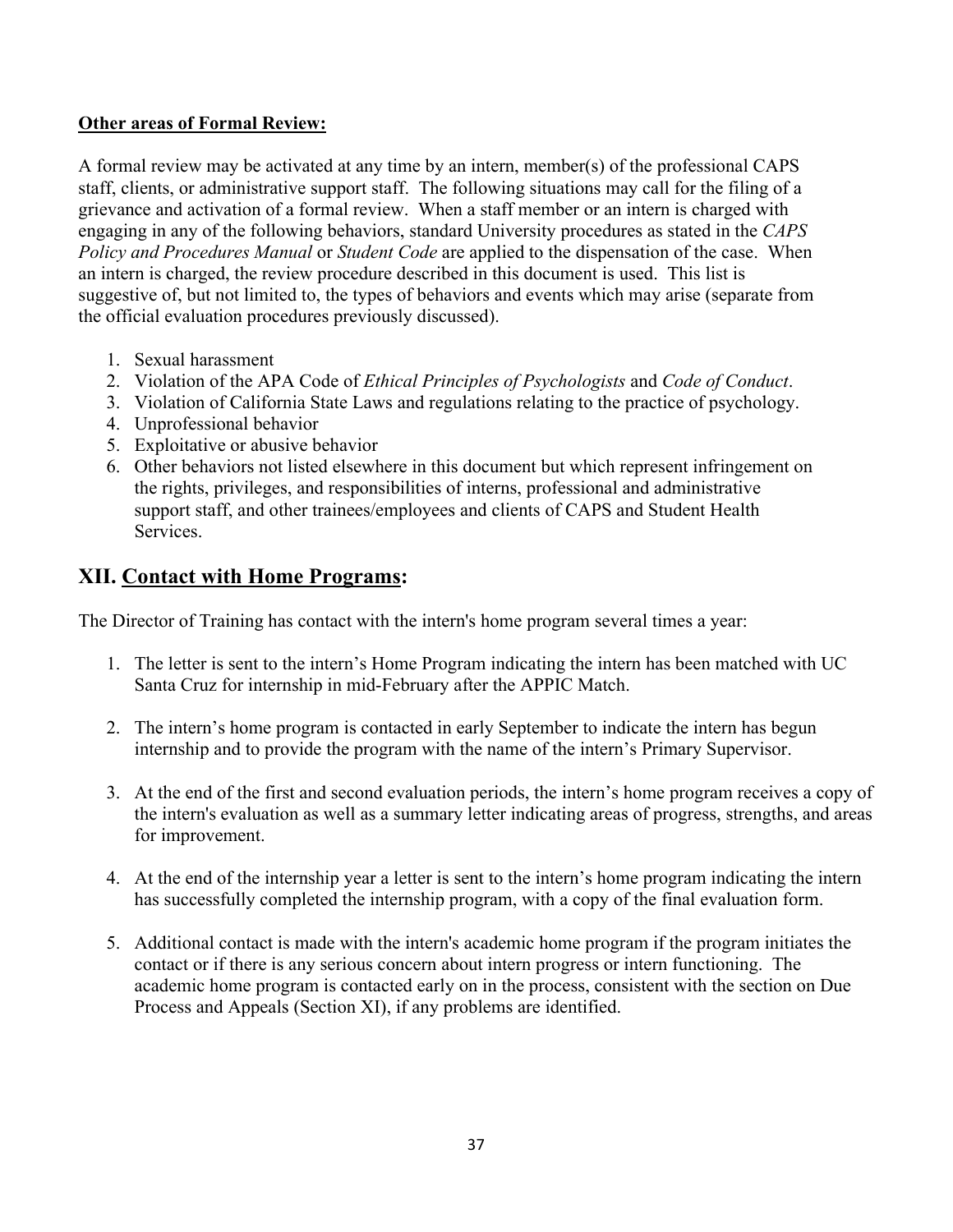# **XIII. Statement Regarding Outside Employment While on Internship:**

We believe the internship year is a pivotal period in an intern's development as a psychologist. We see the internship as a time when an intern makes the significant transition from student to professional, and we want the intern to be able to avail themselves of all opportunities while on internship without the distraction of another job. In addition, interns may sometimes work over 42 hours per week, and are also completing their dissertations which leaves little time left in their schedules for other activities. Because of our belief that the internship year is a pivotal period in an intern's growth as a psychologist, we encourage interns not to seek or maintain outside employment while on internship.

We also recognize that the intern stipend of \$38,600 may create a financial hardship for an intern given the cost of living in the Santa Cruz area. If an intern chooses to work outside of the internship, we ask that the intern discuss this with the Director of Training and follow the criteria listed below:

### **Criteria:**

- 1. Outside employment must not interfere with an intern's ability to perform required duties.
- 2. Outside employment must not conflict with the requirements and schedule of the training program.
- 3. CAPS maintains a Monday through Friday, 8am 5pm schedule, with flexible hours for afterhours groups and workshops/trainings, and outside employment should not conflict with these hours.
- 4. The internship requires a 42-hour week time commitment.
- 5. If an intern works in a clinical setting, it must be very clear that the intern is not receiving clinical supervision for their outside employment from CAPS.
- 6. The intern and Director of Training will continually evaluate how the workload is going for the intern who has outside employment.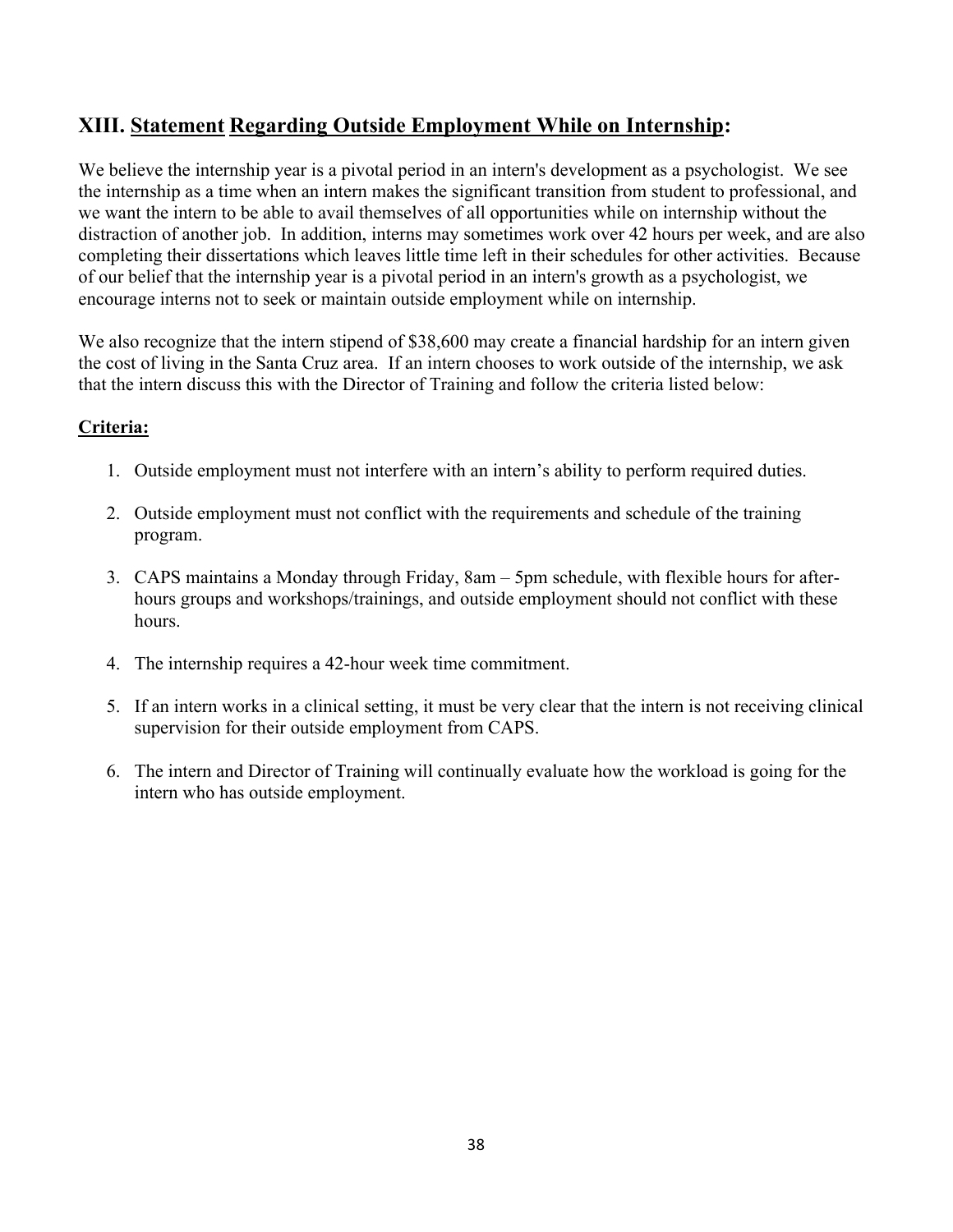# **XIV. Financial and Administrative Assistance:**

### **A. Stipend and Insurance:**

The rate of pay for full-time interns is \$38,600 for the 2019-2020 academic year. Interns are eligible for the University's medical health insurance program. Several plans are available and are explained to interns at a Benefit Orientation during the first weeks of the internship.

### **B. Paid Leave and Paid Holidays:**

Interns are given two weeks of paid leave. Given the parameters of our unit and guidelines regarding vacation, we ask that interns take the last week of the internship period for vacation/paid leave. The second week can be taken during winter or spring break, in consultation with the Director of Training and the primary supervisor. Interns are also given paid holidays consistent with the academic calendar: September 2, Labor Day; November 11, Veterans day; November 28- 29, Thanksgiving holidays; December 24-25, December 31-January 1, Winter holidays; January 20, Martin Luther King; February 17, Presidents' Day; March 31, Cesar Chavez Day; May 25, Memorial Day; July 4, Independence Day.

### **C. Sick Leave:**

Interns are eligible to have one sick day per month. In cases of extended illnesses, or not enough sick time, the program will work with the intern and Human Resources to explore different options in these situations.

#### **D. Professional Development:**

Interns are allowed to take five days of professional development throughout the internship year. Professional development includes conference and workshop attendance, job interviews, and dissertation defenses. Interns must consult with both their primary supervisor and the Director of Training for decisions regarding professional development time. When interns will be absent from CAPS for professional development, they must complete the Intern Application for Leave Request Form (Appendix M) and provide this to the Director of Training. They must reschedule their ongoing counseling and intake appointments, and obtain coverage for their crisis shift.

#### **E. Administrative Assistance:**

Interns receive general administrative assistance for appointment scheduling, checking students in for appointments, having students complete consent forms and student questionnaires, taking phone messages, ordering supplies, and flyer development. IT specialists provide assistance for computer problems and general technical support.

#### **F. Other Benefits:**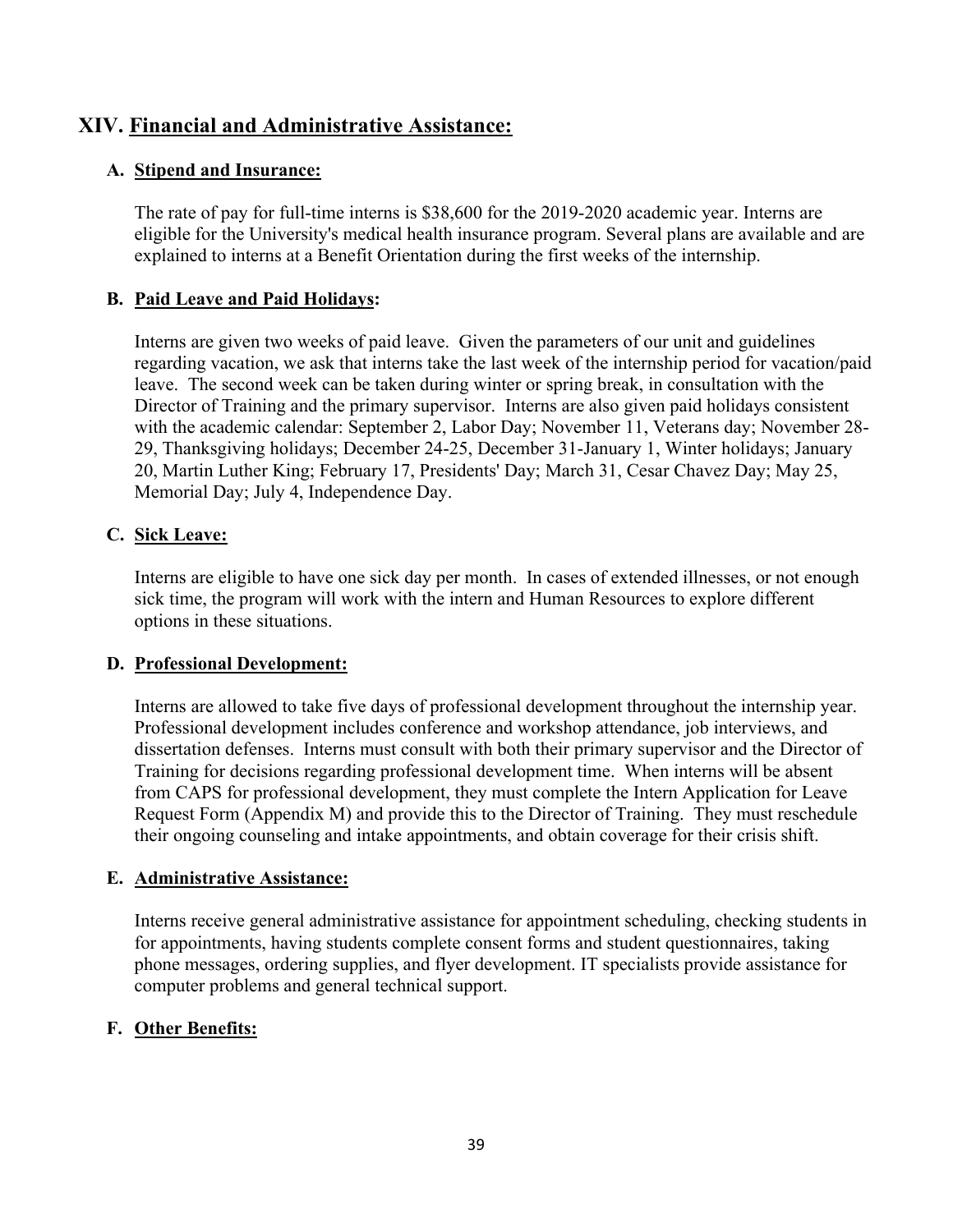Interns are eligible for staff parking permits or bus passes. Permits can be purchased through the Parking Office. Interns also have library privileges at the two University libraries. Each intern has a computer in their office, an e-mail account, and access to the Internet.

### **XV. Parental Leave Policy**

Psychology Interns in the APA Accredited Internship in Health Service Psychology in CAPS are not eligible for FMLA (Family Medical Leave Act) as employees of the University of California, Santa Cruz. UC Santa Cruz requires 12 months of full-time employment and at least 1250 hours of service in the 12 months before an individual staff member can take leave, and interns do not meet these eligibility requirements given the one-year appointment of the internship.

Given the unique nature of the one-year internship appointment, combined with the requirements of obtaining 2000 hours for the internship with 25% of time in direct service, CAPS makes every effort to assist interns wishing to take parental leave while still meeting the requirements of the internship program without having to extend their time at UC Santa Cruz. If possible, a specific schedule will be agreed upon that may use unpaid leave and part-time schedules while still obtaining the required supervisory and training experiences required of the internship Considerations will be given for an extension of the internship on a case-by-case basis. Specific scheduling will depend on the needs of the intern and the timing of the request for the parental leave during the internship year. Parental leave is inclusive of any primary caregiver who requires time off for a child newly in their care.

### **XVI. Administration of Training Program:**

Primary responsibility for the coordination and administration of the Internship Program, as well as the Postdoctoral Fellowship Program, lies with the Senior Associate Director/Director of Training. This person makes the day-to-day administrative decisions regarding all aspects of the training programs. Major training program policies, developments, changes, and recommendations are made in consultation with the Training Committee. Major program decisions are made with the final approval of the CAPS Management Committee.

The Director of Training meets with the Training Committee twice a month for 1 1/2 hours for consultation and discussion of training issues for ongoing program assessment and improvement. Program issues and procedures are continually reviewed and updated. In addition, the entire training staff (primary and secondary supervisors, group co-facilitators and seminar leaders) meets once each quarter for evaluation of interns. After this Intern Review Meeting, the primary supervisor gives feedback to the intern about their progress on internship. The Director of Training also meets bi-quarterly with the primary and secondary supervisors.

The Director of Training meets weekly with the CAPS Management Team and acts as a liaison for the interns, postdoctoral fellows, and the training staff. This allows the CAPS Management Team to be updated on intern issues, and program and policy changes.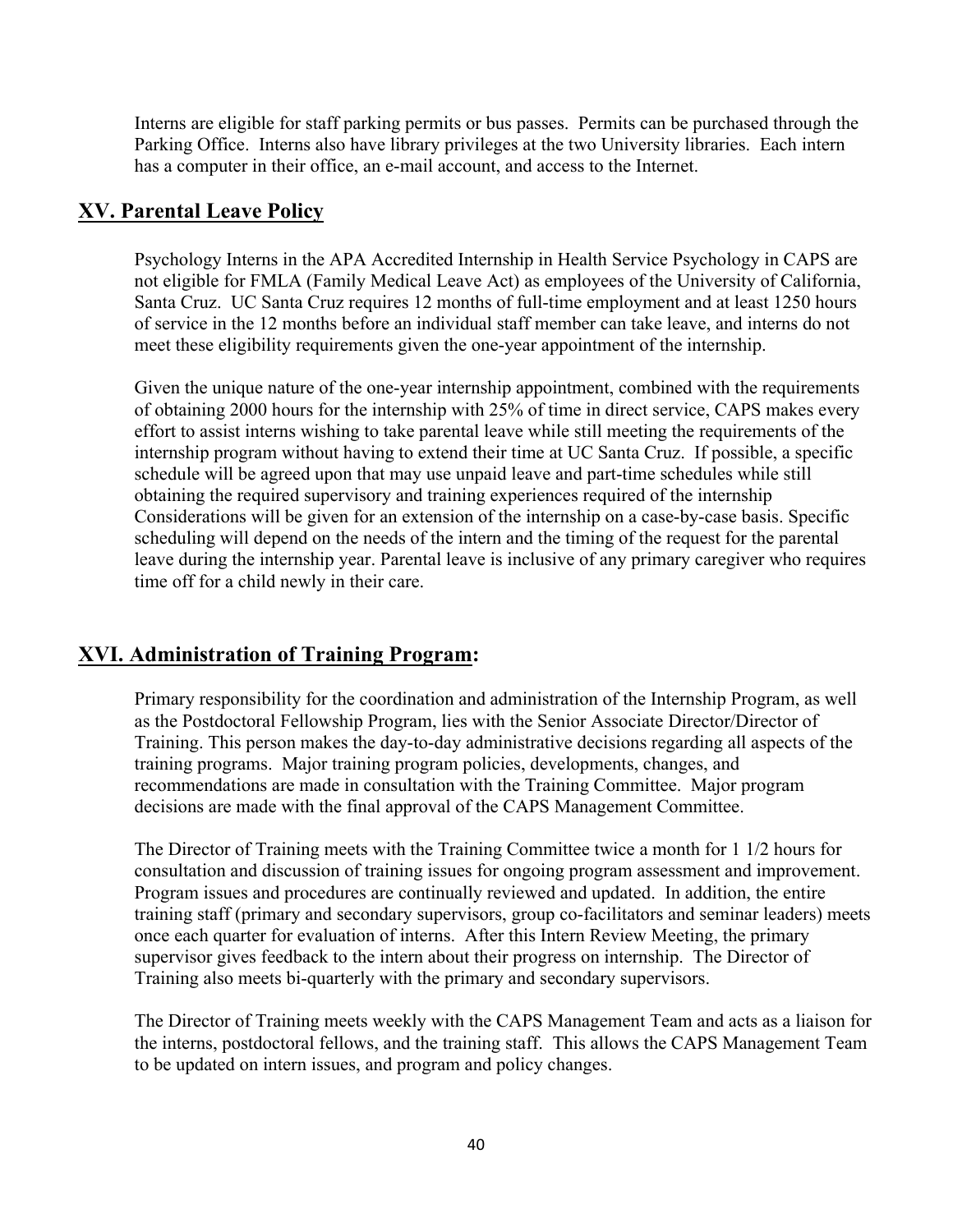### **Responsibilities of Director of Training and Training Staff:**

#### **Senior Associate Director and Director of Training**

- a. General Administration of the APA Accredited Internship Program in Psychology and the Postdoctoral Fellowship Program.
- b. Design, arrange, and schedule the training seminars and the training program. Conduct weekly intern group supervision seminar.
- c. Liaison with interns' Home Programs.
- d. Intern and postdoc recruitment and selection.
- e. Intern and postdoc clinical supervision.
- f. Meets regularly with the CAPS Director and CAPS Management Committee.
- g. Consults and supervises staff regarding training issues.
- h. Keeps abreast of APA criteria, revising the training program, preparing the APA self-study and site visit, and writing the annual APA report.
- i. Schedule and set the agenda for the monthly meeting with the Training Committee.
- j. Facilitate the monthly Supervisors Meeting
- k. Contribute to the evaluation of each intern and postdoctoral fellow.

#### **Primary Supervisors (for interns):**

- a. Supervise intern's clinical work individual and couple's psychotherapy, intakes, and crisis intervention. This involves both training of intern and monitoring the client's welfare. Supervision also involves observing if intern is qualified or experienced enough to handle specific clinical issues. Webcam video recordings of client sessions are used in supervision.
- b. Supervise of all intern's professional activities and providing back up to the intern at all times. If the primary supervisor is unavailable and another backup has not been set, an intern can contact the Director of Training or management staff. Specific backup is assigned for an intern on their crisis shift.
- c. Help intern set training goals and objectives for the internship year.
- d. Monitor the intern's record keeping, intake reports, case notes, and termination summaries.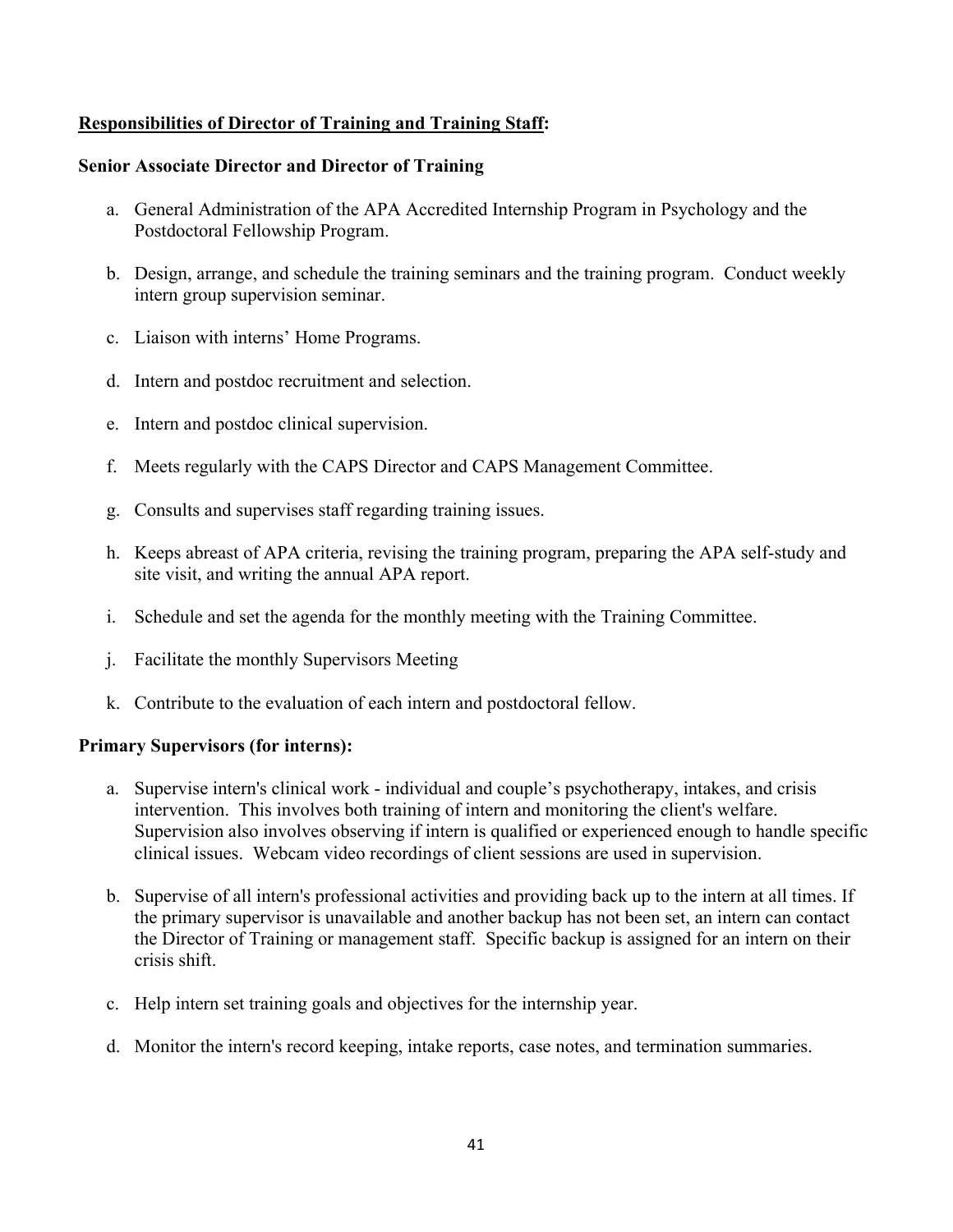- e. Evaluate intern's progress, using the Intern Evaluation form (see Appendix C). Gather training staff input from the Intern Review meetings and integrate this feedback into the Intern Evaluation form and present feedback to the interns.
- f. Attend and contribute to the Intern Review meetings
- g. Provide reference checks and letters of recommendation.
- h. Provide timely and early feedback to the Director of Training and intern in case of significant concern about an intern's progress, performance, professionalism, or adjustment.
- i. Supervise an intern's outreach and consultation activities. This may include consulting with CAPS staff who are working directly with an intern on outreach and consultation and monitoring the intern's outreach and consultation activities.

#### **Secondary Supervisors (for interns):**

- a. Supervise a percentage of the intern's clinical load (approximately 1/3 of the caseload)
- b. Provide specialty supervision focusing on a topical area, theoretical orientation, or professional development.
- c. Provide feedback to intern that pertains to specific focus of supervision (group co-facilitator, casework, outreach, etc.).
- d. Attend and contribute to the Intern Review meetings.
- e. Provide reference checks and letters of recommendation.
- f. Provide timely and early feedback to the Director of Training, primary supervisor, and intern in case of significant concern about an intern's progress, performance, professionalism, or adjustment.

#### **Crisis Team Supervisor**

- a. Provide supervision and mentoring for the intern during their crisis shift
- b. Provide feedback to the intern regarding their crisis intervention skills
- c. Co-sign crisis clinical documentation provide consultation on case. If management provided feedback, they will co-sign crisis clinical documentation.
- d. Attend and contribute to the Intern Review meetings.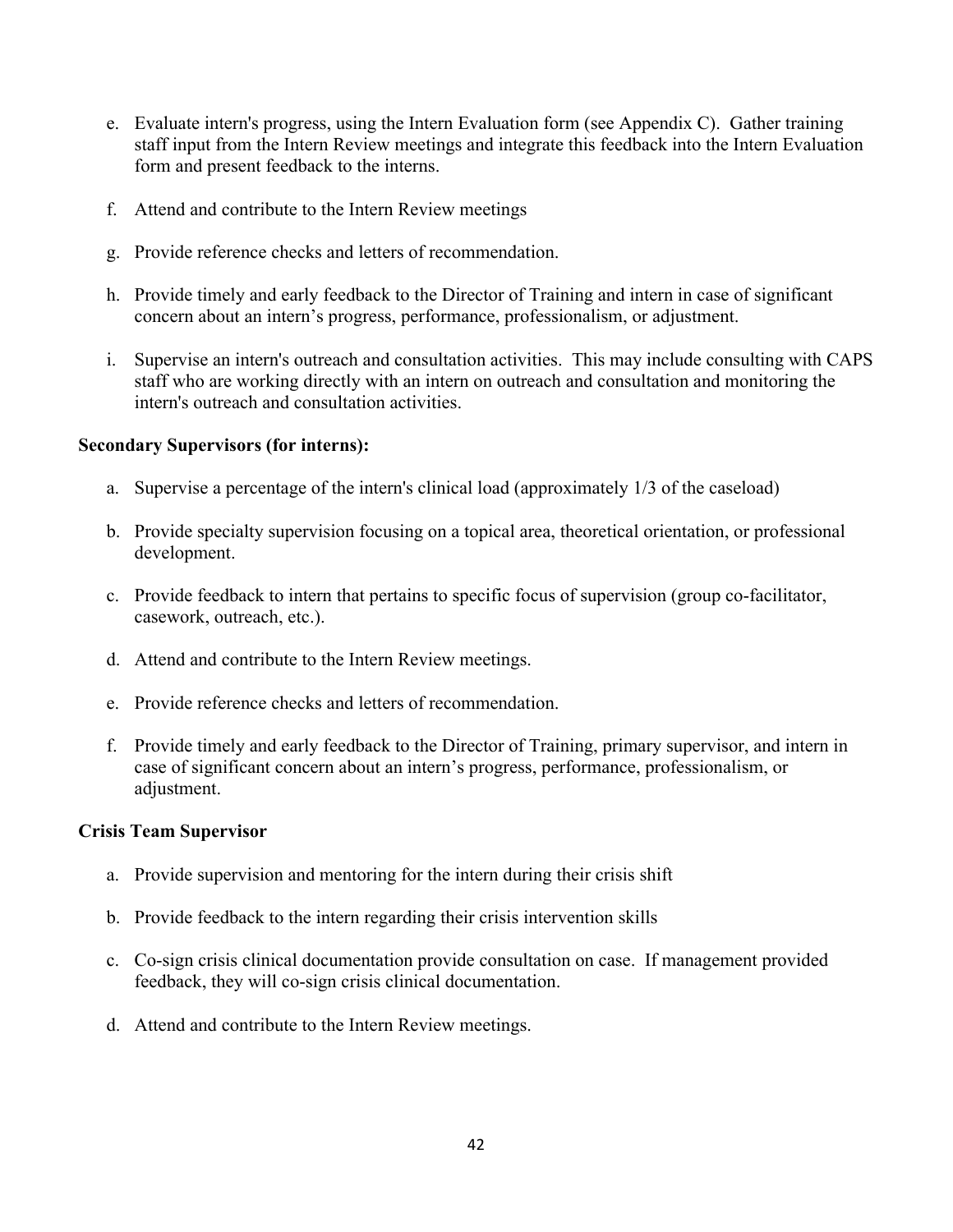e. Provide timely and early feedback to the Director of Training, primary supervisor, and intern in case of significant concern about an intern's progress, performance, professionalism, or adjustment.

### **Group Co-Facilitator:**

- a. Provide supervision for the intern's group therapy experience, including training for the intern and monitoring client welfare.
- b. Meet with intern for one-half hour immediately following the group or the next day to provide supervision to the intern about the group experience.
- c. Attend and contribute to the Intern Feedback/Evaluation meetings.
- d. Co-sign group psychotherapy clinical documentation.
- e. Provide timely and early feedback to the Director of Training and primary supervisor in the case of significant concern about an intern's progress, performance, professionalism, or adjustment.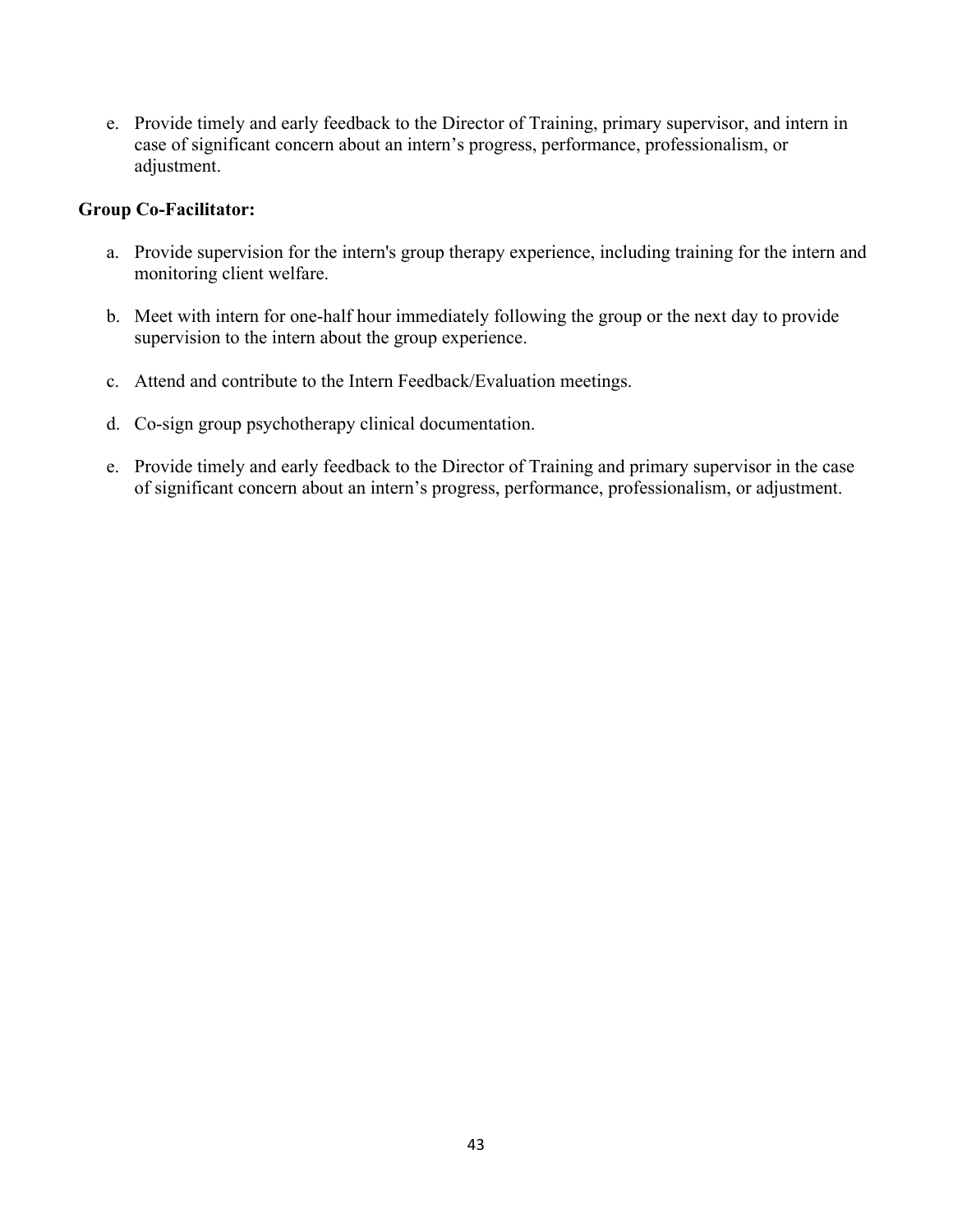## **XVII. Maintenance of Records:**

All intern records of current interns are maintained in a locked filling cabinet in the office of the Director of Training. These records include all APPIC intern application materials, performance evaluations, certificates of completion, Board of Psychology logs, evaluations, any remediation documentation, and hard copies of outreach and intern projects. Records are maintained for future licensing, credentialing, and job references. Records of interns who have completed the internship are maintained permanently in a locked filing cabinet in a room in which both staff and intern records are maintained. This room is locked at all times and is only accessible through a key badge. Although CAPS staff have access to this room to check their mailbox and use the copy and fax machine, they do not have access to the key for the cabinet where intern records are maintained. The only people who have access to that key are the CAPS Director, the Senior Associate Director, and the Administrative Supervisor.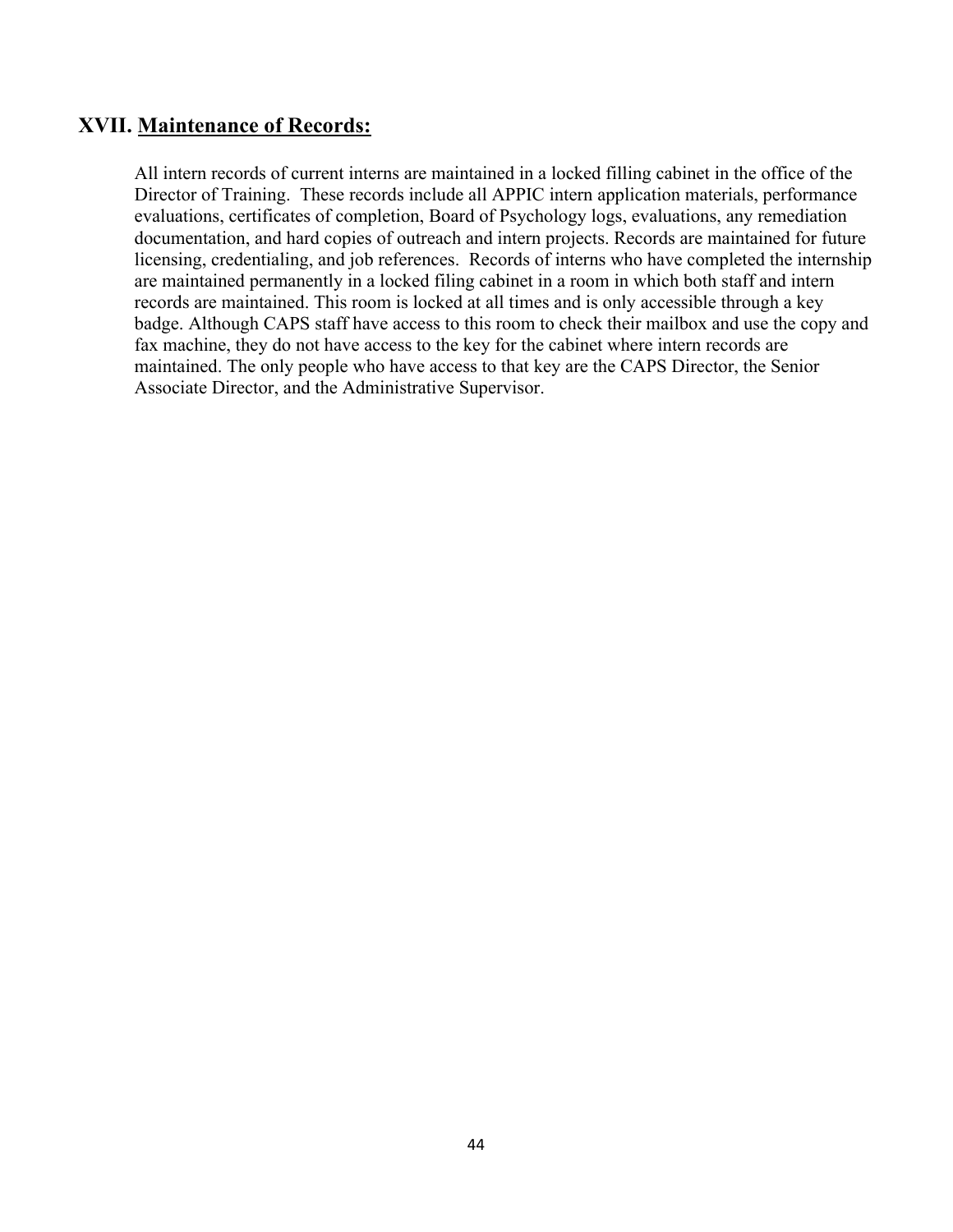# **XVIII. Intern Support Services:**

The following is a list of support services available through UC Santa Cruz that may be helpful for the intern during the CAPS internship program.

- Staff Human Resources: This office provides assistance regarding health and life insurance benefits as well as hiring and personnel questions. (831-459-2009) [https://shr.ucsc.edu](https://shr.ucsc.edu/)
- Employee Assistance Program: This office provides staff and faculty with confidential counseling and referral services. (1-866-808-6205)<https://shr.ucsc.edu/benefits/eap>
- Transportation and Parking Services: This office provides assistance with parking, parking permits, commuter service, and disability related transportation. (831-459-2190) [https://taps.ucsc.edu](https://taps.ucsc.edu/)
- University Library McHenry Main Circulation Desk: Interns have full access to UCSC library facilities with staff Library privileges, including electronic resources. (831-459-5185) <https://library.ucsc.edu/mchenry-library>
- Information Technology Services (ITS): This office provides assistance with any computer related service or technology. (831-459-4357) [https://its.ucsc.edu](https://its.ucsc.edu/)
- Office of Physical Education and Recreational Services (OPERS): Interns can utilize campus recreational facilities and classes at a minimal fee. (831-459-2531) [https://opers.ucsc.edu](https://opers.ucsc.edu/)
- Title IX Office: This office addresses complaints of sexual harassment, sexual assault, and sexual discrimination. (831-459-2462)<https://diversity.ucsc.edu/index.html>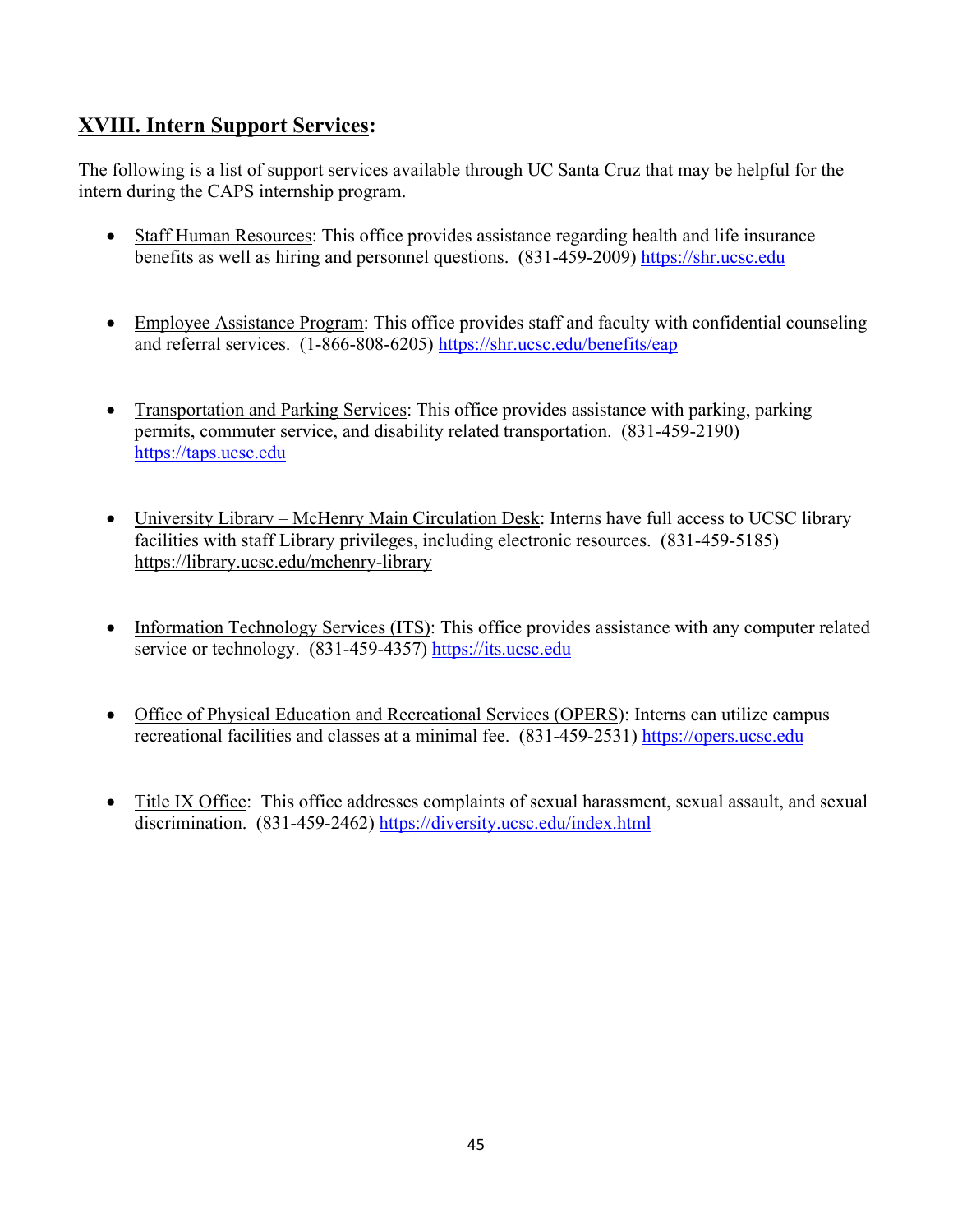# **XIX. Professional Practice and Ethical Guidelines**

- 1. APA Record Keeping Guidelines 2007
- 2. APA Ethical Principles of Psychologist and Code of Conduct 2017
- 3. APA Guidelines for Providers of Psychological Services to Ethnic, Linguistic, and Culturally Diverse Populations
- 4. Guidelines for Psychological Practice with Lesbian, Gay, and Bisexual Clients 2011
- 5. Recommended Articles:
	- a. Multiple Role Relationships during Internship: Consequences and Recommendations
	- b. Social Dual-Role Relationships during Internship: A Decision-Making Model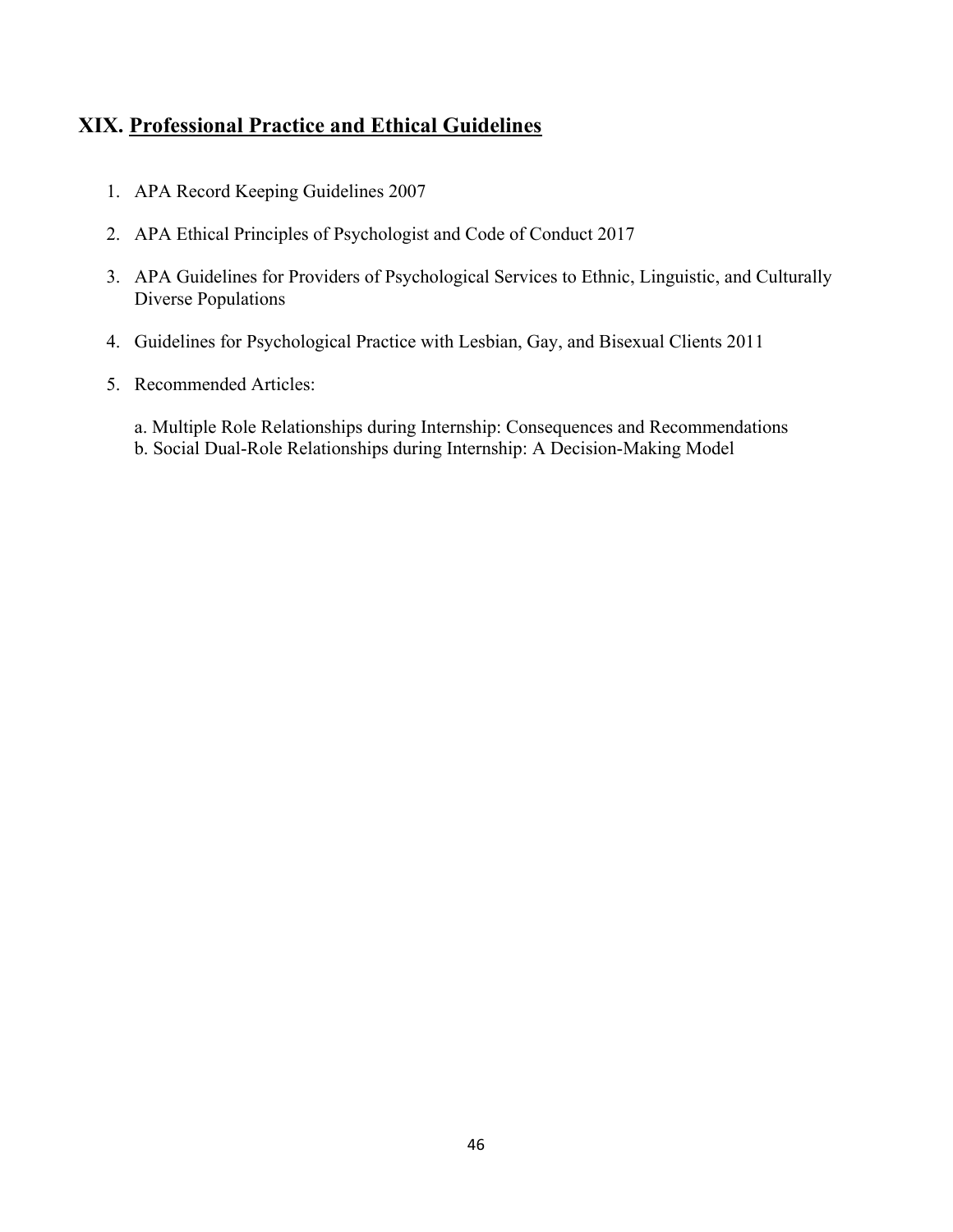# **APPENDIX A**

Intern: The example of the state of the state of the Second Second Second Second Second Second Second Second Second Second Second Second Second Second Second Second Second Second Second Second Second Second Second Second S

Interns: Please use the rating scale below to assess your skills and competence in the clinical, outreach, consultation, and professional categories listed below, and discuss this form with your supervisor. This self-assessment can assist both you and your supervisor in identifying areas of strengths and areas of growth for the internship year.

### *INTERN COMPETENCY RATING FORM –Beginning or End Internship*

### *Rating Scale:*

*NA Not applicable/No opportunity to assess*

*2 Performs significantly below expected competency level for psychology doctoral intern. Requires constant and close supervision for basic skills. Needs remediation.*

*3 Performs below expected competency level for psychology doctoral intern. Requires ongoing supervision for basic skills.*

*4 Performs as expected competency level for psychology doctoral intern. Require standard supervision for basic skills and requires ongoing supervision for developing advanced skills.*

*5 Performs above expected competency level for psychology doctoral intern. Requires minimal supervision for basic skills and ongoing supervision for advanced skills.*

*6 Performs significantly above expected competency level for psychology doctoral intern. Displays mastery basic skills. Requires periodic supervision for refinement of advanced skills. 7 Performs activity at advanced level-minimum level expected of senior staff in most areas. Performs activity independently requiring minimal supervision.*

# **1. ASSESSMENT**

### **Intake Assessment, Case Management and Referrals:**

- A. Conduct intake evaluations to accurately identify presenting problems and level of severity.
- B. Assess appropriateness for brief or long term therapy.
- C. Demonstrate ability to utilize DSM diagnoses and assess mental status
- D. Develop a working assessment and treatment plan for each client, making clinical adjustments based on empirical evidence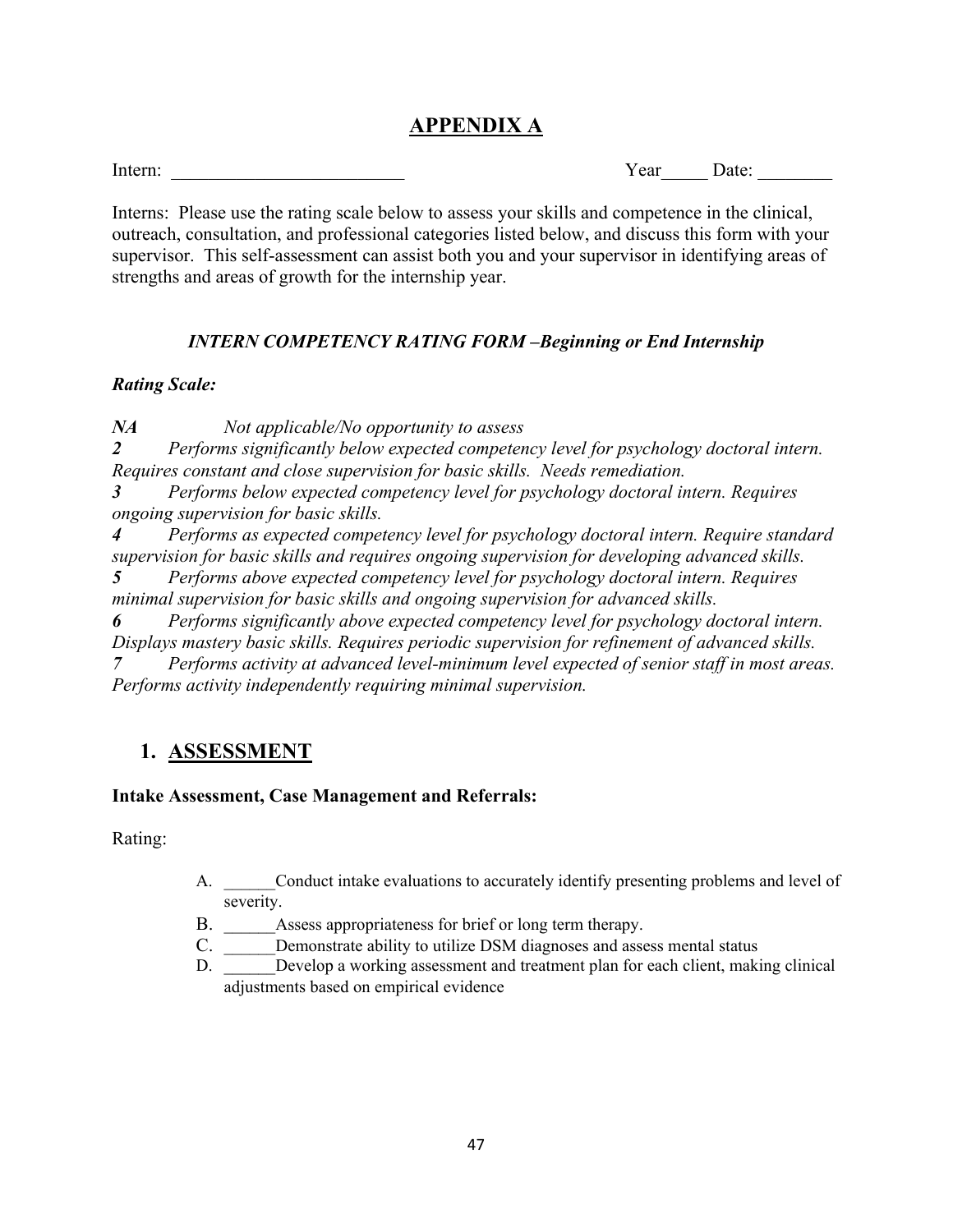### **Assessment and Testing**

Rating:

- A. Identify appropriate brief objective clinical instruments for client assessment and treatment planning, and administer at least one assessment instrument with an individual client or group client
- B. \_\_\_\_\_\_Provide interpretation of assessment results to client and integrate assessment results into the therapy process

AREAS OF STRENGTHS

### AREAS FOR GROWTH

# **2. INTERVENTION**

### **Individual Brief Therapy**

Rating:

- A. Develop and establish effective therapeutic relationships with clients
- B. Articulate and apply one or more theoretical frameworks to client problems and treatment planning with flexibility
- C. Formulate and define brief therapy goals and work effectively within a brief therapy framework.
- D. Conduct a working phase of therapy leading to improved adjustment, behavioral change, and/or academic success with a wide variety of clinical presentations

### **Group Therapy**

- A. Identify client readiness and appropriateness for group therapy.
- B. \_\_\_\_\_\_Conduct group screenings for clients.
- C. Demonstrate ability to introduce the purposes, ground rules, and confidentiality guidelines to a new group.
- D. \_\_\_\_\_\_Intervene effectively at the individual, content, and process level of the group
- E. Collaborate in establishing a constructive co-facilitation relationship with group cofacilitator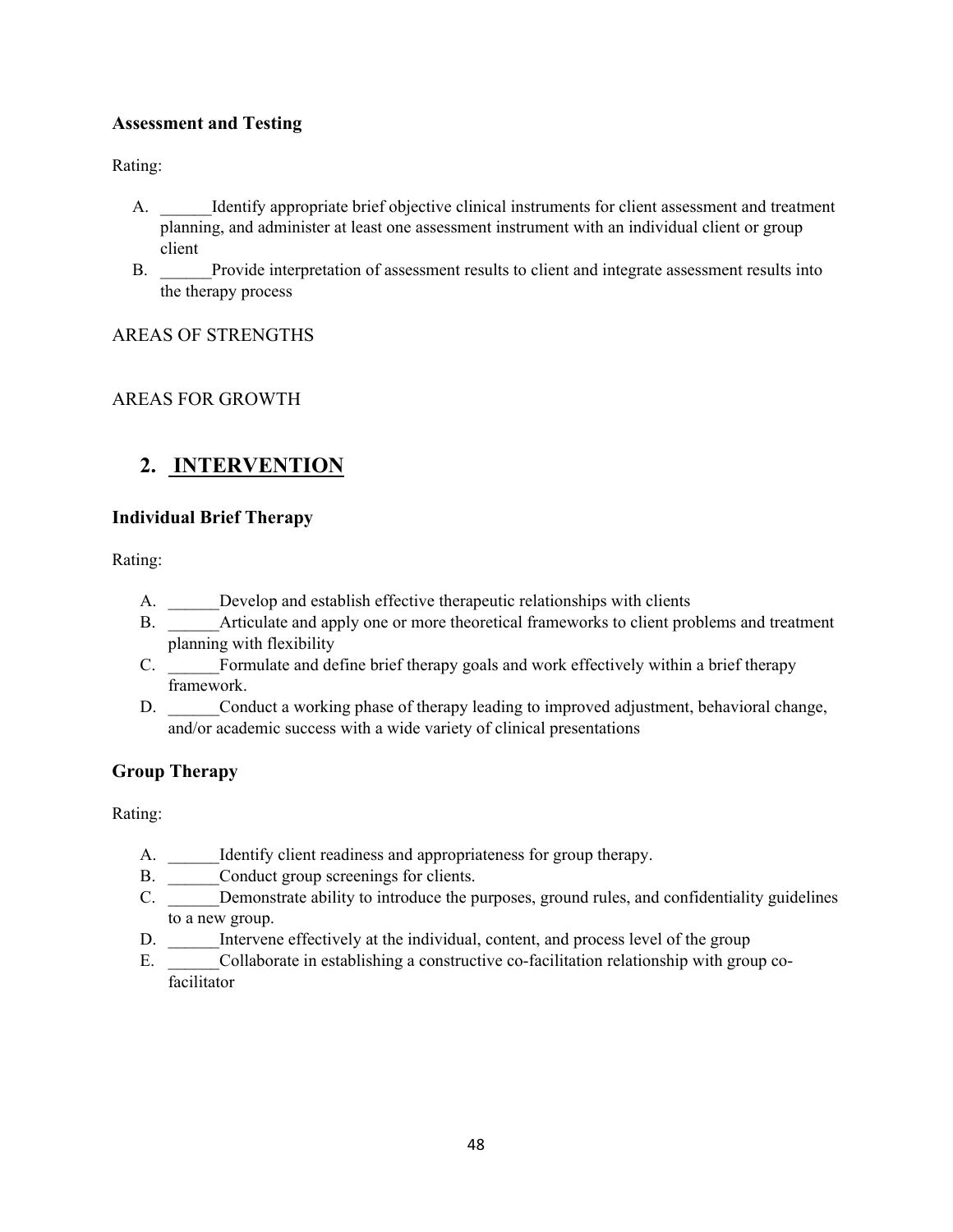### **Crisis Assessment and Intervention**

Rating:

- A. Accurately assess level of risk and develop appropriate safety and follow-up plans for students at risk to self or others and with students with psychotic presentations
- **B.** Determine need for hospitalization based on risk to self, to others, or grave disability
- **C.** Identify appropriate case management and/or treatment planning for a range of crisis presentations, including coordinating with treatment providers and providing transitional therapy for crisis planning and follow up.
- **D.** Demonstrate knowledge of procedures for voluntary and involuntary hospitalization
- **E.** Provide appropriate on and off campus referrals

### **Outreach Design and Delivery**

Rating:

.

- A. Design and deliver outreach programs in at least two different content areas during the year, in addition to effectively conducting RA training
- **B.** Demonstrate effective leadership skills in facilitating educational programming.
- **C.** Plan, market, implement, and evaluate one independent outreach program.
- **D.** Demonstrate knowledge of effective methods for outreach presentations

### **3. SUPERVISION**

Rating:

- A. \_\_\_\_\_\_Demonstrate understanding of models of supervision and general understanding of the role of the supervisor with consideration to issues of diversity and individual differences
- B. Develop positive collaborative supervisory/mentoring/peer working relationship
- C. Provide supervisee/mentee/peer with appropriate feedback to promote skill development

### **4. CONSULATATION AND INTERPROFESSIONAL/INTERDISCIPLINARY SKILLS**

- A. Demonstrate an understanding of consultation models and the function of consultation in a University setting
- B. Engage in and provide consultation to professional colleagues regarding client care and treatment
- C. Work collaboratively with specific units on campus when developing programming
- D. Provide consultation to third parties (faculty, staff, family, friends) regarding students in distress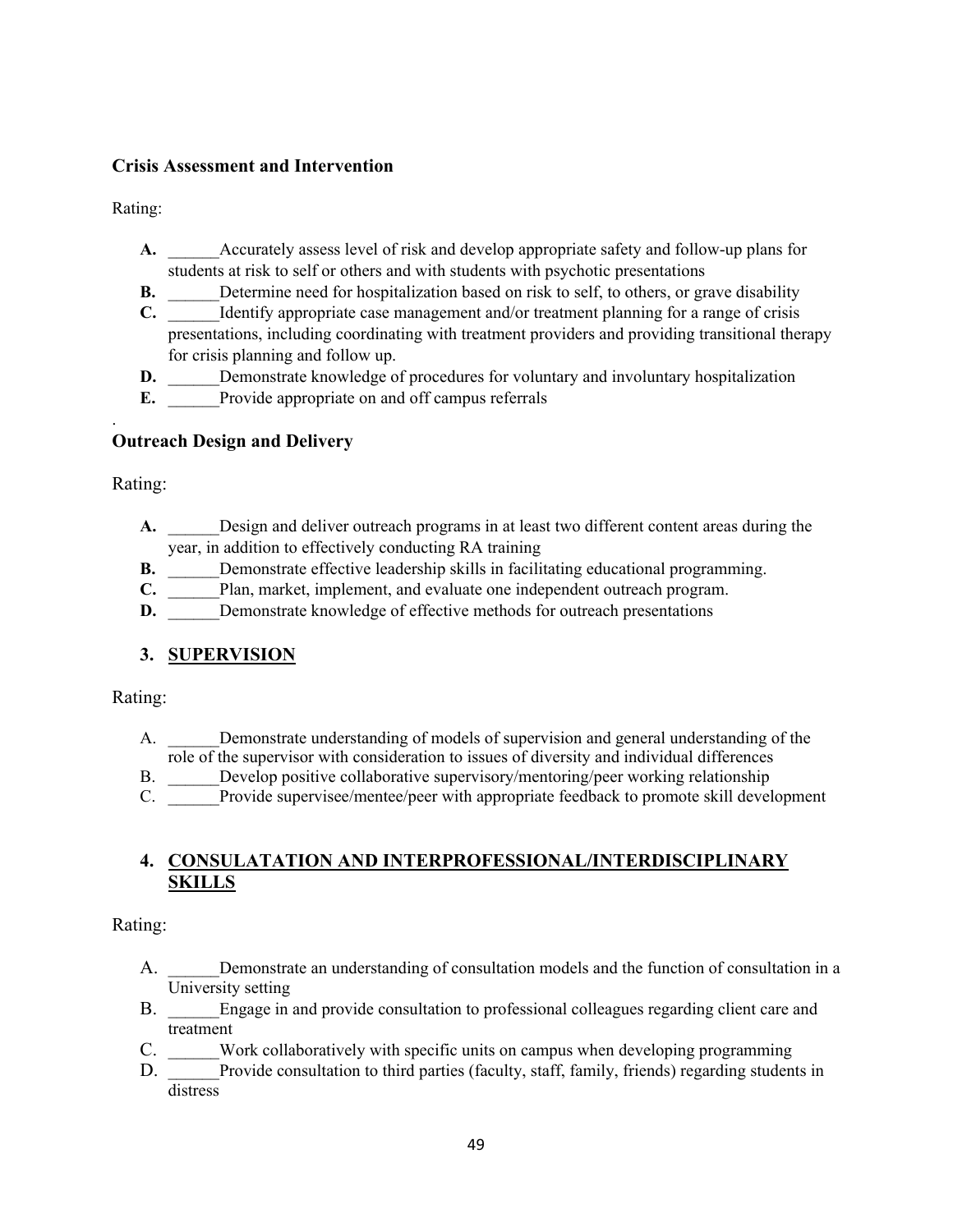## **5. INDIVIDUAL AND CULTURAL DIVERSITY**

Rating:

- A. \_\_\_\_\_\_Demonstrate sensitivity and respect for differences with regards to gender, age, ethnicity, sexual orientation, class, religion, socioeconomic status, country of origin, citizenship status, and disability in clinical, outreach, and consultation services and professional interactions.
- B. Seek to expand self-awareness, skills, knowledge, and sensitivity to individual and cultural diversity
- C. \_\_\_\_\_\_Demonstrate awareness of how own culture and privilege impacts professional service delivery
- D. Provide multiculturally competent services to individuals from diverse individual and cultural backgrounds

### **6. PROFESSIONAL VALUES, ATTITUDES AND BEHAVIORS**

Rating:

- A. Recognize limits of own competence in delivery of psychological services and seeks consultation when necessary.
- **B.** Demonstrates self-awareness of any personal behaviors or reactions that may impact professional conduct and responsibilities, and seeks consultation or supervision appropriately.
- C. Accepts and integrates constructive and appropriate feedback from supervisors, trainers, peers, and clients into clinical, outreach, and consultation services and professional behavior
- D. Demonstrate increased autonomy and independence in clinical decision making
- E. Utilize supervision and consultation in an increasingly collegial manner over the course of the internship
- F. Demonstrate awareness of importance of ongoing professional development and integrating scholarly research into psychological service delivery

### **7. COMMUNICATION AND INTERPERSONAL SKILLS**

- A. Develop and establish effective therapeutic relationships with clients in clinical service delivery
- B. Work collaboratively with a multidisciplinary staff.
- C. \_\_\_\_\_\_Work effectively with clients, colleagues, supervisors, peers, and other professionals from diverse groups
- D. Develop and maintain collaborative relationships with other professionals when providing service delivery and consultation
- E. Write comprehensive and concise intake reports in a timely fashion
- F. Document case notes, termination summaries, and referrals concisely in a timely fashion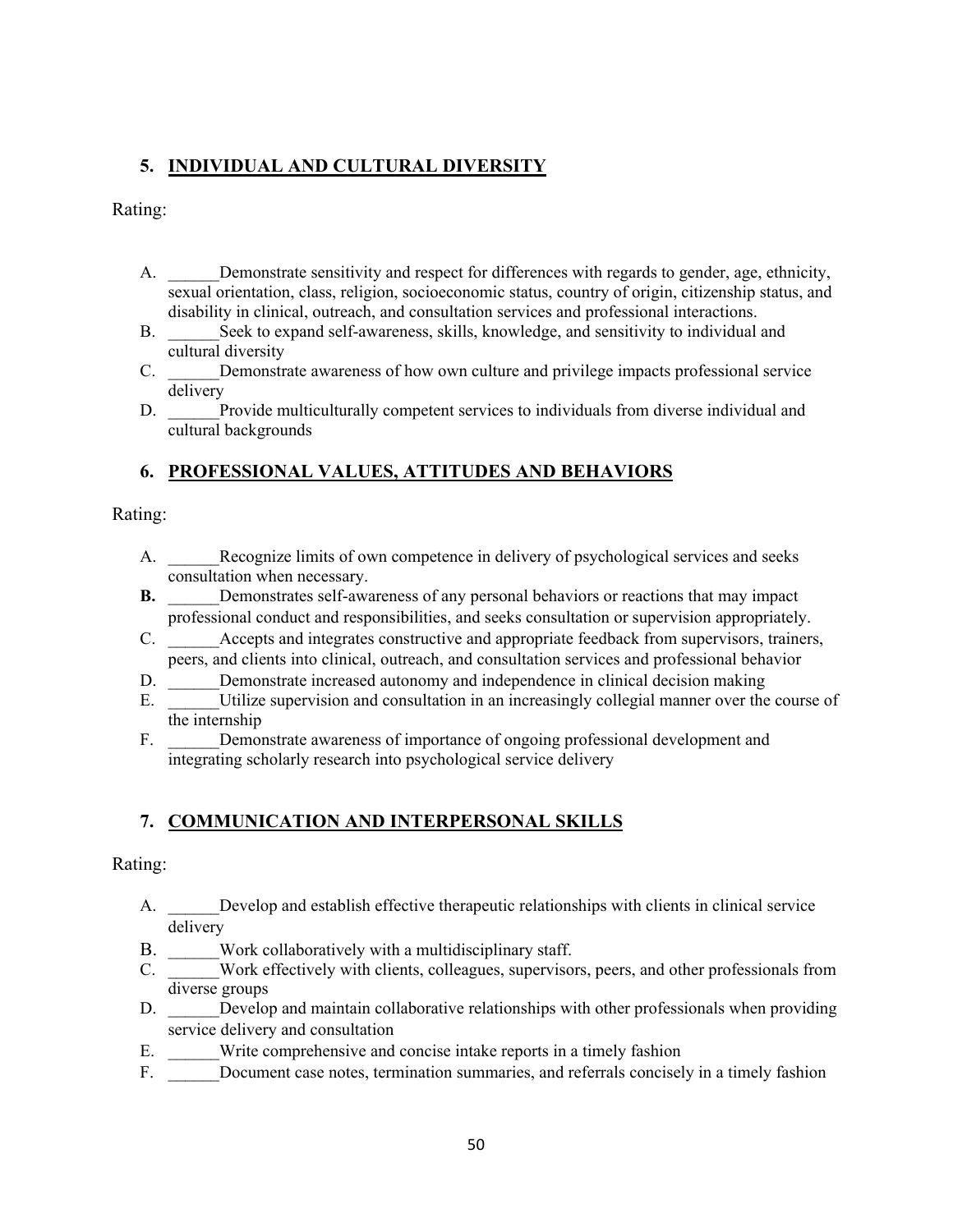### **8. RESEARCH**

Rating:

- A. \_\_\_\_\_\_Integrate knowledge, research, and understanding of diversity into assessment, clinical interventions, and outreach and consultation services
- B. Identify and utilize evidence-based treatment approaches for different psychological presentations, diagnoses, and populations
- C. Demonstrate ability to utilize appropriate empirically supported behavioral health interventions
- D. Demonstrates knowledge of evidence-based assessments and interventions commonly used in integrated care.
- E. Identify and use appropriate program evaluation methods to evaluate effectiveness of counseling Center activities and programs

## **9. ETHICAL AND LEGAL STANDARDS**

- A. Maintain professional ethical behavior in accordance with the Ethical Standards for Psychologists adopted by the American Psychological Association
- B. \_\_\_\_\_\_Demonstrate knowledge and understanding and abide by California laws which pertain to the practice of psychology, including mandatory child, elder, and dependent adult abuse reporting laws, duties under Tarasoff, confidentiality and privilege, and voluntary and involuntary hospitalization procedures
- C. \_\_\_\_\_\_Demonstrate ability to recognize, communicate, and consult about ethical dilemmas and challenges in the course of clinical work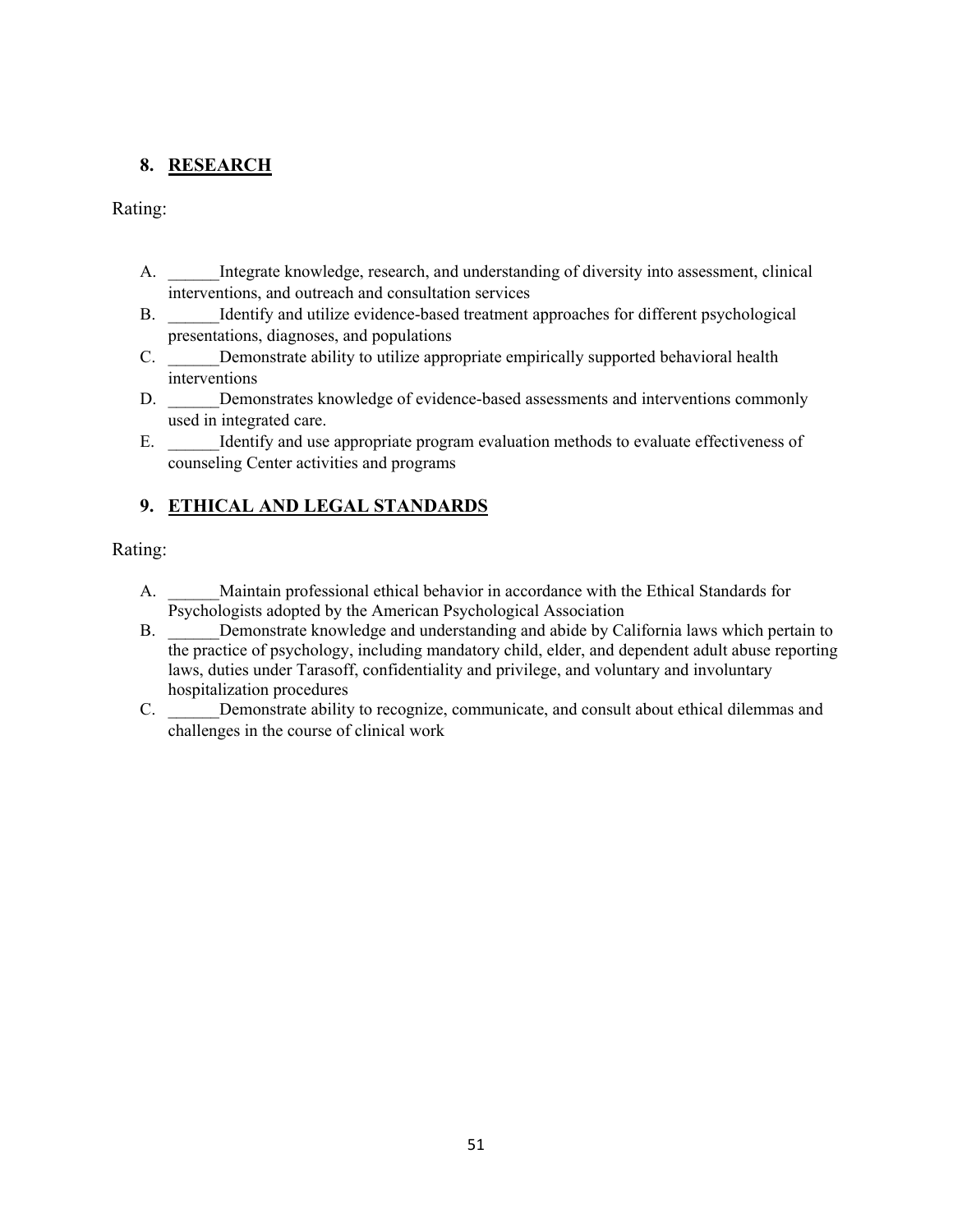# **APPENDIX B Internship Supervisee Weekly Log of Activities Month/Year:**

| <b>Supervisee's Name:</b>                                              |                                                                                                 |
|------------------------------------------------------------------------|-------------------------------------------------------------------------------------------------|
| Work setting in which supervision took place:                          | <b>CAPS at UCSC</b>                                                                             |
| Supervised hours for the week ending:                                  |                                                                                                 |
| <b>Supervision and Training</b>                                        |                                                                                                 |
| Face-to-face individual supervision with primary supervisor            |                                                                                                 |
| Group supervision with primary supervisor                              |                                                                                                 |
| ace-to-face individual supervision with delegated supervisor           |                                                                                                 |
| Group supervision with delegated supervisor                            |                                                                                                 |
| Training activities (e.g., seminars, case conferences, etc.)           |                                                                                                 |
| <b>Professional Services Performed</b>                                 |                                                                                                 |
| Individual psychotherapy                                               |                                                                                                 |
| Couples, children &/or family psychotherapy                            |                                                                                                 |
| Group psychotherapy                                                    |                                                                                                 |
| Testing & assessment (administration, scoring, interpretation, report) |                                                                                                 |
| ntakes, Crisis on-call                                                 |                                                                                                 |
| Consultations                                                          |                                                                                                 |
| <b>Other Work Performed</b>                                            |                                                                                                 |
| Staff meetings, committee meetings                                     |                                                                                                 |
| Administrative duties (e.g., paperwork)                                |                                                                                                 |
| Outreach Programs                                                      |                                                                                                 |
| Other professional activities (describe) i.e. research etc.            |                                                                                                 |
| Total number of hours of supervised experience per week                |                                                                                                 |
| SPE Satisfactory? Y<br>N                                               |                                                                                                 |
| Primary supervisor's printed name and psychology license number        | I certify that the information on this form accurately represents the training<br>activities of |
|                                                                        | (supervisee)                                                                                    |
| Delegated supervisor's printed name, license type and number           | (work setting).<br>lat                                                                          |
| Supervisee's signature and date                                        | Primary supervisor's printed name and psychology license number                                 |
|                                                                        | Primary supervisor's signature and date                                                         |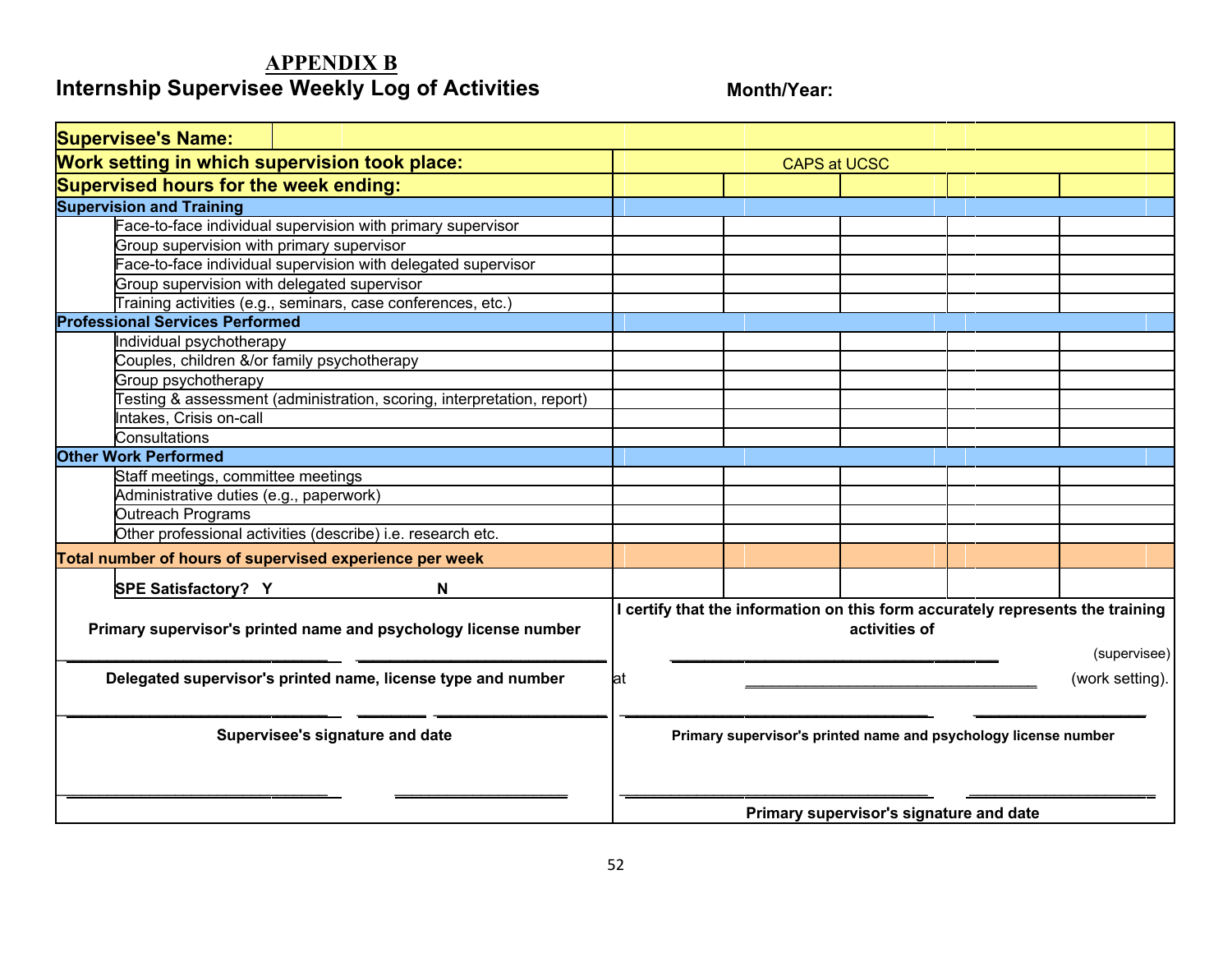# **APPENDIX C**

Intern: \_\_\_\_\_\_\_\_\_\_\_\_\_\_\_\_\_\_\_\_\_\_\_\_\_ Quarter: \_\_\_\_\_\_\_\_\_\_\_\_\_\_\_\_

Primary Supervisor: <u>Date:</u> example and the set of  $\Box$  and  $\Box$  Date:

# **INTERN EVALUATION FORM**

Please use the following rating scale for evaluating Psychology Intern on the required Profession Wide Competencies:

#### *Rating Scale:*

| NA | Not applicable/No opportunity to assess                                                                                                                                                      |
|----|----------------------------------------------------------------------------------------------------------------------------------------------------------------------------------------------|
| 2  | Performs significantly below expected competency level for psychology doctoral intern.                                                                                                       |
|    | Requires constant and close supervision for basic skills. Needs remediation.                                                                                                                 |
| 3  | Performs below expected competency level for psychology doctoral intern. Requires<br>ongoing supervision for basic skills.                                                                   |
| 4  | Performs at expected competency level for psychology doctoral intern. Require standard<br>supervision for basic skills and requires ongoing supervision for developing advanced<br>skills.   |
| 5  | Performs above expected competency level for psychology doctoral intern. Requires<br>minimal supervision for basic skills and ongoing supervision for advanced skills.                       |
| 6  | Performs significantly above expected competency level for psychology doctoral intern.<br>Displays mastery basic skills. Requires periodic supervision for refinement of advanced<br>skills. |
| 7  | Performs activity at advanced level-minimum level expected of senior staff in most areas.                                                                                                    |

# *Performs activity independently requiring minimal supervision.*

# **Required Minimal Level of Assessment:**

Intern must obtain an MLA of "4" on each profession wide competency and a "4" on each element within the PWC by the end of the internship in order to successfully complete the internship. Ratings of "3" at the first evaluation period trigger a special focus in supervision and a rating of "2" at the first evaluation period triggers a remediation plan. Ratings of "2" or 3" at the second evaluation period triggers a remediation plan.

### **This evaluation is based in part on the following methods of supervision. Please check all that apply:**

- Discussion in supervision
- Direct observation via co-facilitation of groups, crisis services, therapy
	- Observation of video recording of intern's counseling sessions
- Role plays for competency of supervision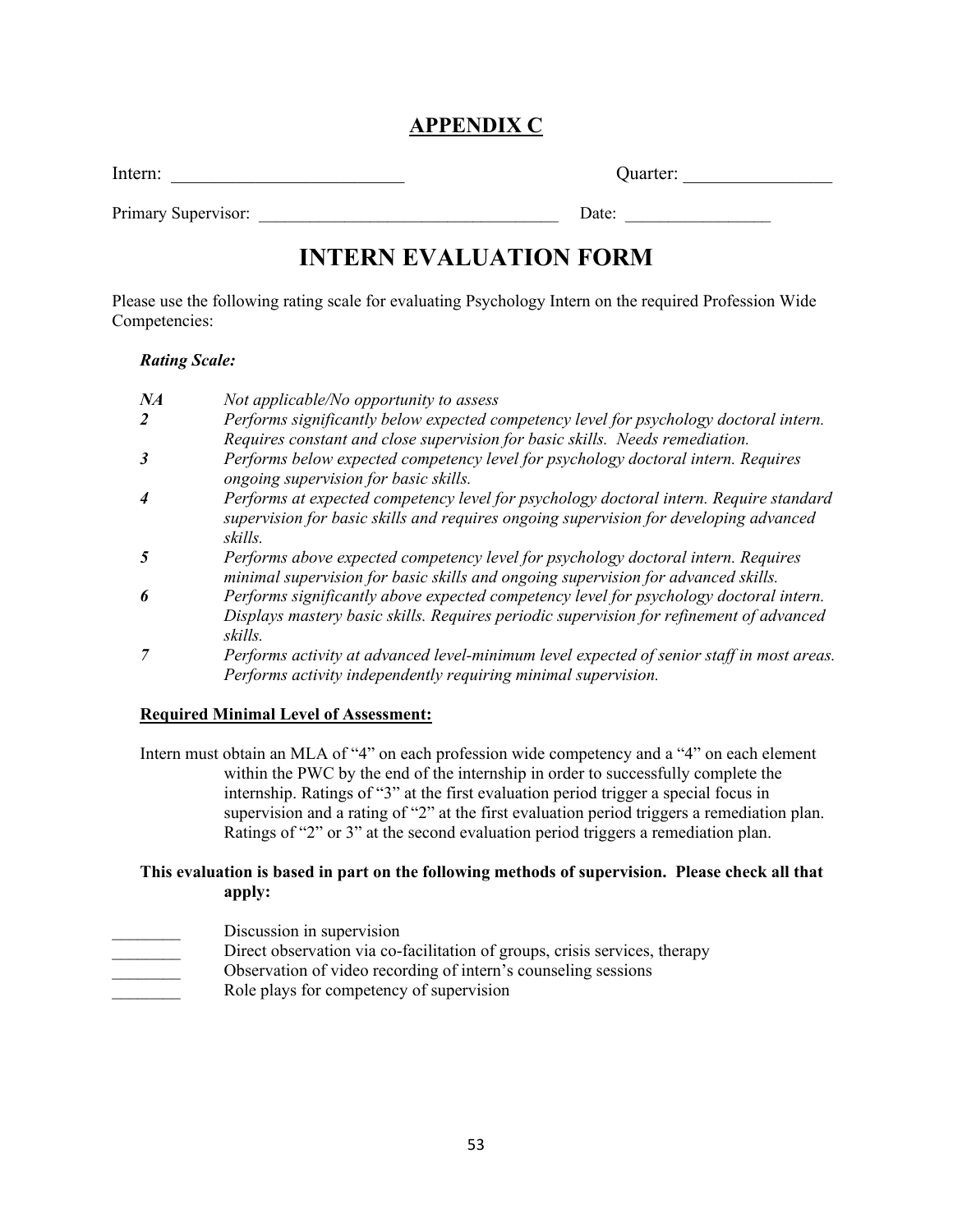#### **1. RESEARCH**

Supervisor Rating:

- A. **Independently integrate knowledge, research, and understanding of** diversity into assessment, clinical interventions, and outreach and consultation services
- B. **Independently identify and utilize evidence-based treatment approaches** for different psychological presentations, diagnoses, and populations
- C. Demonstrate ability to independently critically evaluate and disseminate research and scholarly activities (case conferences, presentations, publications) at the local, regional, or national level.
- D. **ID.** Identify and use appropriate program evaluation methods to evaluate effectiveness of counseling center activities and programs

#### AREAS OF STRENGTHS

#### AREAS FOR GROWTH:

#### **2. ETHICAL AND LEGAL STANDARDS**

Supervisor Rating:

- A. \_\_\_\_\_\_ Demonstrate knowledge of and maintain professional ethical behavior in accordance with the Ethical Standards for Psychologists adopted by the American Psychological Association and relevant professional standards and guidelines
- B. Demonstrate knowledge and understanding and abide by all relevant laws and regulations governing health service psychology, including California laws which pertain to the practice of psychology.
- C. \_\_\_\_\_\_ Demonstrate ability to recognize, communicate, consult, and apply ethical decision making to resolve ethical dilemmas and challenges in professional roles and responsibilities
- D. Conduct self in an ethical and professional manner in all professional activities

#### AREAS OF STRENGTHS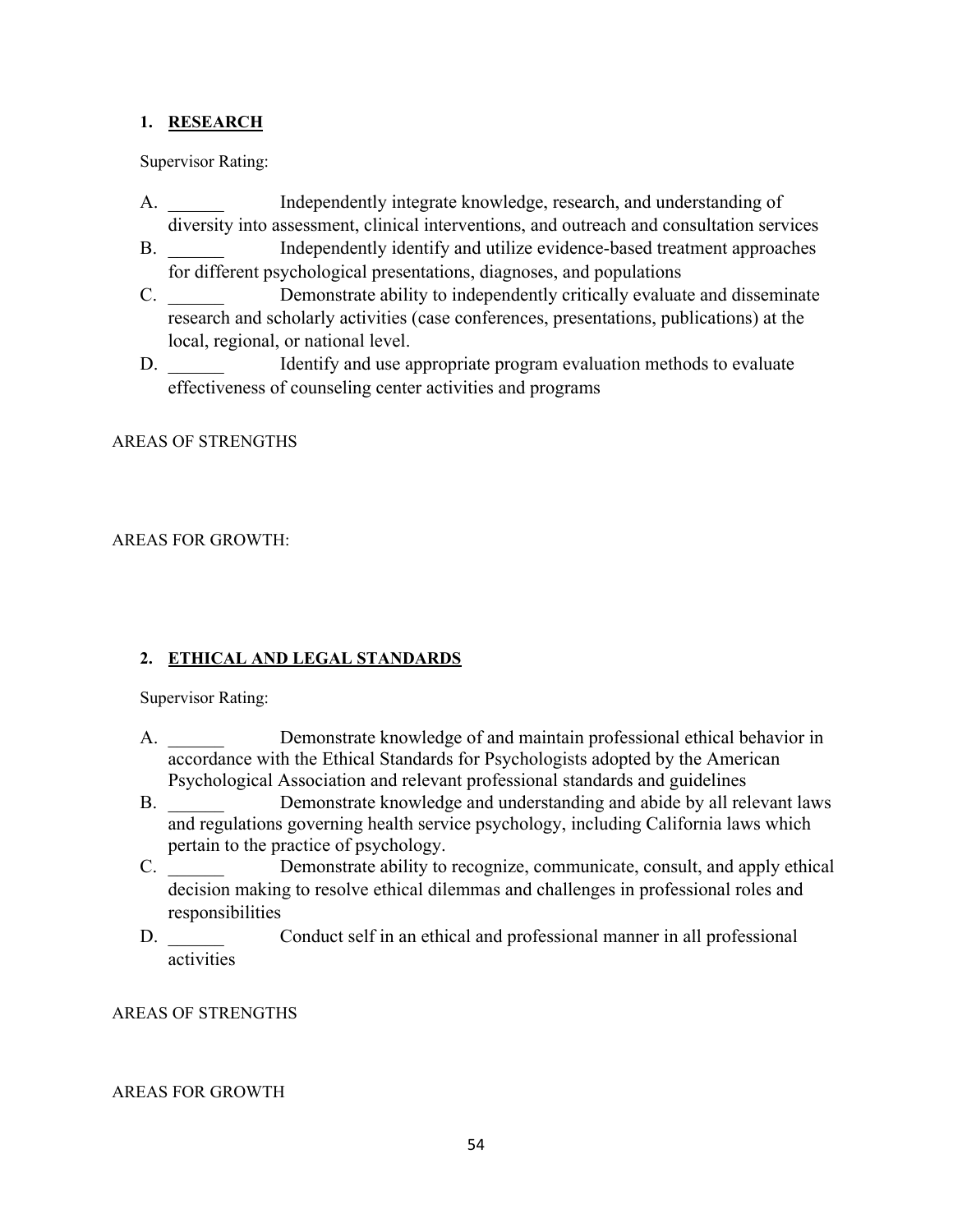### **3. INDIVIDUAL AND CULTURAL DIVERSITY**

Supervisor Rating:

- A. \_\_\_\_\_\_ Seek to expand self-awareness, skills, knowledge, and sensitivity to individual and cultural diversity
- B. Demonstrate awareness of how own culture and personal history, attitudes, biases, and privilege may impact professional service delivery with people different from themselves
- C. \_\_\_\_\_\_ Integrate awareness and knowledge of individual and cultural differences into professional roles in health service psychology, and independently apply this knowledge to effectively providing competent services to individuals from diverse individual and cultural backgrounds.
- D. Work effectively with those whose group memberships, demographic characteristics, or worldviews may create conflict with themselves.
- E. Demonstrate knowledge of current theoretical and empirical research that addresses diversity in all professional activities.

AREAS OF STRENGTHS

#### AREAS FOR GROWTH

### **4. PROFESSIONAL VALUES, ATTITUDES AND BEHAVIORS**

Supervisor Rating:

- A. Behave in ways that reflect the values and attitudes of psychology, including integrity, deportment, professional identity, accountability, lifelong learning, and concerns for the welfare of others
- B. \_\_\_\_\_\_ Engage in self-reflection regarding one's personal and professional functioning and limitations in delivering professional psychological services
- C. \_\_\_\_\_\_ Engage in activities to maintain and improve performance, well-being, and professional effectiveness, including seeking consultation when necessary.
- D. Actively seek out, accept, and integrate feedback from supervisors, trainers, peers, and clients into professional services and professional behavior
- E. Responds professionally with increased autonomy and independence in increasingly complex situations
- F. Utilize supervision and consultation in an increasingly collegial manner over the course of the internship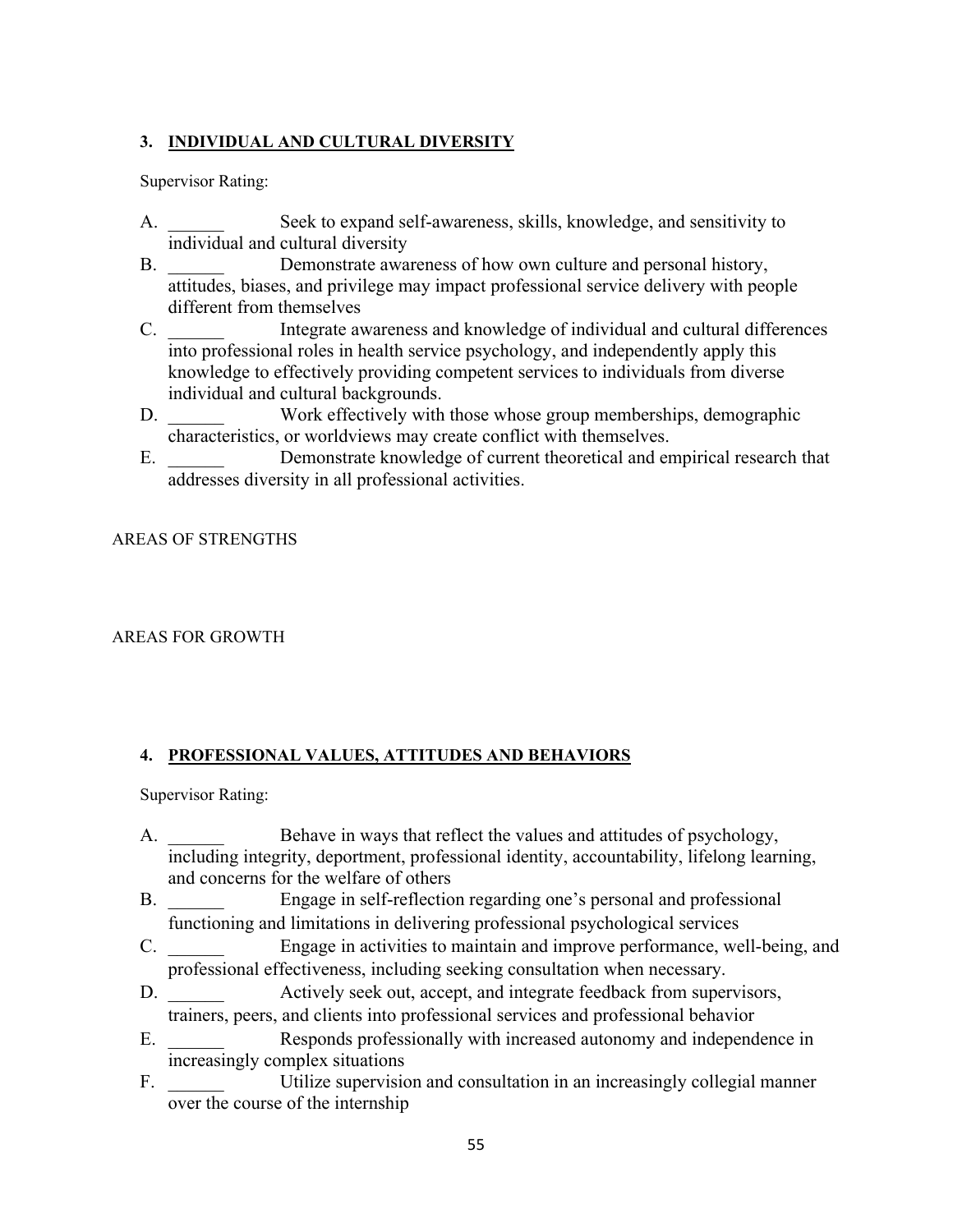G. Demonstrate awareness of the importance of ongoing professional development and integrating scholarly research into psychological service delivery

#### AREAS OF STRENGTHS

#### AREAS OF GROWTH:

#### **5. COMMUNICATION AND INTERPERSONAL SKILLS**

Supervisor Rating:

- A. Develop, establish, and maintain effective relationships with recipients of professional services, including clients, colleagues, communities, supervisors, supervisees, and organizations, and work effectively with professionals from diverse groups
- B. \_\_\_\_\_\_ Work effectively and collaboratively with multidisciplinary staff
- C. \_\_\_\_\_\_ Produce all written clinical documentation (intake reports, case notes, termination summaries, testing reports, and referrals) concisely and in a timely fashion
- D. Produce oral and written communications that are informative and well integrated and demonstrate a thorough grasp of professional language and concepts
- E. Demonstrate effective interpersonal skills and ability to manage difficult communications well.

AREAS OF STRENGTHS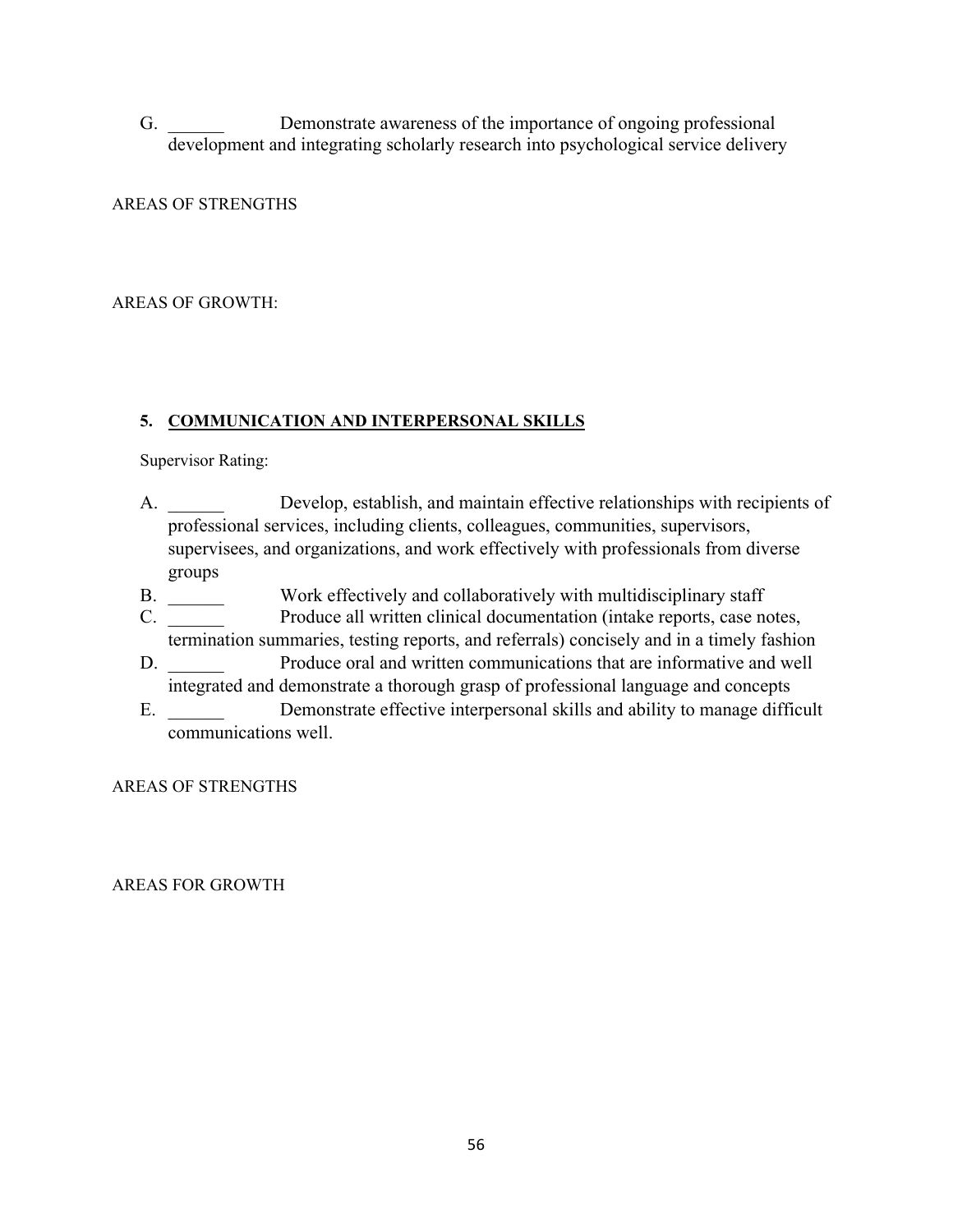#### **6. ASSESSMENT**

#### **Intake Assessment, Case Management and Referrals:**

Supervisor Rating:

- A. Conduct intake evaluations and accurately assess presenting problems and level of severity.
- B. Develop a working assessment and treatment plan for each client, including appropriateness for brief or long-term therapy
- C. Demonstrate knowledge of functional and dysfunctional behaviors, including client strengths and psychopathology, and an understanding of human behavior within its context, and how to apply this knowledge to assessment and diagnosis
- D. Demonstrate knowledge of and ability to utilize DSM diagnoses and assess mental status

#### **Testing Assessment**

Supervisor Rating:

- A. **IDENTIFY APPROPERTIES** Intervalse objective clinical instruments for client assessment and treatment planning, based on available empirical literature of measurement and psychometrics, and administer at least one assessment instrument with an individual client or group client
- B. Collect relevant data using multiple sources and methods appropriate to the identified goals and questions of the assessment, incorporating relevant diversity characteristics of the client into the assessment
- C. \_\_\_\_\_\_ Interpret assessment results, following current research and professional standards and guidelines, to inform case conceptualization, classification, and recommendations, distinguishing the aspects of assessment that are subjective from those that are objective.
- D. Communicate orally and in written documents assessment findings in an accurate and effective manner sensitive to a range of audiences.

AREAS OF STRENGTHS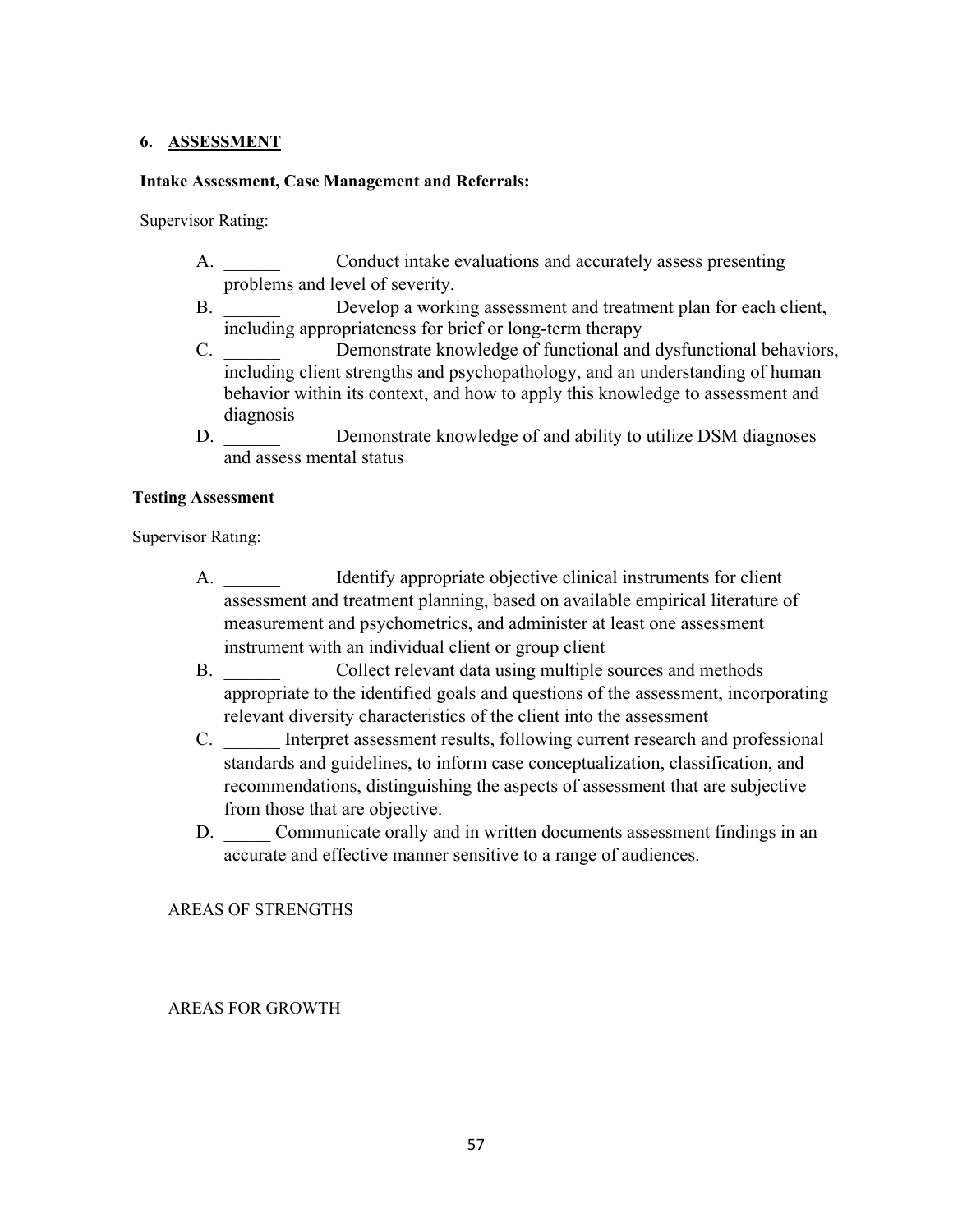#### **7. INTERVENTION**

#### **Individual Brief Therapy**

Supervisor Rating:

- A. Establish and maintain effective relationships with recipients of psychological services.
- B. Articulate and apply one or more theoretical frameworks to client problems, conceptualization, and treatment planning with flexibility
- C. \_\_\_\_\_\_ Formulate and define evidence-based brief therapy goals and work effectively using a brief therapy framework with a wide variety of clinical presentations
- D. Develop treatment plans informed by the current literature, assessment findings, diversity characteristics, and contextual variables
- E. Demonstrate ability to apply relevant research literature to clinical decision making
- F. Demonstrate ability to modify and adapt treatment and engage in ongoing evaluation of effectiveness of interventions.

#### AREAS OF STRENGTHS

### AREAS FOR GROWTH:

#### **Group Therapy**

Supervisor Rating:

- A. \_\_\_\_\_\_ Assess client readiness and appropriateness for group therapy.
- B. Demonstrate ability to conduct group screenings for clients.
- C. Demonstrate ability to introduce the purposes, ground rules, and confidentiality guidelines in a group setting.
- D. **Intervene effectively at the individual, content, and process level of the** group
- E. Establish a constructive co-facilitation relationship with group cofacilitator

#### AREAS OF STRENGTHS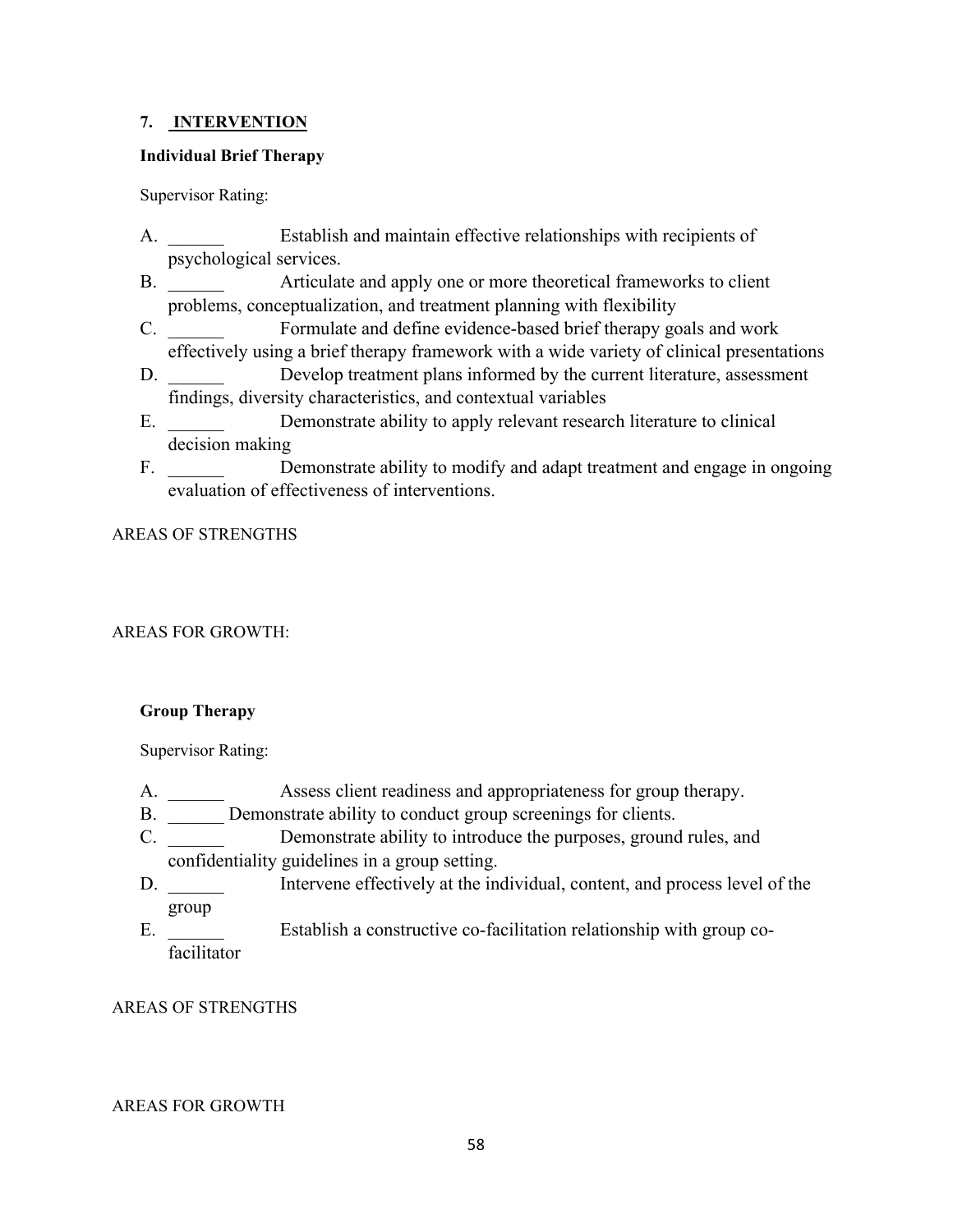#### **Crisis Assessment and Intervention**

Supervisor Rating:

- **A.** Accurately assess level of risk and develop appropriate safety and followup plans for students presenting risk factors
- **B.** Assess need for hospitalization based on client risk to self or others, or grave disability
- **C.** Identify and implement appropriate case management and/or treatment planning for a range of crisis presentations, including coordinating with treatment providers, providing transitional therapy for crisis planning and follow up, and providing off-campus referrals
- **D.** Demonstrate knowledge of procedures for voluntary and involuntary hospitalization

#### AREAS OF STRENGTHS

#### AREAS FOR GROWTH

#### **Outreach Design and Delivery**

Supervisor Rating:

- A. \_\_\_\_\_\_ Demonstrate knowledge of effective methods for outreach presentations
- **B.** Design and deliver outreach programs in three different content areas during the year, in addition to effectively conducting RA training
- **C.** Demonstrate effective leadership skills in facilitating educational programming.
- **D.** Demonstrate ability to plan, market, implement, and evaluate one independent outreach program.

#### AREAS OF STRENGTHS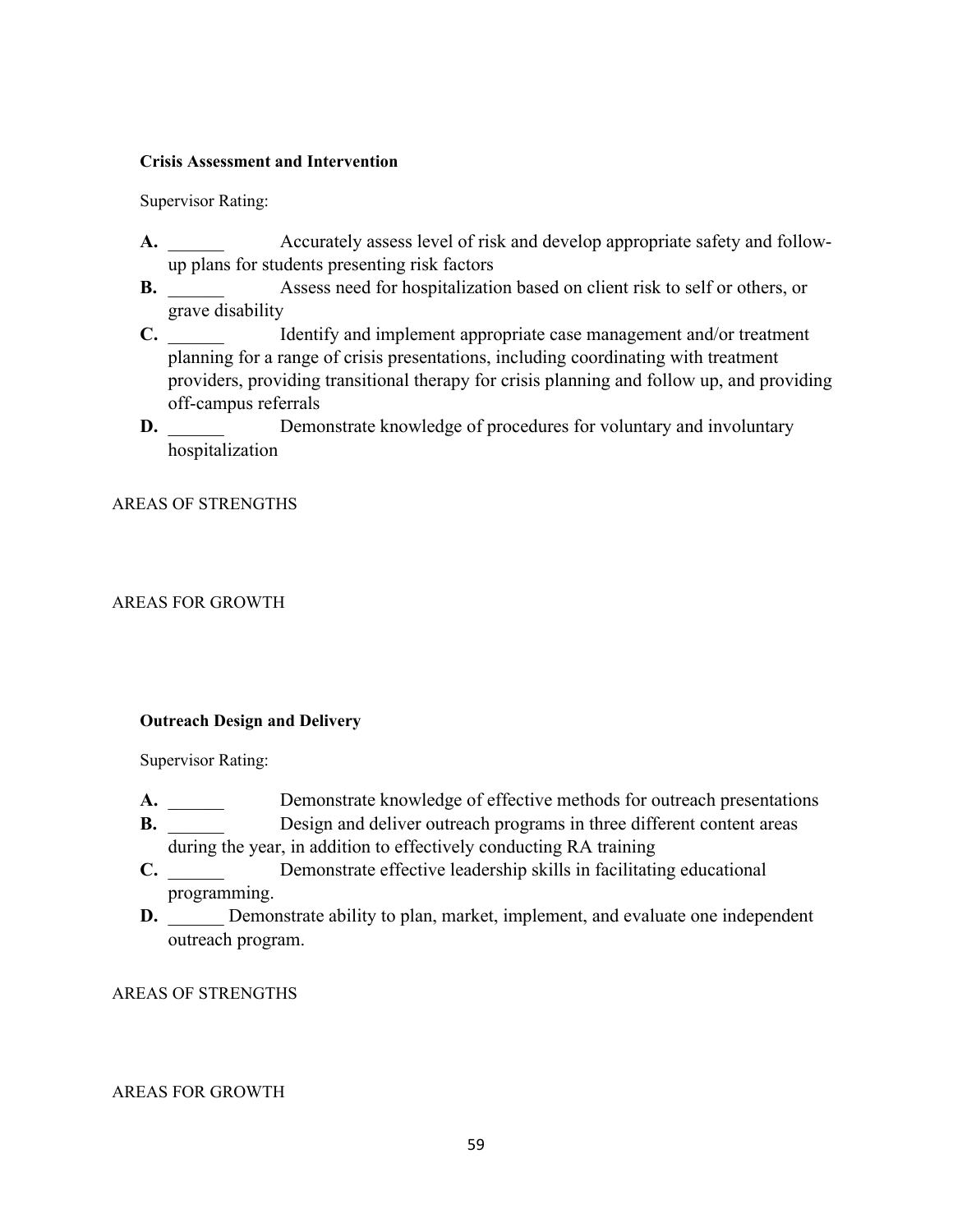### **8. SUPERVISION**

Supervisor Rating:

- A. \_\_\_\_\_\_ Demonstrate understanding of models of supervision and the role of the supervisor in practice with consideration of issues of diversity and individual differences
- B.  $\Delta$  Apply this knowledge in simulated practice.
- C. \_\_\_\_\_\_ Develop positive collaborative mentoring relationship with CAPS Peer Educator
- D. Demonstrate ability to provide Peer Educator with appropriate feedback to promote skill development

AREAS OF STRENGTHS

#### AREAS FOR GROWTH

#### **9. CONSULATATION AND INTERPROFESSIONAL/INTERDISCIPLINARY SKILLS**

Supervisor Rating:

- A. Demonstrate knowledge and respect for the roles and perspectives of other health service psychology professionals with whom CAPS staff collaborate
- B. Demonstrate ability to provide consultation in a University setting, including consultation to third parties (faculty, staff, family, friends) regarding students in distress
- C. \_\_\_\_\_\_ Appropriately provide consultation to professional colleagues regarding client clinical care.

#### AREAS OF STRENGTHS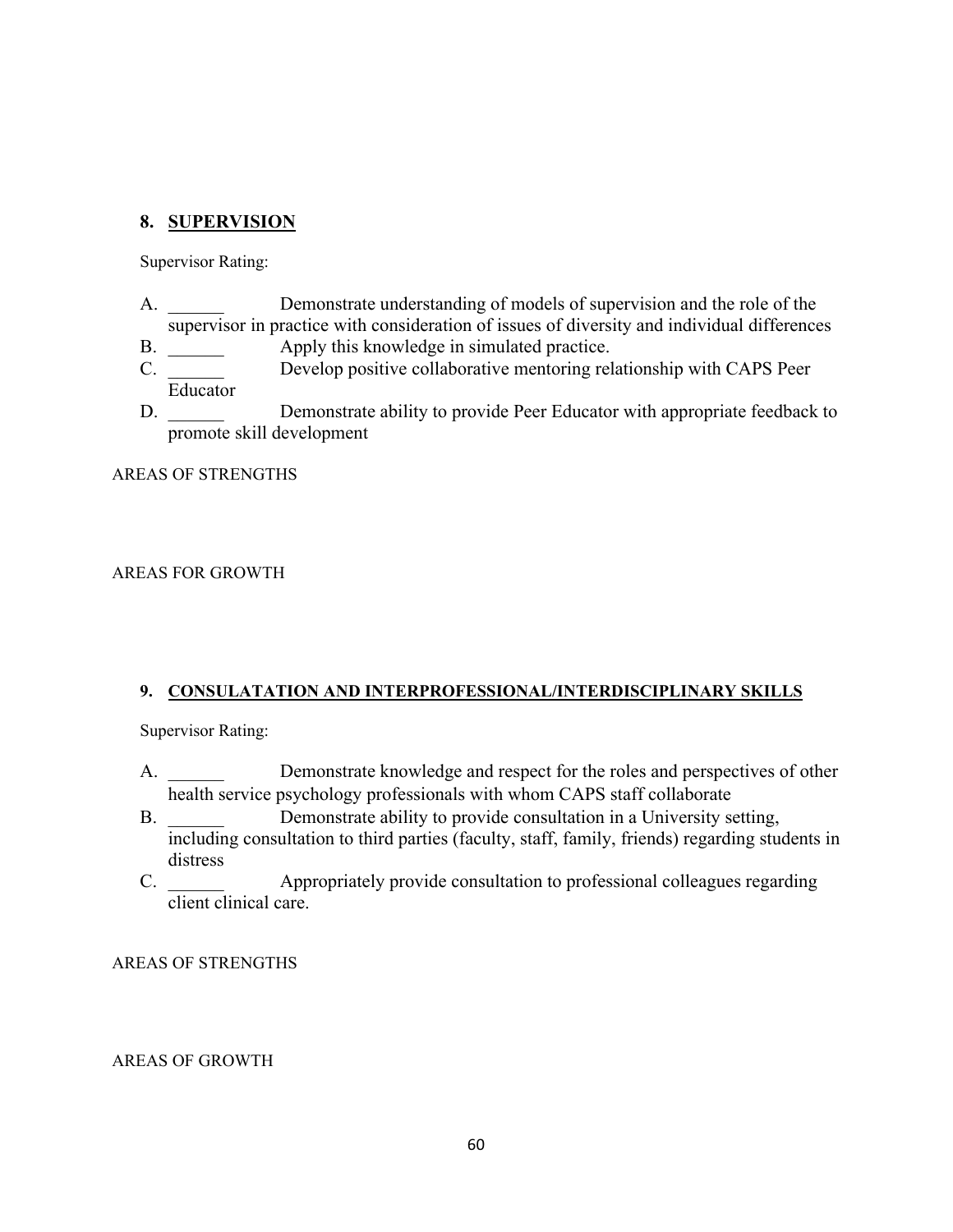### **Additional Comments or Feedback**

 $\mathcal{L}_\text{max}$  , where  $\mathcal{L}_\text{max}$  is the set of the set of the set of the set of the set of the set of the set of the set of the set of the set of the set of the set of the set of the set of the set of the set of the se Intern Signature Date

 $\mathcal{L}_\text{max}$  , where  $\mathcal{L}_\text{max}$  is the set of the set of the set of the set of the set of the set of the set of the set of the set of the set of the set of the set of the set of the set of the set of the set of the se Supervisor Signature Date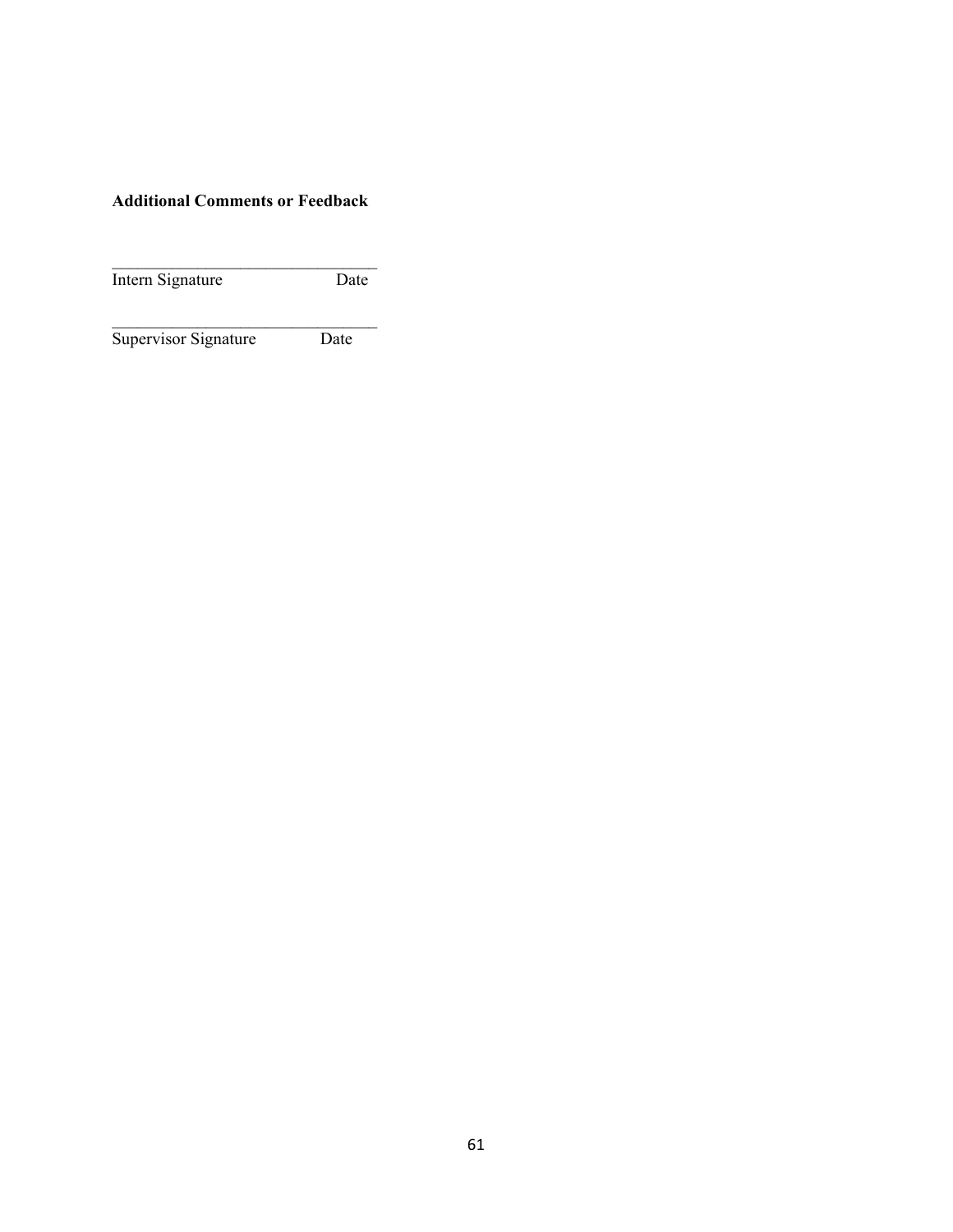# **APPENDIX D**

# **CAPS STAFF FEEDBACK FOR INTERN EVALUATION**

Intern: \_\_\_\_\_\_\_\_\_\_\_\_\_\_\_\_\_\_\_\_\_\_\_\_\_ Quarter: \_\_\_\_\_ Year: \_\_\_\_\_\_

Evaluator: \_\_\_\_\_\_\_\_\_\_\_\_\_\_\_\_\_\_\_\_\_\_\_ Date: \_\_\_\_\_\_

### **CAPS staff:**

#### **Secondary Supervisors:**

- If you provided a doctoral intern with secondary supervision, please provide narrative feedback under all the nine sections on the evaluation form.
- You are not asked to provide any numerical rating. Your narrative feedback will be provided to the primary supervisor and Director of Training and will be shared with the intern during the feedback session at the end of each evaluation period.

#### **Other Training Roles with Interns:**

- If you have worked with a doctoral intern in a CAPS activity during this quarter (i.e., group cofacilitation, backup of Crisis Services, co-facilitation of an outreach program, consultation, crisis on-call), please provide narrative feedback under the specific category in your work with the intern (i.e. group therapy, crisis assessment and intervention, outreach design and delivery).
- You are not asked to provide any numerical rating. Your narrative feedback will be provided to the primary supervisor and Director of Training and will be shared with the intern during the feedback session at the end of the quarter.

For your information, these are the categories used for evaluating an intern on each required Profession Wide Competency by the Primary Supervisor.

#### *Rating Scale:*

| NA | Not applicable/No opportunity to assess                                                                                                                                                      |
|----|----------------------------------------------------------------------------------------------------------------------------------------------------------------------------------------------|
| 2  | Performs significantly below expected competency level for psychology doctoral intern.                                                                                                       |
|    | Requires constant and close supervision for basic skills. Needs remediation.                                                                                                                 |
| 3  | Performs below expected competency level for psychology doctoral intern. Requires<br>ongoing supervision for basic skills.                                                                   |
| 4  | Performs at expected competency level for psychology doctoral intern. Requires standard<br>supervision for basic skills and requires ongoing supervision for developing advanced<br>skills.  |
| 5  | Performs above expected competency level for psychology doctoral intern. Requires<br>minimal supervision for basic skills and ongoing supervision for advanced skills.                       |
| 6  | Performs significantly above expected competency level for psychology doctoral intern.<br>Displays mastery basic skills. Requires periodic supervision for refinement of advanced<br>skills. |
|    | Performs activity at advanced level-minimum level expected of senior staff in most areas.<br>Performs activity independently requiring minimal supervision.                                  |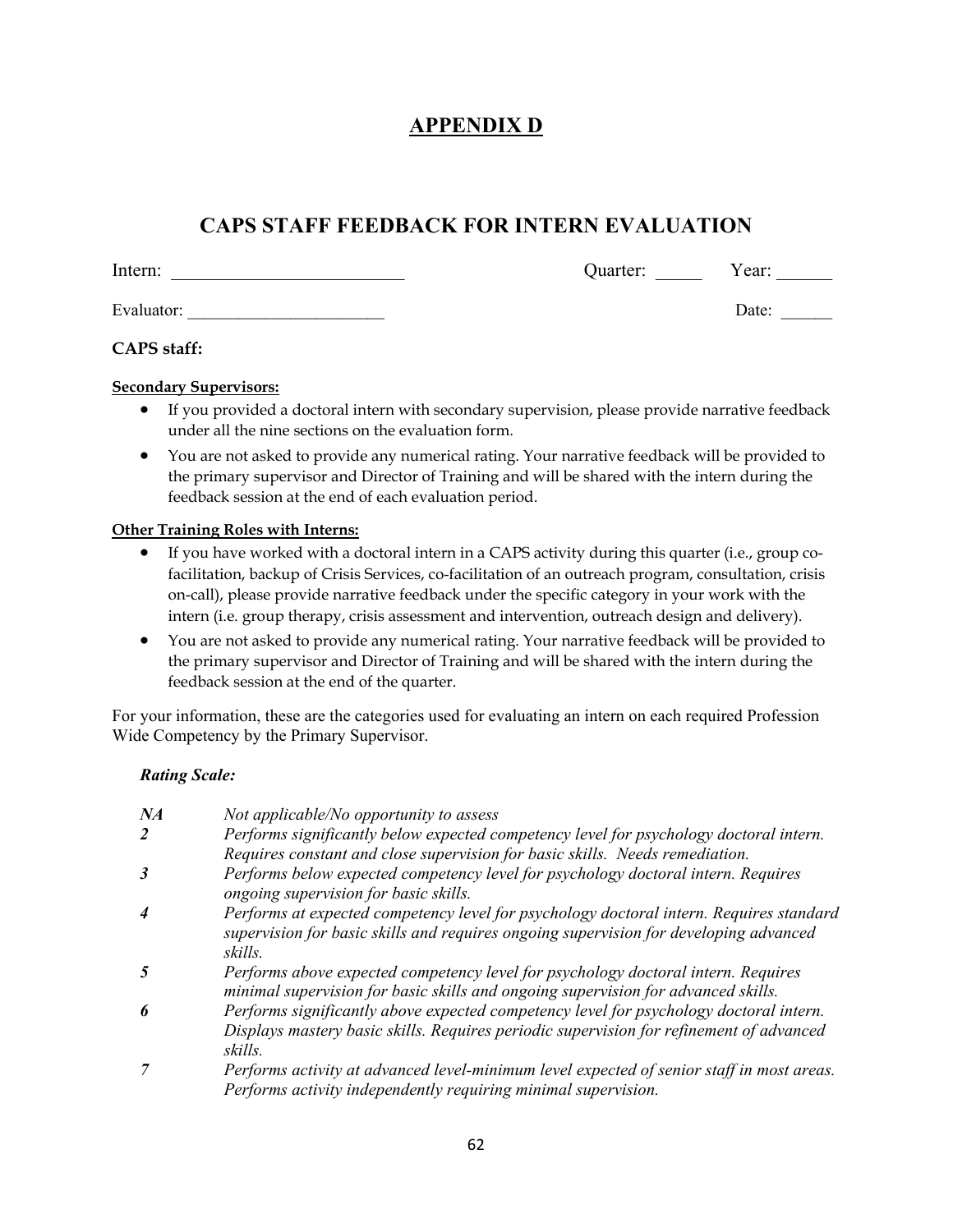# **This evaluation is based in part on the following methods of supervision. Please check all that apply:** Discussion in supervision Direct observation via co-facilitation of groups, crisis services, therapy \_\_\_\_\_\_\_\_ Observation of video recording of intern's counseling sessions \_\_\_\_\_\_\_\_ Role plays for competency of supervision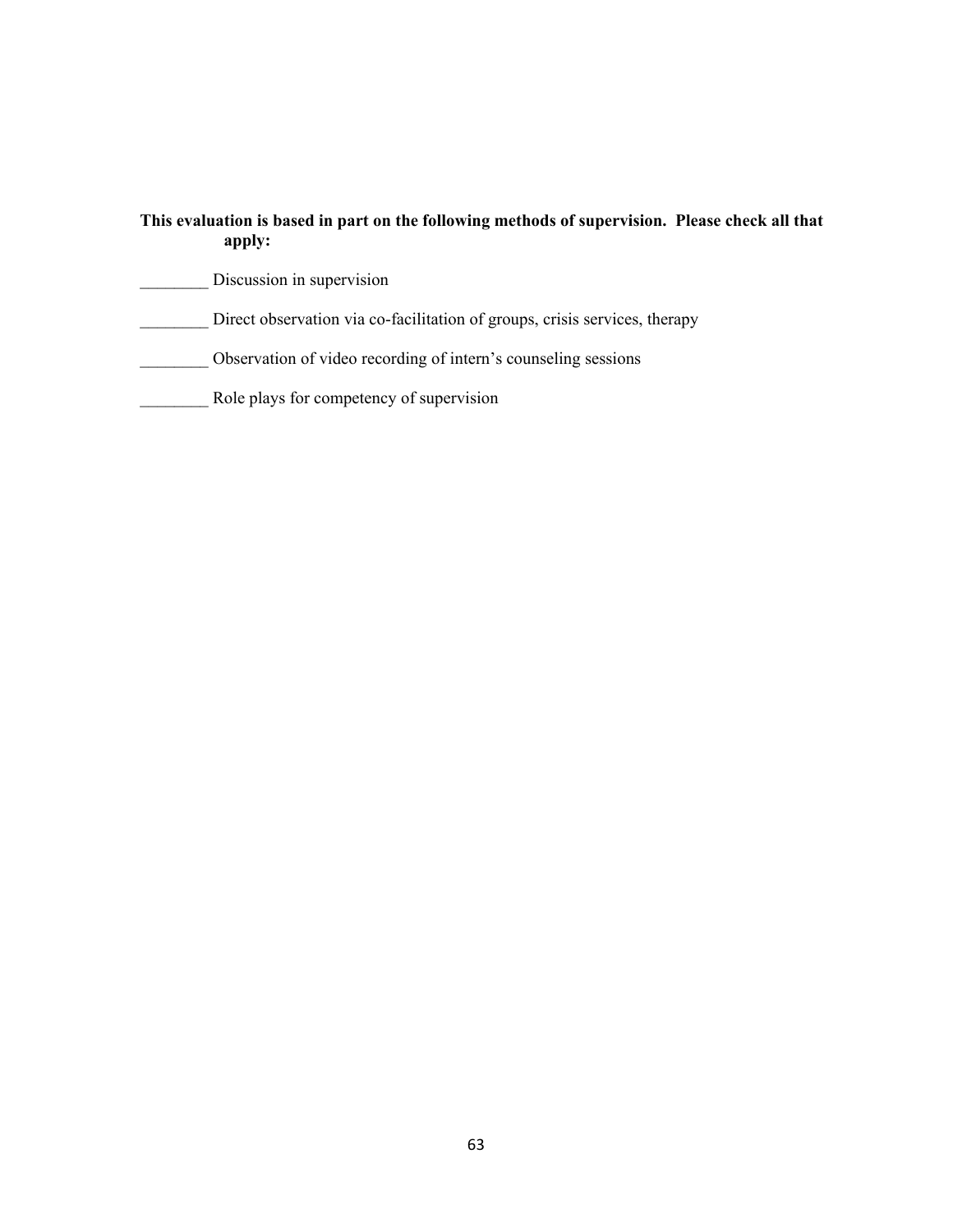### **1. RESEARCH**

- A. Independently integrate knowledge, research, and understanding of diversity into assessment, clinical interventions, and outreach and consultation services
- B. Independently identify and utilize evidence-based treatment approaches for different psychological presentations, diagnoses, and populations
- C. Demonstrate ability to independently critically evaluate and disseminate research and scholarly activities (case conferences, presentations, publications) at the local, regional, or national level.
- D. Identify and use appropriate program evaluation methods to evaluate effectiveness of counseling center activities and programs

### *Supervisor Narrative Feedback:*

AREAS OF STRENGTHS

### AREAS FOR GROWTH

### **2. ETHICAL AND LEGAL STANDARDS**

- A. Demonstrate knowledge of and maintain professional ethical behavior in accordance with the Ethical Standards for Psychologists adopted by the American Psychological Association and relevant professional standards and guidelines
- B. Demonstrate knowledge and understanding and abide by all relevant laws and regulations governing health service psychology, including California laws which pertain to the practice of psychology.
- C. Demonstrate ability to recognize, communicate, consult, and apply ethical decision making to resolve ethical dilemmas and challenges in professional roles and responsibilities
- D. Conduct self in an ethical and professional manner in all professional activities

#### *Supervisor Narrative Feedback:*

AREAS OF STRENGTHS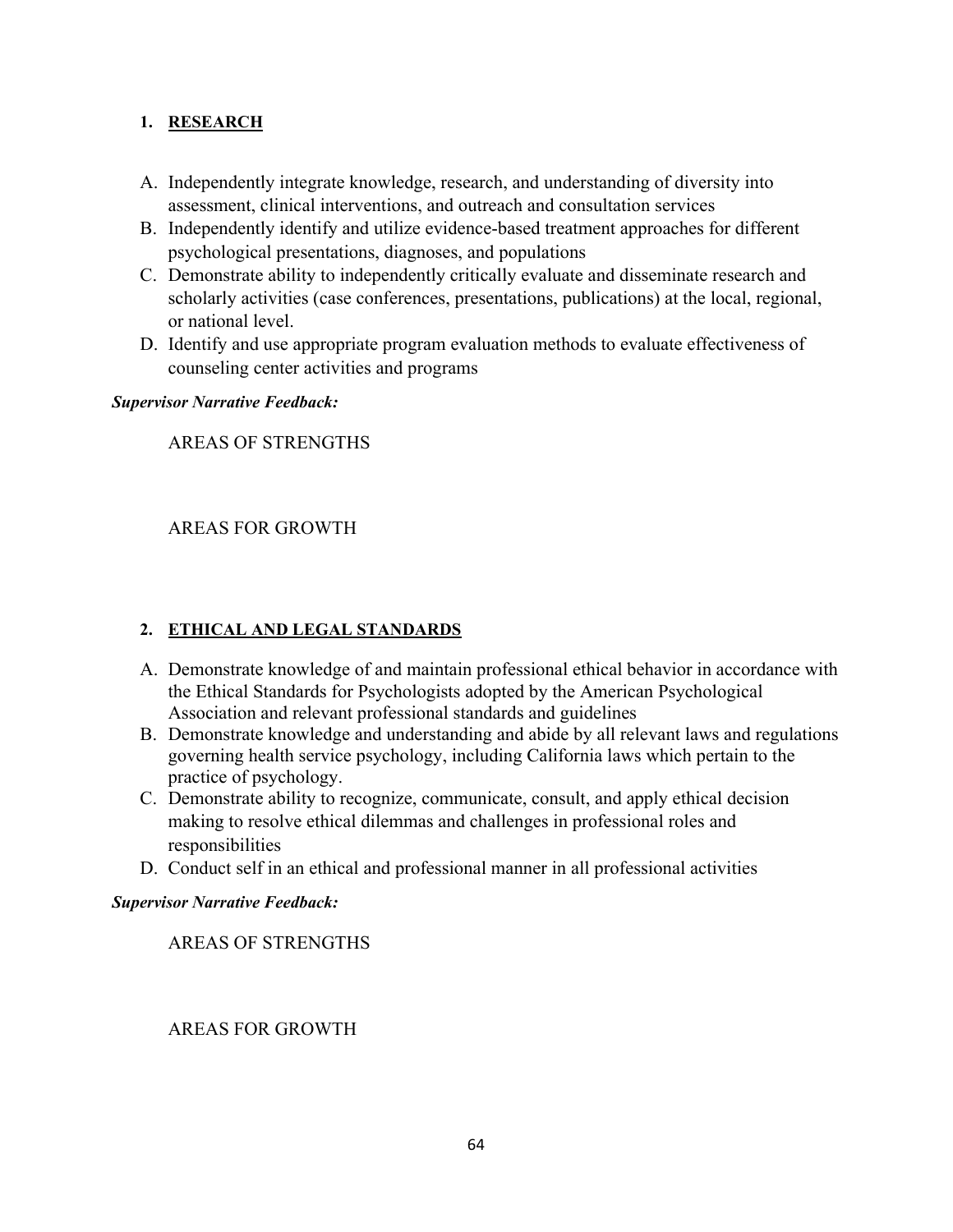### **3. INDIVIDUAL AND CULTURAL DIVERSITY**

- A. Seek to expand self-awareness, skills, knowledge, and sensitivity to individual and cultural diversity
- B. Demonstrate awareness of how own culture and personal history, attitudes, biases, and privilege may impact professional service delivery with people different from themselves
- C. Integrate awareness and knowledge of individual and cultural differences into professional roles in health service psychology, and independently apply this knowledge to effectively providing competent services to individuals from diverse individual and cultural backgrounds.
- D. Work effectively with those whose group memberships, demographic characteristics, or worldviews may create conflict with themselves.
- E. Demonstrate knowledge of current theoretical and empirical research that addresses diversity in all professional activities.

#### *Supervisor Narrative Feedback:*

AREAS OF STRENGTHS

AREAS FOR GROWTH

### **4. PROFESSIONAL VALUES, ATTITUDES AND BEHAVIORS**

- A. Behave in ways that reflect the values and attitudes of psychology, including integrity, deportment, professional identity, accountability, lifelong learning, and concerns for the welfare of others
- **B.** Engage in self-reflection regarding one's personal and professional functioning and limitations in delivering professional psychological services
- **C.** Engage in activities to maintain and improve performance, well-being, and professional effectiveness, including seeking consultation when necessary.
- D. Actively seek out, accept, and integrate feedback from supervisors, trainers, peers, and clients into professional services and professional behavior
- E. Responds professionally with increased autonomy and independence in increasingly complex situations
- F. Utilize supervision and consultation in an increasingly collegial manner over the course of the internship
- G. Demonstrate awareness of the importance of ongoing professional development and integrating scholarly research into psychological service delivery

#### *Supervisor Narrative Feedback:*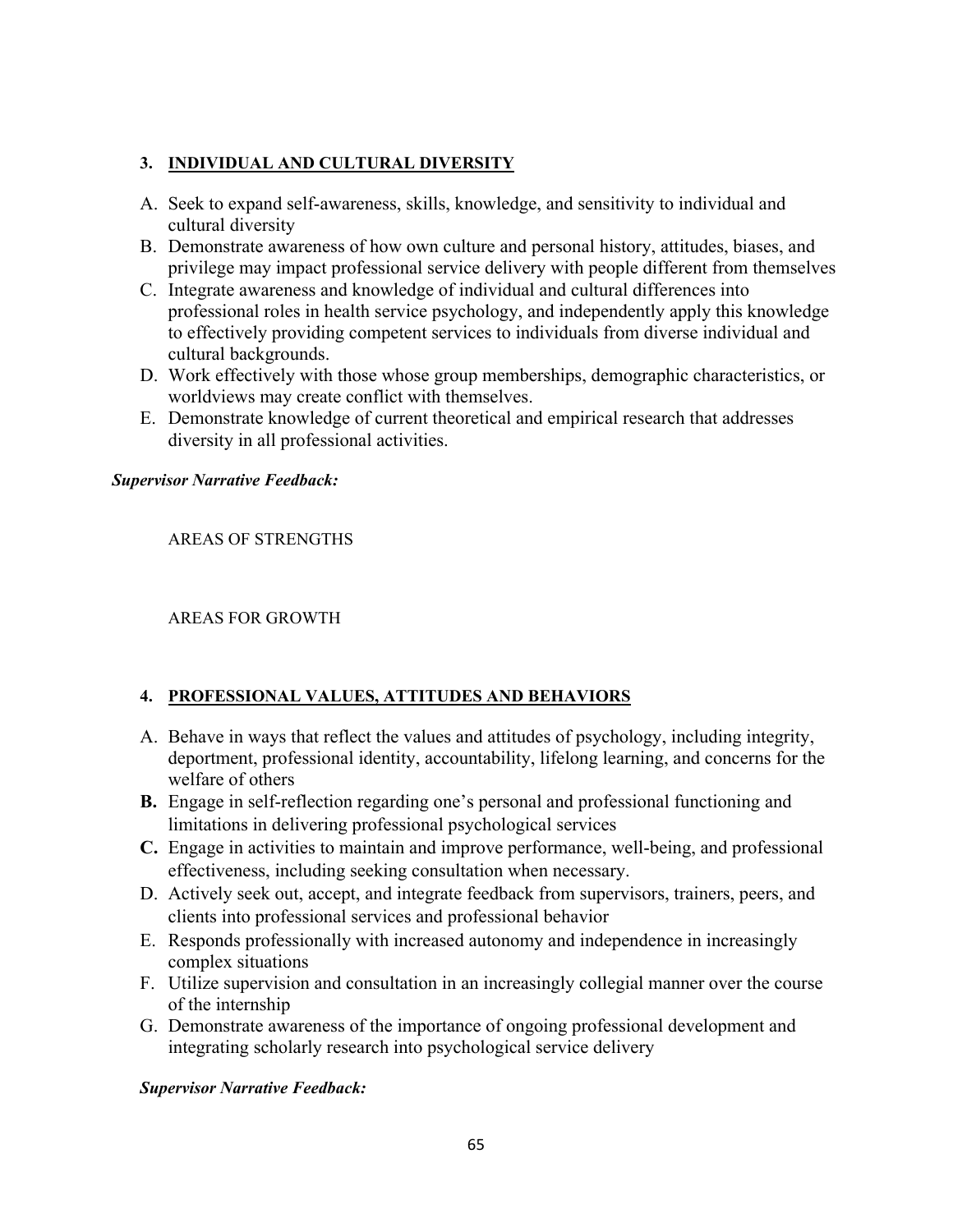### AREAS OF STRENGTHS

### AREAS FOR GROWTH

### **5. COMMUNICATION AND INTERPERSONAL SKILLS**

- A. Develop, establish, and maintain effective relationships with recipients of professional services, including clients, colleagues, communities, supervisors, supervisees, and organizations, and work effectively with professionals from diverse groups
- B. Work effectively and collaboratively with multidisciplinary staff
- C. Produce all written clinical documentation (intake reports, case notes, termination summaries, testing reports, and referrals) concisely and in a timely fashion
- D. Produce oral and written communications that are informative and well integrated and demonstrate a thorough grasp of professional language and concepts
- E. Demonstrate effective interpersonal skills and ability to manage difficult communications well.

#### *Supervisor Narrative Feedback:*

AREAS OF STRENGTHS

#### AREAS FOR GROWTH

# **6. ASSESSMENT**

#### **Intake Assessment, Case Management and Referrals:**

- A. Conduct intake evaluations and accurately assess presenting problems and level of severity.
- B. Develop a working assessment and treatment plan for each client, including appropriateness for brief or long-term therapy
- C. Demonstrate knowledge of functional and dysfunctional behaviors, including client strengths and psychopathology, and an understanding of human behavior within its context, and how to apply this knowledge to assessment and diagnosis
- D. Demonstrate knowledge of and ability to utilize DSM diagnoses and assess mental status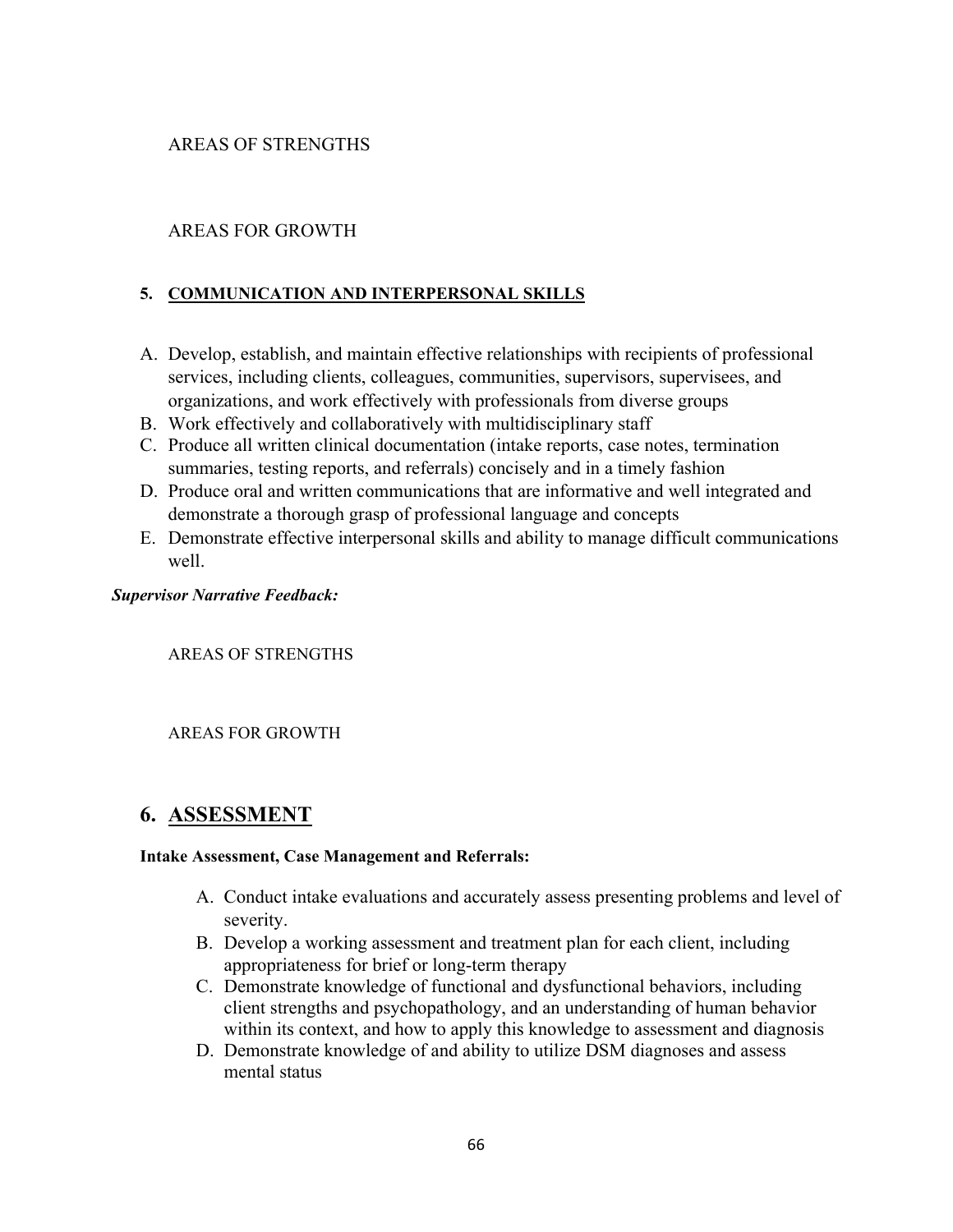#### **Testing Assessment**

- A. Identify appropriate objective clinical instruments for client assessment and treatment planning, based on available empirical literature of measurement and psychometrics, and administer at least one assessment instrument with an individual client or group client
- B. Collect relevant data using multiple sources and methods appropriate to the identified goals and questions of the assessment, incorporating relevant diversity characteristics of the client into the assessment
- C. Interpret assessment results, following current research and professional standards and guidelines, to inform case conceptualization, classification, and recommendations, distinguishing the aspects of assessment that are subjective from those that are objective.
- D. Communicate orally and in written documents assessment findings in an accurate and effective manner sensitive to a range of audiences.

#### *Supervisor Narrative Feedback:*

### AREAS OF STRENGTHS

#### AREAS FOR GROWTH

# **7. INTERVENTION**

#### **Individual Brief Therapy**

- A. Establish and maintain effective relationships with recipients of psychological services.
- B. Articulate and apply one or more theoretical frameworks to client problems, conceptualization, and treatment planning with flexibility
- C. Formulate and define evidence-based brief therapy goals and work effectively using a brief therapy framework with a wide variety of clinical presentations
- D. Develop treatment plans informed by the current literature, assessment findings, diversity characteristics, and contextual variables
- E. Demonstrate ability to apply relevant research literature to clinical decision making
- F. Demonstrate ability to modify and adapt treatment and engage in ongoing evaluation of effectiveness of interventions.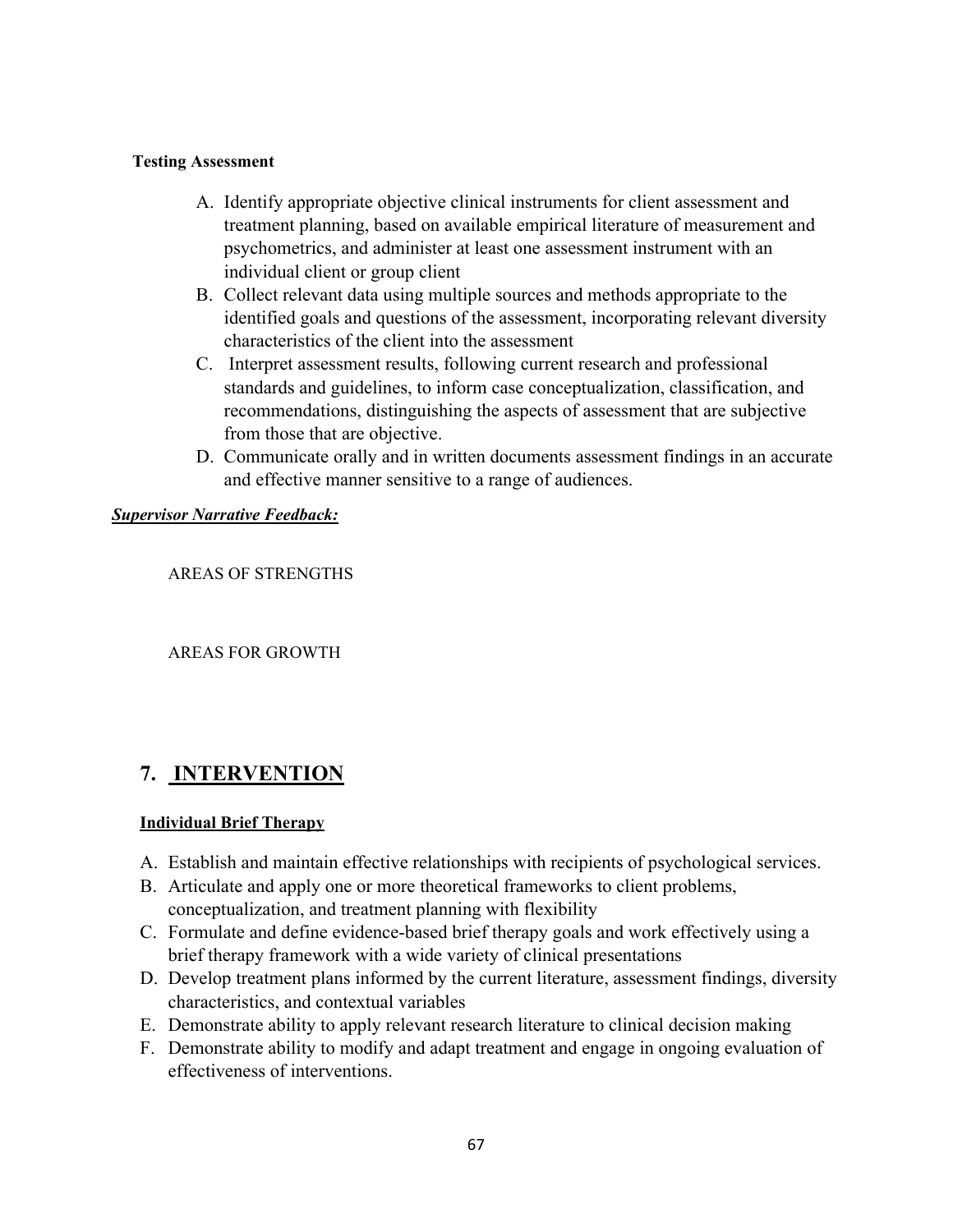#### *Supervisor Narrative Feedback:*

AREAS OF STRENGTHS

#### AREAS FOR GROWTH

#### **Group Therapy**

- A. Assess client readiness and appropriateness for group therapy.
- B. Demonstrate ability to conduct group screenings for clients.
- C. Demonstrate ability to introduce the purposes, ground rules, and confidentiality guidelines in a group setting.
- D. Intervene effectively at the individual, content, and process level of the group
- E. Establish a constructive co-facilitation relationship with group co-facilitator

#### *Supervisor Narrative Feedback:*

### AREAS OF STRENGTHS

### AREAS FOR GROWTH

#### **Crisis Assessment and Intervention**

- **A.** Accurately assess level of risk and develop appropriate safety and follow-up plans for students presenting risk factors
- **B.** Assess need for hospitalization based on client risk to self or others, or grave disability
- **C.** Identify and implement appropriate case management and/or treatment planning for a range of crisis presentations, including coordinating with treatment providers, providing transitional therapy for crisis planning and follow up, and providing off-campus referrals
- **D.** Demonstrate knowledge of procedures for voluntary and involuntary hospitalization

#### *Supervisor Narrative Feedback:*

AREAS OF STRENGTHS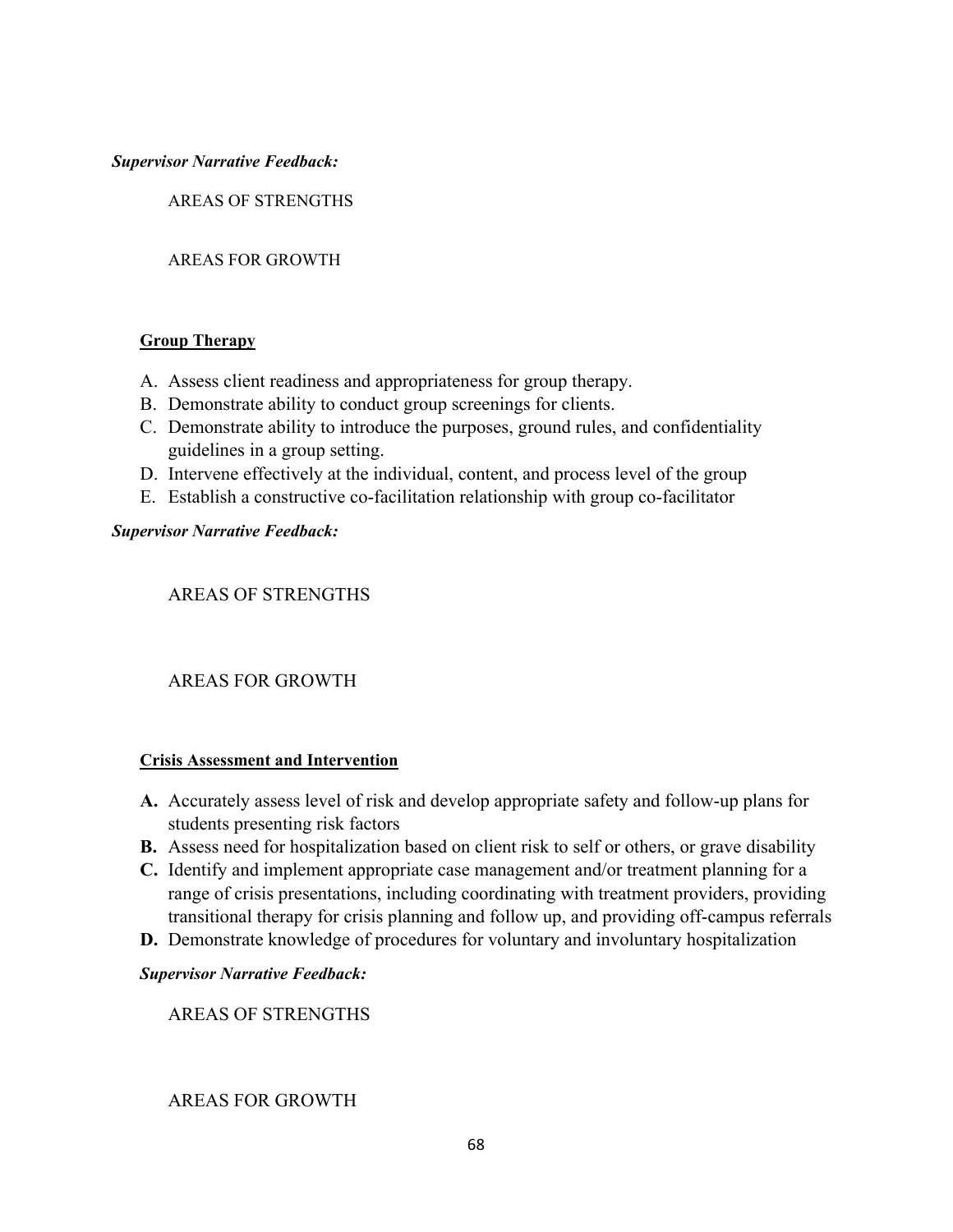#### **Outreach Design and Delivery**

- **A.** Demonstrate knowledge of effective methods for outreach presentations
- **B.** Design and deliver outreach programs in three different content areas during the year, in addition to effectively conducting RA training
- **C.** Demonstrate effective leadership skills in facilitating educational programming.
- **D.** Demonstrate ability to plan, market, implement, and evaluate one independent outreach program.

#### *Supervisor Narrative Feedback:*

AREAS OF STRENGTHS

#### AREAS FOR GROWTH

### **8. SUPERVISION**

- A. Demonstrate understanding of models of supervision and the role of the supervisor in practice with consideration of issues of diversity and individual differences
- B. Apply this knowledge in simulated practice.
- C. Develop positive collaborative mentoring relationship with CAPS Peer Educator
- D. Demonstrate ability to provide Peer Educator with appropriate feedback to promote skill development

#### *Supervisor Narrative Feedback:*

AREAS OF STRENGTHS

AREAS FOR GROWTH

### **9. CONSULATATION AND INTERPROFESSIONAL/INTERDISCIPLINARY SKILLS**

- A. Demonstrate knowledge and respect for the roles and perspectives of other health service psychology professionals with whom CAPS staff collaborate
- B. Demonstrate ability to provide consultation in a University setting, including consultation to third parties (faculty, staff, family, friends) regarding students in distress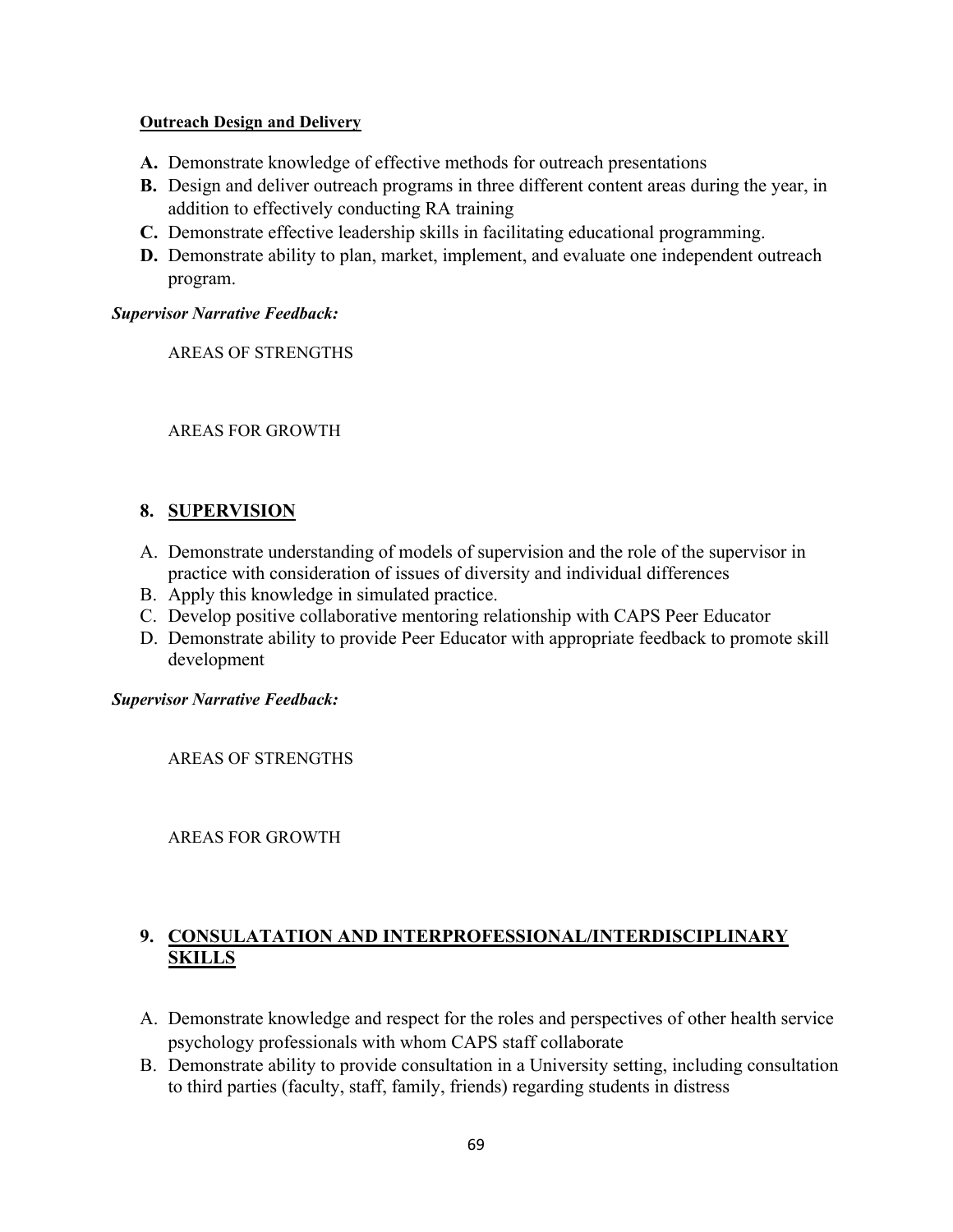C. Appropriately provide consultation to professional colleagues regarding client clinical care.

*Supervisor Narrative Feedback:*

AREAS OF STRENGTHS

AREAS FOR GROWTH

**Additional Comments or Feedback**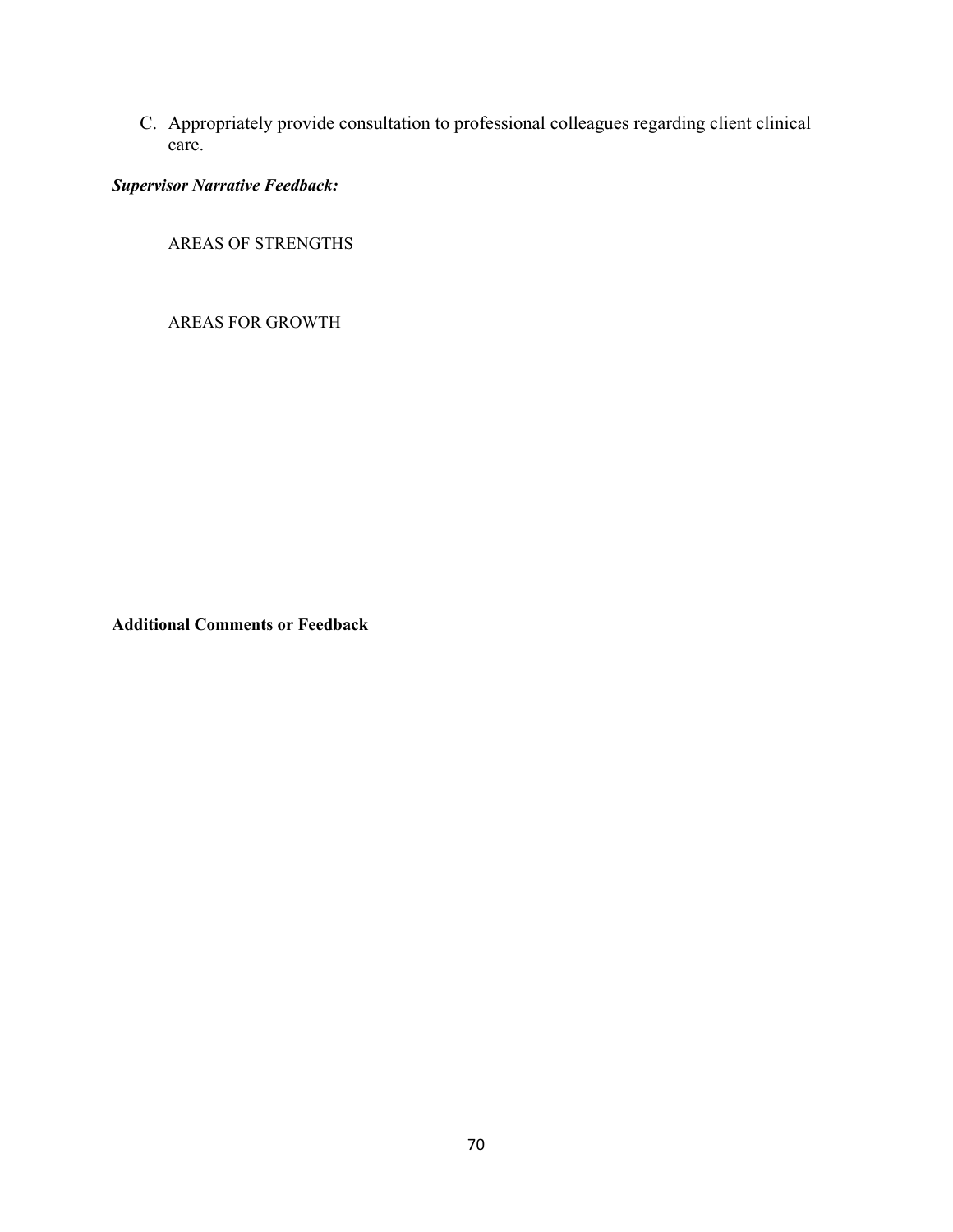### **APPENDIX E**

| <b>Intern Name:</b> | $Qtr/Yr$ : |
|---------------------|------------|
|                     |            |

Supervisor: (Primary the secondary secondary secondary secondary secondary secondary secondary secondary seconda

### **SUPERVISOR EVALUATION FORM**

Counseling and Psychological Services University of California, Santa Cruz

This evaluation should be completed and discussed with your supervisor, simultaneously with the Intern Quarterly Evaluation. After the discussion, copies should be provided to your supervisor and the Training Director.

Please rate each of the following items according to **how** helpful your supervisor was on each dimension. Use the 5-point scale below:

| $NA =$ | Not applicable - didn't | $4 =$ | Very Helpful |
|--------|-------------------------|-------|--------------|
|        | occur                   |       |              |
| $2 =$  | Needs Improvement       | $5 =$ | Exceptional  |
| $3 =$  | Helpful                 |       |              |

**How Helpful**

 $\frac{1}{2}$ 

### **A. Supervisor Activities**:

Did Your Supervisor -

- 1. Attend supervisory sessions as planned (e.g. consistently, on time, utilizing full time).
- 2. Make themselves available for consulting at times other than regularly scheduled supervision meetings
- 3. Monitor your workload and help you obtain a variety of opportunities for different professional psychology activities (clinical, crisis, consultation, groups, etc.)
- 4. Review and monitor clients' progress on a regular basis.
- 5. Demonstrate awareness of CAPS policies and procedures.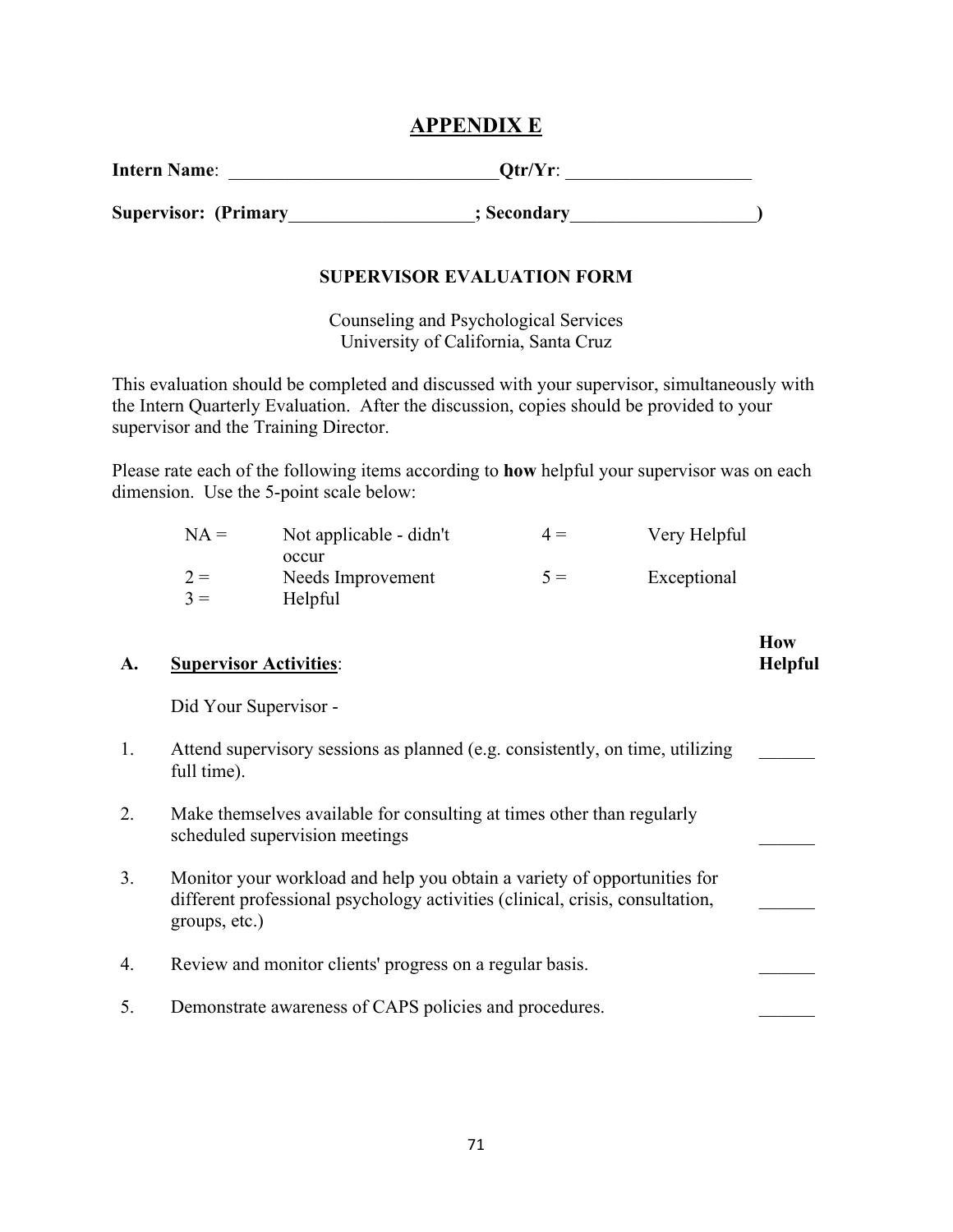# **B. Clinical Activities:**

Did Your Supervisor -

| $\mathbf{1}$   | Assist you in conceptualizing clients' dynamics using a variety of<br>theoretical approaches.                                                                    |  |
|----------------|------------------------------------------------------------------------------------------------------------------------------------------------------------------|--|
| 2.             | Assist you in establishing treatment goals and plans.                                                                                                            |  |
| 3.             | Demonstrate helpfulness in consulting about ethical concerns.                                                                                                    |  |
| 4.             | Demonstrate expertise with a wide range of clinical presentations and<br>diagnoses.                                                                              |  |
| 5.             | Assist you with a variety and range of therapeutic interventions and<br>alternative means of intervening for treatment planning for clients.                     |  |
| 6.             | Demonstrate ability to work with issues of diverse client populations.                                                                                           |  |
| 7.             | Address individual and cultural differences in the supervisory relationship.                                                                                     |  |
| 8.             | Demonstrate self-awareness of own identity in the supervisory relationship                                                                                       |  |
| 9.             | Encourage you to develop your own style of therapy and support you to<br>experiment with different approaches or interventions with your clients.                |  |
| 10.            | Help you to understand and work with the therapist/client relationship,<br>including opportunities to discuss your own feelings or reactions to your<br>clients. |  |
| 11.            | Demonstrate techniques of intervention.                                                                                                                          |  |
| $\mathbf{C}$ . | <b>Dimensions of Supervisory Relationship:</b>                                                                                                                   |  |
|                | Did Your Supervisor -                                                                                                                                            |  |
| 1.             | Establish a good supervisory relationship with you that allows for mutual<br>feedback                                                                            |  |
| 2.             | Give you emotional support when appropriate.                                                                                                                     |  |
| 3.             | Establish clear training goals collaboratively with you to provide<br>benchmarks for evaluating the effectiveness of your supervision                            |  |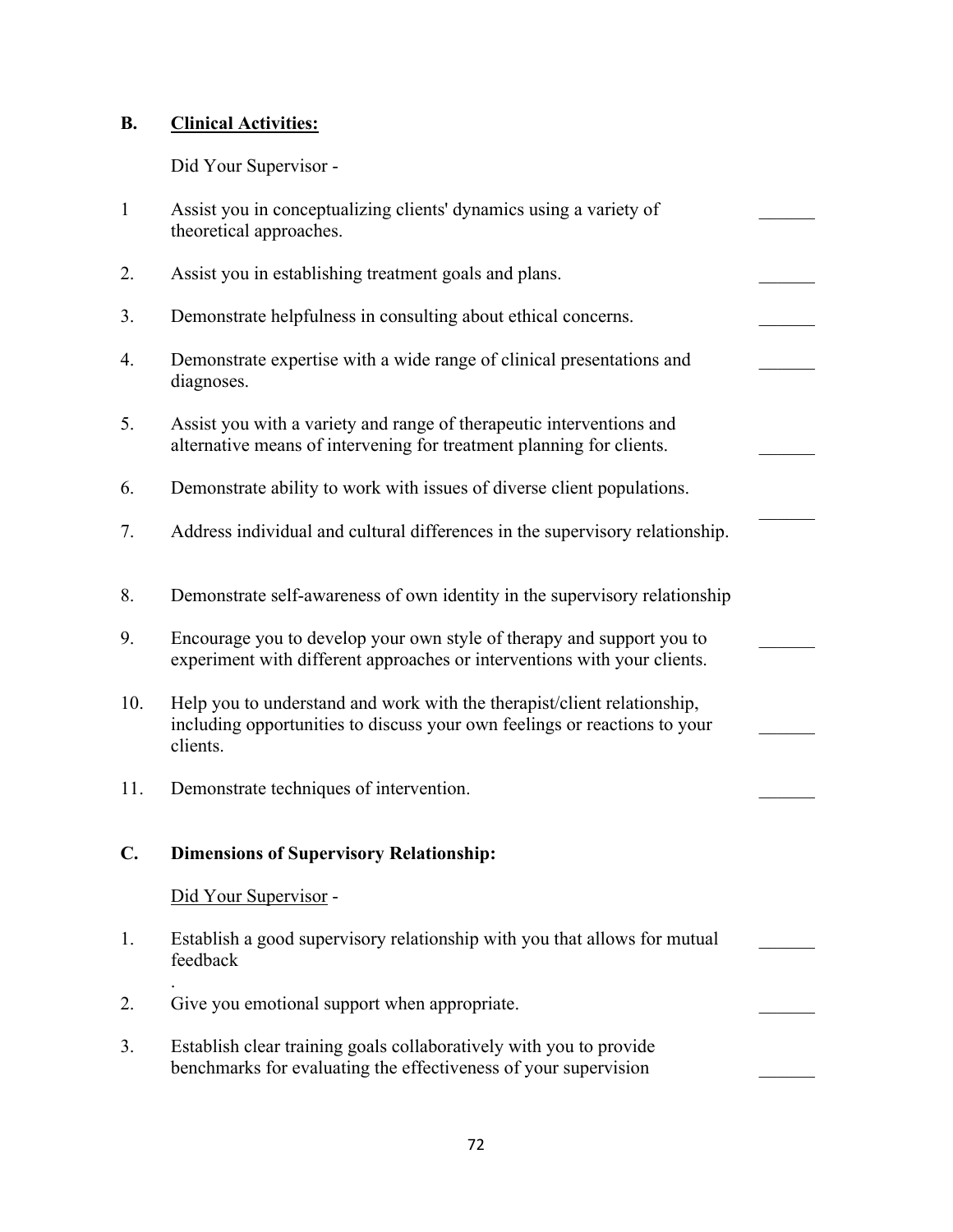| 4.  | Give appropriate and constructive feedback to you about competencies,<br>skill development, and professional behavior in all your professional<br>activities in psychology |  |
|-----|----------------------------------------------------------------------------------------------------------------------------------------------------------------------------|--|
| 5.  | Suggest resources to help you with any challenges that may interfere with<br>your professional activities in psychology.                                                   |  |
| 6.  | Give an appropriate amount of time or emphasis in the supervision hour to<br>address your professional activities and responsibilities.                                    |  |
| 7.  | Give you support in managing your workload and responsibilities.                                                                                                           |  |
| 8.  | Respect you as a professional or emerging professional.                                                                                                                    |  |
| 9.  | Help you to develop self-confidence as an emerging professional.                                                                                                           |  |
| 10. | Challenge you to expand your psychological skills and competencies.                                                                                                        |  |
| 11. | Demonstrate an ability to conceptualize an overall evaluation of your<br>strengths and current developmental needs as a therapist.                                         |  |

**Goals of Primary Supervision**: To supervise overall professional development. Recommend personal training goals and supervise training sessions. Be the "first line" person with whom problems or complaints with the program are handled. Conduct formal evaluations.

With the goals of primary supervision in mind, please rate the next five items using the following 5-point scale:

- 5. Excellent 2. Somewhat less than satisfactory
- 4. Very good 1. Unsatisfactory
- 3. Satisfactory
- 1. How effective has your primary supervisor been in achieving the stated **goals**?
- 2. Rate the overall **quality** of the supervision.
- 3. How much have interactions with your supervisor contributed to **improvement** in your therapy or professional work?
- 4. How effective is primary supervision as a **learning structure** in the program?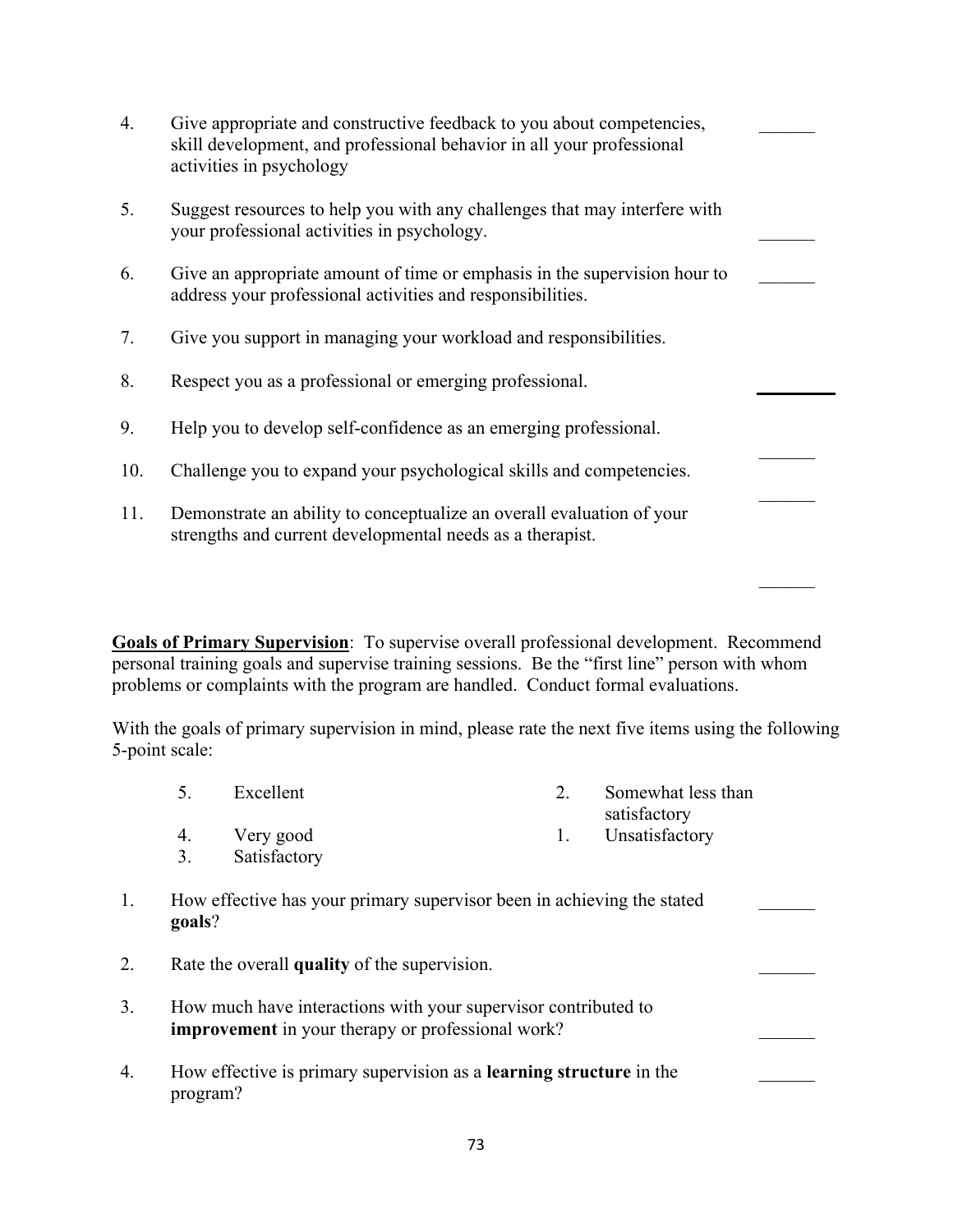5. Overall, how **personally satisfied** have you been with it in terms of meeting \_\_\_\_\_\_ your needs?

How can your supervision be **improved**?

**Goals of Secondary Supervision**: To supervise a percentage of the interns' caseload. To provide supervision focused on special populations, specific theoretical training, special topic areas, and professional identity development.

| 1. | How effective has your primary supervisor been in achieving the stated<br>goals?                                    |  |
|----|---------------------------------------------------------------------------------------------------------------------|--|
| 2. | Rate the overall quality of the supervision.                                                                        |  |
| 3. | How much have interactions with your supervisor contributed to<br>improvement in your therapy or professional work? |  |
| 4. | How effective is primary supervision as a <b>learning structure</b> in the<br>program?                              |  |
| 5. | Overall, how <b>personally satisfied</b> have you been with it in terms of meeting<br>your needs?                   |  |

How can your secondary supervision be **improved**? (use other side of page if needed)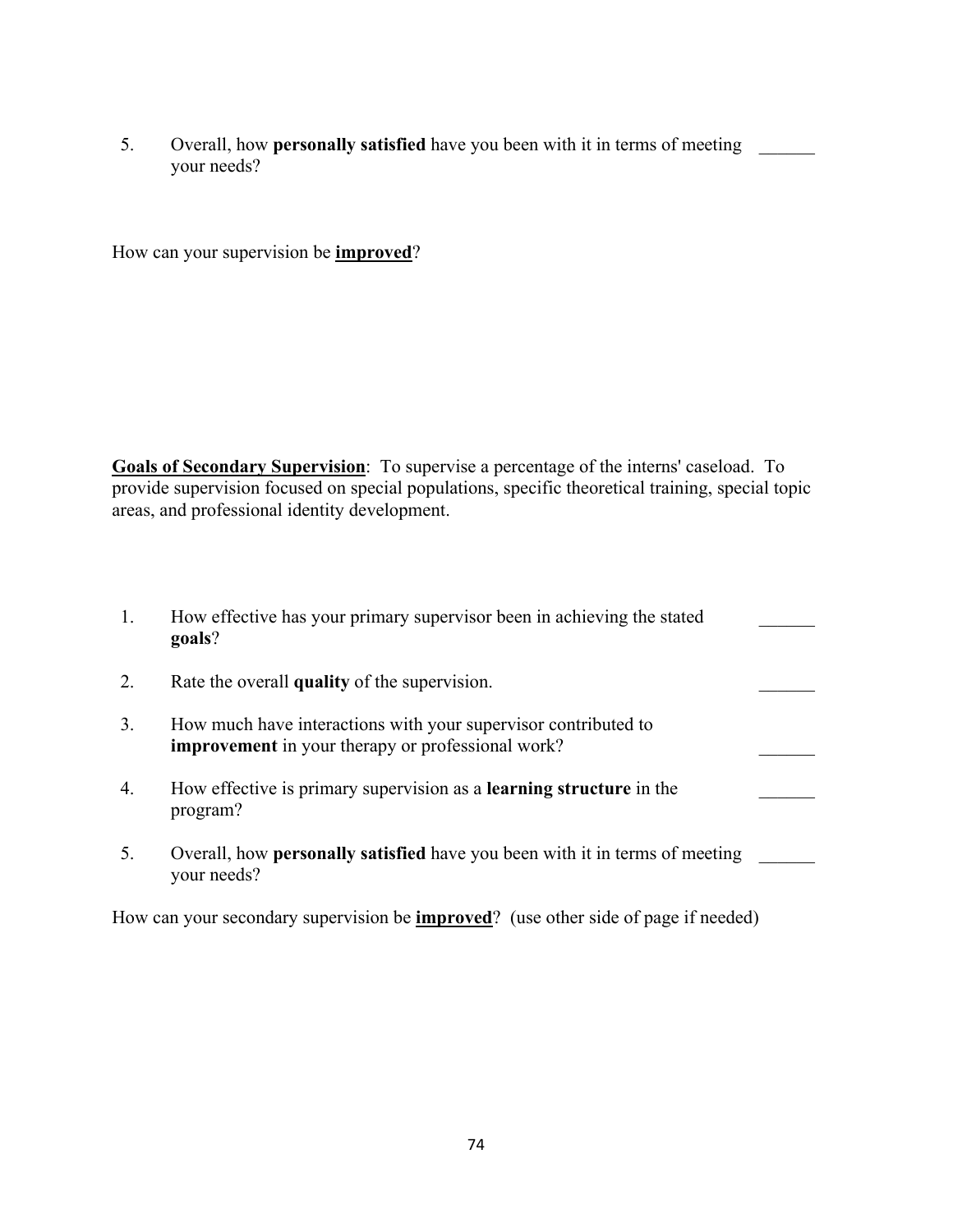## **APPENDIX F**

### NAME QUARTER/YEAR

#### **SEMINAR EVALUATION FORM**

Counseling & Psychological Services University of California, Santa Cruz

Please use the following rating scale to provide feedback on the intern training seminars:

- Rating Scale: 7 Exceptional
	- 6 Very Good
	- 5 Good
	- 4 Satisfactory
	- 3 Marginally Adequate
	- 2 Needs Improvement
	- 1 Serious Inadequacy or Problem

#### **INTERN SEMINAR GROUP SUPERVISION**

GOALS: To provide a base for peer support in which personal and professional issues are discussed and related to the internship experience including administrative concerns, programming and planning, clinical and outreach/consultation issues, job search process and professional identity. Case presentations also are an integral part of the seminar.

- 1. How effective has the Intern Group Supervision been in achieving its goals?
- 2. Rate the overall quality of the meetings.
- 3. How effective is it as a learning structure in the program?
- 4. Overall, how personally satisfied have you been with it in terms of meeting your needs (e.g. personal relevance, support, etc.)?
- 5. How can the Intern Group Supervision be improved?



**1 2 3 4 5 6 7**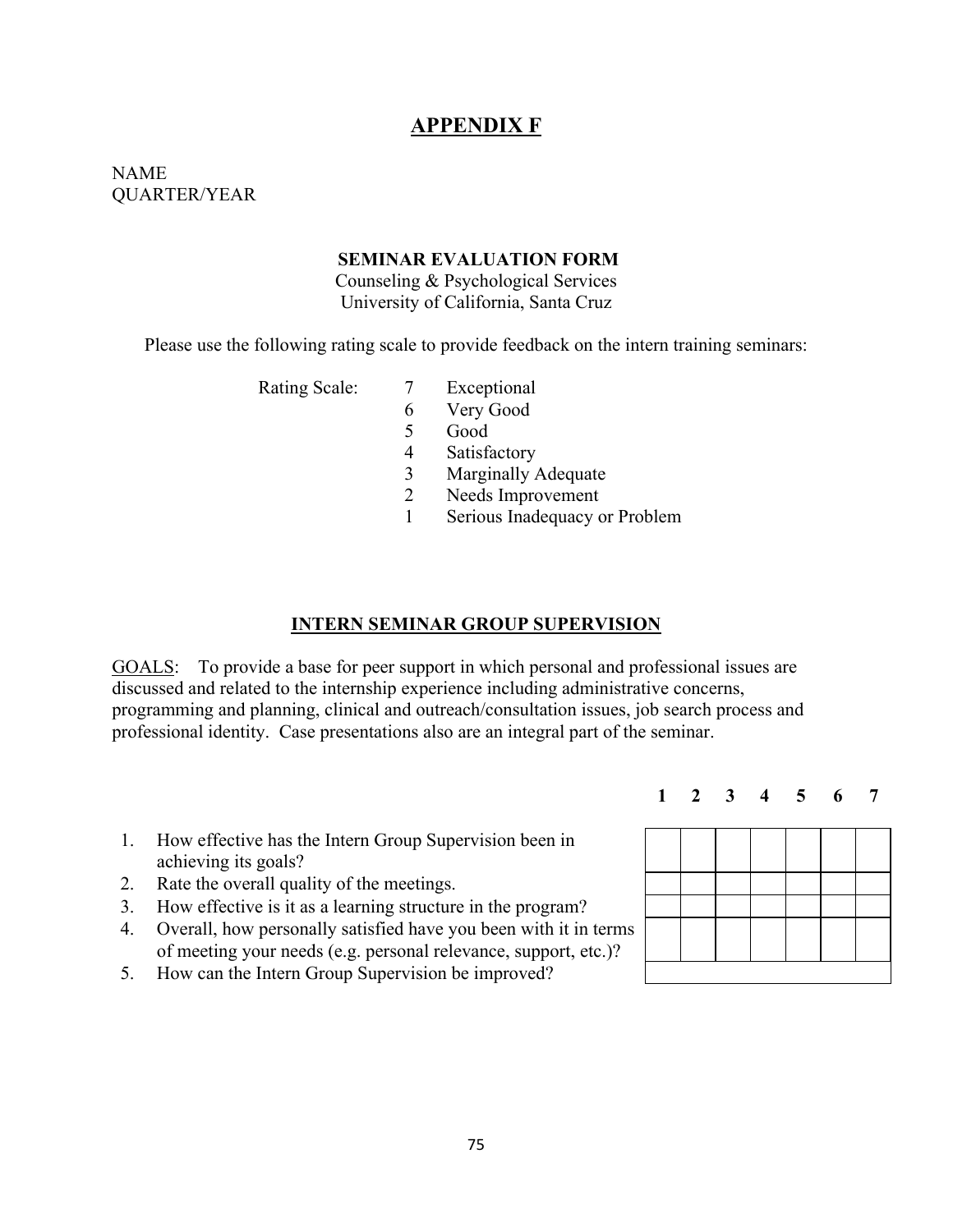## **SPECIAL TOPICS SEMINAR**

### GOALS:

To hold didactic seminars in areas which prepare interns for professional work as universitybased psychologists.

- 1. How effective have the Special Topics Seminars been in achieving its goals?
- 2. Rate the overall quality of the meetings.
- 3. How effective is it as a learning structure in the program?
- 4. Overall, how personally satisfied have you been with it in terms of meeting your needs (e.g. personal relevance, support, etc.)?
- 5. How can the Special Topics Seminars be improved?

## **CRISIS GROUP SUPERVISION SEMINAR**

#### GOALS:

To provide doctoral interns and postdoctoral fellows an opportunity to staff crisis cases, learn about crisis intervention, engage in case consultation and collaboration, and engage in trauma debriefing.

To provide a setting for doctoral interns and postdoctoral fellows to discuss crisis services and issues related to crisis collaboration.

- 1. How effective has the Crisis Group Supervision been in achieving its goals?
- 2. Rate the overall quality of the Crisis Group Supervision.
- 3. How effective is it as a learning structure in the program?
- 4. Overall, how personally satisfied are you with the Crisis Group Supervision?

How can the Crisis Group Supervision be improved?



**1 2 3 4 5 6 7**



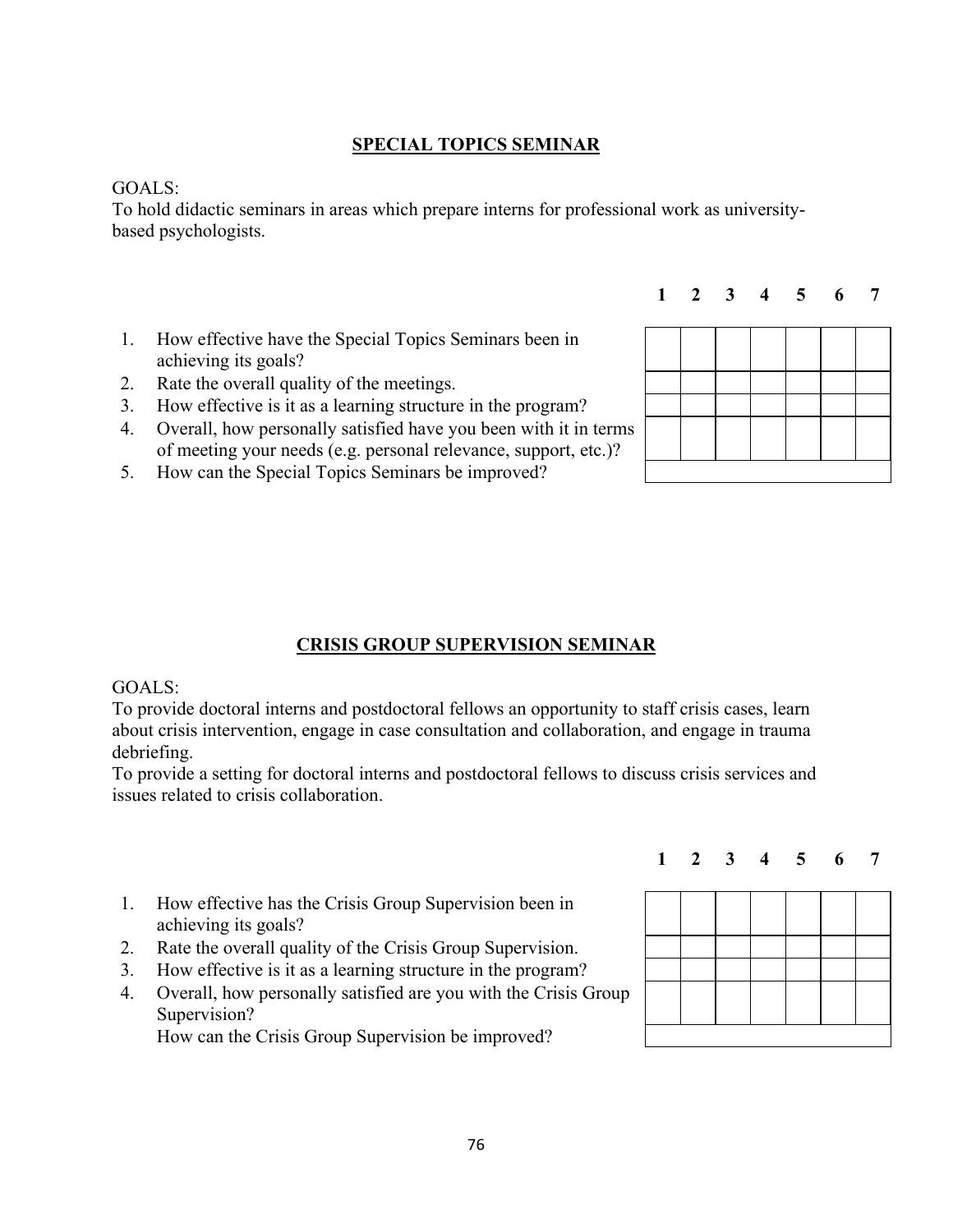# **APPENDIX G**

| Fall<br>Quarter<br>2019             | <b>Excellent Good</b>   | Very | Somewhat<br><b>More Than</b><br>Satisfactory | Satisfactory | Somewhat<br><b>Less Than</b><br>Satisfactory | <b>Not</b><br>Satisfactory | Poor         |     | Pres Organized,<br><b>Challenging, Beneficial to</b><br><b>Your Training?</b> |              | Pres Meet Your Level of Training? |                                             |                         |
|-------------------------------------|-------------------------|------|----------------------------------------------|--------------|----------------------------------------------|----------------------------|--------------|-----|-------------------------------------------------------------------------------|--------------|-----------------------------------|---------------------------------------------|-------------------------|
| <b>Didactic</b><br>Seminar<br>Topic | $\overline{\mathbf{z}}$ | 6    | 5                                            | 4            | 3                                            | $\overline{2}$             | $\mathbf{1}$ | Yes | Somewhat No                                                                   | Very<br>Well | Somewhat<br>Well                  | <b>Below</b><br>Level of<br><b>Training</b> | <b>Not</b><br>at<br>All |
|                                     |                         |      |                                              |              |                                              |                            |              |     |                                                                               |              |                                   |                                             |                         |
|                                     |                         |      |                                              |              |                                              |                            |              |     |                                                                               |              |                                   |                                             |                         |
|                                     |                         |      |                                              |              |                                              |                            |              |     |                                                                               |              |                                   |                                             |                         |
|                                     |                         |      |                                              |              |                                              |                            |              |     |                                                                               |              |                                   |                                             |                         |
|                                     |                         |      |                                              |              |                                              |                            |              |     |                                                                               |              |                                   |                                             |                         |
|                                     |                         |      |                                              |              |                                              |                            |              |     |                                                                               |              |                                   |                                             |                         |

## **Seminar Presentation Evaluations Form**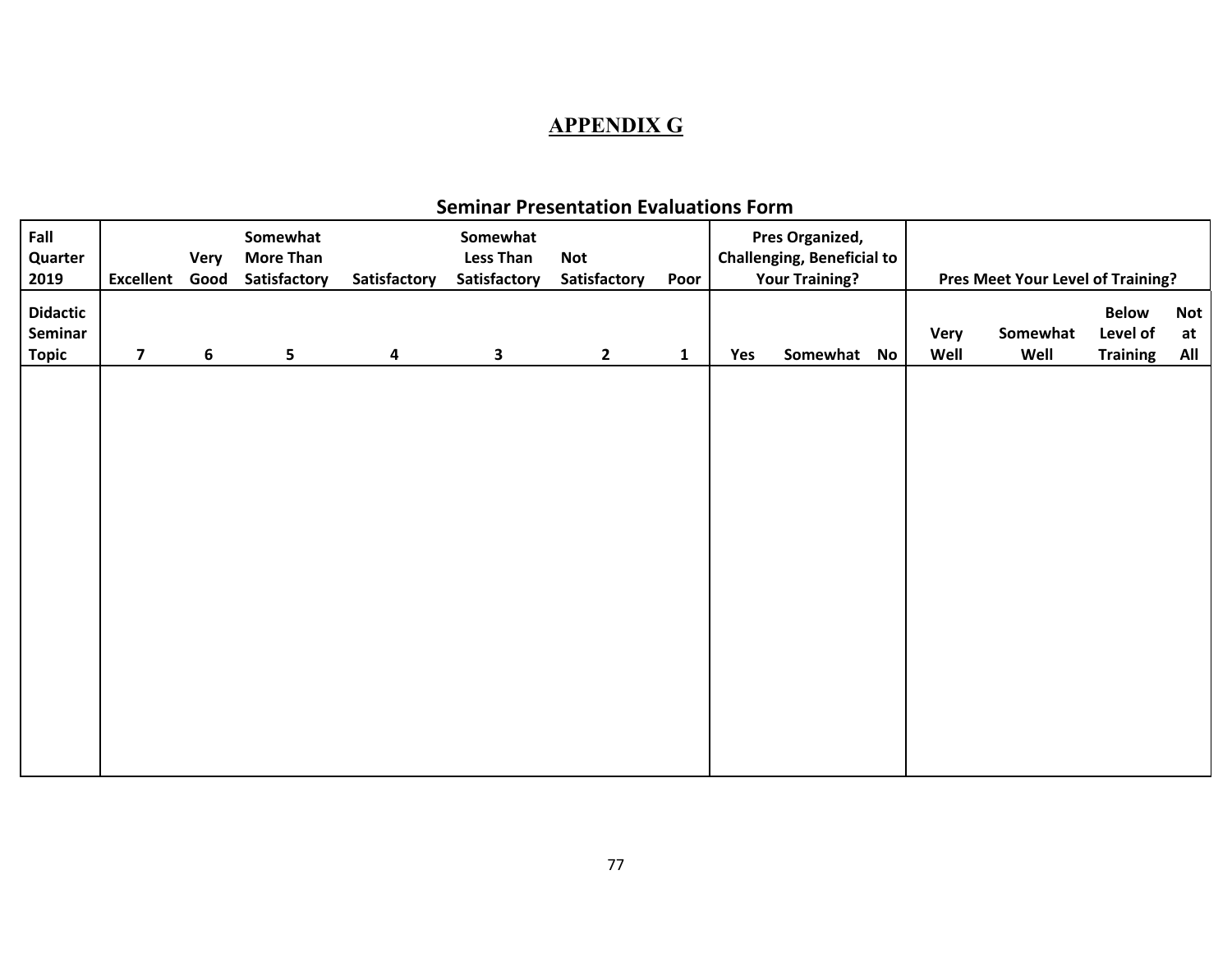## **APPENDIX H**

**NAME:** QTR/YR Mid or End of year

### **INTERNSHIP PROGRAM EVALUATION Counseling & Psychological Services University of California, Santa Cruz**

#### **Part I. The Internship Program**

A. Specific features of the program. Please use the 7-point scale below to rate your degree of satisfaction with the following features of the training program at UCSC.

- Rating Scale: 7 Exceptional
	- 6 Very Good
	- 5 Good
	- 4 Satisfactory
	- 3 Marginally Adequate
	- 2 Needs Improvement
	- 1 Serious Inadequacy or Problem

Rating

1. Effectiveness of the Intern Orientation period in August and September.

- 2. Usefulness of the phase-in period for getting started.
- 3. Appropriateness of the client population for training needs.

Opportunity to participate in different direct service programs:

- Individual Therapy
- \_\_\_\_\_ Couples Therapy
- \_\_\_\_\_ Group Therapy
- \_\_\_\_\_ Crisis Intervention
- 5. Opportunity to participate in different preventative and outreach programs, e.g. residential staff training, workshops, etc.
- \_\_\_\_ 6. Adequacy of support and back-up from senior staff.
- \_\_\_\_ 7. Diversity of professional role models available on the staff.
- 8. Overall quality of supervision available on the staff.
- 9. Balance between service demands and training experiences.
- 10. Awareness and responsiveness among the staff to ethical and legal issues.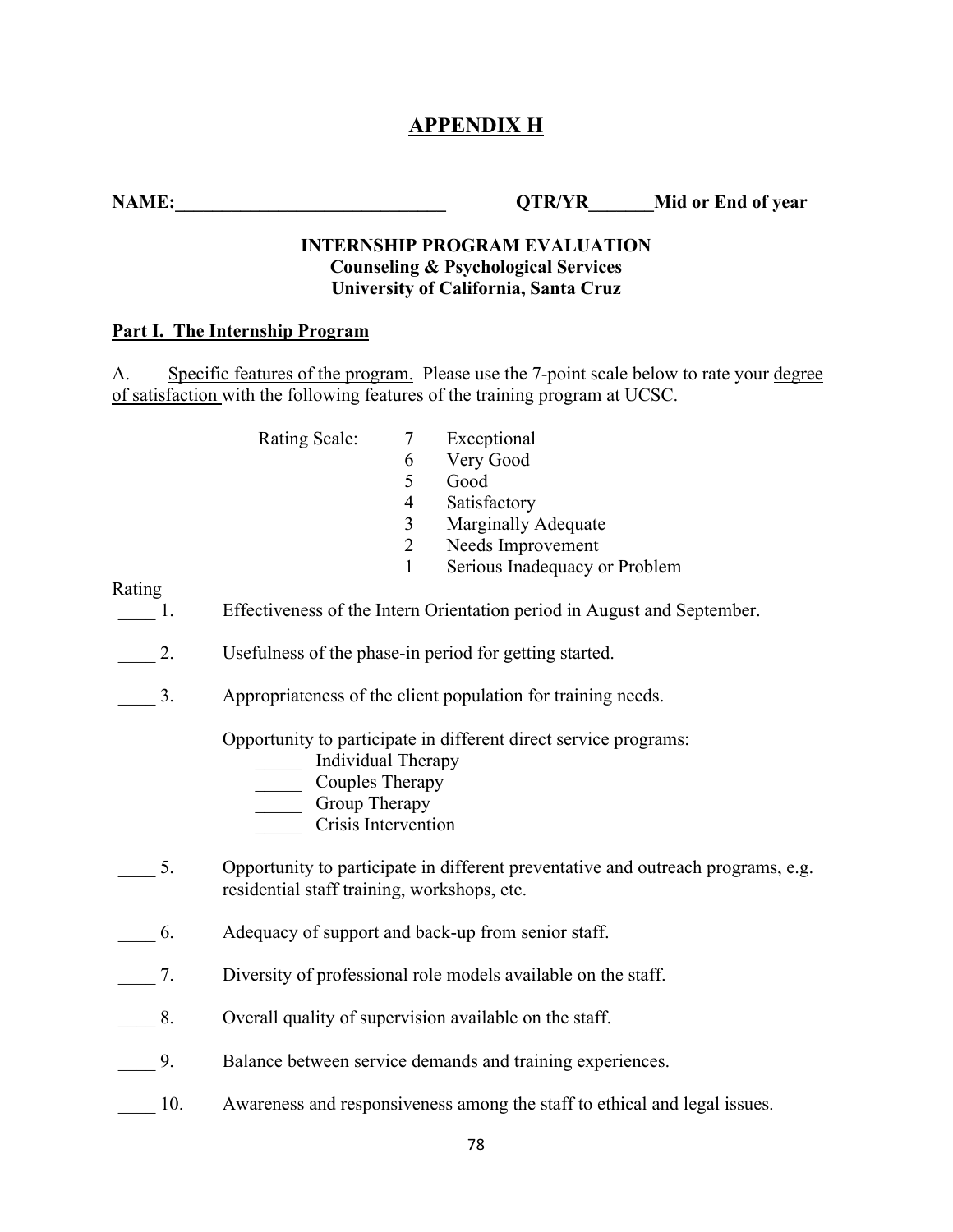- 11. Diversity of orientations and professional interests among the staff. 12. Availability of research opportunities in the application of psychology. 13. Effectiveness of the program's procedures for evaluating intern performance and development. 14. Opportunity to learn and apply different therapy approaches or interventions.
- 15. Appropriateness of the overall structure and requirements set up for the training program.
- 16. Adequacy of the equipment and physical facilities for training needs, (e.g. offices, computers, phones).
- 17. Respect shown by the staff for individual differences and points of view among the interns.
- 18. Adequacy of procedures for Intern feedback and program evaluation.
- 19. Effectiveness of recruitment and selection procedures for interns.

### B. Overall Internship Experience

- 1. Please rate (using the 7-point scale) the <u>overall</u> effectiveness of the internship program for your professional training and development. \_\_\_\_\_\_\_
- 2. In your experience, what are the most successful features of the program?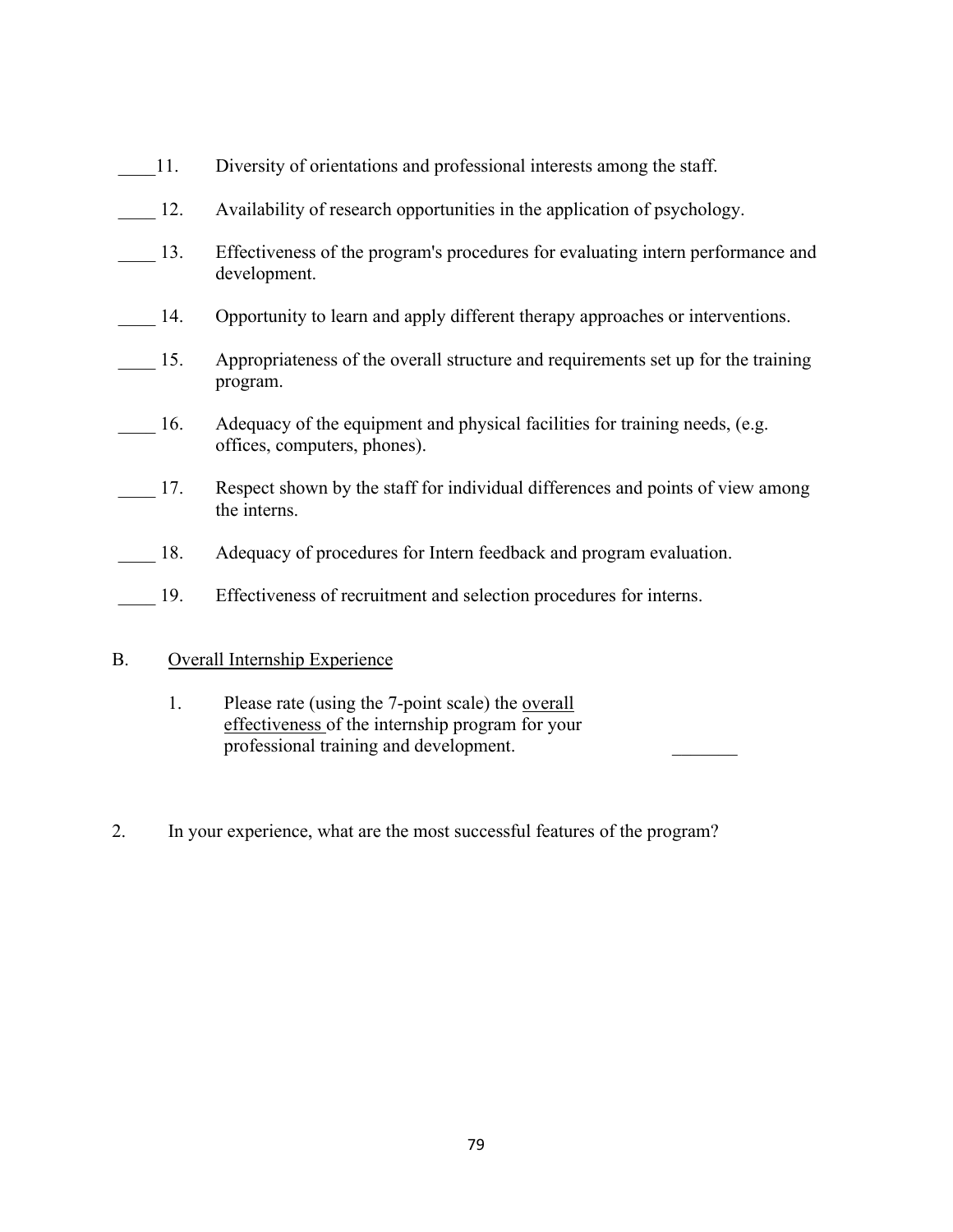3. What are the least successful features? (Particularly comment on things that might have interfered with your training or development.)

4. How might the shortcomings of the program be improved or changed? (Address issues that you have not already covered in the earlier sections.)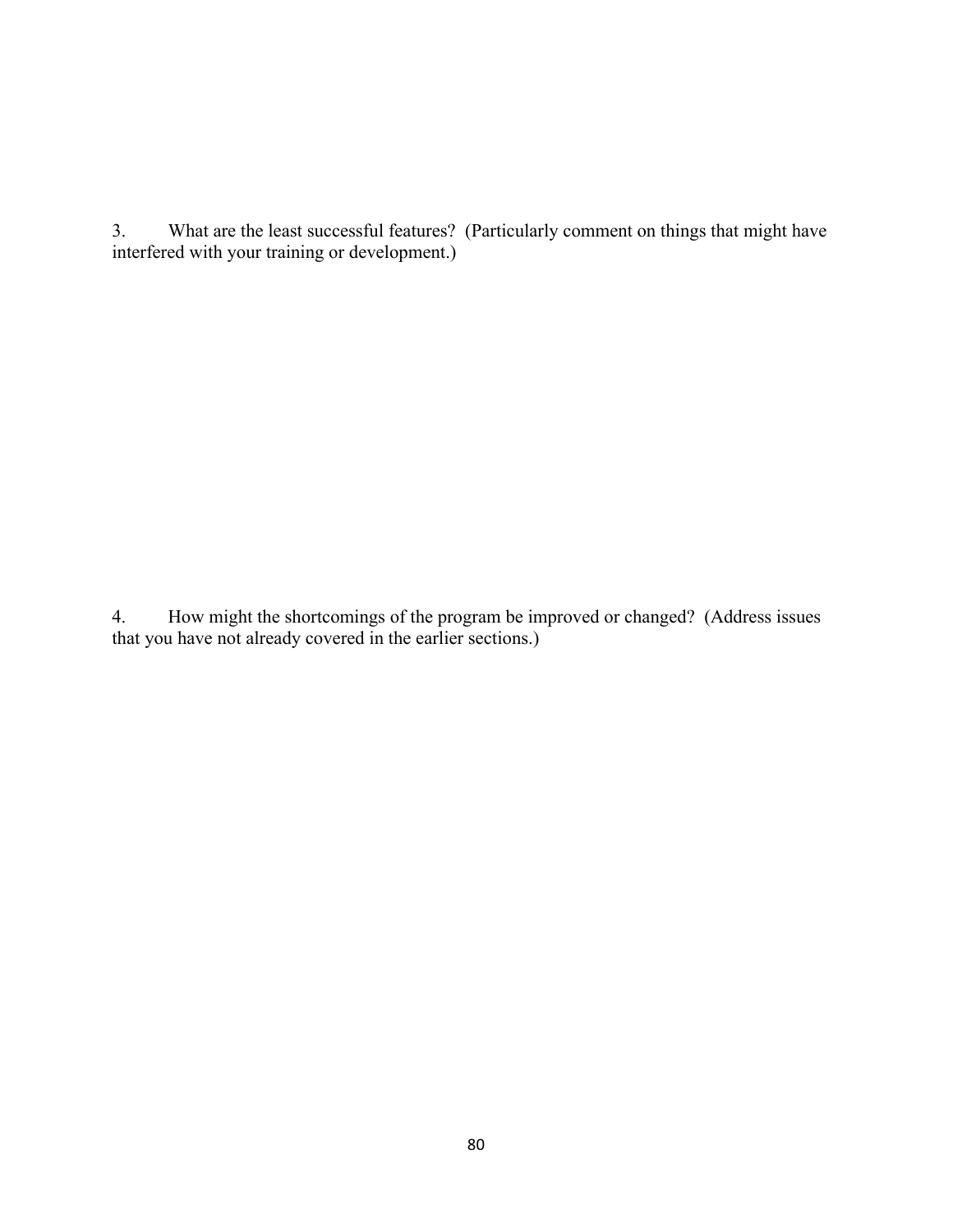### **Part II. The Work Environment**

A. Using the same seven-point scale, rate the following features of the general work environment as they enhanced or detracted from your work experience at UCSC.

| 1.  | Physical work facilities (building, office, furnishings).                                                     |
|-----|---------------------------------------------------------------------------------------------------------------|
| 2.  | Quality of reception service                                                                                  |
| 3.  | Working relationship to senior staff.                                                                         |
| 4.  | General morale of the professional staff.                                                                     |
| 5.  | Availability of equipment and supplies (e.g., computers, webcams,<br>etc.).                                   |
| 6.  | Quality of back-up services at the Central Office.                                                            |
| 7.  | Relationship to Interns.                                                                                      |
| 8.  | Quality of staff communication.                                                                               |
| 9.  | Freedom or autonomy in the work environment.                                                                  |
| 10. | Working relationship to support staff at Central Office.                                                      |
| 11. | Resources and opportunities for professional development.                                                     |
| 12. | Opportunities for creativity and experimentation.                                                             |
| 13. | Opportunity for participation and input in administrative<br>decisions and policy making.                     |
| 14. | Sensitivity and respect among the staff for differences arising<br>from gender, ethnic, or social membership. |
| 15. | Effectiveness of problem solving and decision making<br>procedures of the staff.                              |
| 16. | Emphasis on variety, change, and new approaches.                                                              |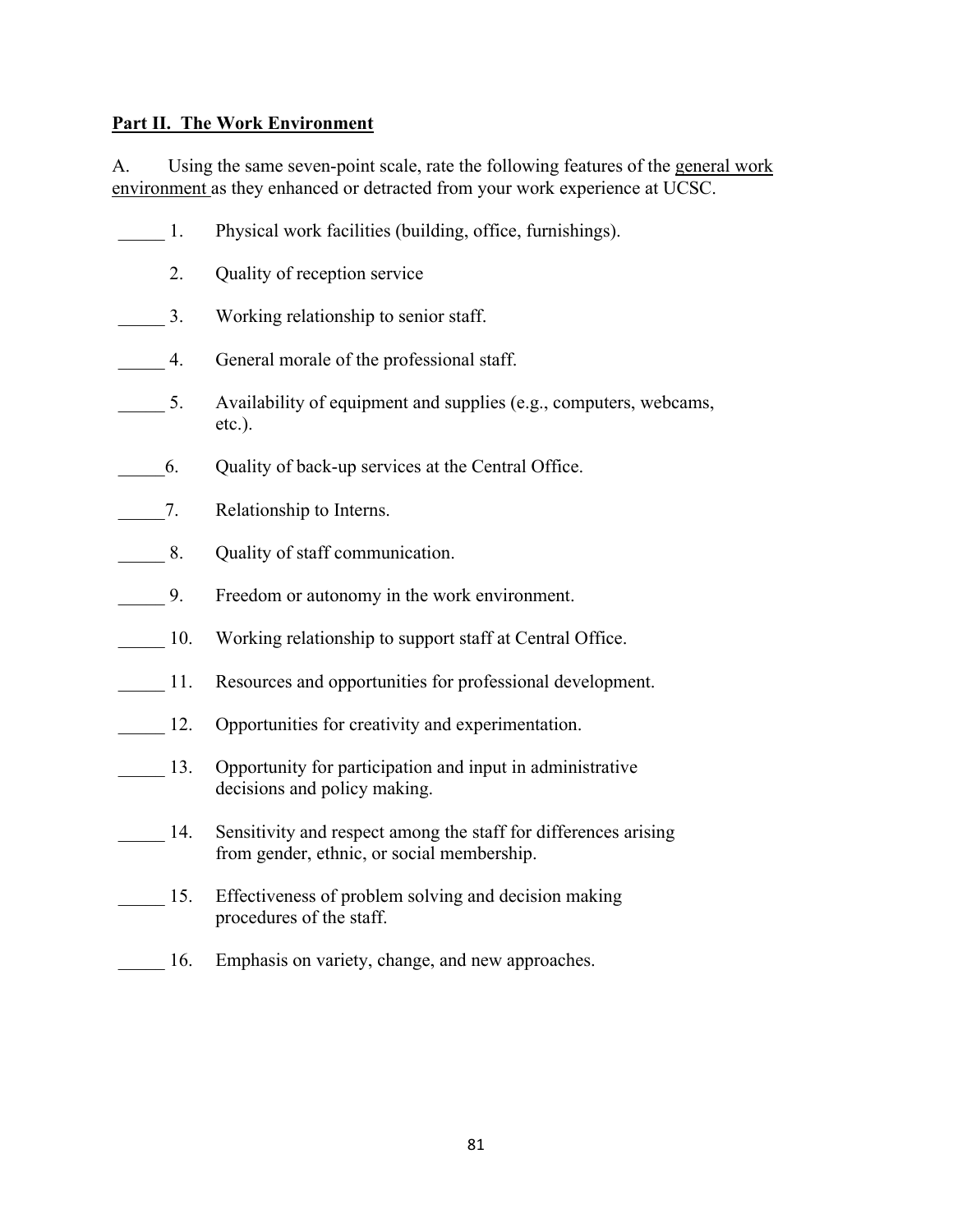| 17. | Appropriateness of administrative rules and policies.                                         |
|-----|-----------------------------------------------------------------------------------------------|
| 18. | Effectiveness with which rules and policies are communicated<br>(e.g. clarity).               |
| 19. | Extent to which professional staff are friendly and supportive<br>to one another.             |
| 20. | Extent to which professional staff are concerned about and<br>committed to their jobs.        |
| 21. | Appropriateness of work demands and time pressures.                                           |
| 22. | Ability of the staff to express differences of opinion and<br>deal with intra-staff conflict. |
| 23. | Adequacy of recognition or incentives for outstanding<br>performance.                         |
| 24. | Professional stimulation and exchange of ideas among the<br>staff.                            |
| 25. | Maintenance of a professional and ethical work climate.                                       |
| 26. | Appropriateness of required paperwork and administrative<br>forms.                            |
|     |                                                                                               |

B. What are a few of the most stress producing factors in your job?

C. Given realistic limitations, describe changes in your work environment that would reduce your stress and improve your work experience.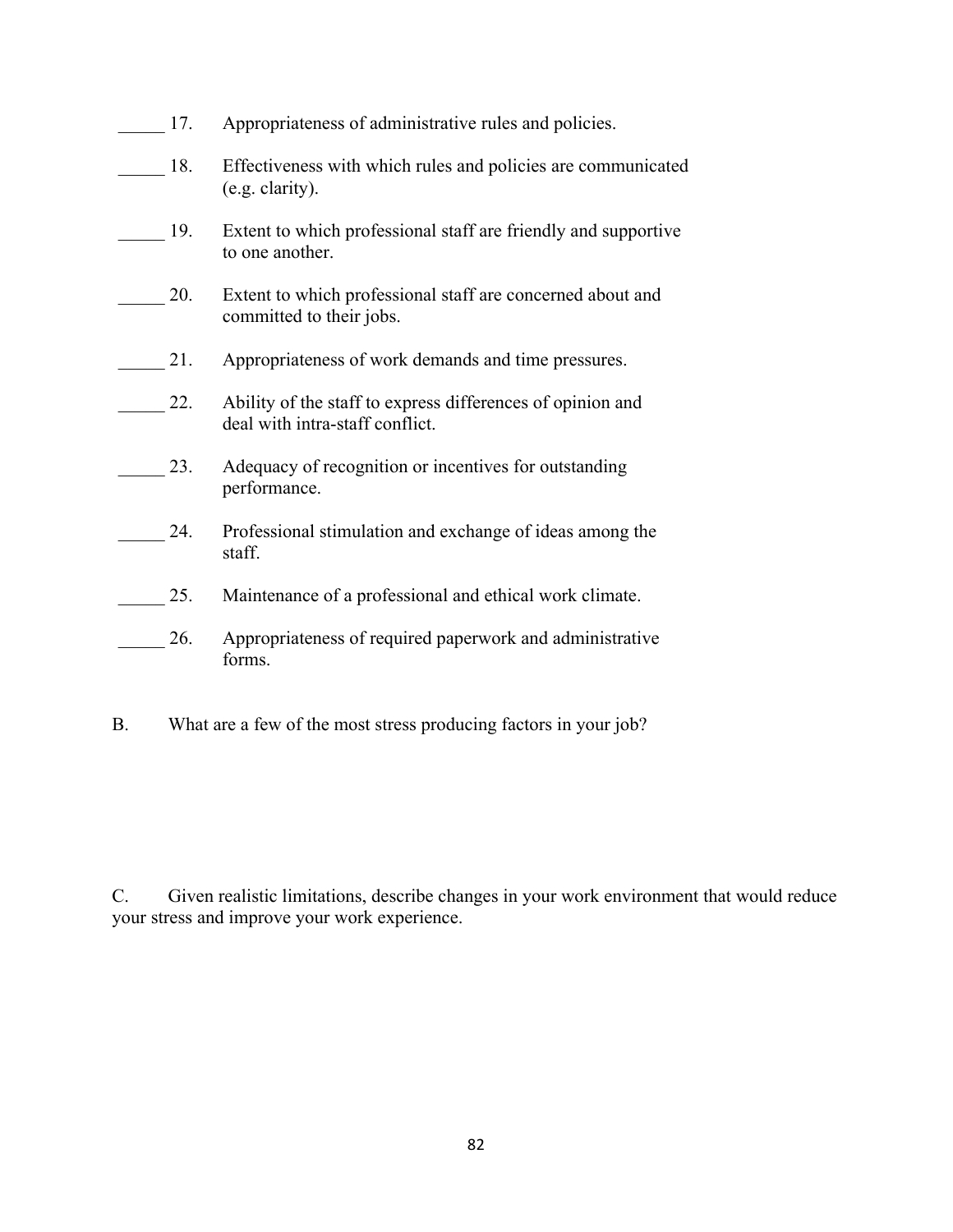### **APPENDIX I**

### **Summer Program Evaluation Internship Program July-August 20**\_\_

We are seeking your feedback on your internship experience during the month of July and early August. This evaluation form is an addendum to the Internship Program Evaluation that you complete for the internship program as a whole. We realize that your activities in the month of July and early August are somewhat different than the rest of the internship year, and we look forward to your feedback and suggestions for improvement for the next internship year. Thank you.

1. Please rate your degree of satisfaction with the following activities that were available during July-August using the following rating scale:

| <b>Rating Scale:</b> |   | Exceptional                   |
|----------------------|---|-------------------------------|
|                      |   | Very Good                     |
|                      |   | Good                          |
|                      | 4 | Satisfactory                  |
|                      | 3 | <b>Marginally Adequate</b>    |
|                      |   | Needs Improvement             |
|                      |   | Serious Inadequacy or Problem |
|                      |   |                               |

Please add any comments you might have in each area as well.

- a. Providing ongoing clinical services
- b. Conducting weekly crisis shift
- c. Developing special intern project
- d. Conducting any programs, workshops, or outreach activities.
- e. Opportunities to work on research and/or professional reading.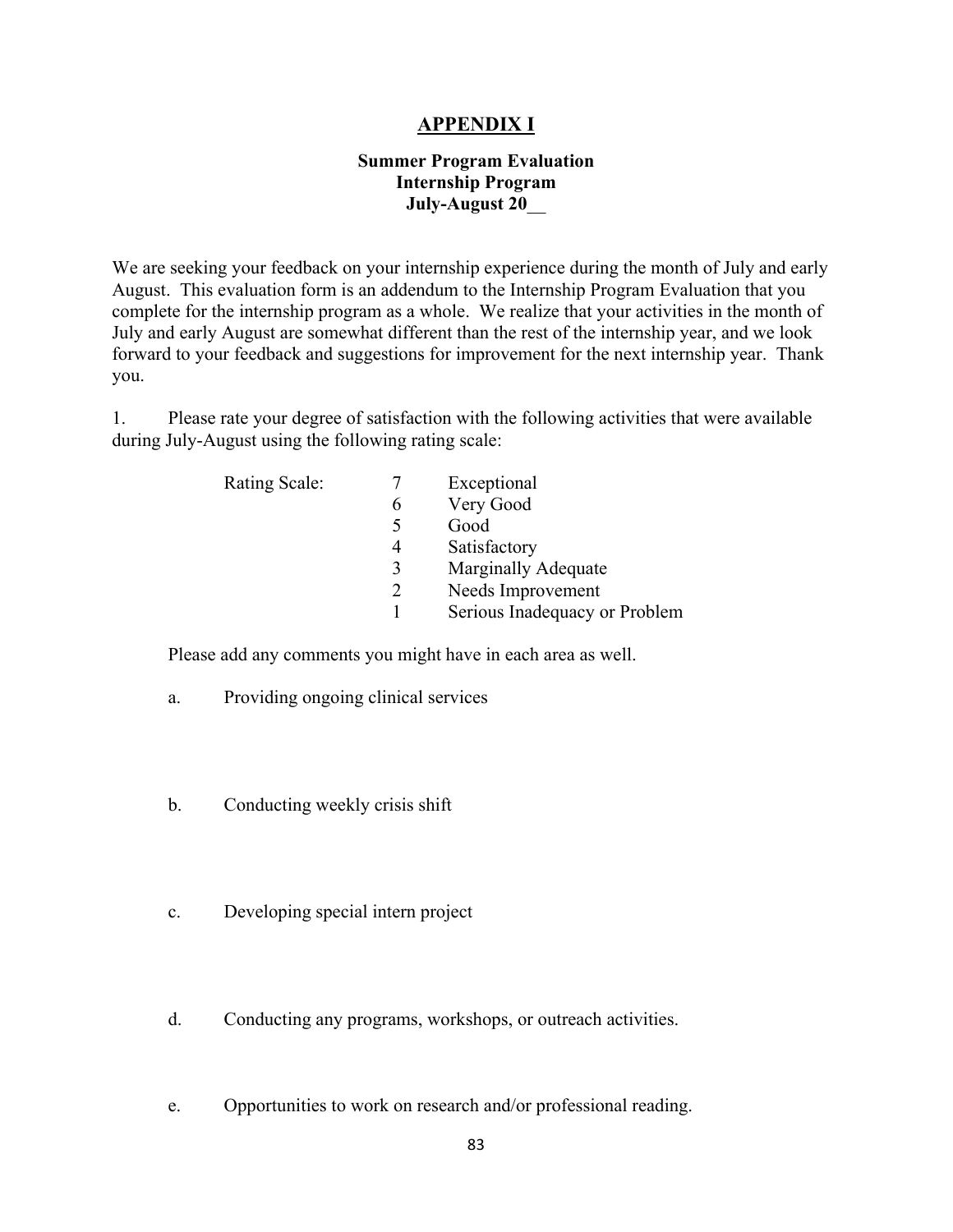- f. Intern Seminar.
- g. Tuesday staff meeting
- h. Any other activities you engaged in. Please specify.
- 2. Please rate your satisfaction with the July-August period for the internship.

3. In your experience, what were the most successful aspects of your training during July-August?

- 4. What were the least successful features?
- 5. How might the July-August period for the internship be improved or changed?
- 6. Additional comments?

## **APPENDIX J**

### **INTERN EVALUATION SUMMARY END OF YEAR REPORT**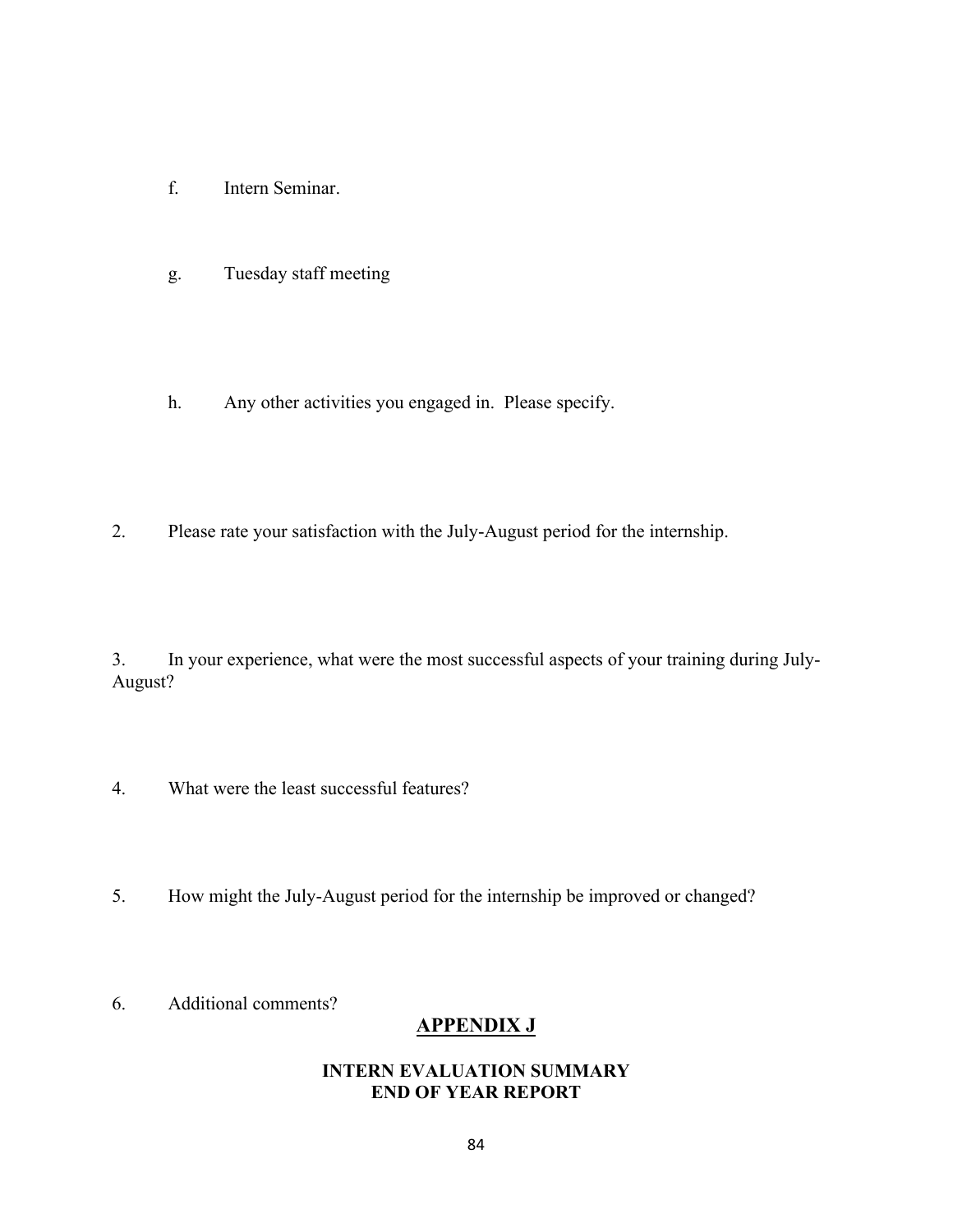### Counseling & Psychological Services University of California, Santa Cruz

| Name of Intern:        | Date of Internship: $200 - 20$ |
|------------------------|--------------------------------|
| Primary Supervisor:    | Summer Supervisor:             |
| Secondary Supervisors: | Quarter Supervised:            |
|                        | Quarter Supervised:            |
|                        | Quarter Supervised:            |

This 2,000 hour internship at UCSC was for the academic year and included individual, group, and couple's psychotherapy, intake assessment, triage and crisis intervention, and outreach and consultation. The following is a listing of the group and consultation/outreach activities, as well as a summary of the intern's performance evaluations for the entire year. The quarterly evaluations written by the primary supervisor in consultation with all relevant senior staff are to be attached to this summary.

1. List all groups co-led by the intern:

2. List all outreach and consultation activities. (Be sure to include workshops, residential staff trainings, and panel presentations, etc.)

A. Brief summary of the intern's overall performance at CPS. (filled out by primary supervisor)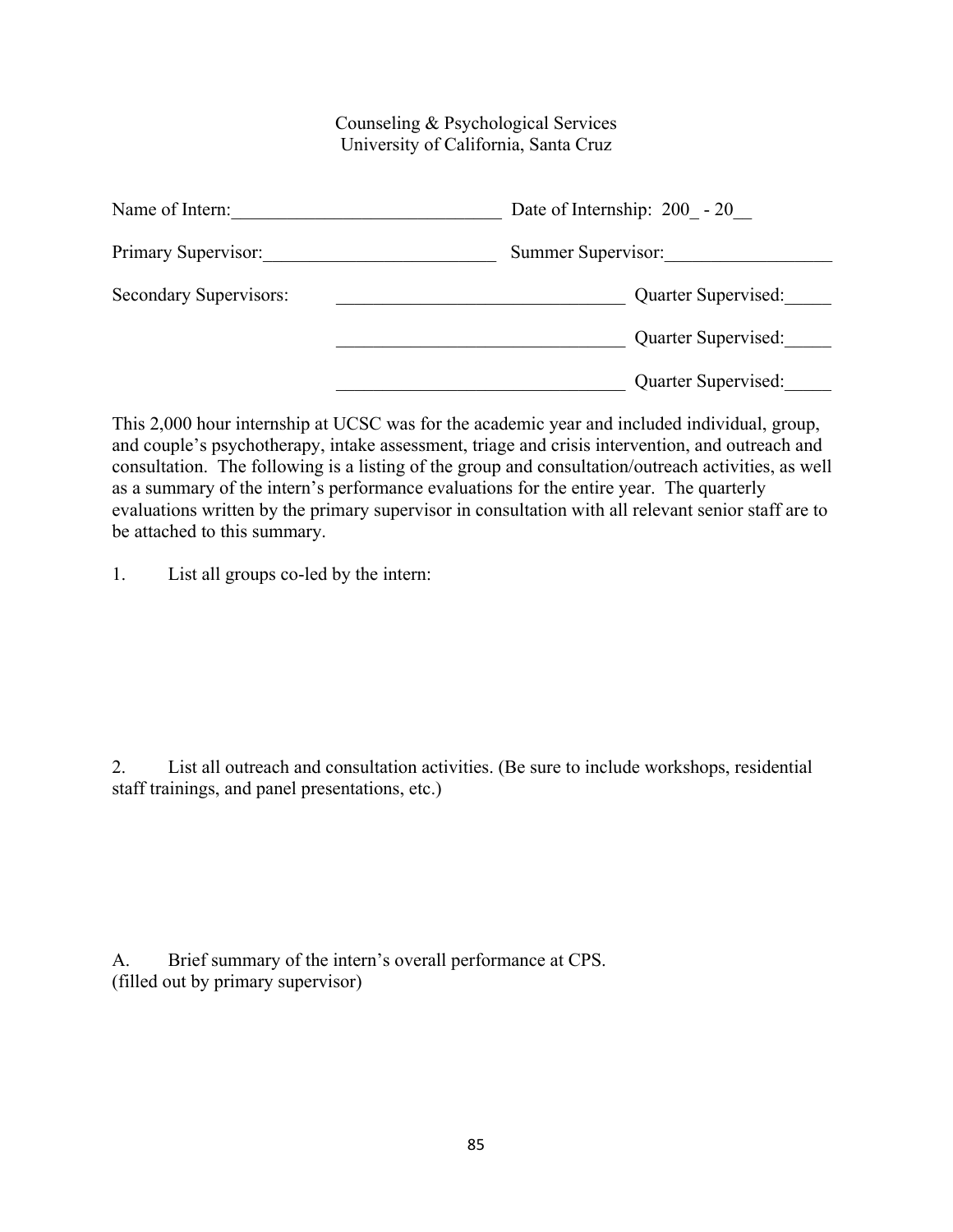B. Circle the rating on the 7-point scale below:

| Exceptional | Very Good | More Than<br>Satisfactory | Satisfactory | Less Than<br>Satisfactory | Unsatisfactory Poor |  |
|-------------|-----------|---------------------------|--------------|---------------------------|---------------------|--|
|             |           |                           |              |                           |                     |  |

C. Suggestions for growth and further training.

D. Summer Evaluation Comments:

 $\mathcal{L}_\mathcal{L}$  , where  $\mathcal{L}_\mathcal{L}$  , we are the set of the set of the set of the set of the set of the set of the set of the set of the set of the set of the set of the set of the set of the set of the set of the set o

**Signature** 

## **APPENDIX K**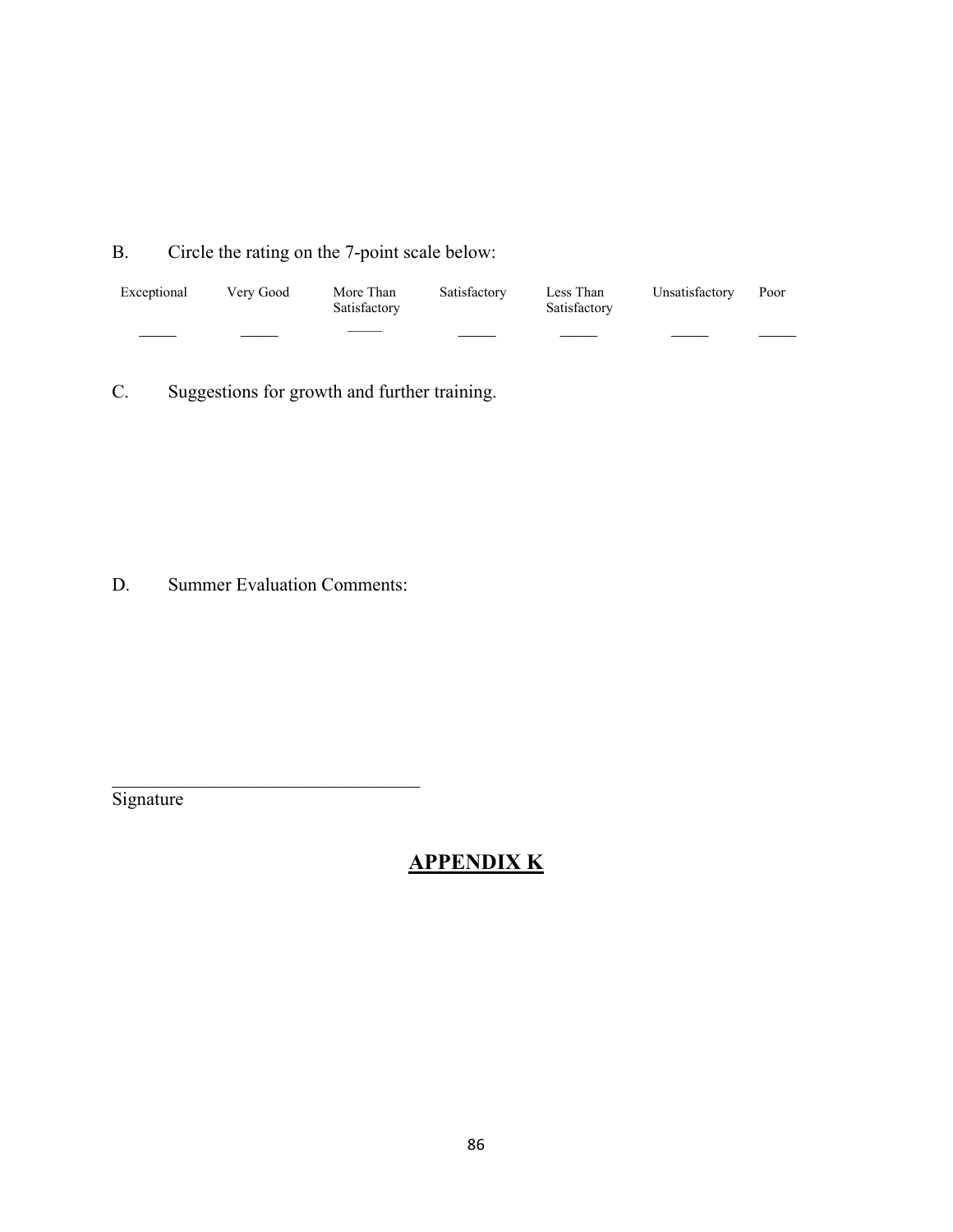#### **UCSC COUNSELING & PSYCHOLOGICAL SERVICES**

Authorization for Recording of Counseling Sessions

| I,     |                                                                                                                                                | authorize                                                                                                                                                                                                                                                                                                    | to record our      |
|--------|------------------------------------------------------------------------------------------------------------------------------------------------|--------------------------------------------------------------------------------------------------------------------------------------------------------------------------------------------------------------------------------------------------------------------------------------------------------------|--------------------|
|        | (Client's Name)                                                                                                                                | (Therapist's Name)                                                                                                                                                                                                                                                                                           |                    |
|        | counseling sessions.                                                                                                                           |                                                                                                                                                                                                                                                                                                              |                    |
| ٠<br>٠ | I understand that:<br>supervisor within Counseling and Psychological Services.<br>that he/she is providing you with the best possible service. | The recording is <i>confidential</i> , stored in a secure server, and is erased after 2 weeks.<br>The recording will be used only for consultation or training between your therapist and his/her<br>Recording gives your therapist the opportunity to receive feedback from his/her supervisor to make sure |                    |
|        |                                                                                                                                                |                                                                                                                                                                                                                                                                                                              | Client's Signature |
|        |                                                                                                                                                |                                                                                                                                                                                                                                                                                                              | Student ID Number  |

 $\, , 20 \,$ University of California, Santa Cruz 95064 Therapist's Signature

#### **PRIVACY NOTIFICATION**

The State of California Information Practices Act of 1977 (effective July 1, 1978) requires the University to provide the following information to individuals who are asked to supply information about themselves.

The principal purpose for requesting the information on this form is aiding the counselor who will be working with you. University policy authorized maintenance of this information, and it is confidential in keeping with University policies applicable to Counseling and Psychological Services.

Furnishing the information requested on this form is voluntary. There is no penalty for not completing the form.

Individuals have the right to review their own records in accordance with the *University Policy, Policies Applying to Campus Activities, Organizations, and Students, Part B*; UC Santa Cruz and Counseling and Psychological Services Policy on disclosure of information. These policies are available for Review.

The official responsible for maintaining the information contained on this form is the Director of Counseling and Psychological Services.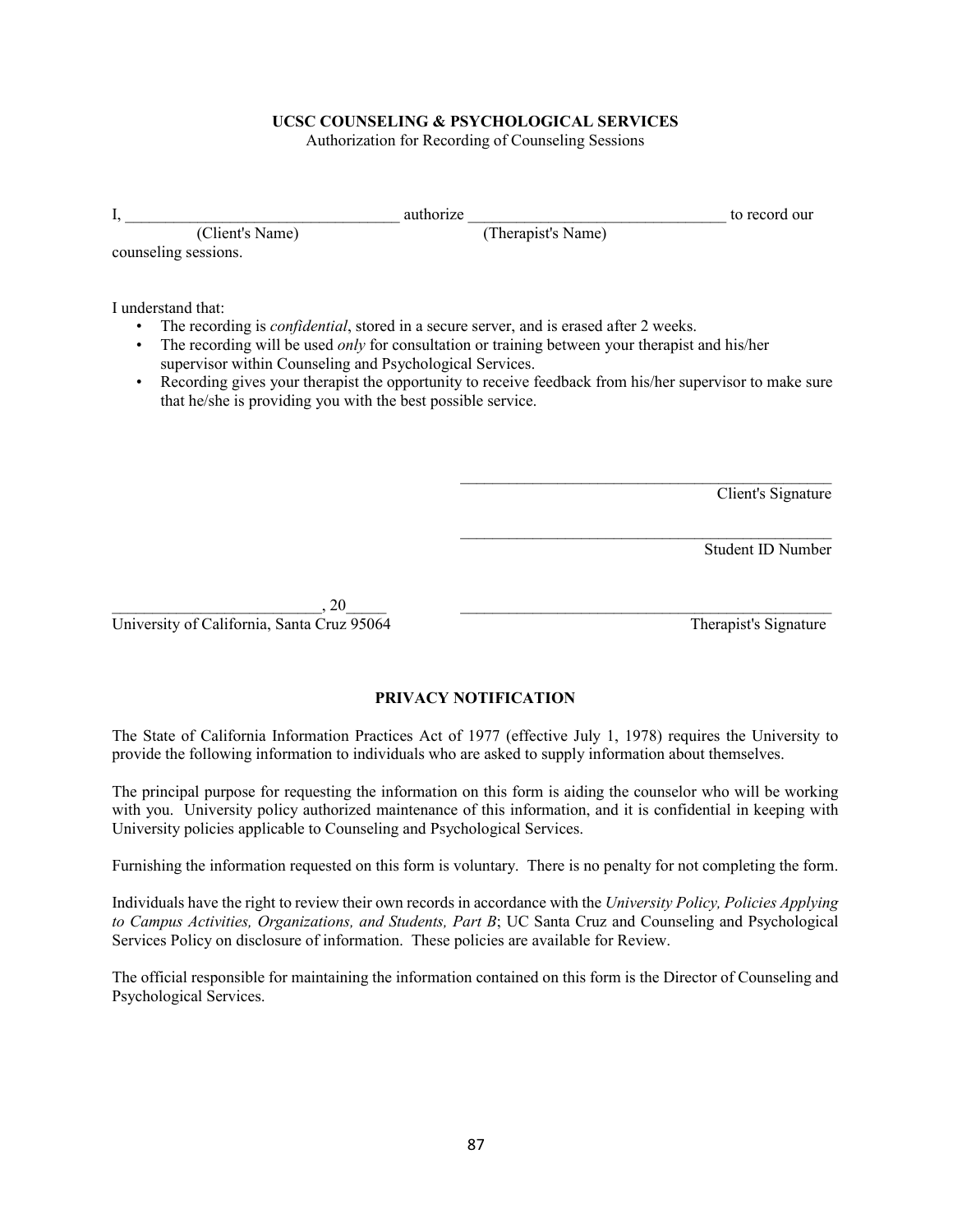### **APPENDIX L**

#### **Counseling & Psychological Services University of California, Santa Cruz**

#### **SUPERVISORY DISCLOSURE FORM**

 therapist is in training here in Counseling and Psychological Services at UCSC and is working towards obtaining ure as a psychologist. In order to ensure the highest standard of care, the work of your therapist is being supervised censed psychologist. The supervisors are licensed in the State of California and have full responsibility for the work ir supervisees. They meet with the supervised therapist weekly and review the progress of their work with you. The of confidentiality as outlined below also apply to supervision.

 upervisor listed below is working with your therapist and is available for consultation upon your request. Signing rm acknowledges your informed consent for treatment by a therapist who is being supervised.

| THERAPIST:                   |                    |
|------------------------------|--------------------|
| <b>SUPERVISOR:</b>           |                    |
| <b>PSYCHOLOGY LICENSE #:</b> | PHONE:             |
| <b>CLIENT NAME:</b>          | <b>STUDENT ID:</b> |
| <b>CLIENT SIGNATURE:</b>     | DATE:              |

#### **CONFIDENTIALITY**

#### **Confidentiality**

In keeping with ethical standards of the CAPS mental health providers, as well as state (CMIA) and federal (FERPA) law, all services provided by CAPS staff are kept confidential except as noted in this section. We consult as needed about the best way to provide the assistance that you might need. CAPS is part of the Student Health Services which provides integrative services for UCSC students. To facilitate your integrative care, your medical provider at the Student Health Center (SHC) has access to your counseling and psychiatry records, and CAPS providers have access to your SHC medical records. These are only accessed as needed to ensure quality care and in accordance with accepted professional practice. Also, Student Health Services management, pharmacists, nurses, dieticians, and registration/insurance/billing staff have access to your records. You have the right to opt out of sharing your CAPS information with medical providers. Please discuss this with your treatment provider if you are interested in this option.

As required by mental health practice guidelines and current standards of care, we keep confidential electronic records of your counseling and psychiatry services. Neither the fact that you seek services nor any information disclosed in your CAPS meetings will appear in your student academic record unless you specifically direct us to communicate with other individuals not involved in your treatment. However, CAPS may disclose minimally necessary information in a health or safety emergency. CAPS professional staff have a legal responsibility to disclose client information without prior consent when there is an imminent risk that you may harm yourself or others; when there is reasonable suspicion of abuse of children (including viewing child pornography online), dependent adults, or the elderly; if you lack the capacity to care for yourself; or when there is a valid court order for the disclosure of your files. If you are participating in couple's therapy in CAPS, please know that each party will be able to obtain a release for these records with the other's permission, and that every effort will be made to eliminate any identifying information about the person not requesting the release. Please consult with your treatment provider if you have any questions about confidentiality.